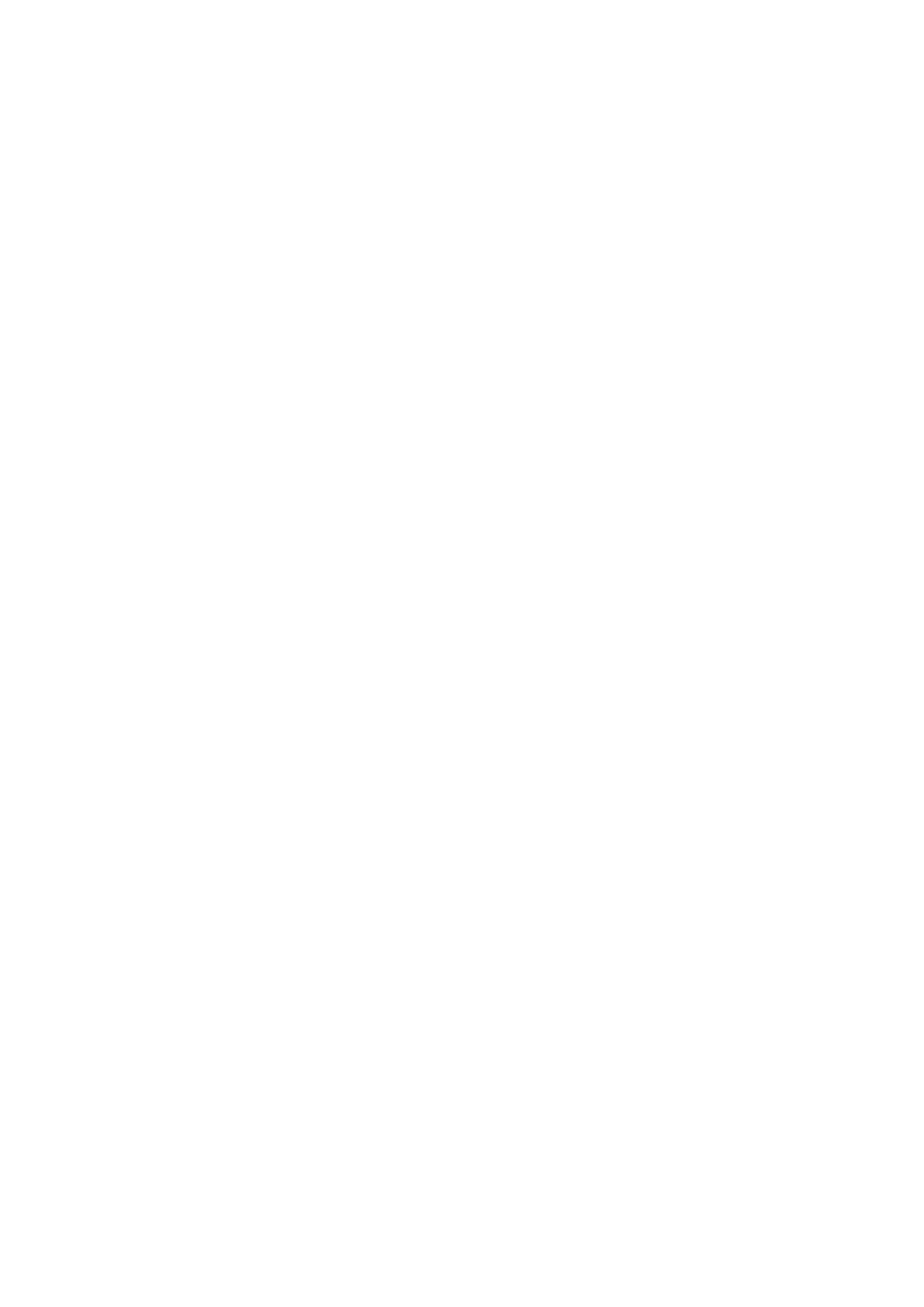Western Australia

# **Bail Act 1982**

**An Act to make better provision for bail in criminal proceedings.** 

Compare 12 Dec 2005 [05-b0-02] / 01 Mar 2006 [05-c0-02] page 1 Extract from www.slp.wa.gov.au, see that website for further information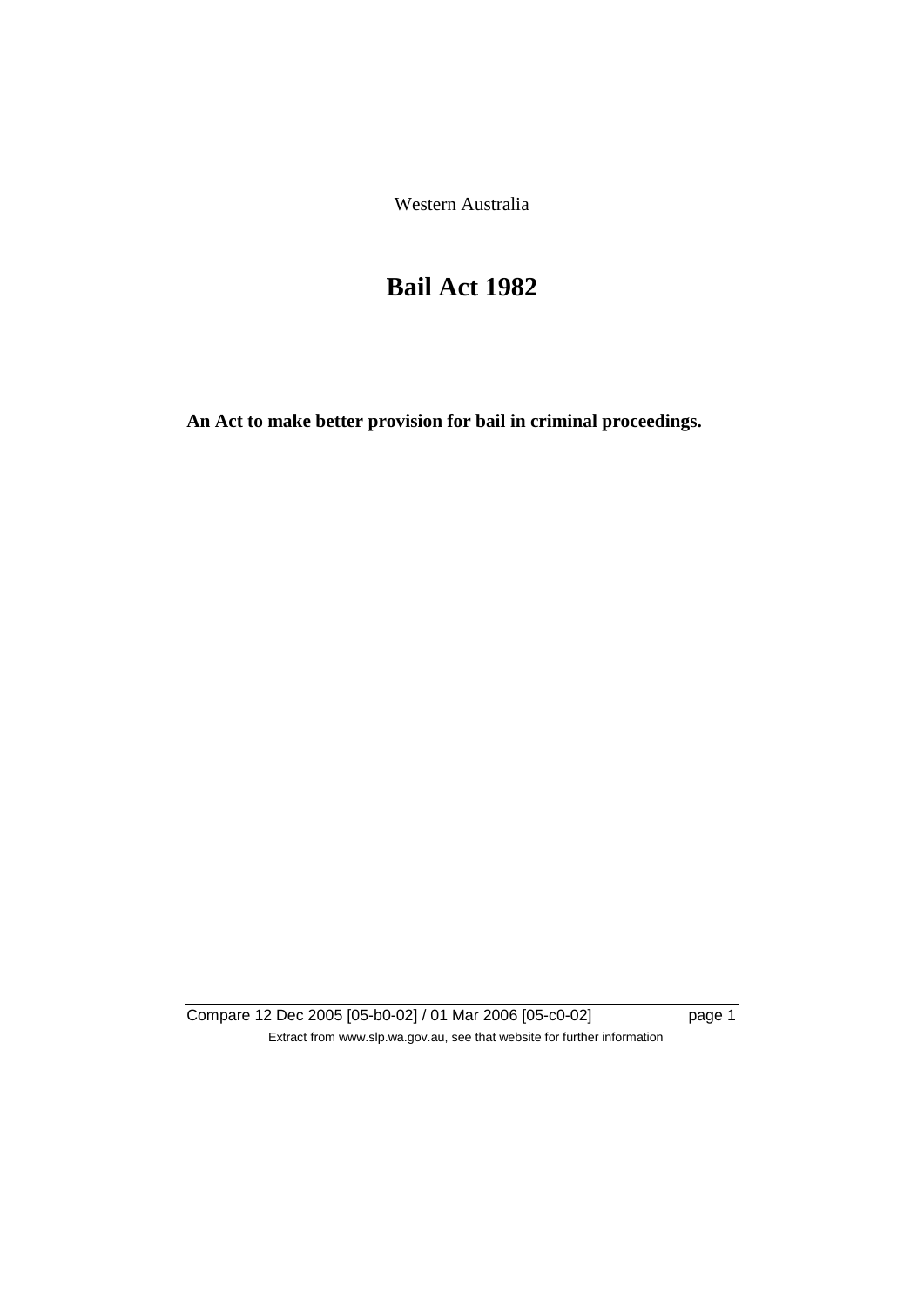## **Part I — Preliminary**

#### **1. Short title**

This Act may be cited as the *Bail Act* 1982<sup>1</sup>.

#### **2. Commencement**

This Act shall come into operation on a day to be fixed by proclamation  $<sup>1</sup>$ .</sup>

#### **3. Interpretation**

(1) In this Act, unless a contrary intention appears —

**"accused"** includes —

- (a) a person charged with, convicted of, or found guilty of an offence;
- (b) a person whose conviction for an offence is stayed;
- (c) a person in respect of whom an appeal relating to an offence is pending;
- (d) a person in respect of whom a new trial for an offence has been ordered;

#### **"adjournment"**—

- (a) means any order of a court by which proceedings for an offence are postponed or interrupted or are to be held at a different time or place before the same court; and
- (b) is deemed to include any order of a court, other than a committal to the Supreme Court or District Court, by which the venue of any proceedings for an offence is changed to another court or a court at another place whether by way of a remand, referral, or recommittal of the accused or otherwise;
- **"appeal"** includes an application for leave to appeal;

page 2 Compare 12 Dec 2005 [05-b0-02] / 01 Mar 2006 [05-c0-02] Extract from www.slp.wa.gov.au, see that website for further information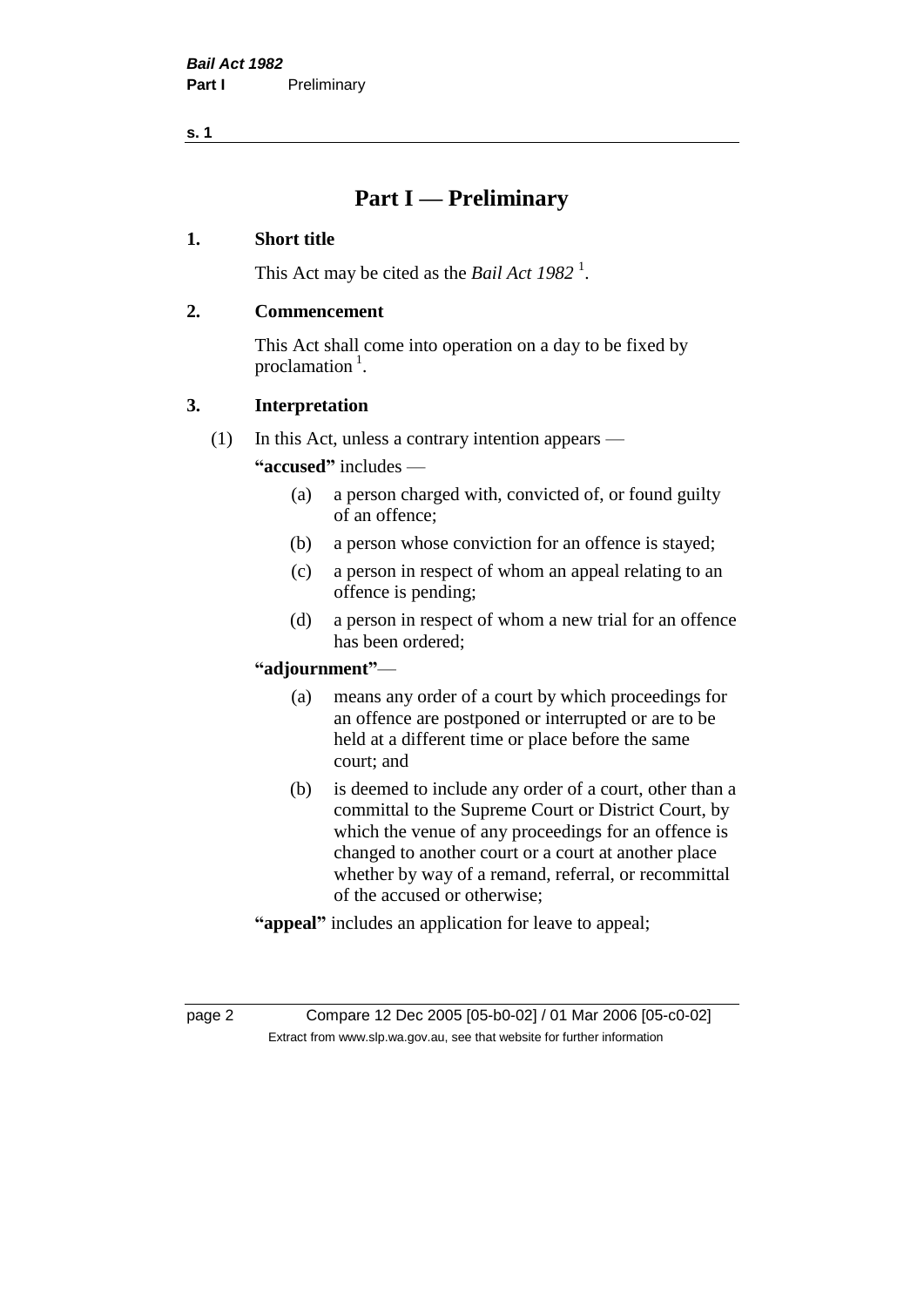#### **"appropriate judicial officer"**—

- (a) subject to paragraphs (b) and (c), means a judicial officer who is empowered to exercise jurisdiction in the court before which the accused is required to appear pursuant to his bail undertaking;
- (b) if the court is the Court of Appeal, means a judge of appeal;
- (c) except in section 49, also means a Judge of the Supreme Court or a Judge of the Children's Court in any case where —
	- (i) only a Judge of the Supreme Court or a Judge of the Children's Court has power to grant bail under section 15, or a judicial officer has exercised the power contained in section  $31(2)(d)$ ; or
	- (ii) a Judge of the Supreme Court or a Judge of the Children's Court has granted bail under section 14,

for the appearance in question;

- **"as soon as is practicable"** means as soon as is reasonably practicable;
- **"authorised community services officer"** means any of the following persons —
	- (a) the CEO (Justice) or a delegate of the CEO (Justice) under subsection (5);
	- (b) a registrar of the Children's Court;
	- (c) a superintendent of a detention centre under the *Young Offenders Act 1994*;

Compare 12 Dec 2005 [05-b0-02] / 01 Mar 2006 [05-c0-02] page 3 Extract from www.slp.wa.gov.au, see that website for further information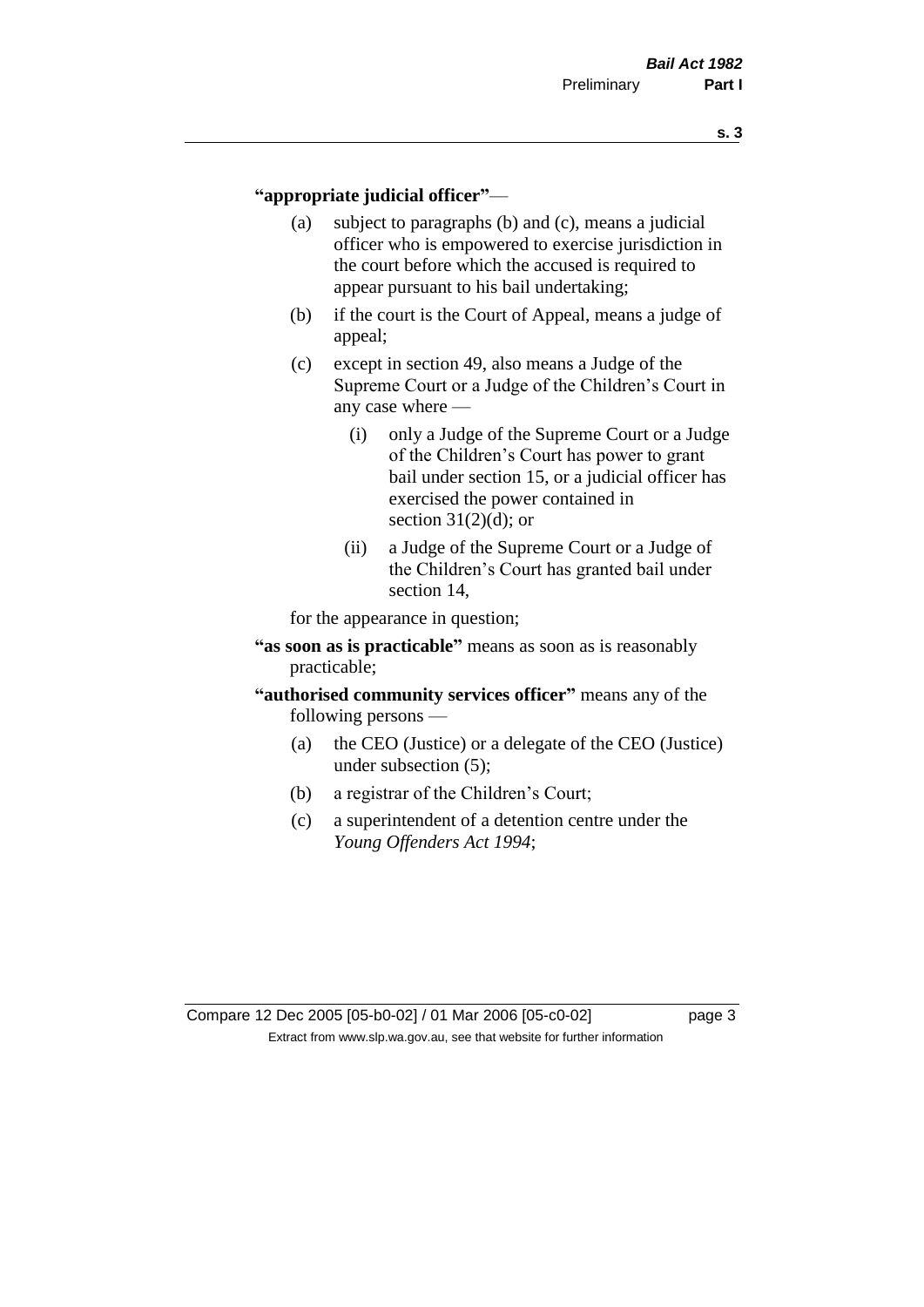| (d) | the officer for the time being in charge of any     |
|-----|-----------------------------------------------------|
|     | detention centre under the Young Offenders Act 1994 |
|     | or departmental facility under the Child Welfare    |
|     | Act 1947;                                           |

- **"authorised officer"** means an authorised police officer or an authorised community services officer;
- **"authorised police officer"** means a police officer who holds the rank of sergeant, or a higher rank, or is for the time being in charge of a police station or lock-up;
- **"bail undertaking"** means an undertaking described in section 28(2);
- **"CEO (Justice)"** means the chief executive officer of the department of the Public Service principally assisting the Minister to whom the administration of the *Sentence Administration Act 2003* is for the time being committed by the Governor in the administration of that Act;
- **"child"** has the same meaning as "young person" has in the *Young Offenders Act 1994*;
- **"community corrections officer"** has the same meaning as in the *Sentence Administration Act 2003*;
- **"court"** means each of the following
	- (a) the Magistrates Court;
	- (b) the Children's Court;
	- (c) a Coroner's Court;
	- (d) the District Court;
	- (e) the Supreme Court;
	- (f) the Court of Appeal;
- **"early release order"** means an early release order made under the *Sentence Administration Act 1995* or *Sentence Administration Act 2003*;
- **"home detention condition"** means a home detention condition imposed under clause 3 of Part D of Schedule 1;

page 4 Compare 12 Dec 2005 [05-b0-02] / 01 Mar 2006 [05-c0-02] Extract from www.slp.wa.gov.au, see that website for further information

**s. 3**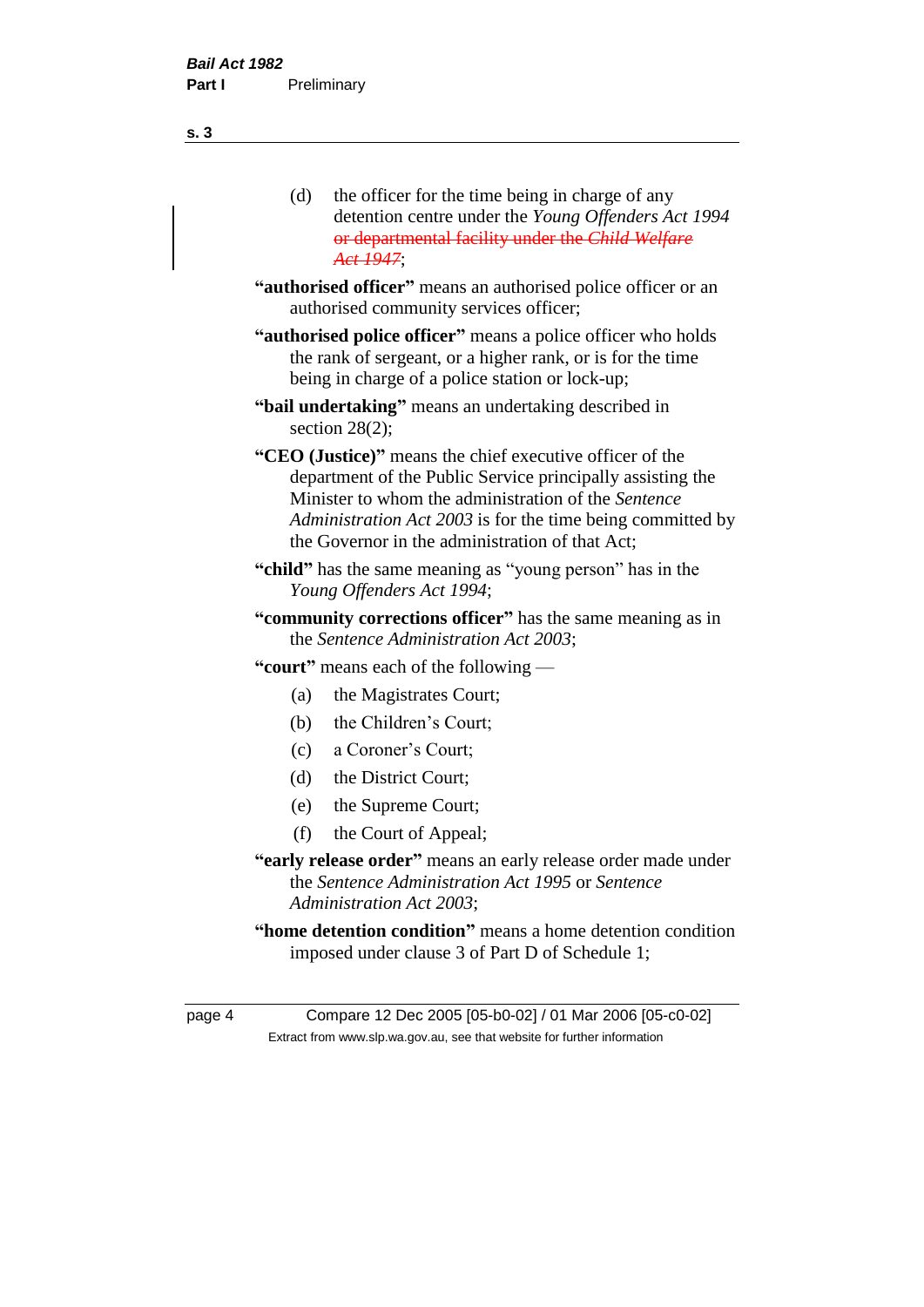- **s. 3**
- **"judicial officer"** means any person empowered to exercise jurisdiction in a court whether or not he is sitting as a court, and includes a single justice;
- **"lock-up"** includes a place prescribed as a lock-up for the purposes of the *Court Security and Custodial Services Act 1999*;
- **"offence"** means any act, omission or conduct which renders the person doing the act, making the omission or engaging in the conduct liable to any punishment, and includes an alleged offence; but nothing in this definition shall limit the operation of subsection (4);
- **"police officer"** means any member of the Police Force of Western Australia;
- **"prosecutor"** includes
	- (a) in the case of an offence charged in a prosecution notice, the prosecutor;
	- (b) in the case of an offence charged in an indictment, the State or the Commonwealth, as the case may be;
- **"serious offence"** means
	- (a) an offence against section 51(2a); and
	- (b) an offence described in Schedule 2;
- **"surety"** and **"surety undertaking"** have the meanings assigned to them by section 35;
- **"trial"** means all proceedings for an offence between
	- (a) the time when the accused is called upon to plead to the prosecution notice or the indictment; and
	- (b) the time when the accused is found not guilty or is sentenced.
- (2) A reference in this Act
	- (a) to a power to grant bail includes a reference to a power to refuse bail;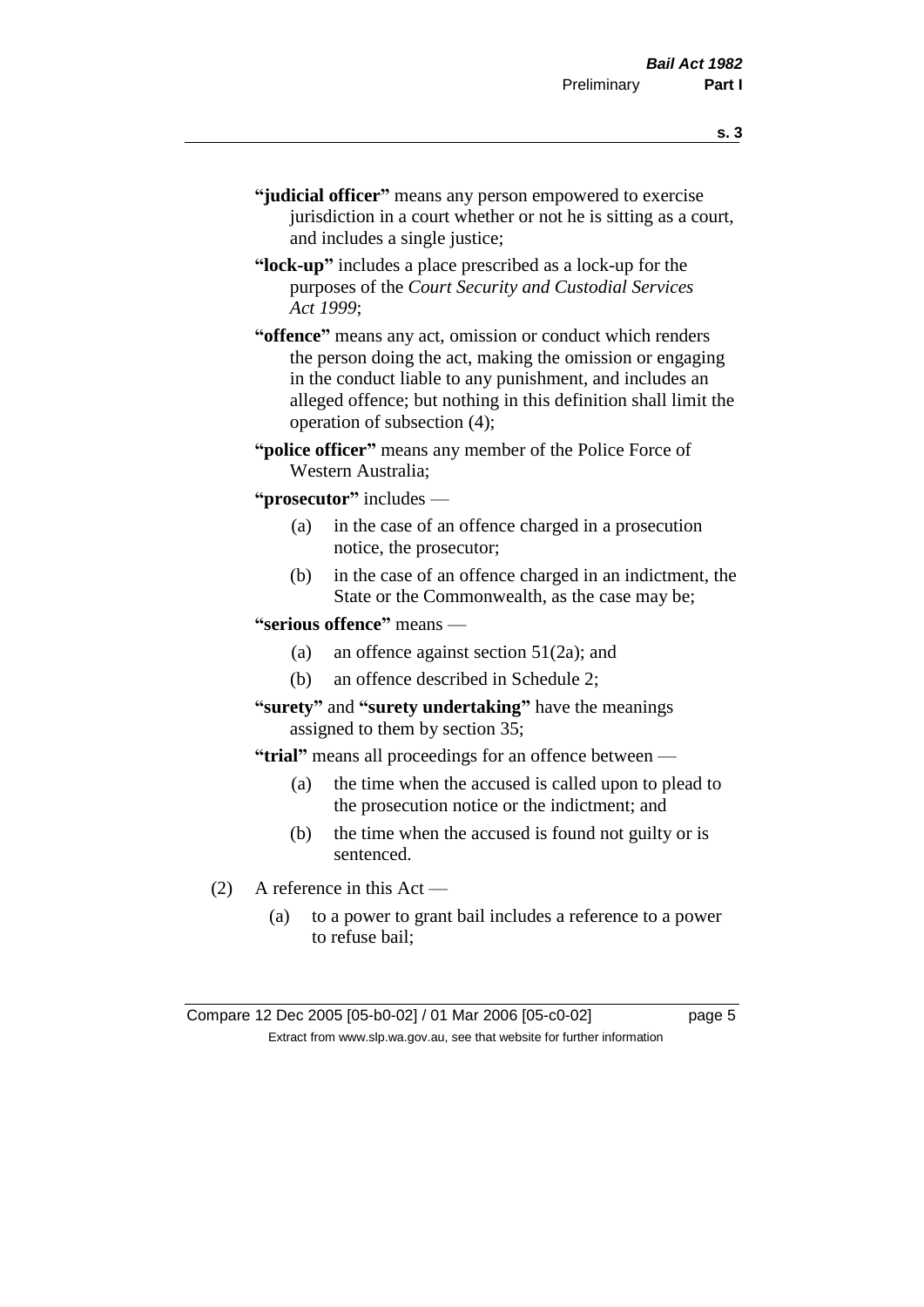- (b) to a grant of bail includes a reference to a grant of bail by the exercise of a power in section 31(2).
- (3) Where in this Act there is a reference to a requirement that an accused appear in court, the reference is to a requirement, unless a contrary intention appears, that the accused —
	- (a) surrender himself into the custody of the court or, in the case of a bail undertaking, of the court specified therein, or of such person as the court may direct, to be dealt with according to law;
	- (b) submit himself to a search of his person and any property then in his possession (which is hereby authorised) and allow to be taken from him, to be dealt with according to the relevant law and procedures, anything so found; and
	- (c) remain in custody until authorised to be released therefrom.
- (4) If a person is arrested under a warrant issued
	- (a) under section 50, 79 or 129 of the *Sentencing Act 1995* in connection with a possible breach of a conditional release order, a sentence of suspended imprisonment, or a community order imposed under that Act; or
	- (b) under section 43 of the *Young Offenders Act 1994* in respect of an alleged breach of a youth community based order, an intensive youth supervision order or a conditional release order made under that Act,
	- then
		- (c) the person is to be taken as having been arrested and to be in custody awaiting an appearance in court for the offence for which the sentence was imposed;
		- (d) the first appearance in court after the arrest is to be taken, for the purposes of sections  $5(1)$  and  $8(1)$  and clause 1 of Part A and clause 7 of Part C of Schedule 1, to be the initial appearance for that offence; and
- 

page 6 Compare 12 Dec 2005 [05-b0-02] / 01 Mar 2006 [05-c0-02] Extract from www.slp.wa.gov.au, see that website for further information

**s. 3**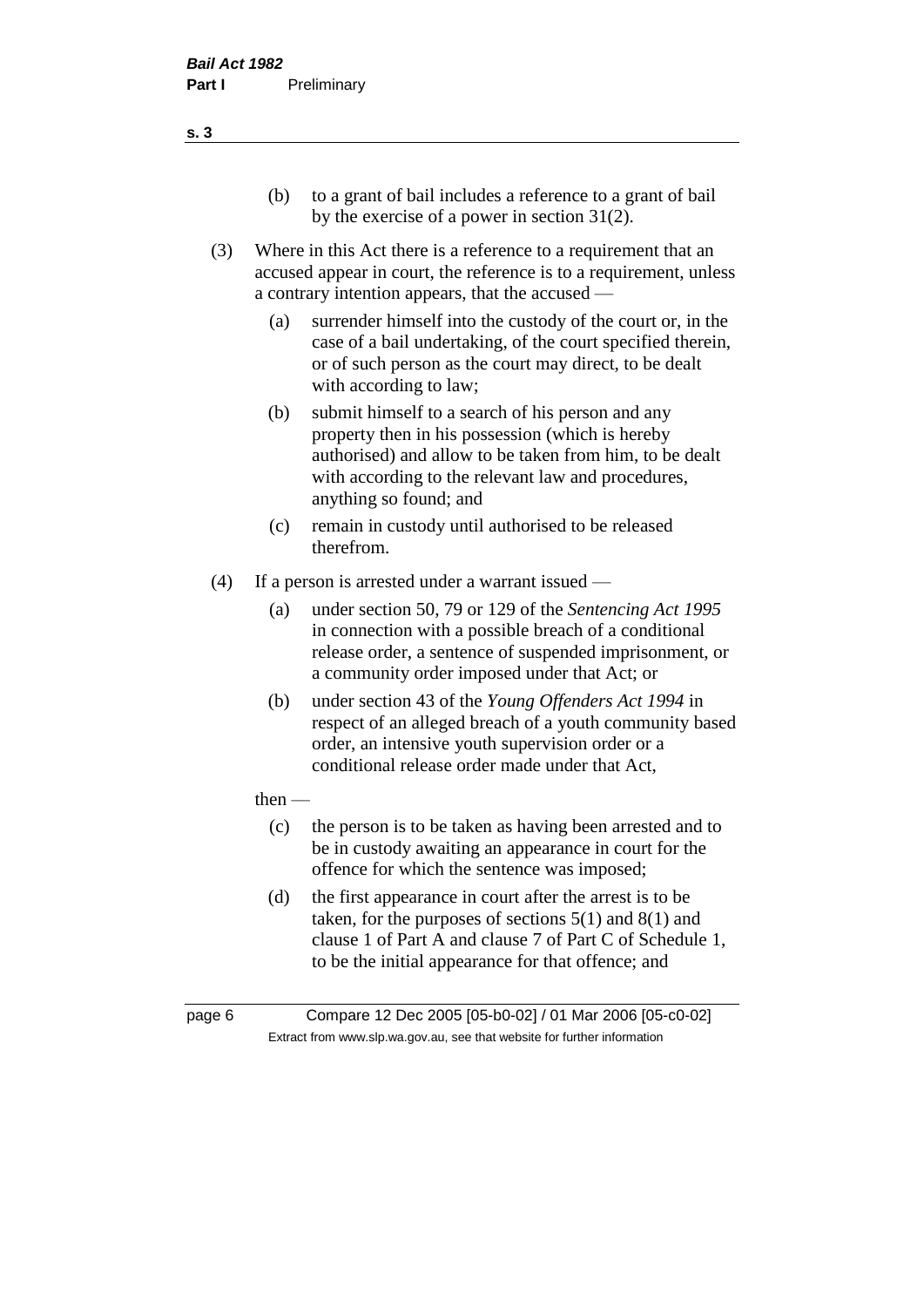- (e) the proceedings following the arrest are to be taken to be proceedings for that offence and to be a trial for the purpose of the definition in subsection (1) of "trial".
- (5) The CEO (Justice) may by writing signed by him delegate to any officer of the department of which he is the chief executive officer any function he has under this Act as an authorised community services officer.

*[Section 3 amended by No. 74 of 1984 s. 3; No. 15 of 1988 s. 4; No. 49 of 1988 s. 78; No. 61 of 1990 s. 4; No. 31 of 1993 s. 6; No. 45 of 1993 s. 4 and 12; No. 78 of 1995 s. 7; No. 57 of 1997 s. 21(1); No. 54 of 1998 s. 4 and 14; No. 47 of 1999 s. 7; No. 50 of 2003 s. 29(3); No. 65 of 2003 s. 121(2); No. 34 of 2004 s. 251; No. 45 of 2004 s. 28(4); No. 59 of 2004 s. 141; No. 84 of 2004 s. 11, 82 and 83(2).]* 

#### **4. Application of this Act**

The operation of this Act extends to any appearance in a court for an offence —

- (a) except to the extent that in this Act, or in the law creating the offence or applicable thereto, express provision is made excluding or limiting the operation of this Act in respect of that appearance;
- (b) whether or not that law contains a reference to the granting of bail;
- (c) however any reference in that law to the granting of bail may be expressed; and
- (d) as if any reference therein to the taking of a recognizance were to a requirement that, except where bail is dispensed with under this Act, the accused enter into a bail undertaking.

*[Section 4 amended by No. 84 of 2004 s. 82.]*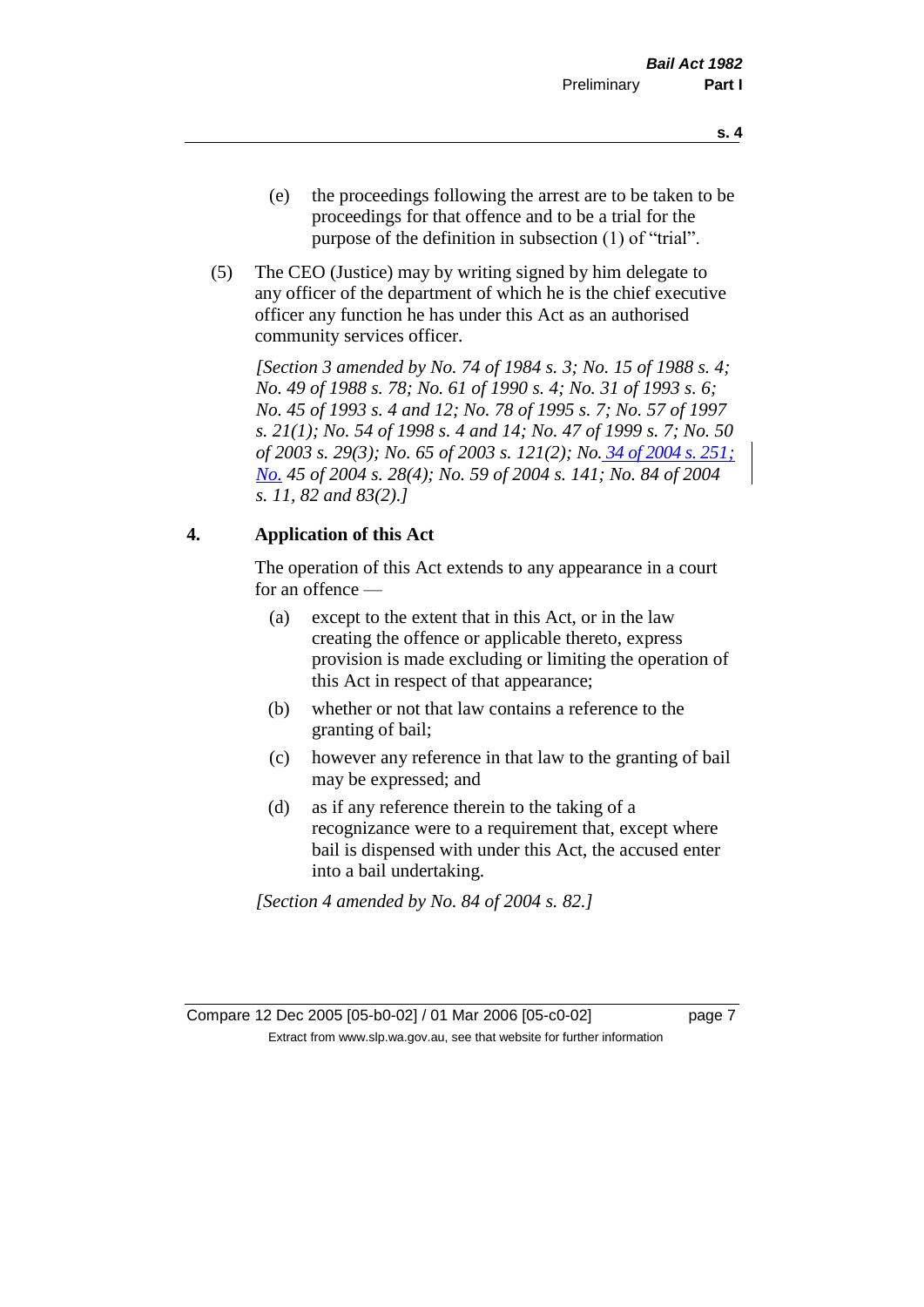## **Part II — Rights of accused in relation to bail**

*[Heading amended by No. 84 of 2004 s. 82.]* 

### **5. Right of accused to have bail considered under this Act**

- (1) An accused who is in custody for an offence awaiting his initial appearance in court therefor is entitled —
	- (a) subject to sections 9, 10, 12 and 16(2), to have his case for bail for that appearance considered under and in accordance with this Act as soon as is practicable;
	- (b) if his case is not so considered, or if he is refused bail or is not released on bail, to be brought before a court as soon as is practicable.
- (2) An accused who is in custody awaiting any appearance in court for an offence, other than an initial appearance, is entitled, subject to sections 7(3), 9 and 10, to have his case for bail for that appearance considered under and in accordance with this Act.

*[Section 5 amended by No. 74 of 1984 s. 4; No. 84 of 2004 s. 82.]* 

#### **6. Duty imposed on arresting officer or person**

- (1) The police officer or other person who arrests a person for an offence has a duty —
	- (a) if he is empowered by this Act to grant bail; and
	- (b) unless, as soon as is practicable, he brings the person or causes him to be brought before a court,

to consider that person's case for bail as soon as is practicable, whether or not an application for bail is made by the person or on his behalf.

(2) If that police officer or that other person is not so empowered he shall, subject to subsections (3) and (3a) and unless he brings the person or causes him to be brought before a court as soon as

page 8 Compare 12 Dec 2005 [05-b0-02] / 01 Mar 2006 [05-c0-02] Extract from www.slp.wa.gov.au, see that website for further information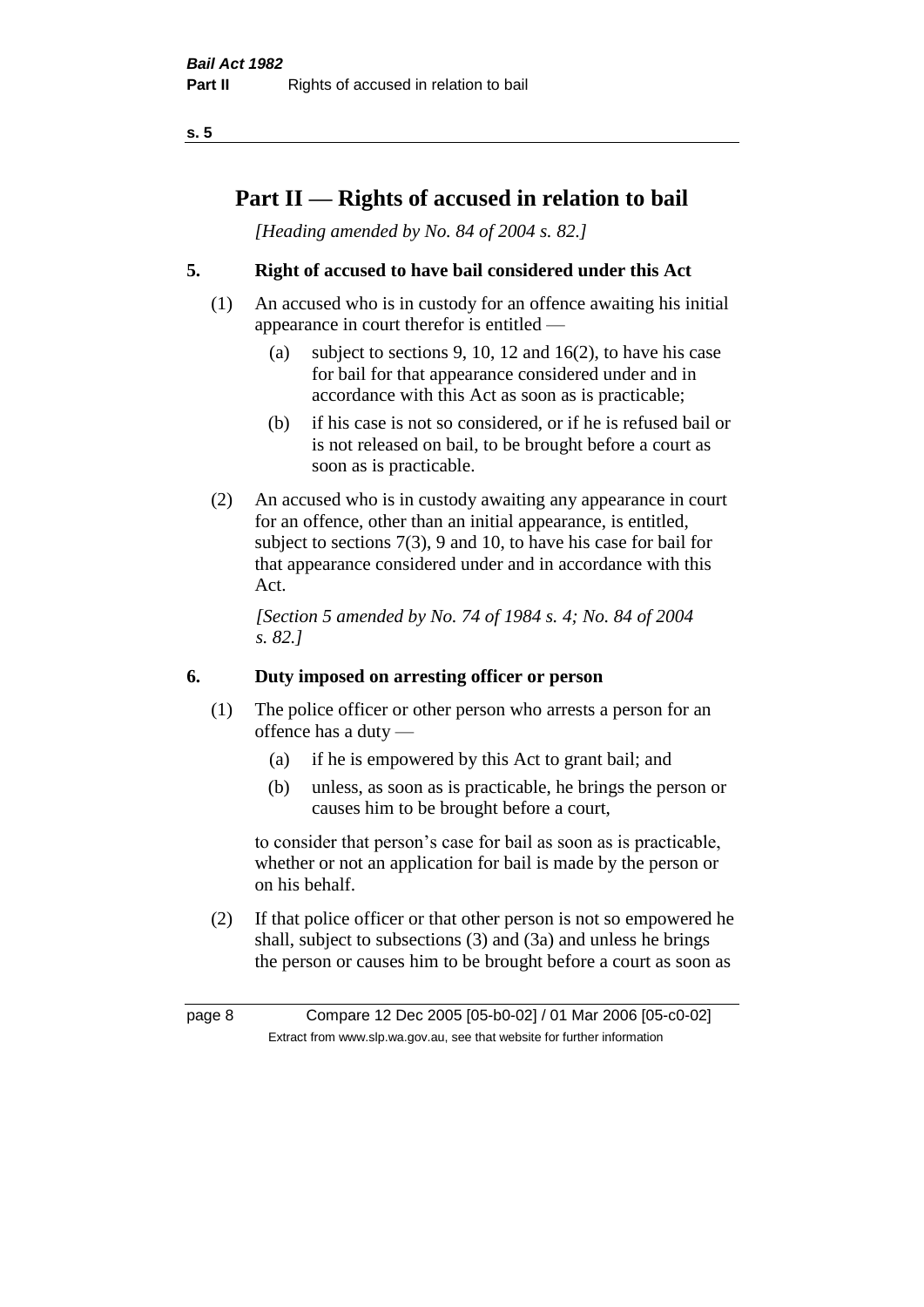is practicable, bring or cause the accused to be brought before an authorised police officer or a justice or, in the case of a child, any authorised officer or a justice, as soon as is practicable, and thereupon —

- (a) such officer is subject to the duty described in subsection (1); or
- (b) if the accused is brought before a justice, the justice is under a duty to consider the person's case for bail as soon as is practicable, whether or not an application for bail is made by the person or on his behalf.
- (2a) A police officer or other person who arrests a person for an offence may, notwithstanding that he is empowered by this Act to grant bail, instead of complying with subsection (1) comply with subsection (2) as if he were not so empowered.
- (3) Where under section 15 or 16 only a Judge of the Supreme Court, a Judge of the Children's Court or a justice has power to grant bail for an offence, the police officer or other person who arrests a person for an offence shall —
	- (a) unless, as soon as is practicable, he brings the person or causes him to be brought before a court; and
	- (b) whether or not an application for bail is made by the person or on his behalf,

bring or cause the accused to be brought as soon as is practicable —

- (c) where section 15 applies, before a Judge of the Supreme Court or a Judge of the Children's Court, as the case may require; or
- (d) where section 16 applies, before a justice,

for the purpose of having the accused's case for bail considered by the Judge, or the justice acting in terms of subsection (2)(b), as the case may be.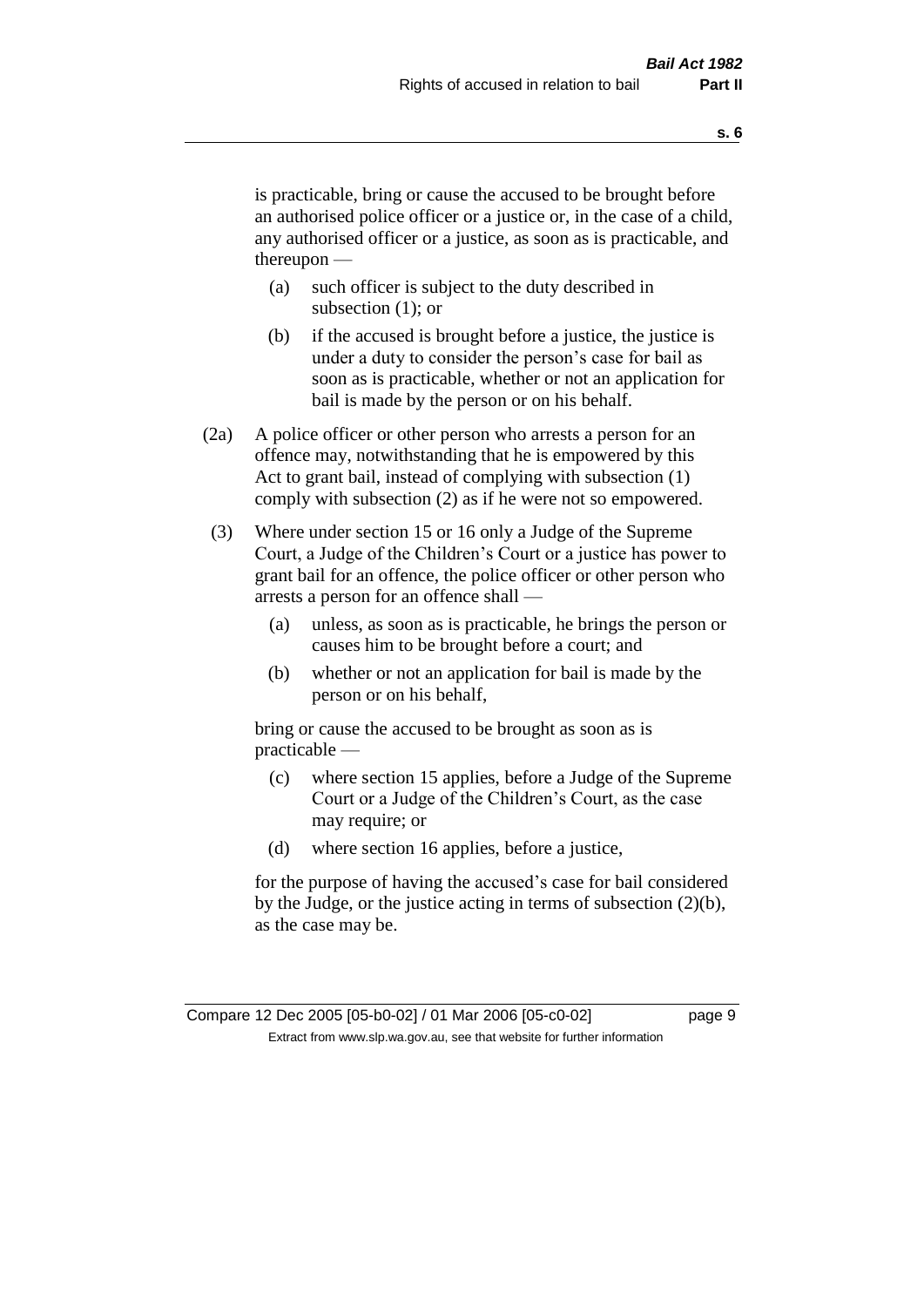- (3a) Where section 16A applies, the police officer or other person who arrests a person for an offence shall as soon as is practicable bring the accused, or cause the accused to be brought, before a court or Judge mentioned in subsection (1) of that section for the purpose of having the accused's case for bail considered by that court or Judge.
- (4) The operation of this section is subject to the exercise of the power conferred by section 9 and to the provisions of sections 10, 12 and 16(2) and clause 3A of Part C of Schedule 1.

*[Section 6 amended by No. 15 of 1988 s. 5; No. 49 of 1988 s. 79; No. 45 of 1993 s. 5; No. 54 of 1998 s. 5; No. 84 of 2004 s. 82.]* 

#### **7. Duty imposed on judicial officers in respect of unconvicted accused**

- (1) Upon and following an accused's initial appearance in court for an offence every judicial officer who may thereafter order his detention or continued detention in custody before conviction for the offence (including detention during the period of his trial) is under a duty, unless subsection (2) applies, to consider the accused's case for bail, whether or not an application for bail is made by the accused or on his behalf.
- (2) Where under section 15 only a Judge of the Supreme Court or a Judge of the Children's Court has power to grant bail for an offence, the judicial officer referred to in subsection (1), other than a Judge of the Supreme Court or a Judge of the Children's Court, shall, whether or not an application for bail is made by the person or on his behalf, cause the accused to be taken as soon as is practicable before a Judge of the Supreme Court or a Judge of the Children's Court, as the case may require for the purpose of having the accused's case for bail considered by the Judge.

page 10 Compare 12 Dec 2005 [05-b0-02] / 01 Mar 2006 [05-c0-02] Extract from www.slp.wa.gov.au, see that website for further information

**s. 7**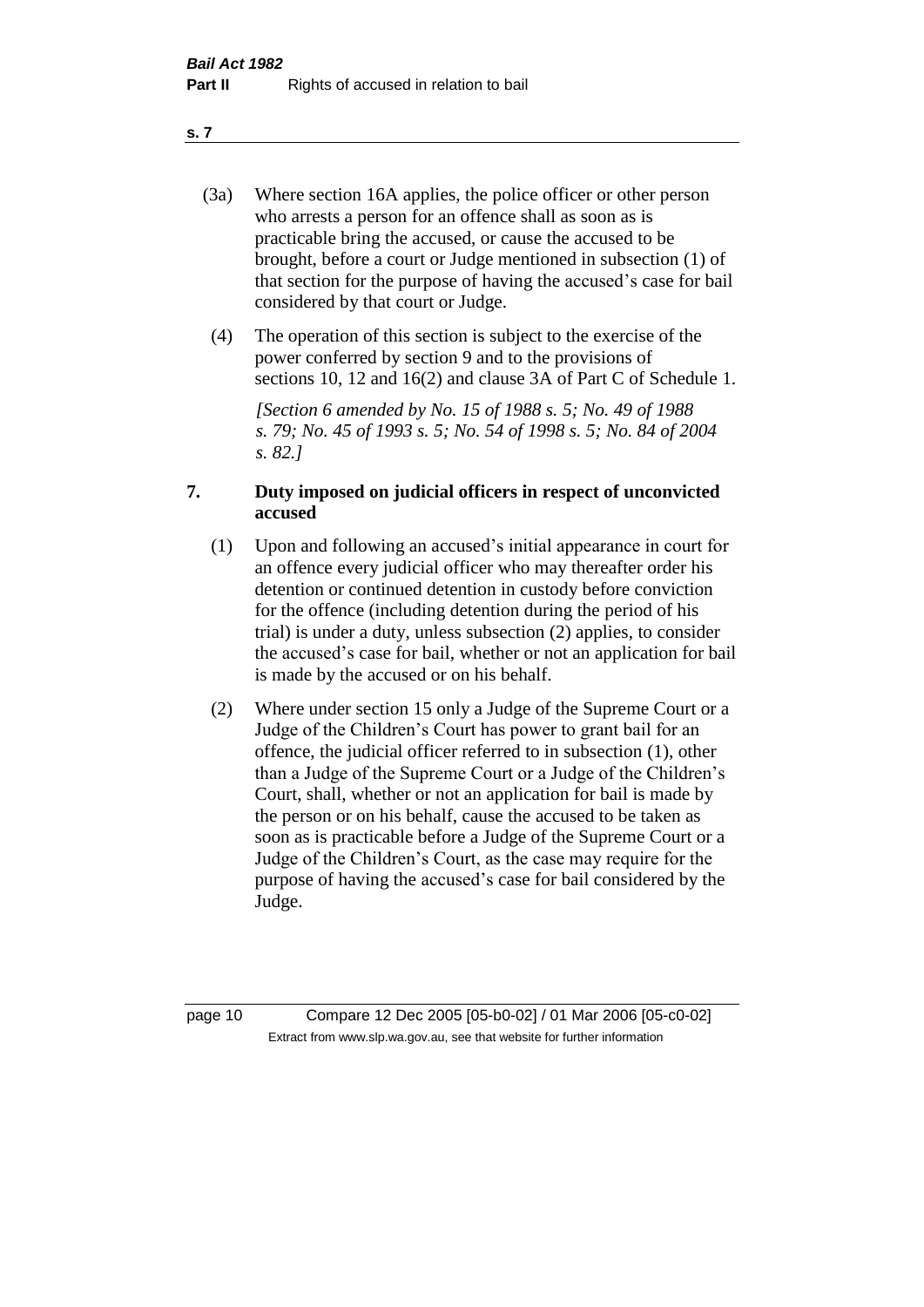- (3) Notwithstanding subsection (2), where
	- (a) the duty described in that subsection or in section  $6(3)$ has been discharged once in relation to an accused's case for bail; and
	- (b) bail has on that occasion been refused by a Judge of the Supreme Court or a Judge of the Children's Court,

the accused's case for bail need not be considered on any subsequent occasion in the same case when the accused's continued detention may be ordered unless the accused satisfies the judicial officer who may order his detention that —

- (c) new facts have been discovered, new circumstances have arisen or the circumstances have changed since bail was refused on the occasion mentioned in paragraph (b); or
- (d) he failed to adequately present his case for bail on that occasion,

but if the judicial officer is so satisfied he shall cause the accused to be taken as soon as is practicable before a Judge of the Supreme Court or a Judge of the Children's Court as the case may require for the purpose of having the accused's case for bail considered by the Judge.

- (4) Notwithstanding subsection (1), after the duty described in that subsection has been discharged once in relation to an accused's case for bail or after a Judge of the Supreme Court or a Judge of the Children's Court has considered the case under section 15, it is sufficient on any subsequent consideration of bail in the same case for a judicial officer, including a Judge of the Supreme Court or a Judge of the Children's Court acting under section 15 —
	- (a) to inquire whether any new fact has been discovered or new circumstance has arisen, or whether the circumstances have changed, since bail was previously granted or refused and whether the accused considers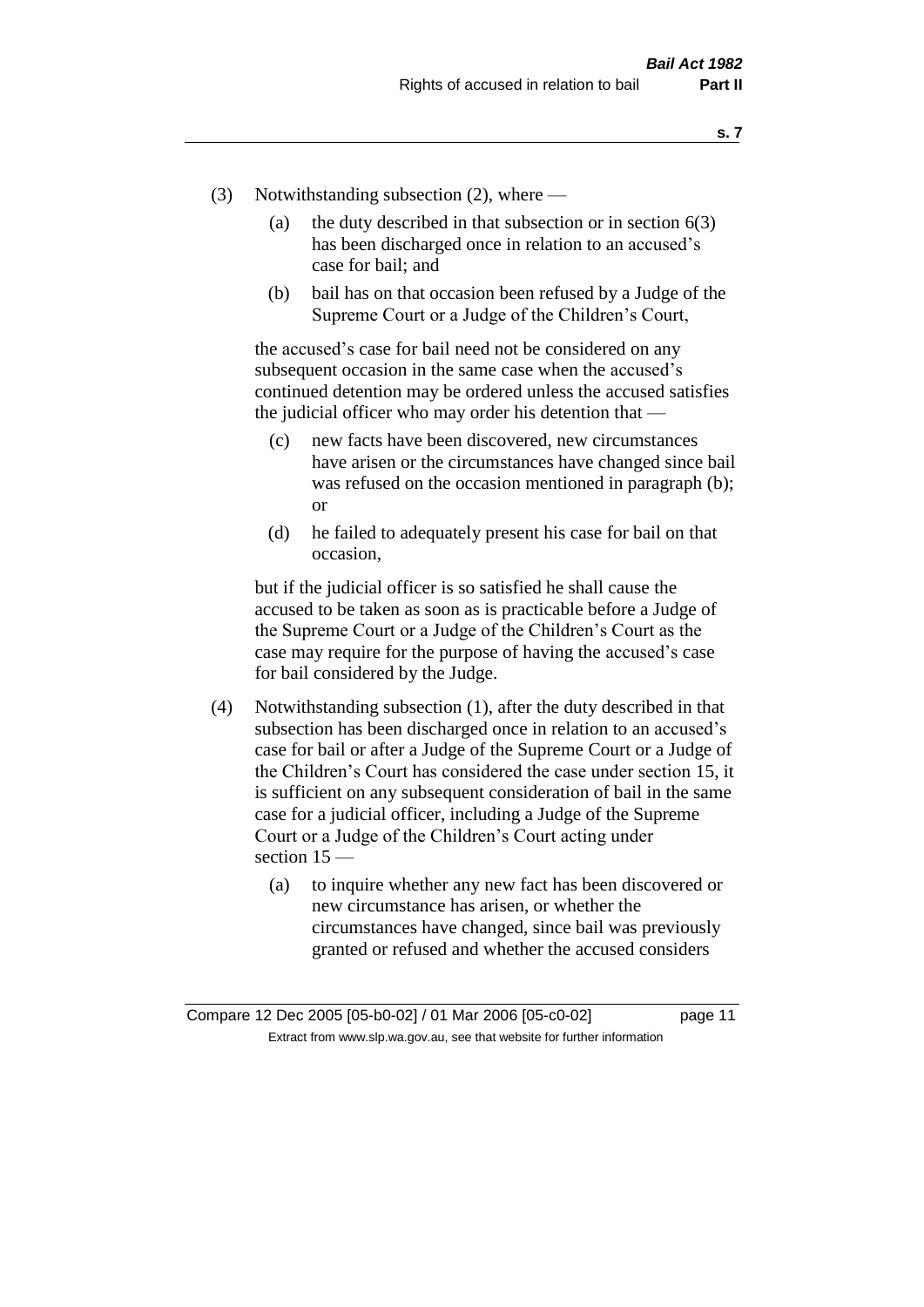#### **s. 7A**

that he failed to adequately present his case for bail on a previous occasion; and

- (b) unless he is satisfied that there is any reason of the kind mentioned in paragraph (a) for not doing so, to adopt the decision previously made in the case, but with power to make such variations of the terms and conditions of bail as he thinks fit.
- (5) The operation of this section is subject to the exercise of the power conferred by section 9 and to the provisions of sections 10, 12 and 16(2) and clause 3A of Part C of Schedule 1.

*[Section 7 amended by No. 74 of 1984 s. 5; No. 49 of 1988 s. 80; No. 45 of 1993 s. 6; No. 84 of 2004 s. 82.]* 

#### **7A. Bail for appeal under** *Criminal Procedure (Summary) Act 1902*

- (1) If a person is in custody and an appeal has been commenced under Part 2 of the *Criminal Appeals Act 2004* in connection with the decision by virtue of which the person is in custody, the person may apply for bail —
	- (a) if the appeal is to be heard and determined by the Court of Appeal or if an application has been made to the Court of Appeal for leave to appeal to the Court of Appeal — to the a judge of appeal; or
	- (b) in any other case to a Judge of the Supreme Court.
- (2) Bail shall not be granted to an applicant for bail under subsection (1) until he has given notice of his application for bail to —
	- (a) the State Solicitor; or
	- (b) the Deputy Director of Public Prosecutions (Commonwealth) in Perth,

as the case may require, and that official has been given an opportunity to be heard on the application.

page 12 Compare 12 Dec 2005 [05-b0-02] / 01 Mar 2006 [05-c0-02] Extract from www.slp.wa.gov.au, see that website for further information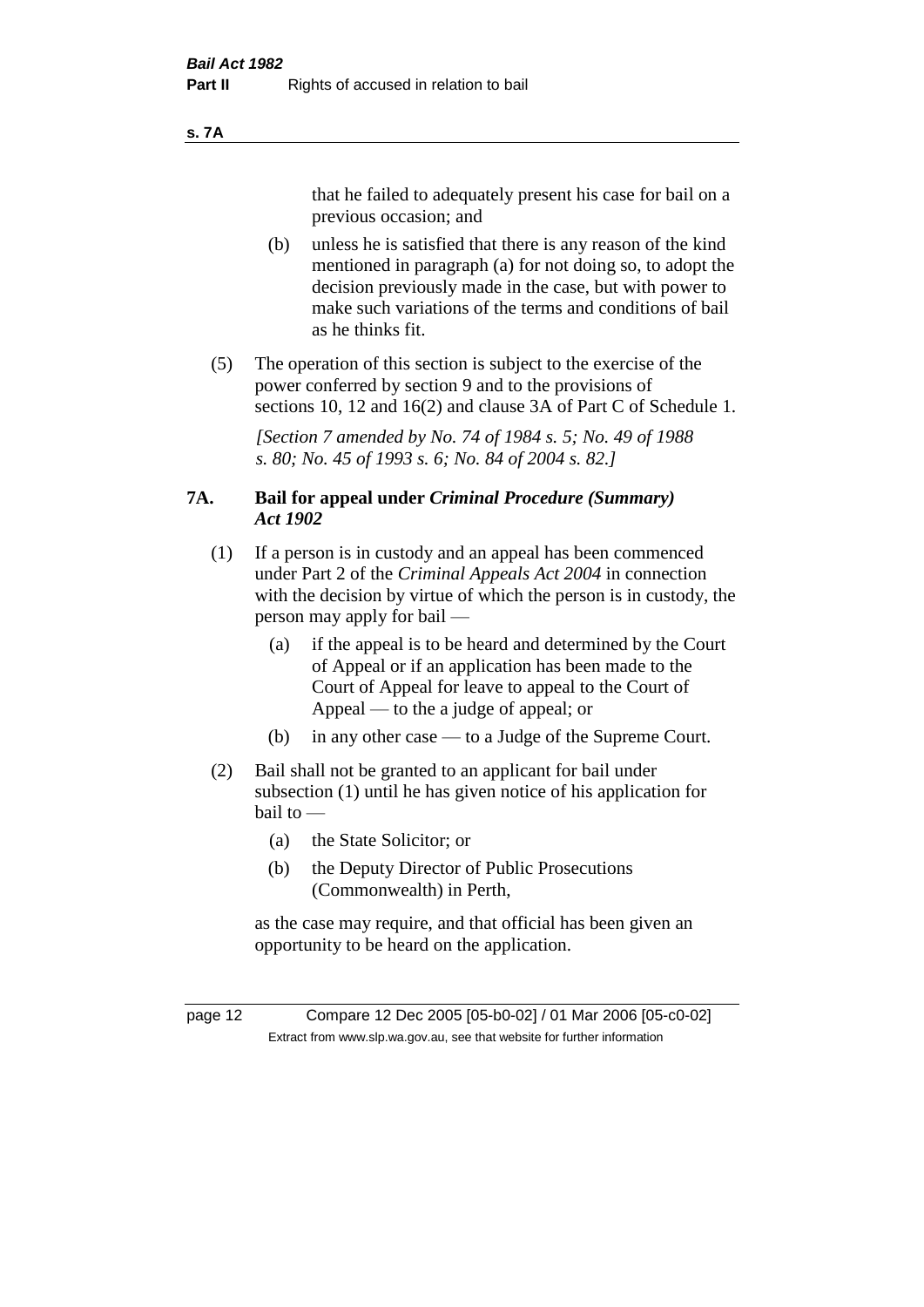*[Section 7A inserted by No. 33 of 1989 s. 18; amended by No. 65 of 2003 s. 88(2); No. 45 of 2004 s. 28(4); No. 59 of 2004 s. 141; No. 84 of 2004 s. 11.]* 

#### **8. Accused to be given information and prescribed forms**

- (1) Subject to subsection (4), a judicial officer or authorised officer who is called upon to consider an accused's case for bail, on the first occasion when it arises in relation to an offence or group of offences for which an accused is required to appear, shall ensure that the accused is, or has been, given —
	- (a) such information in writing as to the effect of this Act as is prescribed for the purposes of this paragraph;
	- (b) a prescribed form for completion, designed to disclose to the judicial officer or authorised officer all information relevant to the decision; and
	- (c) where the accused is unable or insufficiently able, to read, speak or write English, such assistance as he may reasonably require in order to have communicated to him the information mentioned in paragraph (a) and complete the form referred to in paragraph (b).
- (2) After an accused case for bail has been considered once, a judicial officer or authorised officer on any subsequent consideration of bail in the same case shall —
	- (a) comply with subsection  $(1)(a)$ ; and
	- (b) either comply with subsection (1)(b) or obtain the form previously completed for the purposes of that paragraph, if any, and ensure that —
		- (i) the form is revised in order to show any changes which he is informed have occurred since it was completed; and
		- (ii) any assistance, of the kind referred to in subsection  $(1)(c)$  is given to the accused for the purpose of completing or revising the form, as the case may be.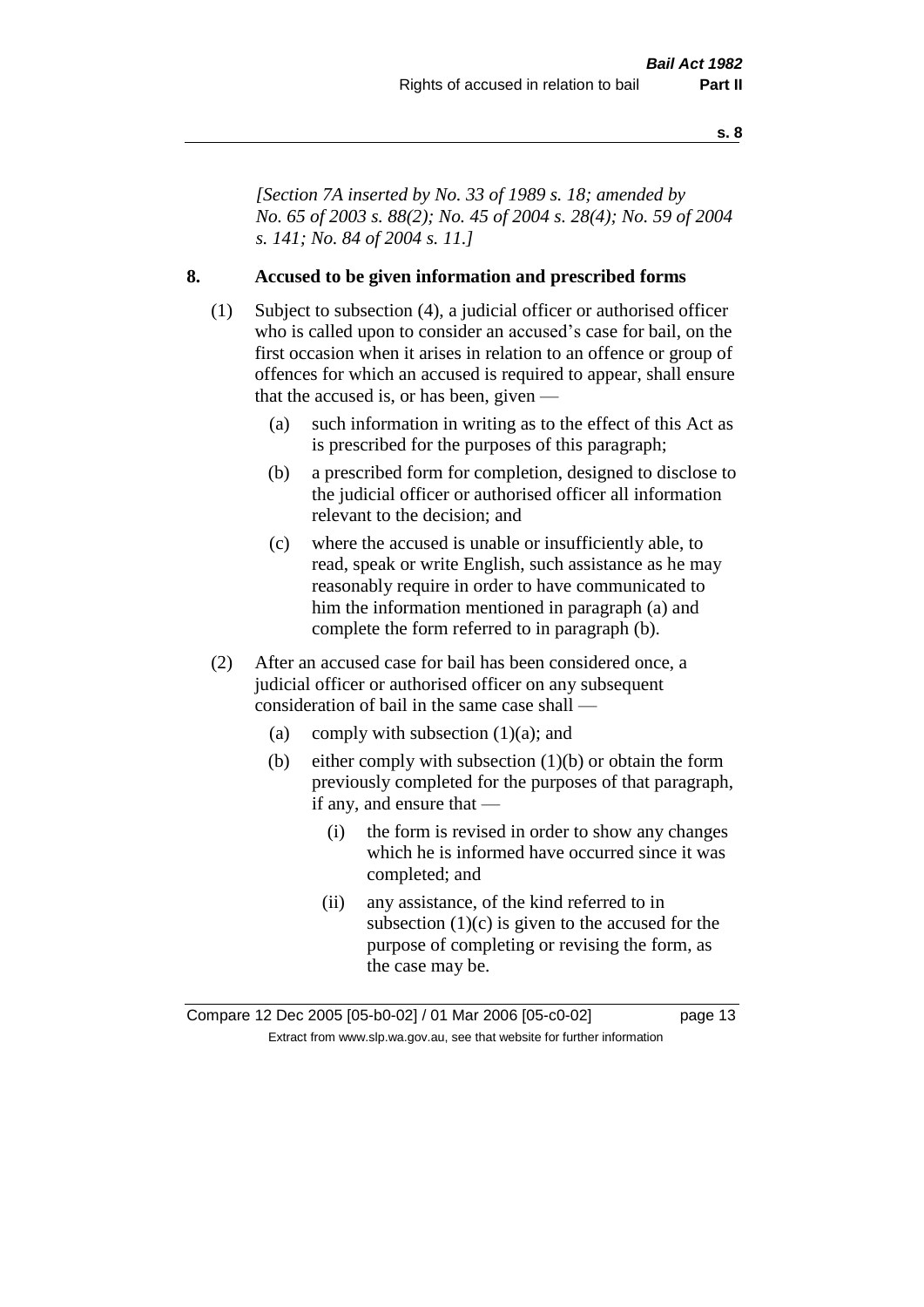- (3) Nothing in this section shall be read as limiting section 23.
- (3a) Notwithstanding subsection  $(1)(a)$  or  $(2)(a)$  a judicial officer or authorised officer need not comply with that paragraph if it appears to him that the accused's case for bail is such that bail is likely to be granted to him in accordance with this Act; but if it subsequently appears to him that bail will not be granted or that the accused is dissatisfied with any condition imposed on the grant of bail he shall then comply with that paragraph.
- (4) Notwithstanding subsection (1)(b) or (2)(b), a judicial officer or an authorised officer may dispense with completion or revision of the form referred to in those paragraphs if it appears to him that  $-$ 
	- (a) the accused's case for bail is such that bail is likely to be granted to him in accordance with this Act; and
	- (b) the information in the possession of the judicial officer or authorised officer is sufficient for his consideration of the case.
- (5) Where a person has applied for bail for an appeal as mentioned in section 7A(1), this section applies as if the consideration of bail for the appeal were a first consideration of bail for an offence.

*[Section 8 amended by No. 74 of 1984 s. 6; No. 15 of 1988 s. 6; No. 33 of 1989 s. 18; No. 84 of 2004 s. 82.]* 

#### **9. Bail decision may be deferred until further information obtained**

- (1) Subject to section 26(2) of the *Young Offenders Act 1994*, a judicial officer or authorised officer who is called upon to consider a case for bail may defer consideration of the case for a period not exceeding 30 days if he thinks it is necessary —
	- (a) to obtain more information for the purpose of making a decision in accordance with this Act; or
	- (b) to take any step authorised by section 24(1).

page 14 Compare 12 Dec 2005 [05-b0-02] / 01 Mar 2006 [05-c0-02] Extract from www.slp.wa.gov.au, see that website for further information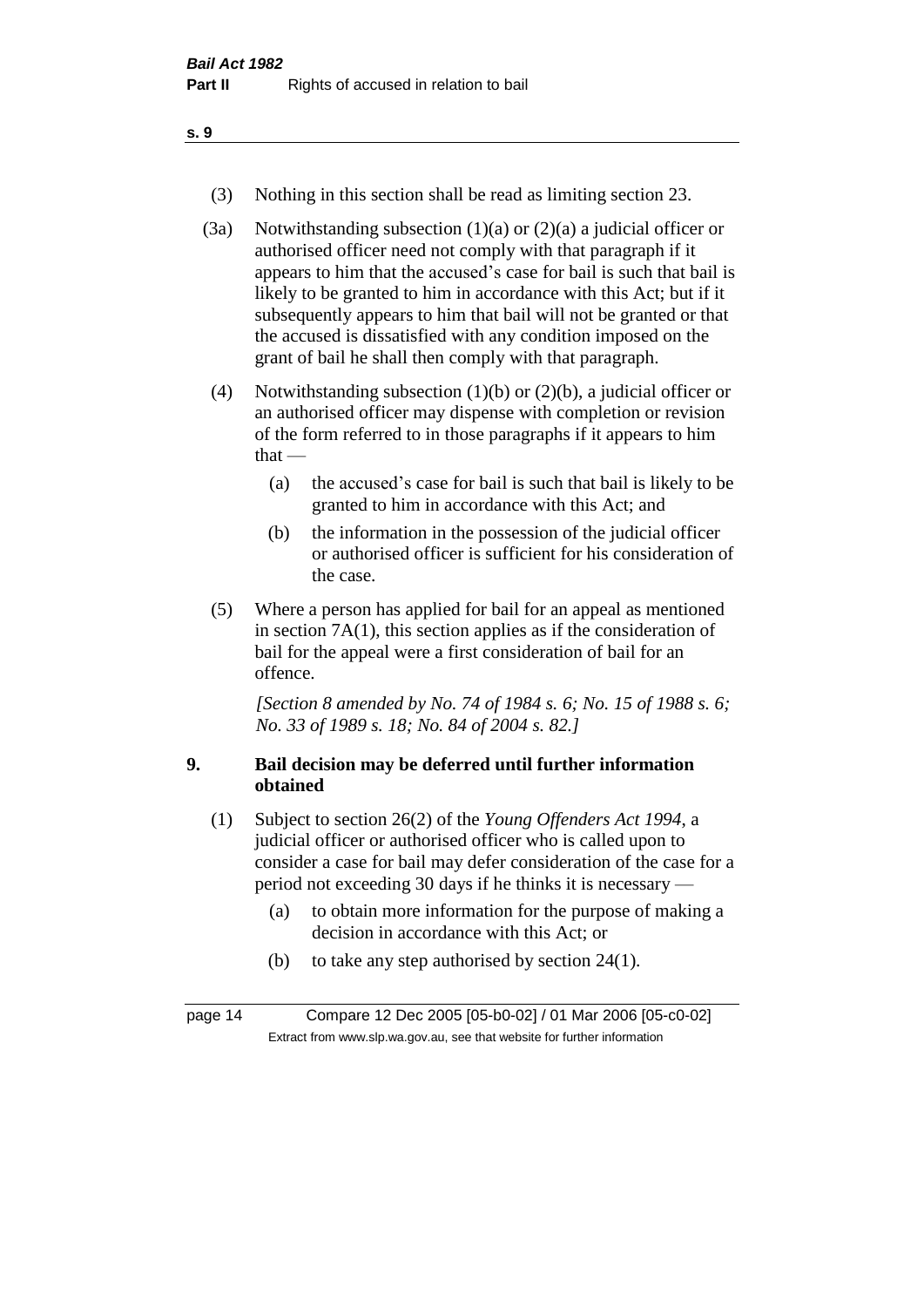(2) Nothing in this section shall be taken to limit the right of an accused to be brought before a court as soon as is practicable if he is not released on bail.

*[Section 9 amended by No. 57 of 1997 s. 21(2); No. 84 of 2004 s. 82.]*

#### **10. Sections 5, 6 and 7 do not apply where accused imprisoned for other cause**

Notwithstanding sections 5, 6 and 7, the rights conferred on an accused and the duties imposed on police officers, authorised officers and judicial officers by those sections in respect of an appearance in court for an offence do not arise where —

- (a) the accused is in custody for some other offence or reason (including the non-payment of a sum of money); and
- (b) the police officer, authorised officer or judicial officer is satisfied that the accused is likely to remain in custody for that other offence or reason until or beyond the time for the appearance for the first-mentioned offence.

*[Section 10 amended by No. 84 of 2004 s. 82.]*

#### **11. Rights following grant of bail**

- $(1)$  When
	- (a) bail has been granted to an accused for an appearance in court;
	- (b) all conditions which are to be complied with before the release of the accused have been complied with; and
	- (c) he has entered into a bail undertaking for that appearance or his bail undertaking is deemed to be amended under section 31(3),

Compare 12 Dec 2005 [05-b0-02] / 01 Mar 2006 [05-c0-02] page 15 Extract from www.slp.wa.gov.au, see that website for further information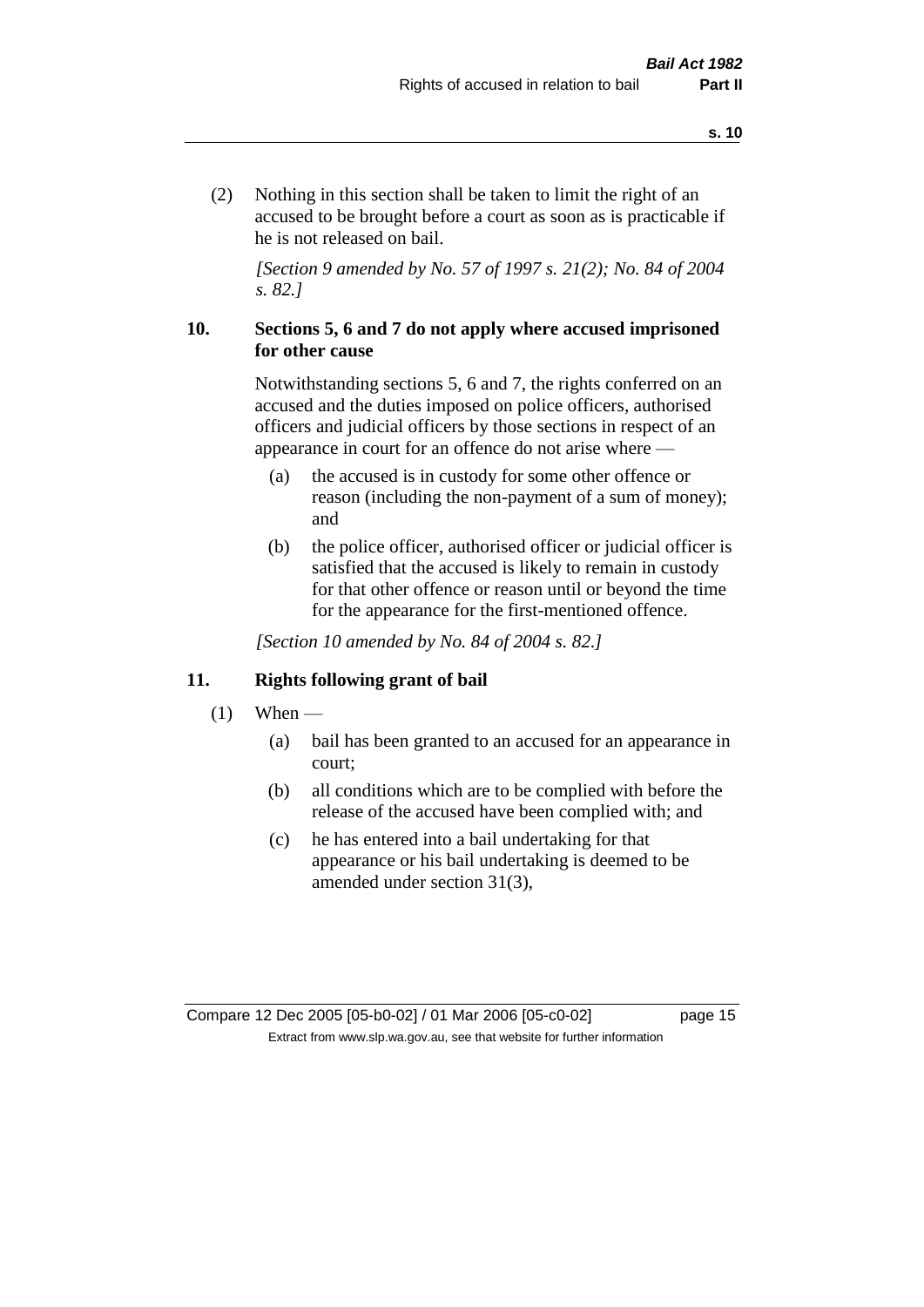the accused has a right to be at liberty until he is required to appear, or to next appear, before a court, but subject to —

- (d) any requirement that he be in custody for some other reason;
- (e) the exercise of the powers in sections 14(3), 17A, 46, 54 and 55; and
- (f) the limitation mentioned in section 12.
- (2) As soon as is practicable after an accused becomes entitled to be at liberty as provided in subsection  $(1)$  —
	- (a) an authorised officer, where bail was granted by an authorised officer;
	- (b) a justice who has granted bail otherwise than while sitting as a court;
	- (c) a Judge's associate, where bail was granted by a Judge of the District Court or the Supreme Court or the Children's Court; and
	- (d) in any other case, the registrar of the court where the judicial officer who granted bail exercises jurisdiction or a justice,

shall, where the accused is in custody in a lock-up or prison, forthwith deliver or cause to be delivered a certificate to that effect in the prescribed form to the person in charge of the lock-up or prison, and that person shall release the accused from custody as soon as is practicable after he receives the certificate.

(3) In subsection (2)(a) **"authorised officer"** does not include an authorised officer who is also the person in charge of the lock-up in which the accused is in custody.

*[Section 11 amended by No. 74 of 1984 s. 7; No. 15 of 1988 s. 7; No. 49 of 1988 s. 81; No. 45 of 1993 s. 7; No. 47 of 1999 s. 8; No. 59 of 2004 s. 141; No. 84 of 2004 s. 82.]* 

page 16 Compare 12 Dec 2005 [05-b0-02] / 01 Mar 2006 [05-c0-02] Extract from www.slp.wa.gov.au, see that website for further information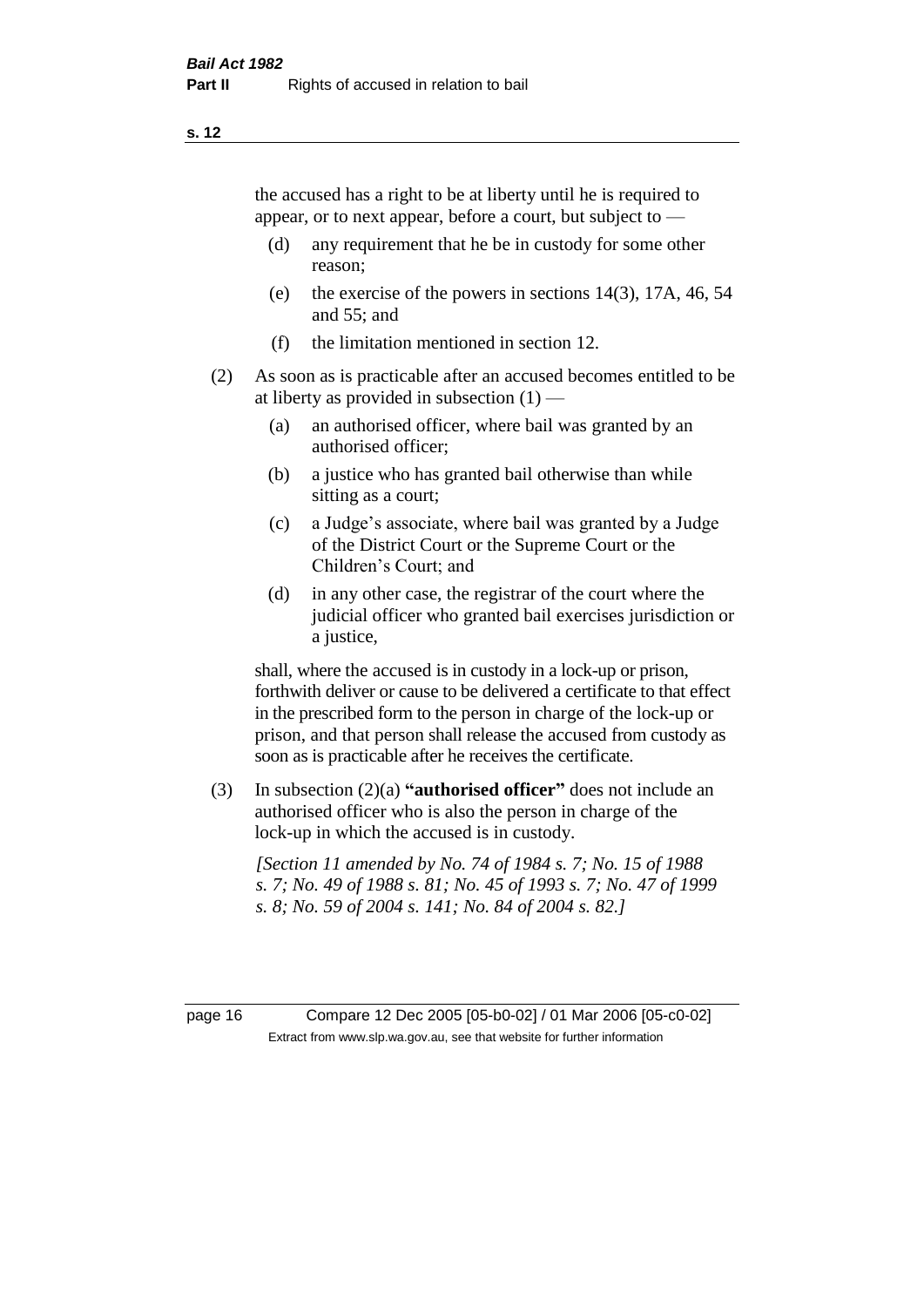#### **12. Further limitation on rights in sections 5 and 11**

The right of an accused to have his case for bail considered as soon as is practicable, his right to be at liberty as mentioned in section 11(1), and the corresponding duties created by this Part, are limited so far as is reasonably necessary for the exercise or performance by a person of any statutory power or function vested in him which requires the continued custody of the accused, including the exercise of the powers set out in section 236 of *The Criminal Code*, section 50AA of the *Police Act 1892* and Parts 6 and 7 of the *Criminal Investigation (Identifying People) Act 2002*.

*[Section 12 amended by No. 6 of 2002 s. 96; No. 84 of 2004 s. 82.]*

Compare 12 Dec 2005 [05-b0-02] / 01 Mar 2006 [05-c0-02] page 17 Extract from www.slp.wa.gov.au, see that website for further information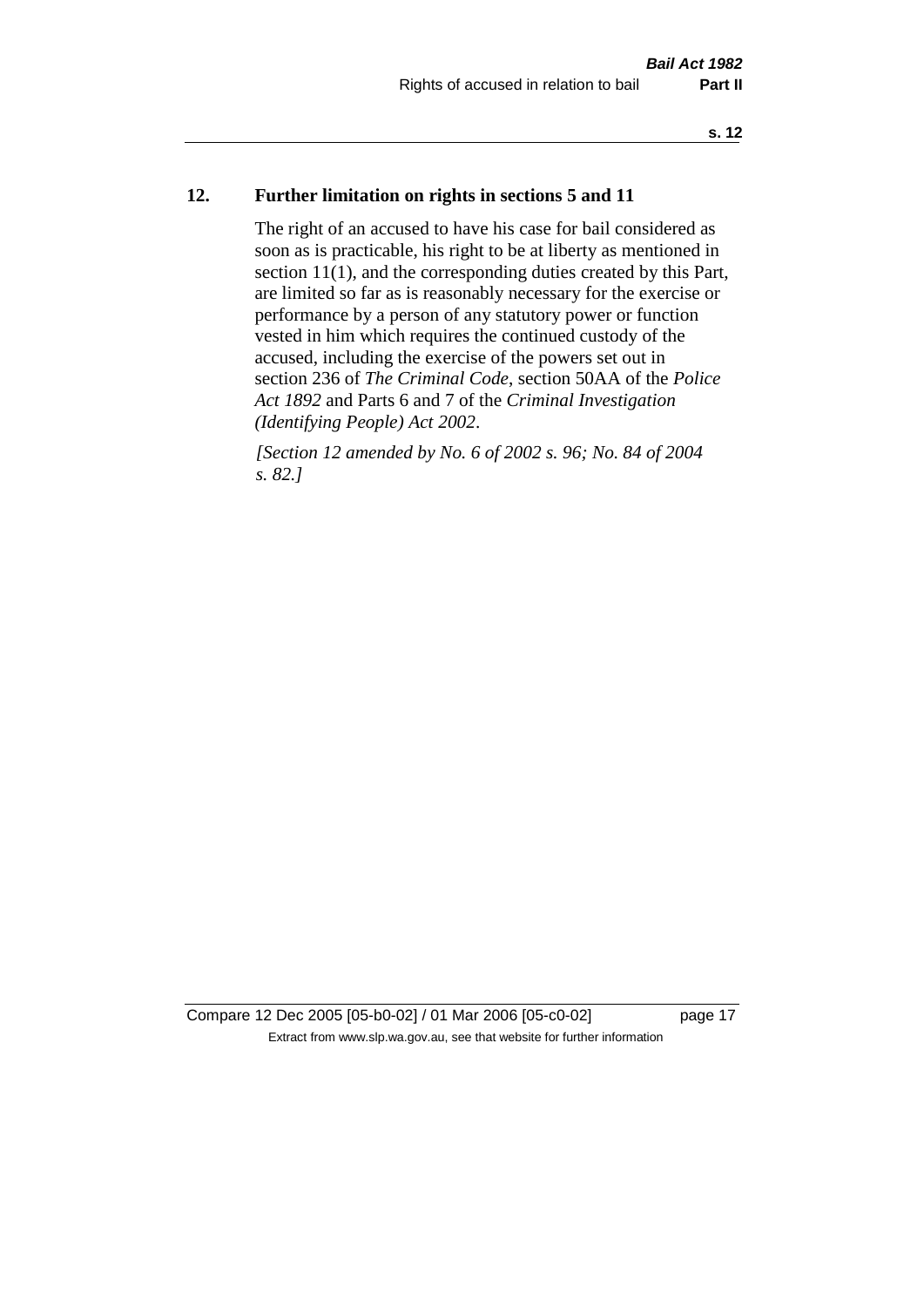## **Part III — Jurisdiction to grant bail**

#### **13. Jurisdiction to grant bail**

- (1) Jurisdiction to grant bail for any appearance described in the first column of Part A of Schedule 1 is vested in the judicial officer or authorised officer specified in the second column of that Part opposite thereto and shall be exercised subject to and in accordance with this Part and the further provisions in Parts B, C and D of Schedule 1.
- (2) A home detention condition shall not be imposed as a condition of bail except by a judicial officer.

*[Section 13 amended by No. 61 of 1990 s. 5; No. 45 of 1993 s. 12.]* 

#### **14. Supreme Court Judge has jurisdiction in all cases**

- (1) A Judge of the Supreme Court may, in accordance with this  $Act -$ 
	- (a) exercise a power to grant bail which is conferred upon any other judicial officer or any authorised officer by this Act; and
	- (b) revoke or vary any bail previously granted by any other such officer.
- (2) Subject to subsection (2a), the jurisdiction of a Judge of the Supreme Court under subsection (1) in respect of an appearance by an accused may be invoked by application made by either the prosecutor or the accused, and whether or not any other judicial officer has —
	- (a) previously granted or refused bail; or
	- (b) exercised any power conferred on him by section 55,

in respect of that appearance.

(2a) After the jurisdiction under subsection (1) has been invoked once by an accused in relation to an offence or group of

page 18 Compare 12 Dec 2005 [05-b0-02] / 01 Mar 2006 [05-c0-02] Extract from www.slp.wa.gov.au, see that website for further information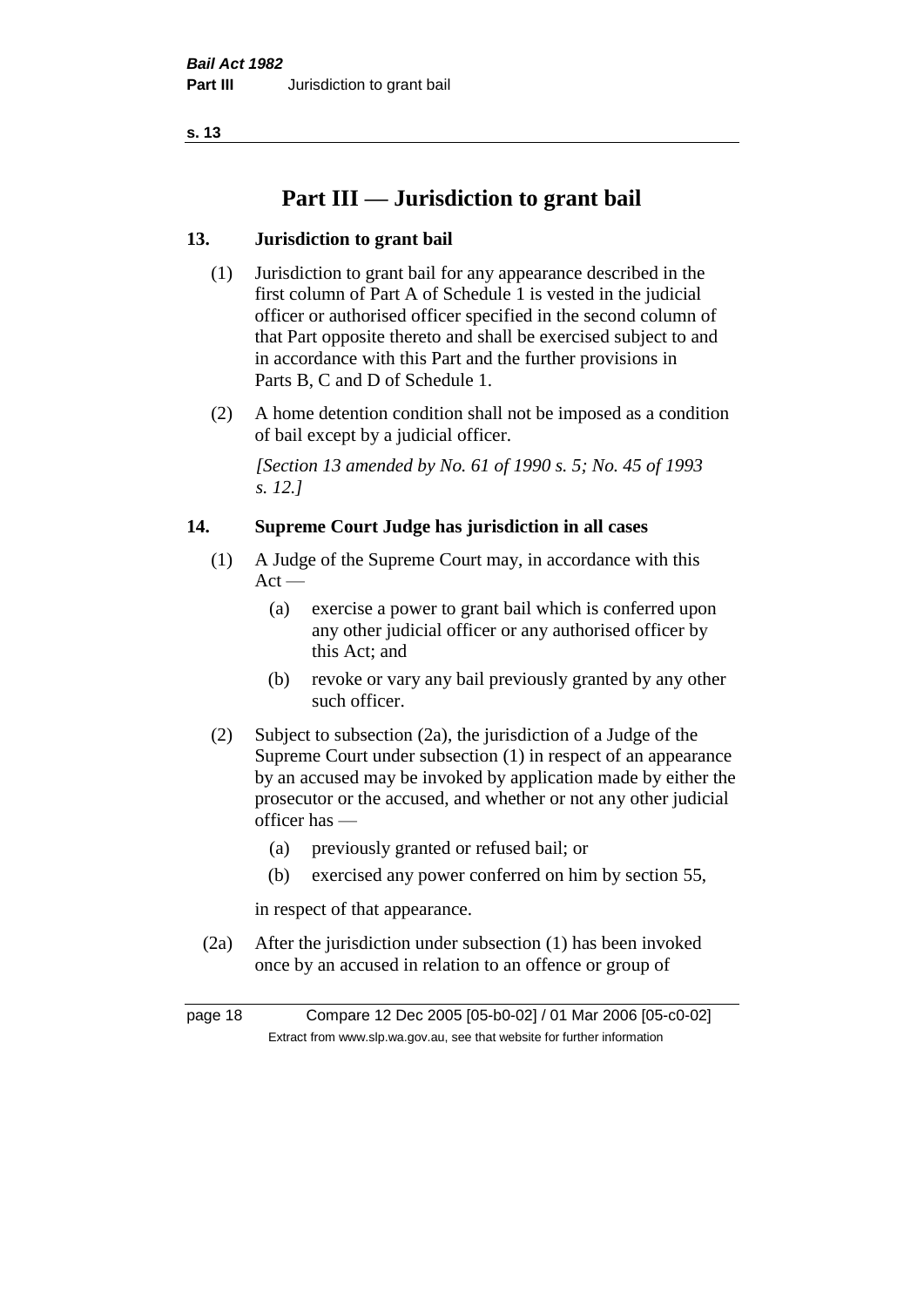offences for which he is required to appear, it may not be further invoked by that accused in relation to that offence or group of offences unless the accused satisfies a Judge of the Supreme Court that —

- (a) new facts have been discovered, new circumstances have arisen or the circumstances have changed since the occasion when the jurisdiction was invoked; or
- (b) he failed to adequately present his case for bail on that occasion.
- (3) Where under subsection (1) a Judge of the Supreme Court
	- (a) revokes the bail of an accused who is at liberty, he may order that the accused be returned to custody to await the appearance for which the bail was granted;
	- (b) varies the bail of such an accused, he may order that the accused be returned to custody until he becomes entitled to be at liberty pursuant to section 11,

and the Judge may issue any warrant which may be necessary to carry such an order into effect.

- (4) In this section **"any other judicial officer"** means any judicial officer whose jurisdiction is inferior to that of a Judge of the Supreme Court.
- (5) The powers and duties conferred on a Judge of the Supreme Court by this section may in the case of a child charged with an offence before the Children's Court also be exercised by a Judge of the Children's Court.

*[Section 14 amended by No. 74 of 1984 s. 8; No. 49 of 1988 s. 82; No. 84 of 2004 s. 82.]* 

#### **15. Exclusive jurisdiction of Supreme Court Judge in murder cases**

(1) Where an accused is in custody for wilful murder or murder, the power to grant bail shall be exercised only by a Judge of the

Compare 12 Dec 2005 [05-b0-02] / 01 Mar 2006 [05-c0-02] page 19 Extract from www.slp.wa.gov.au, see that website for further information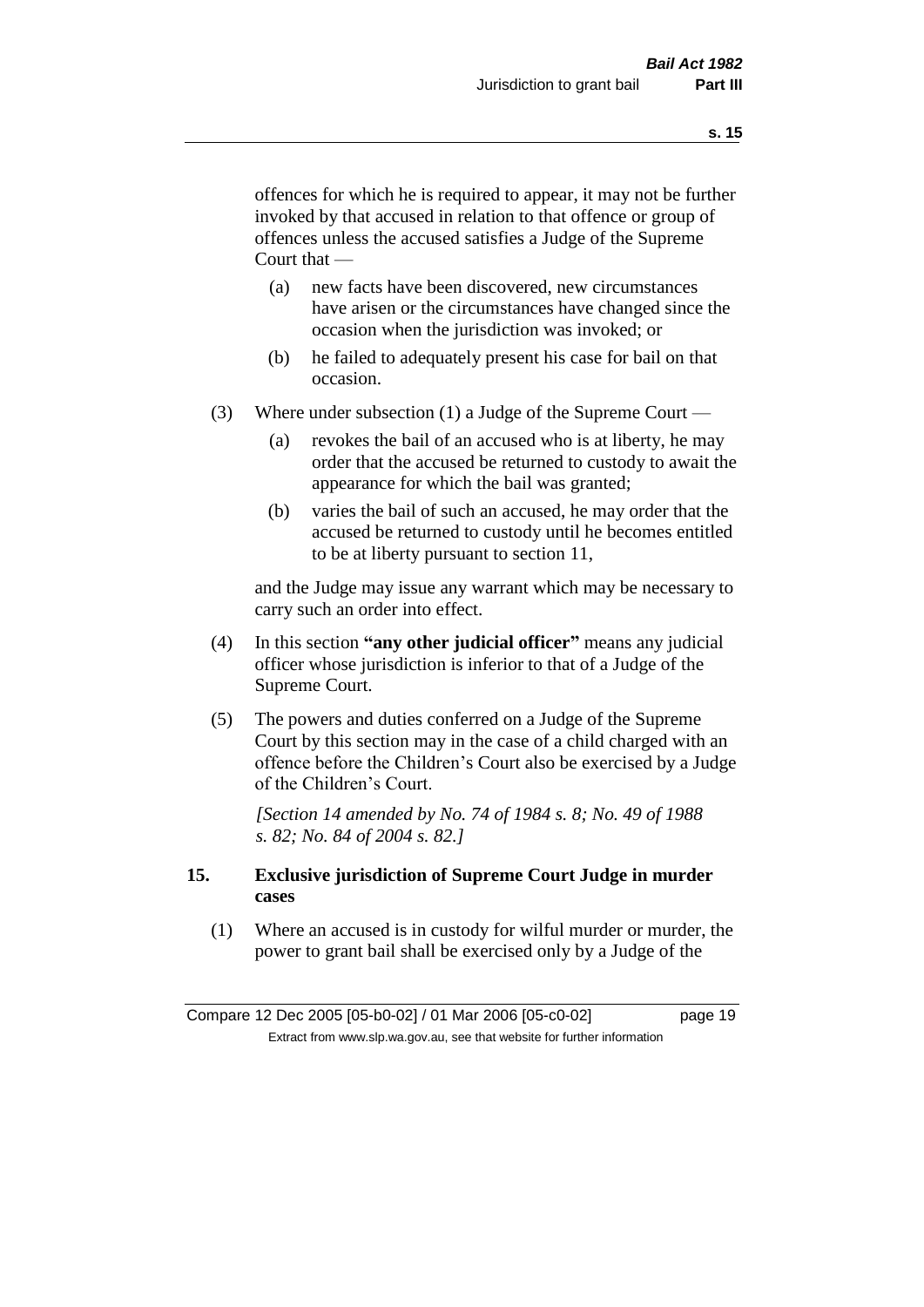Supreme Court, or in the case of an accused who is a child by a Judge of the Children's Court, except —

- (a) where section  $31(2)(d)$  applies; or
- (b) to the extent that the Court of Appeal exercises its powers under Part A of Schedule 1.
- *[(2) repealed]*

*[Section 15 amended by No. 52 of 1984 s. 35; No. 74 of 1984 s. 9; No. 49 of 1988 s. 83; No. 70 of 1988 s. 45; No. 45 of 1993 s. 12; No. 45 of 2004 s. 28(4) ; No. 84 of 2004 s. 82.]* 

#### **16. Bail of person arrested on warrant**

- (1) Subject to sections 14 and 15 where the arrest of an accused for an offence is made pursuant to a warrant he shall not be granted bail before he is brought before a court or judicial officer as commanded by the warrant, except by a justice acting in terms of section  $6(2)(b)$ .
- (2) Notwithstanding subsection (1) or any other provision of this Act, an accused who has been arrested pursuant to a warrant -
	- (a) issued under section 56; or
	- (b) issued under the *Criminal Procedure Act 2004* for an offence against section 51(1) or (2),

shall not have a right to have his case for bail considered, and shall not be granted bail, before he is brought before the court as commanded by the warrant.

*[Section 16 amended by No. 59 of 2004 s. 141; No. 84 of 2004 s. 11 and 82.]*

#### **16A. Restrictions on powers of authorised officers and justices in certain cases**

(1) Where this section applies to a person who has been arrested for an offence jurisdiction does not arise under section 13 until the person is brought before —

page 20 Compare 12 Dec 2005 [05-b0-02] / 01 Mar 2006 [05-c0-02] Extract from www.slp.wa.gov.au, see that website for further information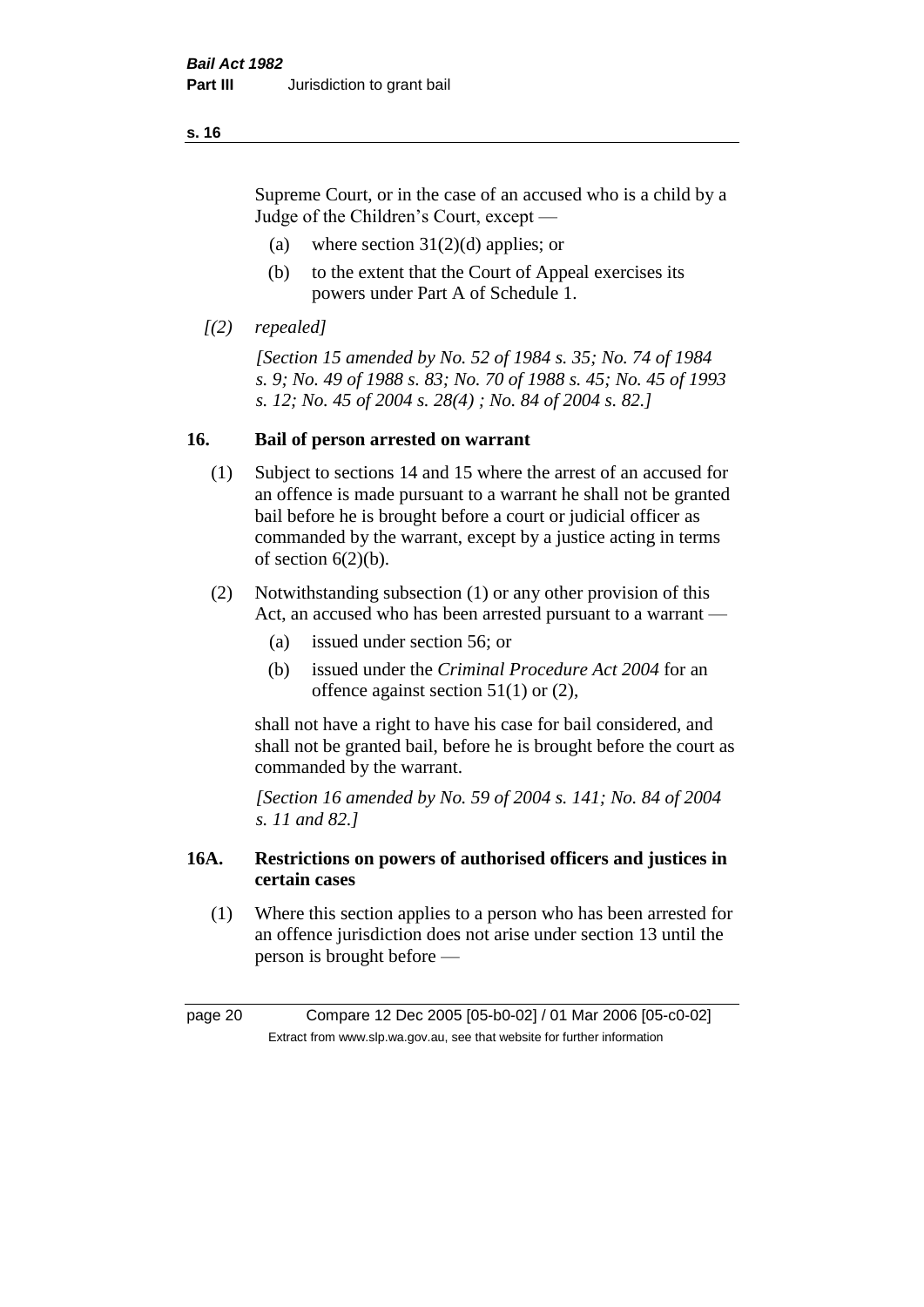- (a) a court constituted by or so as to include a magistrate; or
- (b) where section 15 applies, a Judge of the Supreme Court or a Judge of the Children's Court as the case may require.
- (2) This section applies where
	- (a) a person has been arrested in an urban area for a serious offence; and
	- (b) the serious offence is alleged to have been committed while the accused was —
		- (i) on bail for; or
		- (ii) at liberty under an early release order made in respect of,

another serious offence.

- (3) This section also applies where a person has been arrested in an urban area for an offence against section 61(1) of the *Restraining Orders Act 1997* (which creates offences for breaches of violence restraining orders).
- $(4)$  In this section —

**"urban area"** means —

- (a) the region described in the Third Schedule to the *Metropolitan Region Town Planning Scheme Act 1959* and any prescribed area that adjoins that region; and
- (b) any other prescribed area of the State, being the whole or part of, or an area adjoining, a local government district under the *Local Government Act 1995* that is designated under that Act as a city or a town.

*[Section 16A inserted by No. 54 of 1998 s. 6(1); amended by No. 38 of 2004 s. 59; No. 84 of 2004 s. 82.]*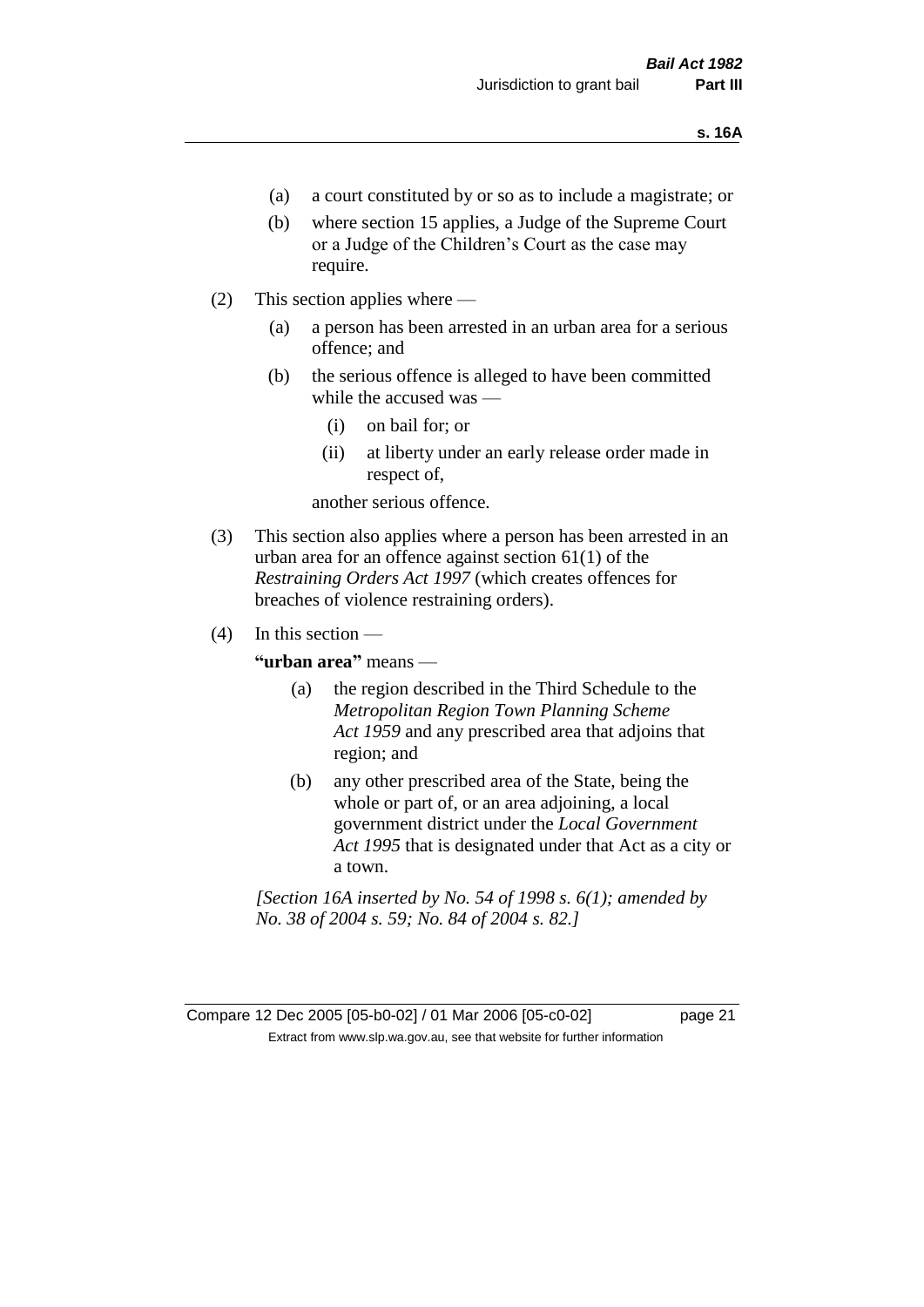| . .<br>۰. |  |
|-----------|--|
|-----------|--|

#### **17. Conditions which may be imposed**

- (1) A judicial officer or authorised officer may impose conditions on a grant of bail only to the extent that he is authorised to do so by clause 2(3)(c) of Part C and Part D of Schedule 1.
- (2) Conditions imposed on a grant of bail shall not be any more onerous on the accused than the judicial officer or authorised officer considers is required in the public interest having regard to the nature of the offence for which the accused is in custody and the circumstances of the accused.

*[Section 17 amended by No. 45 of 1993 s. 8 and 12; No. 84 of 2004 s. 82.]* 

#### **17A. Further provisions as to responsible person's undertaking (Schedule 1 Part C clause 2)**

- (1) Where this section applies, an authorised police officer may
	- (a) cancel an undertaking of the kind described in clause 2(3)(c) of Part C of Schedule 1;
	- (b) approve of another person as a responsible person within the meaning in that clause; and
	- (c) detain the accused or order his detention until the person so approved enters into an undertaking of the kind mentioned in paragraph (a).
- (2) Subsection (1) applies where
	- (a) a person has entered into an undertaking referred to in paragraph (a) of that subsection;
	- (b) a judicial officer when granting bail ordered that the person may under this section be released from the undertaking by an authorised police officer; and
	- (c) the person wishes to be so released.
- (3) A police officer may, for the purpose of the exercise of the powers in subsection (1), take into custody a child accused who has been released on bail.

page 22 Compare 12 Dec 2005 [05-b0-02] / 01 Mar 2006 [05-c0-02] Extract from www.slp.wa.gov.au, see that website for further information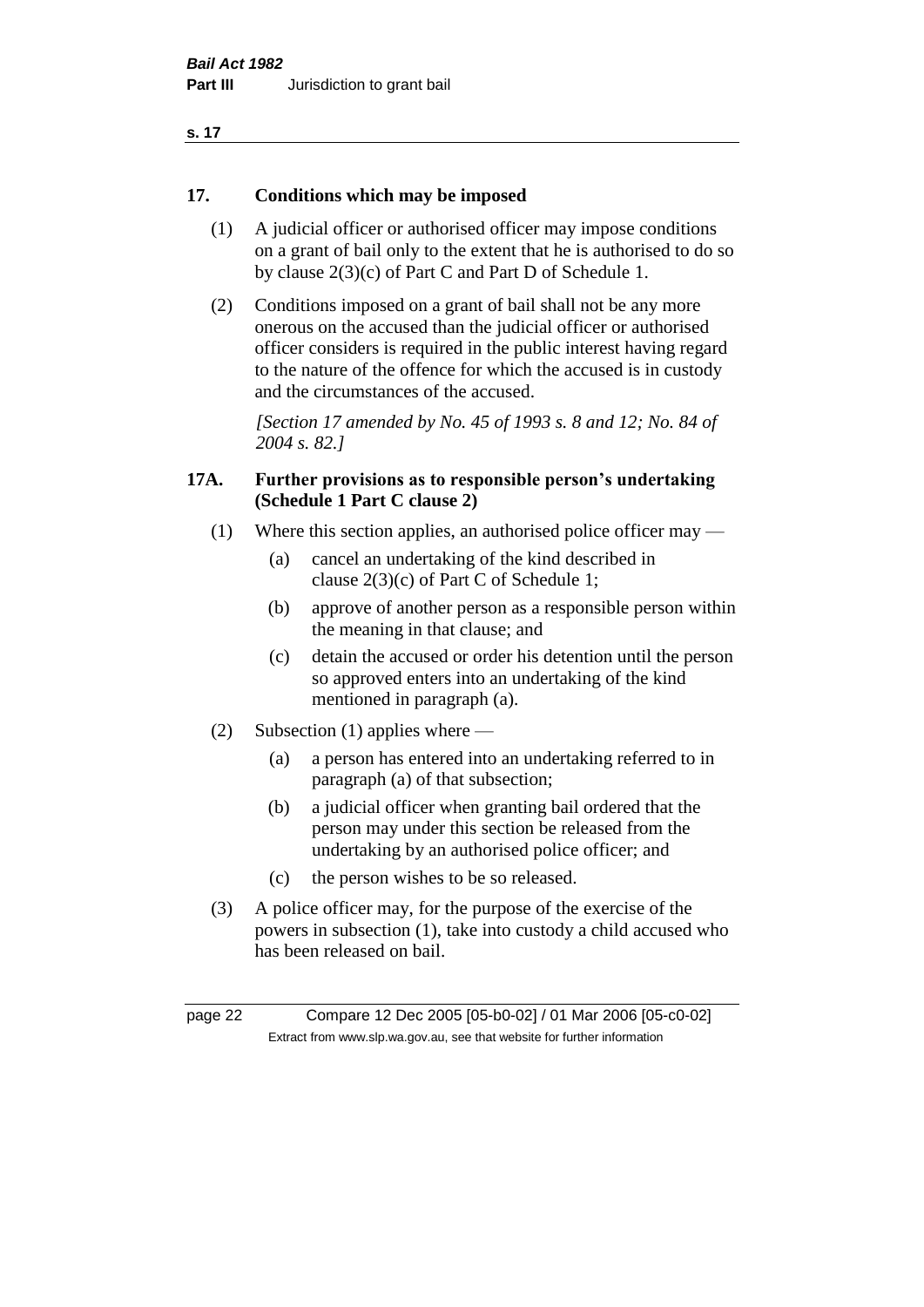- (4) If the police officer is not an authorised police officer he shall, as soon as is practicable, bring the accused before an authorised police officer for the purpose referred to in subsection (3).
- (5) After an undertaking has been entered into as mentioned in subsection  $(1)(c)$ , the accused, subject to this Act, has a right to be at liberty until he is required to appear before a court.

*[Section 17A inserted by No. 45 of 1993 s. 9; amended by No. 84 of 2004 s. 82.]* 

#### **18. Police officer may dispense with bail in certain cases upon deposit of cash**

- (1) Except where section 16 applies, an authorised police officer may, in accordance with this section, dispense with the requirement for bail for an appearance in court by an accused for a prescribed simple offence.
- (2) Before an authorised police officer dispenses with the requirement for bail under this section, he shall —
	- (a) give to the accused a notice in the prescribed form specifying the time and place at which he is to appear to be dealt with for the offence and setting out the effect of section  $19(1)$  and  $(2)$ ;
	- (b) fix an amount in cash, not exceeding the amount prescribed for that offence, which the accused shall deposit as security for his appearance at that time and place; and
	- (c) receive the amount of such deposit and an acknowledgment from the accused that he has been given the notice provided for by paragraph (a).
- (3) Where the requirement for bail is dispensed with under this section, the accused has a right to be at liberty, subject to any requirement that he be in custody for some other offence or reason, until he is required to appear before a court for the offence.
- (4) In any proceedings production of a document purporting to be the acknowledgment referred to in subsection  $(2)(c)$  and of a

Compare 12 Dec 2005 [05-b0-02] / 01 Mar 2006 [05-c0-02] page 23 Extract from www.slp.wa.gov.au, see that website for further information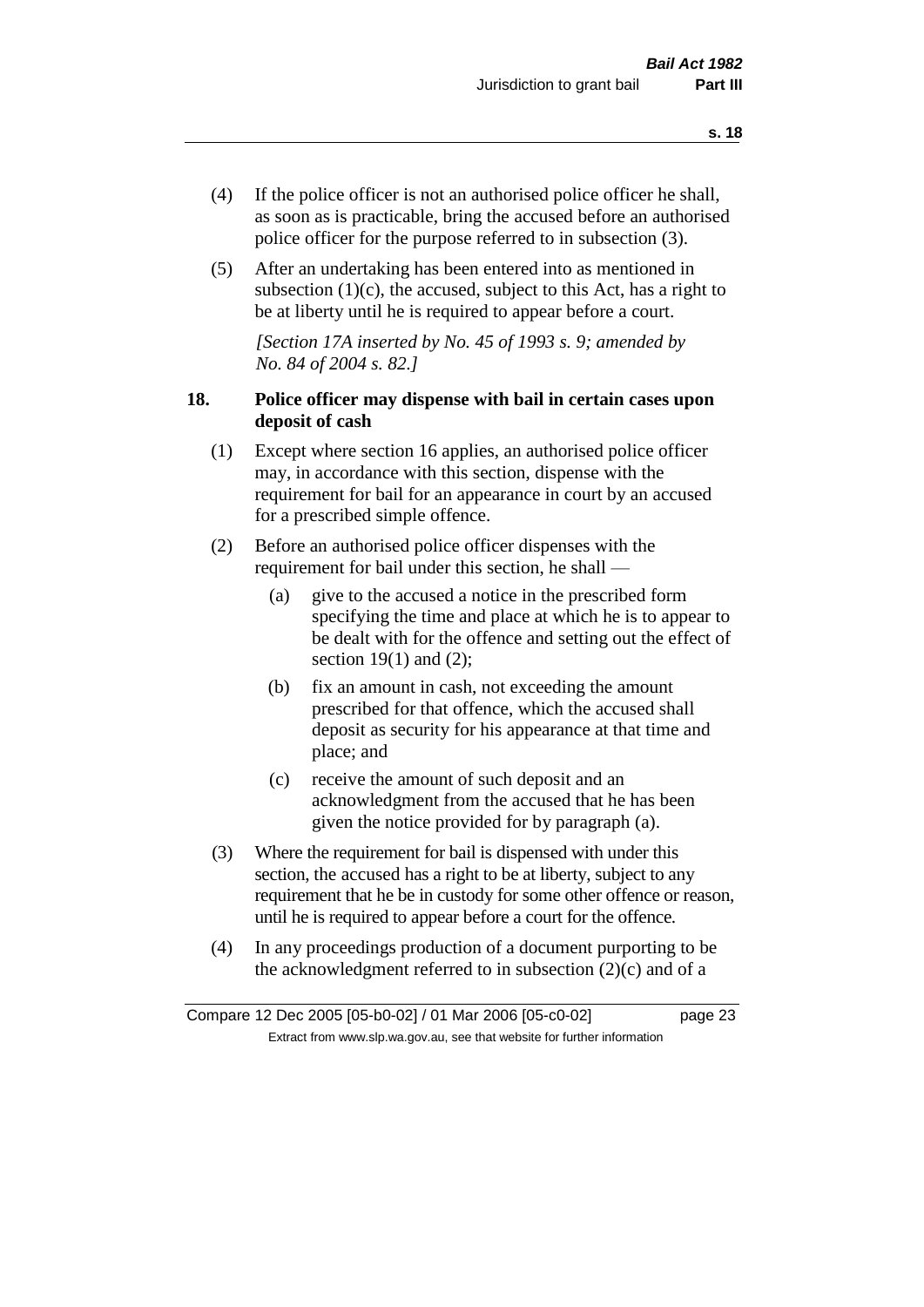copy of the notice referred to in subsection (2)(a) shall be evidence that subsection (2) has been complied with and of the contents of such notice.

*[Section 18 amended by No. 15 of 1988 s. 8; No. 84 of 2004 s. 82.]* 

#### **19. Return or application of deposit where bail dispensed with**

- (1) If an accused appears at the time and place notified to him under section  $18(2)(a)$ , or at a time to which the proceedings are adjourned as mentioned in subsection (3), he is entitled to have his deposit refunded to him, but, notwithstanding the foregoing, the court may order that the deposit be applied wholly or partly in or towards payment of any sum of money ordered to be paid in respect of the commission of the offence, or may direct that it be retained as mentioned in subsection (3).
- (2) If an accused fails to appear as mentioned in subsection (1), he does not commit an offence against section 51 but the court shall, if it is satisfied that section 18(2)(a) has been complied with, and whether or not the accused is convicted of the offence for which the appearance was required, order —
	- (a) that the deposit be applied wholly or partly in or towards payment of any sum of money ordered to be paid in respect of the commission of that offence (but without prejudice to the recovery of any balance remaining unpaid); and
	- (b) subject to subsection (3), that so much (if any) of the deposit as is not thereby disposed of be paid to the State.
- (3) If at the time notified to the accused under section  $18(2)(a)$  the proceedings are adjourned or are thereafter further adjourned, whether or not the accused appears, the court may, instead of granting bail to him, from time to time so long as the accused remains unconvicted dispense with the requirement for bail as provided in section 18(1) and (2) and, notwithstanding section  $18(2)(c)$  or subsection  $(2)(b)$ , direct that the amount

page 24 Compare 12 Dec 2005 [05-b0-02] / 01 Mar 2006 [05-c0-02] Extract from www.slp.wa.gov.au, see that website for further information

#### **s. 19**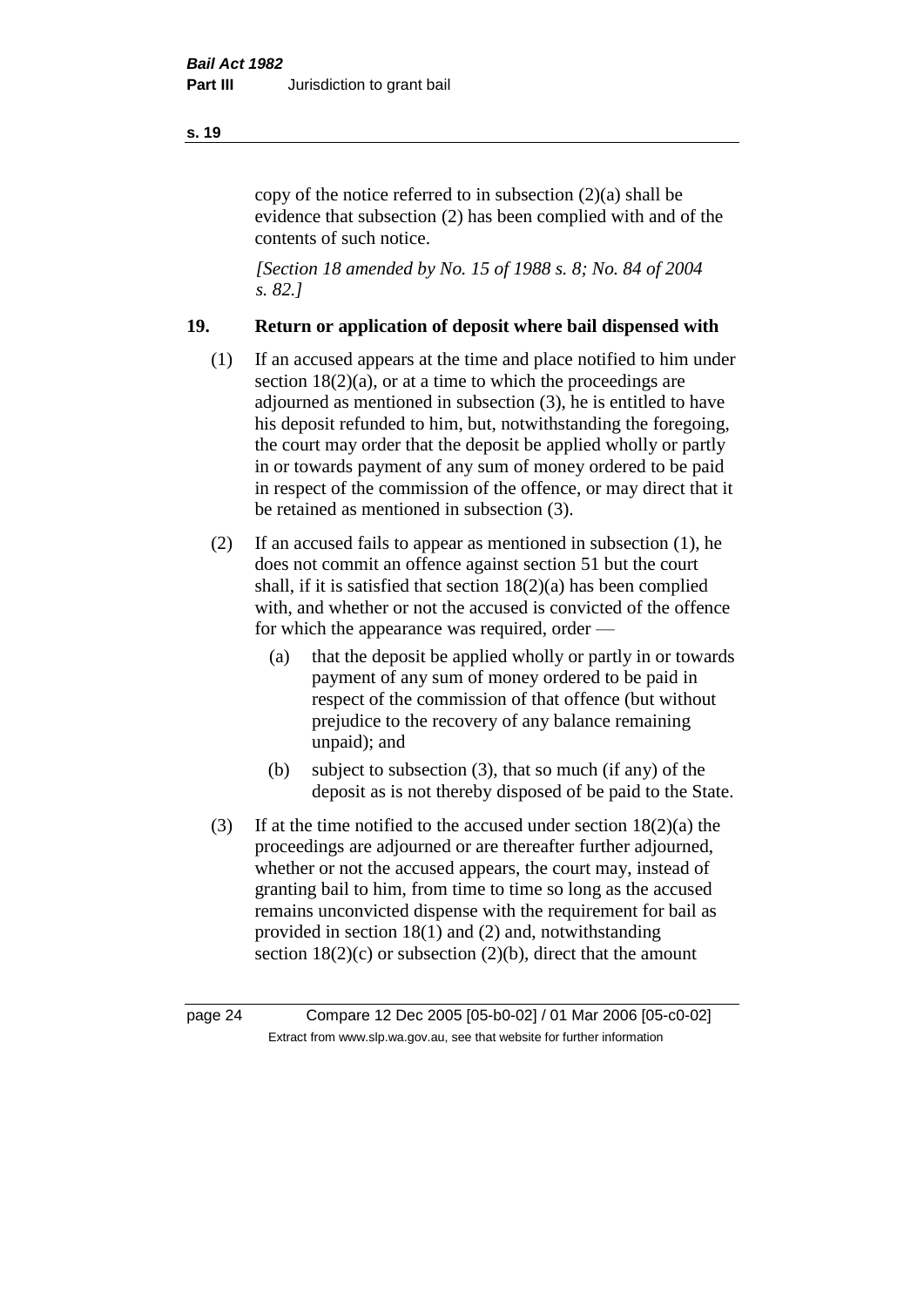already deposited be retained as security for any further appearance.

(4) Where under subsection (3) proceedings are adjourned in the absence of the accused, the notice required by section 18(2)(a) may, notwithstanding that paragraph, be sent to the accused by the registrar of the court, and section  $32(1)$ ,  $(2)$  and  $(3)$  shall apply to the notice and proof of receipt thereof.

*[Section 19 amended by No. 65 of 2003 s. 121(3); No. 59 of 2004 s. 141; No. 84 of 2004 s. 82.]*

Compare 12 Dec 2005 [05-b0-02] / 01 Mar 2006 [05-c0-02] page 25 Extract from www.slp.wa.gov.au, see that website for further information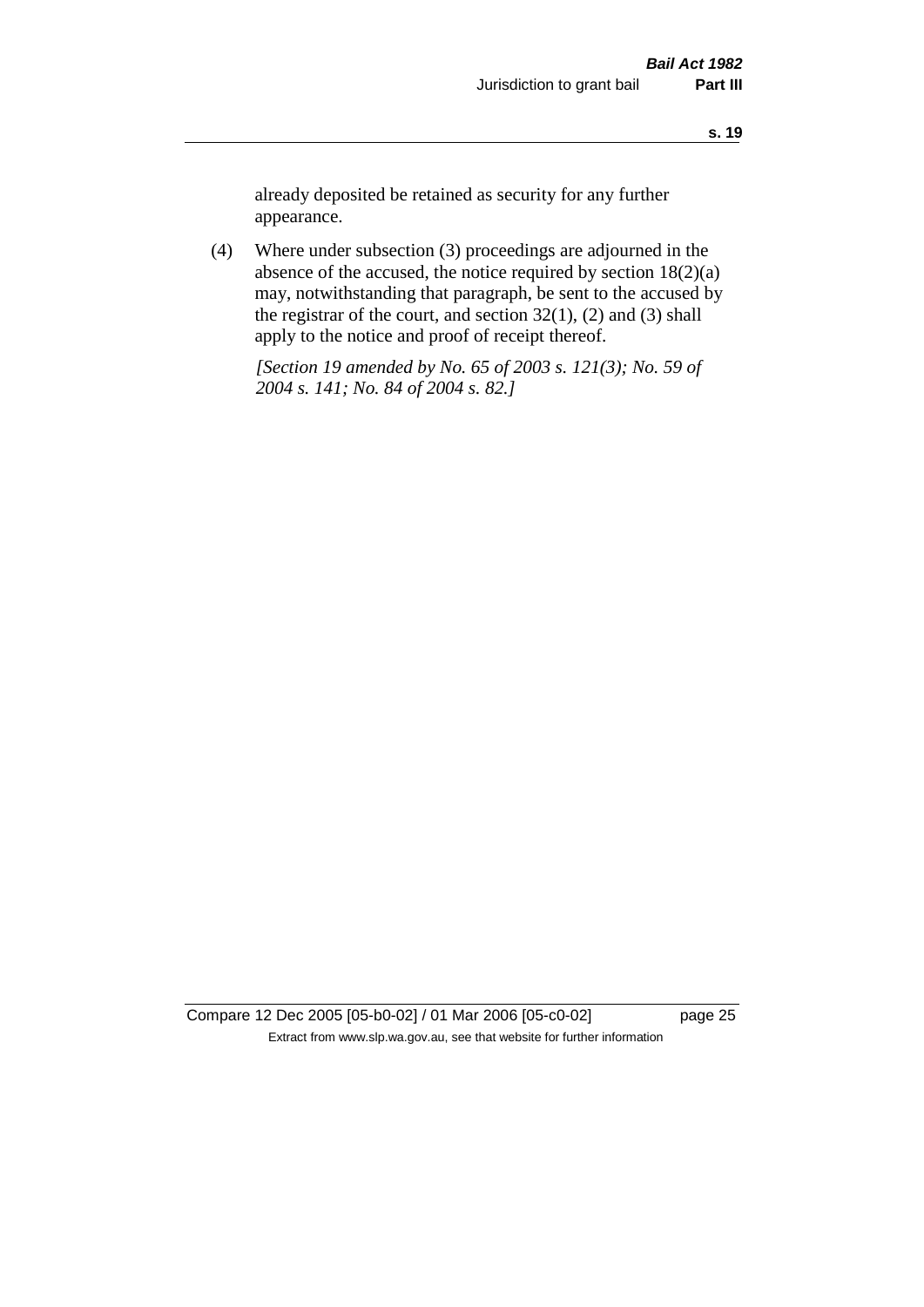## **Part IV — Hearing of case for bail, parties, and evidence**

#### **20. Power to consider bail** *in camera* **and to prohibit publication**

- (1) On the consideration by a judicial officer of a case for bail of an accused who is charged with an offence triable by jury, the judicial officer may, to avoid prejudice to either party, exercise the powers described in subsection (2), but shall only exercise the power in paragraph (b) thereof if he considers that the exercise of the power in paragraph (a) is not, on its own, likely to be sufficient to avoid prejudice.
- (2) The powers referred to in subsection (1) are to order
	- (a) that no report, or summary, of any statement, or of any specified statement, made or furnished at the hearing shall be published by any means;
	- (b) that the bail application be heard *in camera*.
- (3) Where an order is made under subsection (2)(a), no report, or summary, of any statement referred to in that paragraph shall be published by any means —
	- (a) if the offence is one that may be tried on indictment, before a court decides that it is to be tried on indictment;
	- (b) if the accused is discharged from further proceedings upon the prosecution notice or indictment brought against him for the offence, before he is so discharged; or
	- (c) if the accused is tried on indictment for the offence, before the trial is ended.
- (4) A person who, except with lawful excuse, fails to comply with an order made under this section commits an offence.

Penalty: \$1 000.

*[Section 20 amended by No. 50 of 2003 s. 37(2); No. 4 of 2004 s. 58; No. 84 of 2004 s. 11 and 82.]*

page 26 Compare 12 Dec 2005 [05-b0-02] / 01 Mar 2006 [05-c0-02] Extract from www.slp.wa.gov.au, see that website for further information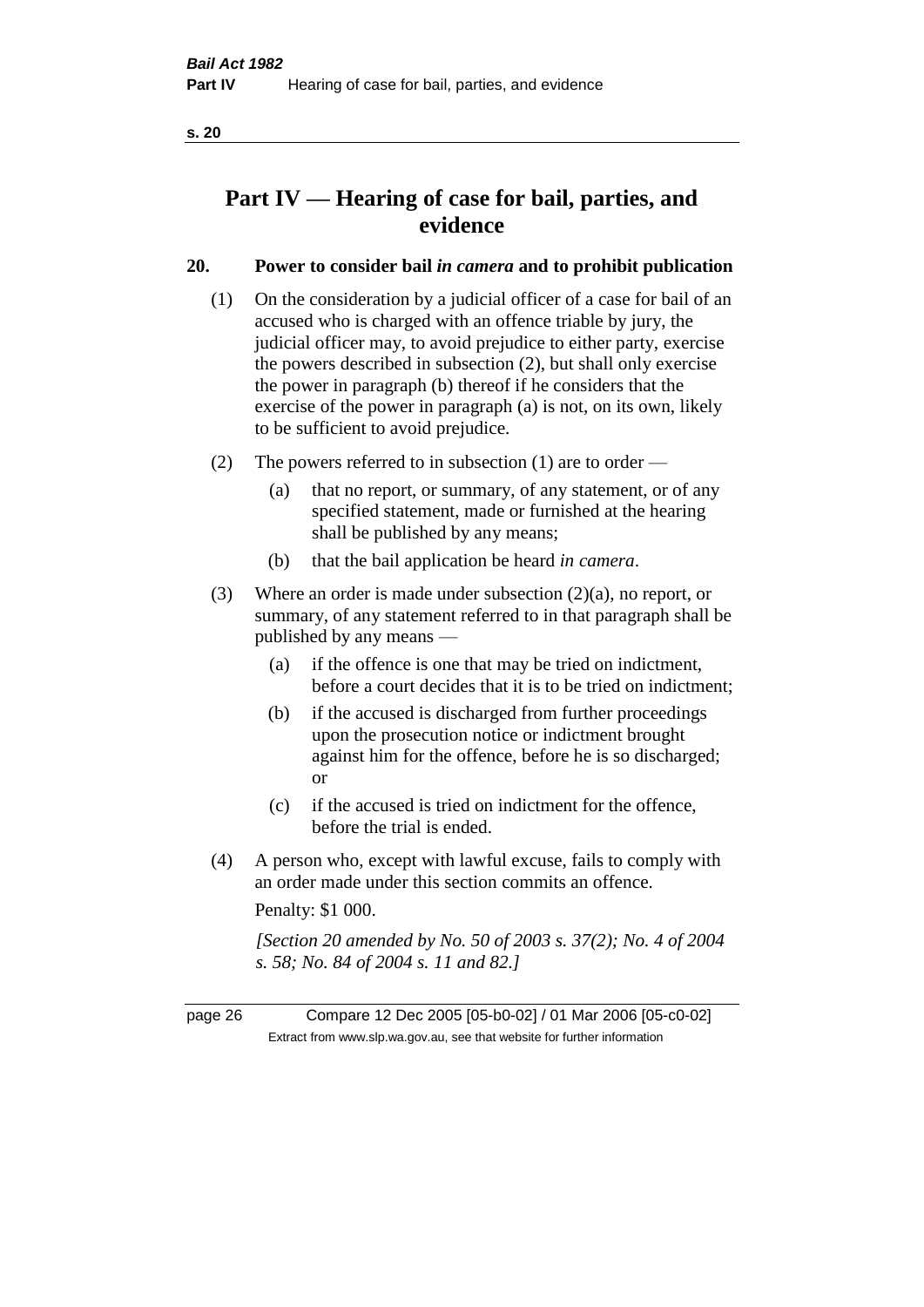#### **21. Parties**

- (1) The parties to proceedings on a case for bail are the prosecutor and the accused and, subject to subsection (2), no other person shall be a party to, or be represented at, the proceedings.
- (2) Nothing in subsection (1) affects the right of
	- (a) the Attorney General to apply for leave, or be an appellant, under Part 2 of the *Criminal Appeals Act 2004*;
	- (b) the State Solicitor or the Deputy Director of Public Prosecutions (Commonwealth) to receive notice and be heard under section 7A(2); or
	- (c) an officer referred to in section 33 of the *Children's Court of Western Australia Act 1988* to be present at and participate in proceedings concerning a child under that section.

*[Section 21 amended by No. 15 of 1988 s. 9; No. 49 of 1988 s. 84; No. 33 of 1989 s. 18; No. 31 of 1993 s. 7; No. 65 of 2003 s. 88(3); No. 59 of 2004 s. 141; No. 84 of 2004 s. 11 and 82.]* 

#### **22. Evidence**

A judicial officer or authorised person may in considering any case for bail receive and take into account such information as he thinks fit whether or not the same would normally be admissible in a court of law.

#### **23. Accused not bound to supply information**

An accused is not obliged to complete, or furnish information for, the prescribed form referred to in section  $8(1)(b)$ , or for any revision thereof, or to furnish any information, whether on oath or otherwise, for the purpose of having his case for bail considered.

*[Section 21 amended by No. 84 of 2004 s. 82.]* 

Compare 12 Dec 2005 [05-b0-02] / 01 Mar 2006 [05-c0-02] page 27 Extract from www.slp.wa.gov.au, see that website for further information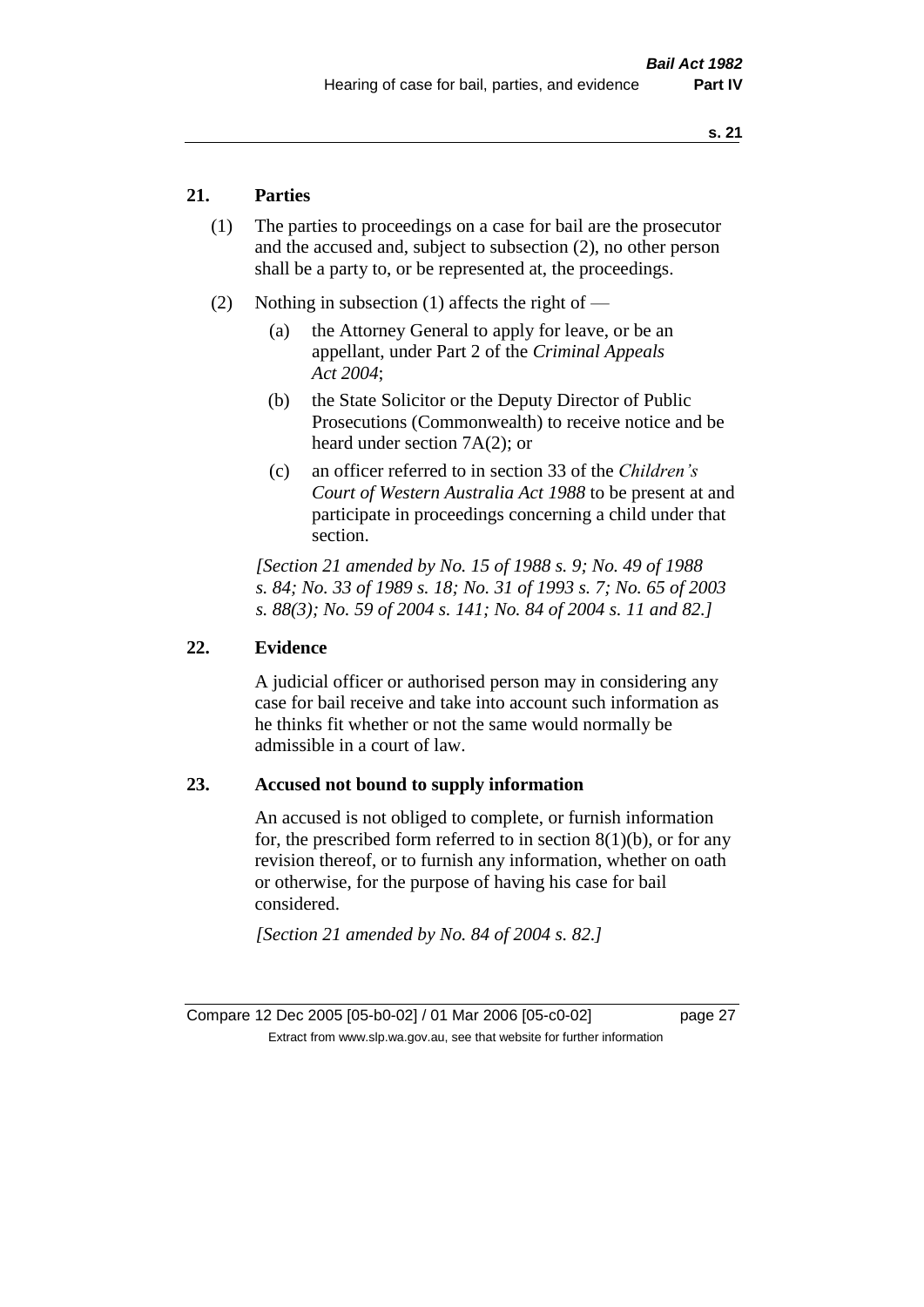#### **24. Information may be referred to police officer for verification or for report**

- (1) A judicial officer or authorised officer who is called upon to consider a case for bail may —
	- (a) request that any information placed before the judicial officer or authorised officer by the accused for the purposes of the case be verified by a police officer, and to that end may refer to a police officer the prescribed form mentioned in section 8(1)(b), after it has been completed or revised;
	- (b) request that a report on any matter mentioned in Part C of Schedule 1, so far as it applies to an accused whose case is being or to be considered, be made by a police officer.
- (2) Where a reference or request is made under subsection (1) a police officer shall, as soon as is practicable —
	- (a) make a report to the judicial officer or the authorised officer accordingly; and
	- (b) furnish a copy of the report to the accused or his solicitor or counsel.

*[Section 24 inserted by No. 61 of 1990 s. 6; amended by No. 45 of 1993 s. 12; No. 84 of 2004 s. 11 and 82.]* 

#### **24A. Information may be referred to community corrections officer for verification or for report**

- (1) A judicial officer who is called upon to consider a case for bail may refer to a community corrections officer any matter referred to in section 24(1) and may request a community corrections officer to do any matter referred to in that section.
- (2) A judicial officer who is called upon to consider a case for bail and who desires to impose a home detention condition as a condition on a grant of bail, shall request that a report be made

page 28 Compare 12 Dec 2005 [05-b0-02] / 01 Mar 2006 [05-c0-02] Extract from www.slp.wa.gov.au, see that website for further information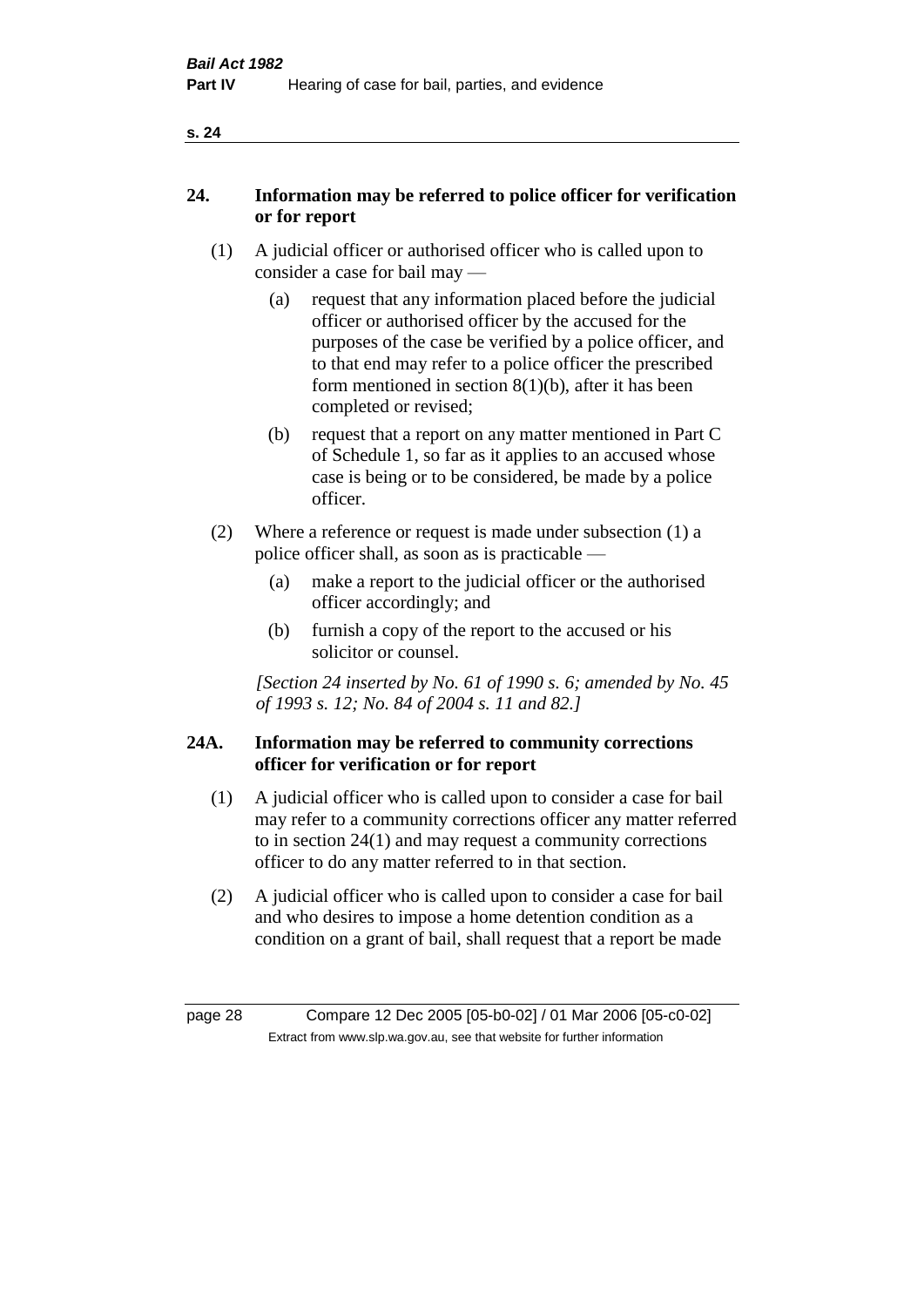by a community corrections officer about the suitability of the accused to be subject to a home detention condition.

- (3) Where a reference or a request is made under subsection (1) or a report is requested under subsection (2) a community corrections officer shall, as soon as is practicable, make a report to the judicial officer and, at the discretion of the judicial officer, copies may be made available to the prosecution or to the accused or his solicitor or counsel.
- (4) Where a community corrections officer makes a report that an accused is suitable to be subject to a home detention condition, the officer shall annex to the report and provide to the accused or his solicitor or counsel, a list of those conditions in rules made under section 50L that may be applied to the accused by the CEO (Justice) while the accused is subject to the home detention condition.

*[Section 24A inserted by No. 61 of 1990 s. 7; amended by No. 31 of 1993 s. 9; No. 84 of 2004 s. 11 and 82.]* 

#### **25. Protection of accused as to information given for bail purposes**

A statement made by an accused to a judicial officer or authorised officer for the purpose of a decision whether bail should be granted to him for any appearance in court for an offence shall not be admissible in evidence against him at his trial for that offence.

*[Section 25 amended by No. 84 of 2004 s. 82.]* 

#### **26. Record of decision and reasons**

- (1) A bail record form shall be completed by an authorised officer or a justice if he —
	- (a) refuses to grant bail to an accused;
	- (b) grants bail to an accused in the circumstances referred to in clause 3 of Part B of Schedule 1; or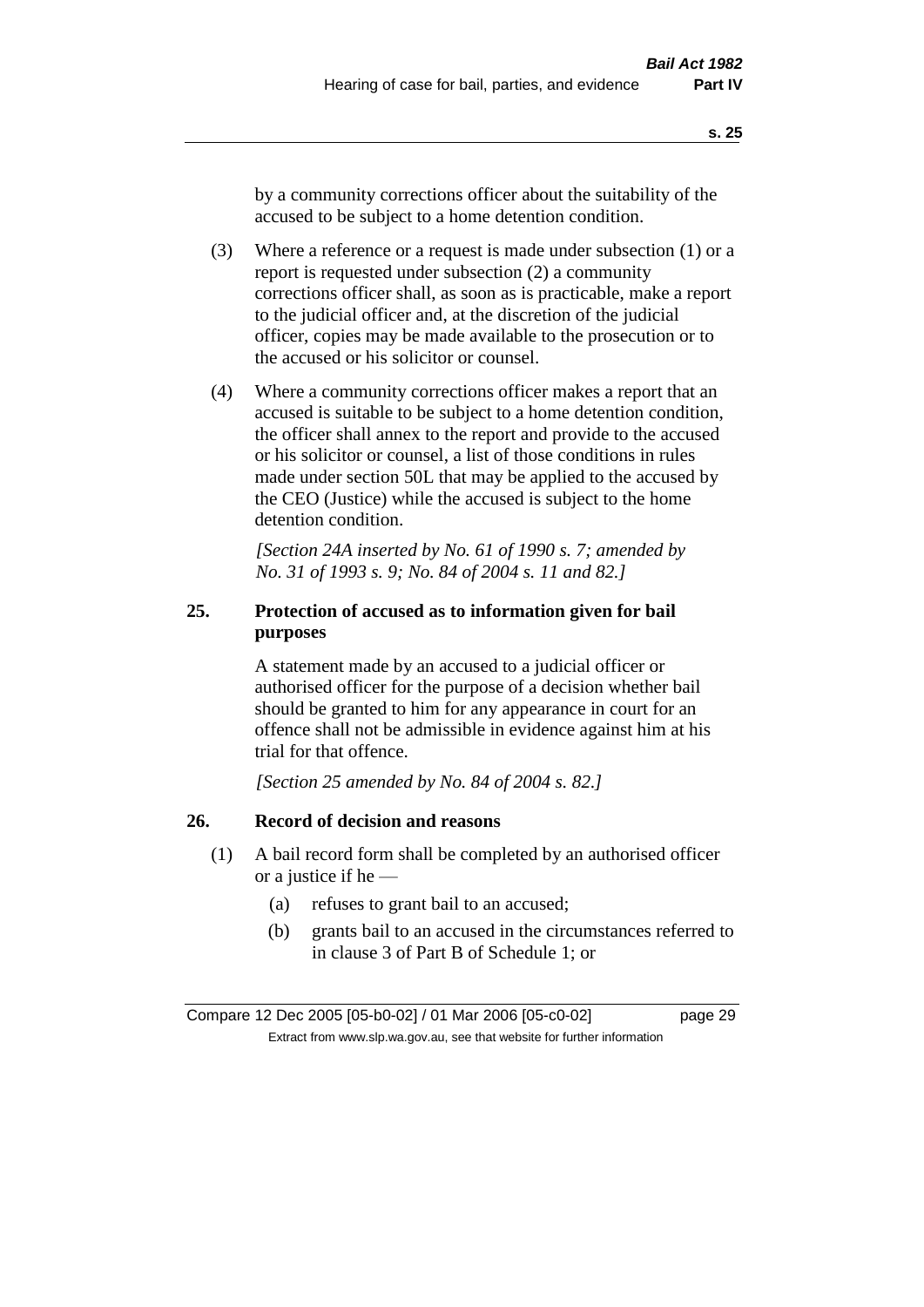- (c) imposes any condition on a grant of bail and it appears to him that the accused is dissatisfied with the condition.
- (2) Where a judicial officer, other than a justice
	- (a) refuses to grant bail to an accused; or
	- (b) imposes any condition on a grant of bail and it appears to him that the accused is dissatisfied with the condition,

a record of the decision and of the reasons therefor shall be made.

- (3) The accused, the prosecutor or an intending prosecutor shall be entitled, upon request, to be furnished with a copy of the bail record form or, where subsection (2) applies, of the record made.
- (4) For the purposes of this section
	- (a) references to a justice do not include a magistrate or a Judge of the District Court or the Supreme Court or the Children's Court who is a justice; and
	- (b) a bail record form is a prescribed form designed to contain a summary of the matters relevant to the decision as to the bail of an accused, including those matters set out in Part C of Schedule 1, the decision made, and the reasons for the decision.

*[Section 26 inserted by No. 15 of 1988 s. 10; amended by No. 49 of 1988 s. 85; No. 45 of 1993 s. 12; No. 59 of 2004 s. 141; No. 84 of 2004 s. 82.]* 

#### **27. Transmission of relevant papers to court**

(1) An authorised officer and a judicial officer who consider an accused's case for bail for an appearance for an offence, an authorised police officer who dispenses with bail under section 18, and a person before whom a bail undertaking or a surety undertaking is entered into shall ensure that the relevant

page 30 Compare 12 Dec 2005 [05-b0-02] / 01 Mar 2006 [05-c0-02] Extract from www.slp.wa.gov.au, see that website for further information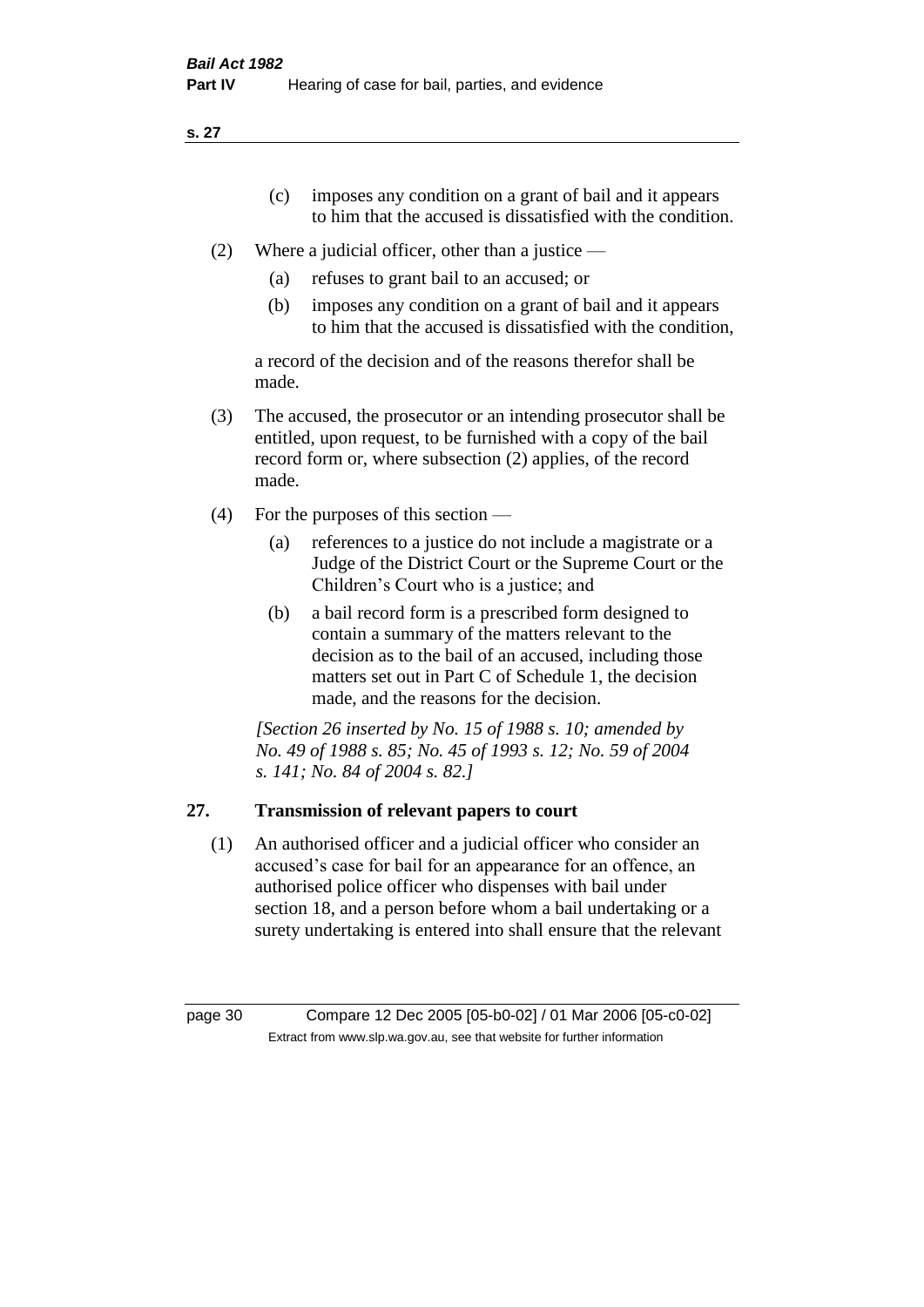papers are sent as soon as is practicable, to the court before which the accused is required to appear.

(2) In subsection (1) **"the relevant papers"** in relation to any particular officer or person means such papers as are prescribed to be sent by that officer or person.

*[Section 27 amended by No. 84 of 2004 s. 82.]* 

#### **27A. Transmission of papers to CEO (Justice)**

A judicial officer who grants bail subject to a home detention condition shall ensure that a copy of the bail record form and of the bail undertaking are sent as soon as is practicable to the CEO (Justice).

*[Section 27A inserted by No. 61 of 1990 s. 8; amended by No. 31 of 1993 s. 9.]* 

Compare 12 Dec 2005 [05-b0-02] / 01 Mar 2006 [05-c0-02] page 31 Extract from www.slp.wa.gov.au, see that website for further information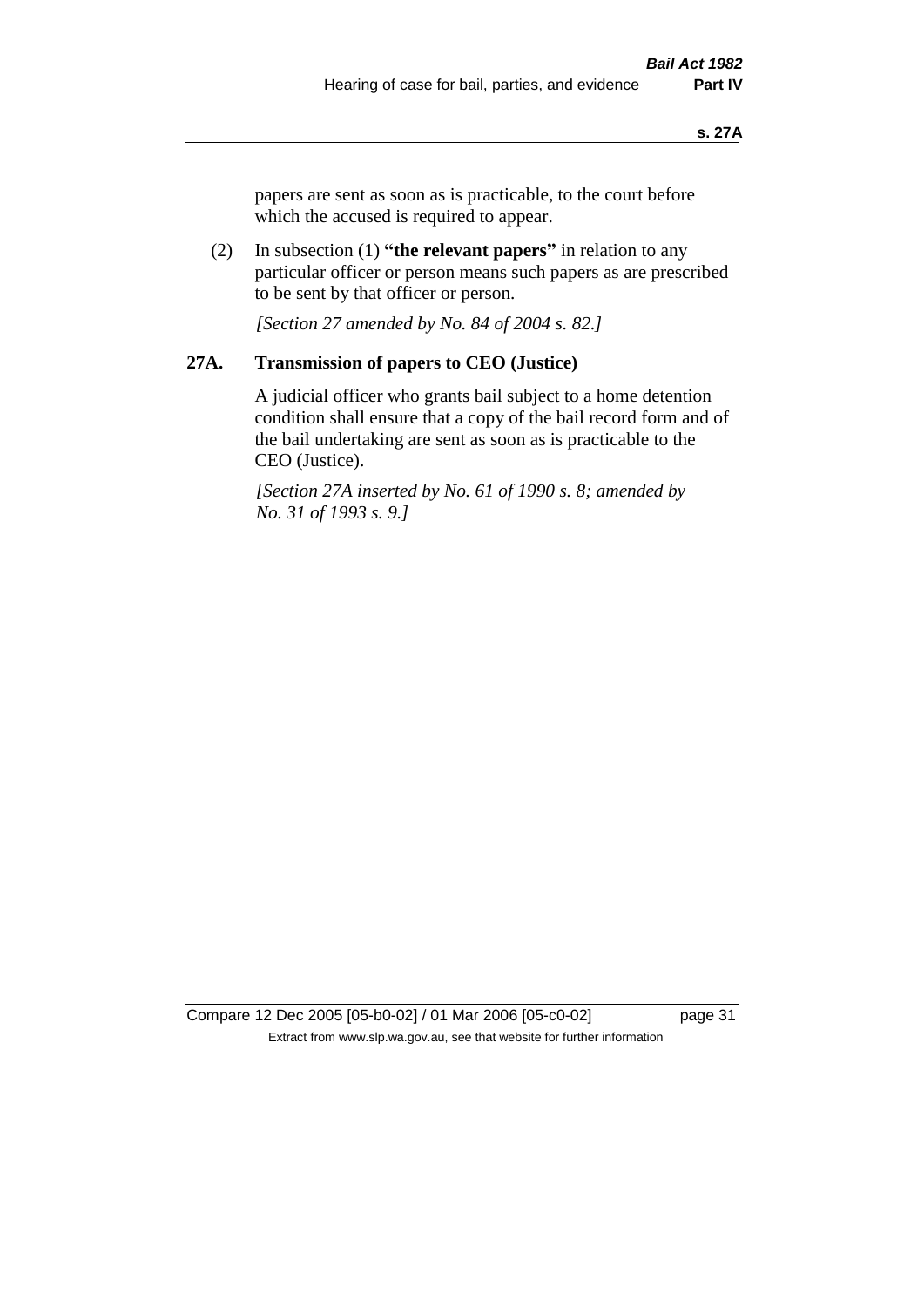## **Part V — Bail undertakings**

#### **28. Bail undertaking**

- (1) A person shall not be released on bail for an appearance in court unless he has entered into a bail undertaking for that appearance or is deemed to have done so under section 31(3).
- (2) A bail undertaking is an undertaking in writing by an accused in the prescribed form —
	- (a) that he will appear at a time and place specified, or deemed by section 31(3) to be specified, in the undertaking;
	- (b) that if he fails to appear at that time and place he will as soon as is practicable —
		- (i) notify the registrar of the court at which he is required to appear of the cause of his failure; and
		- (ii) appear at that court when the court is sitting;
	- (c) that he will comply with such conditions as may be imposed on him under clause 2 of Part D of Schedule 1;
	- (d) that he will comply with any home detention condition which may be imposed as a condition on a grant of bail to him pursuant to clause 3 of Part D of Schedule 1,

and containing any agreement as to forfeiture of money by the accused which may be required pursuant to clause 1 of that Part.

- (3) A bail undertaking for any appearance may be entered into in respect of more than one offence.
- (4) The undertakings mentioned in subsection  $(2)(a)$  and (b) are, subject to section 34, enforceable under sections 51, 57 and 58.

*[Section 28 amended by No. 61 of 1990 s. 9; No. 45 of 1993 s. 12; No. 59 of 2004 s. 141; No. 84 of 2004 s. 82.]* 

page 32 Compare 12 Dec 2005 [05-b0-02] / 01 Mar 2006 [05-c0-02] Extract from www.slp.wa.gov.au, see that website for further information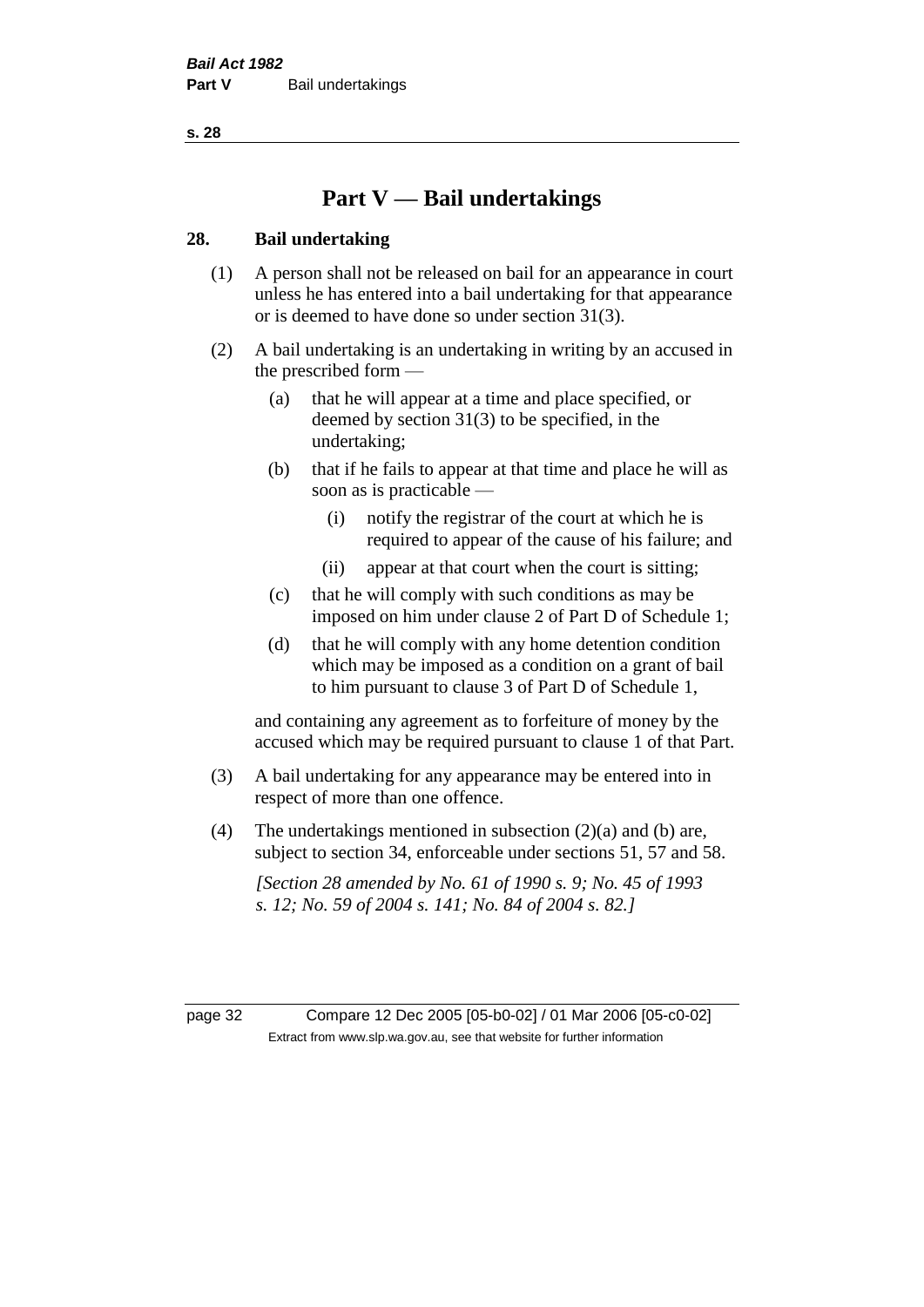#### **29. Before whom bail undertaking may be entered into**

A bail undertaking need not be entered into before the judicial officer or authorised officer who granted bail but may be entered into before any of the following persons —

- (a) a judicial officer;
- (b) the Principal Registrar or a Registrar of the Supreme Court;
- (c) the Registrar or a Deputy Registrar of the District Court;
- (d) a registrar of the Magistrates Court;
- (da) a registrar of the Children's Court;
- (e) a coroner's registrar within the meaning of the *Coroners Act 1996*;
- (f) an authorised police officer;
- (g) an associate of a Judge of the Supreme Court or of the District Court or of the Children's Court;
- (h) where the accused is in prison, any person for the time being in charge of the prison;
- (i) where the accused is a child, any authorised community services officer.

*[Section 29 amended by No. 15 of 1988 s. 11; No. 49 of 1988 s. 86; No. 2 of 1996 s. 61; No. 59 of 2004 s. 141; No. 84 of 2004 s. 82.]* 

#### **30. Duties of person before whom bail undertaking is entered into**

- (1) The person before whom a bail undertaking is to be entered into by an accused shall before it is entered into —
	- (a) (i) read the undertaking to the accused; or
		- (ii) be informed by the accused that the accused has read it; or
		- (iii) if necessary, have the undertaking translated to the accused;

Compare 12 Dec 2005 [05-b0-02] / 01 Mar 2006 [05-c0-02] page 33 Extract from www.slp.wa.gov.au, see that website for further information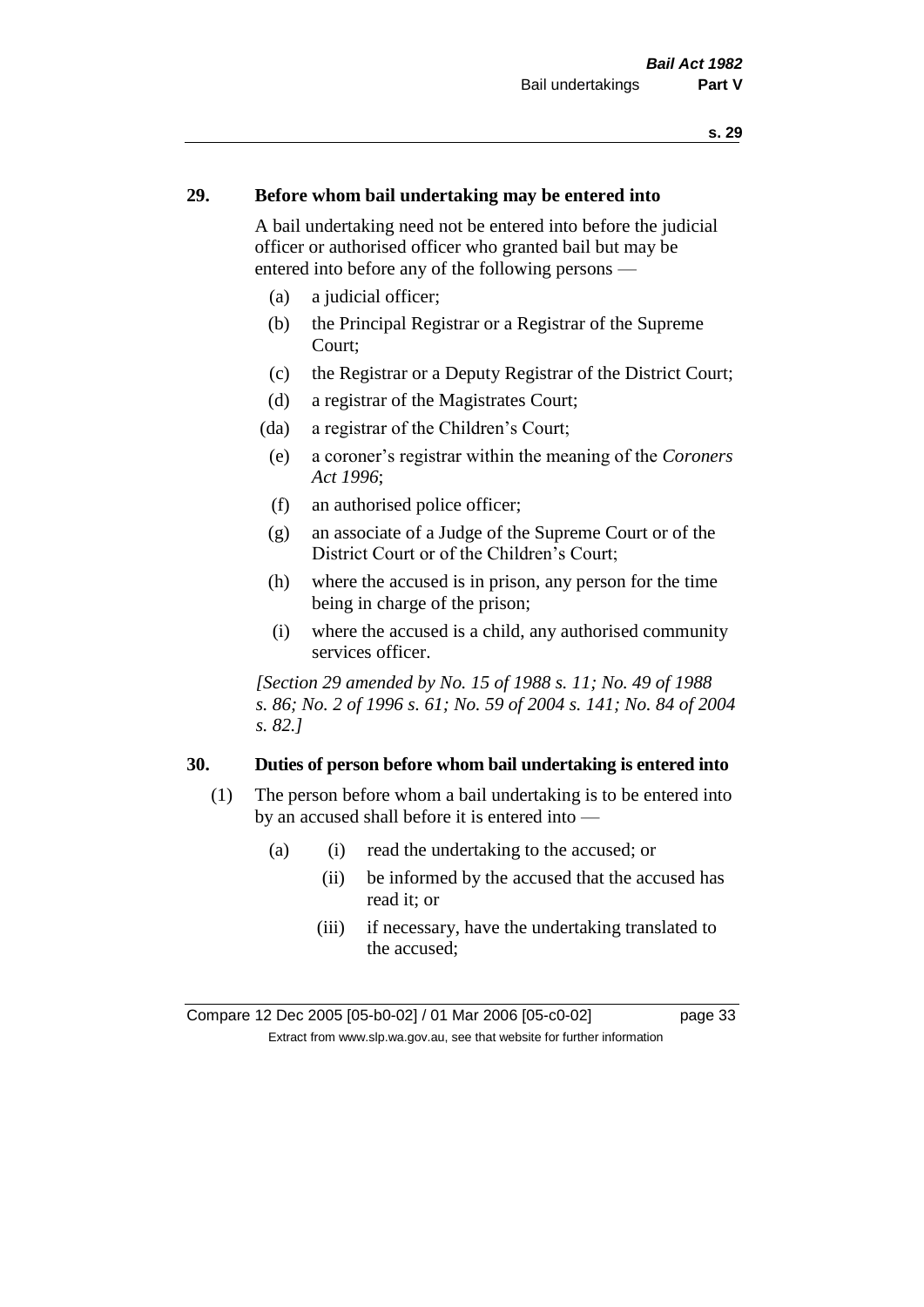and

- (b) ensure that all conditions which are to be complied with before the release of the accused have been complied with.
- (2) The person before whom a bail undertaking is entered into by an accused shall give to him, or cause to be given to him —
	- (a) a copy of the bail undertaking as duly completed; and
	- (b) a notice in writing in the prescribed form showing
		- (i) his obligations pursuant to the undertaking; and
		- (ii) the consequences of his failure to comply with them.
- (3) The person before whom a bail undertaking is entered into by an accused shall enquire of the accused whether he requires the notice referred to in subsection (2)(b) to be read or translated to him and shall take such steps as are necessary to comply with any such requirement of the accused.

*[Section 30 inserted by No. 15 of 1988 s. 12; amended by No. 84 of 2004 s. 82.]* 

#### **31. Different time and place for appearance may be substituted**

- (1) A different time or a different time and place may be substituted in accordance with this section for the time and place for appearance specified, or deemed by this section to be specified, in a bail undertaking.
- (2) A different time, or a different time and place, for the appearance by the accused may be substituted as mentioned in subsection  $(1)$  —
	- (a) upon an adjournment of proceedings at which the accused is present, by the judicial officer, if he has power to grant bail for that appearance, fixing a time and place for the resumed proceedings and notifying the accused orally thereof;

**s. 31**

page 34 Compare 12 Dec 2005 [05-b0-02] / 01 Mar 2006 [05-c0-02] Extract from www.slp.wa.gov.au, see that website for further information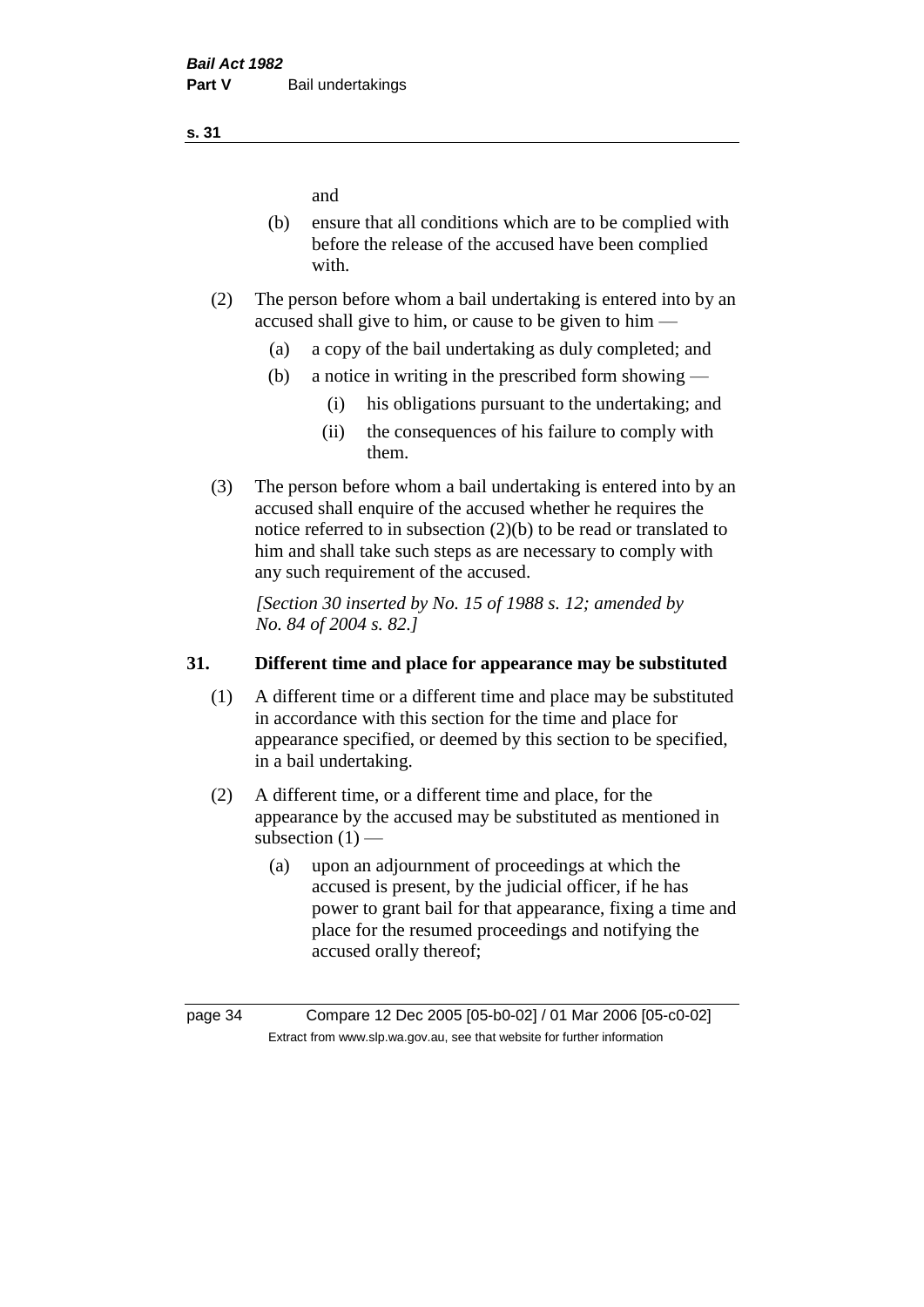- (b) upon an adjournment of proceedings from which the accused is absent for reasonable cause, by the judicial officer, if he has power to grant bail for that appearance, fixing a time and place for the resumed proceedings and directing the registrar of the court to give written notice thereof to the accused;
- $(c)$  where
	- (i) a Judge of the Supreme Court or a Judge of the Children's Court has granted bail to an accused under section 15; and
	- (ii) a judicial officer, other than such a Judge, has committed the accused to the Supreme Court,

by a Judge of the Supreme Court notifying the accused orally, or directing the registrar of the court to give written notice to the accused of the time or time and place for the proceedings;

- $(d)$  where
	- (i) a Judge of the Supreme Court or a Judge of the Children's Court has granted bail to an accused under section 15;
	- *[(ii) deleted]*
	- (iii) the judicial officer is satisfied that there has been no material change in the facts or circumstances which applied on the grant of bail,

Compare 12 Dec 2005 [05-b0-02] / 01 Mar 2006 [05-c0-02] page 35 Extract from www.slp.wa.gov.au, see that website for further information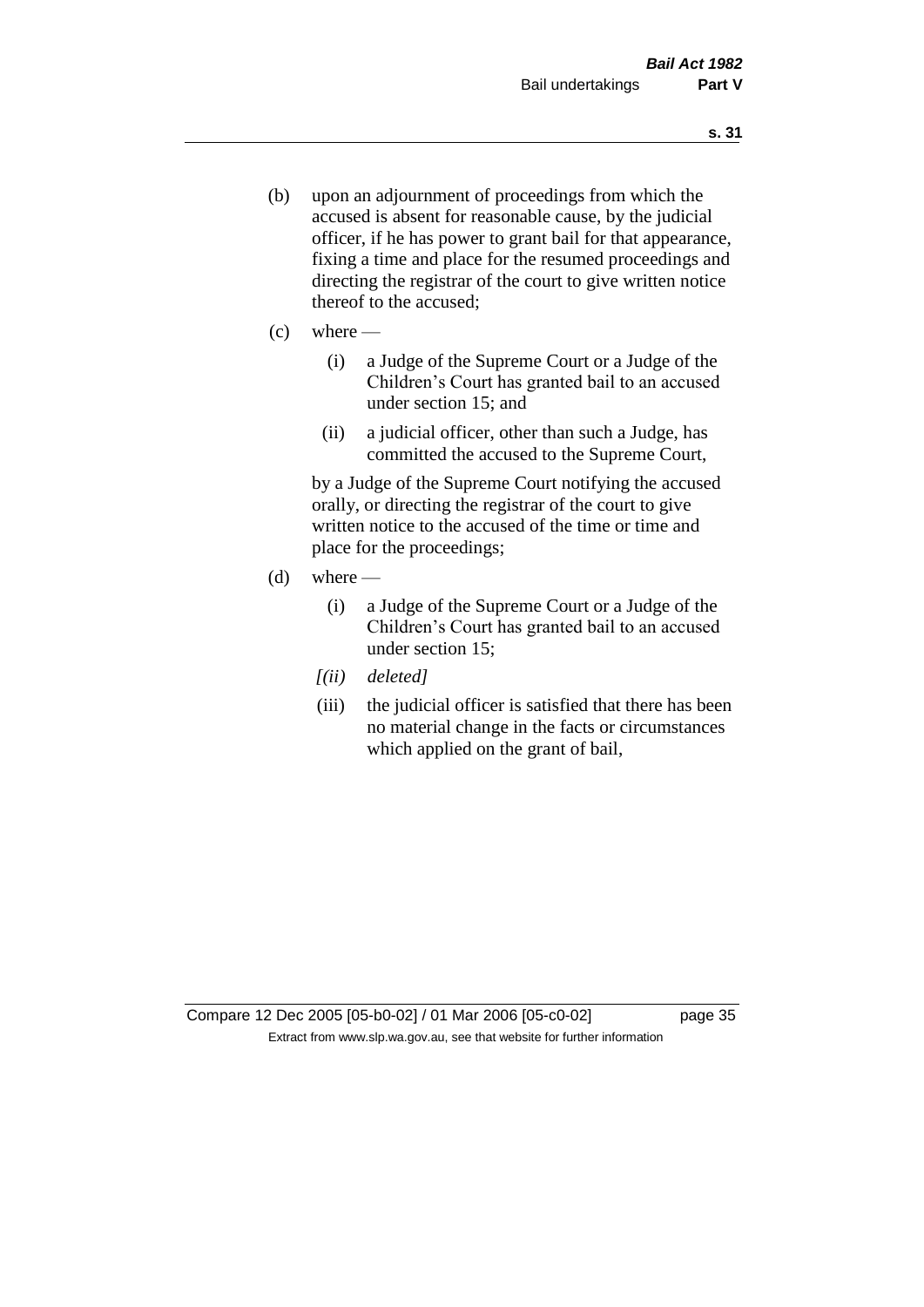by the judicial officer notifying the accused orally, or directing the registrar of the court to give written notice to the accused, of the time or time and place for the resumed proceedings;

- (e) upon a committal to the Supreme Court or District Court, by a judicial officer, if he has power to grant bail for that appearance, fixing a specified day in a specified sitting or session of that court and directing the registrar of the court to give written notice thereof to the accused;
- (f) where an accused has been committed for trial in the Supreme Court or the District Court in a specified sitting or session thereof or on a specified day in a specified sitting or session thereof, by an officer of the court fixing a time for the trial in that sitting or session and giving written notice thereof to the accused;
- (g) if the parties agree to a different time or a different time and place for the proceedings, by an officer of the court giving written notice thereof to the accused.
- (3) Where a different time or a different time and place is notified to an accused pursuant to subsection (2) the bail undertaking shall be deemed to be amended to specify that time or that time and place for appearance, and the terms and conditions thereof shall continue to apply as so amended as if the accused had entered into the bail undertaking in that form.
- (4) Where the power in subsection (2)(b) is exercised upon an adjournment of proceedings the right of the accused to be at liberty under section 11(1) does not lapse by reason only that there is an interval between the adjournment of the proceedings and the time when he is notified of the time and place for the resumed proceedings.

*[Section 31 amended by No. 15 of 1988 s. 13; No. 49 of 1988 s. 87; No. 27 of 2002 s. 21; No. 59 of 2004 s. 141; No. 84 of 2004 s. 82.]* 

page 36 Compare 12 Dec 2005 [05-b0-02] / 01 Mar 2006 [05-c0-02] Extract from www.slp.wa.gov.au, see that website for further information

**s. 31**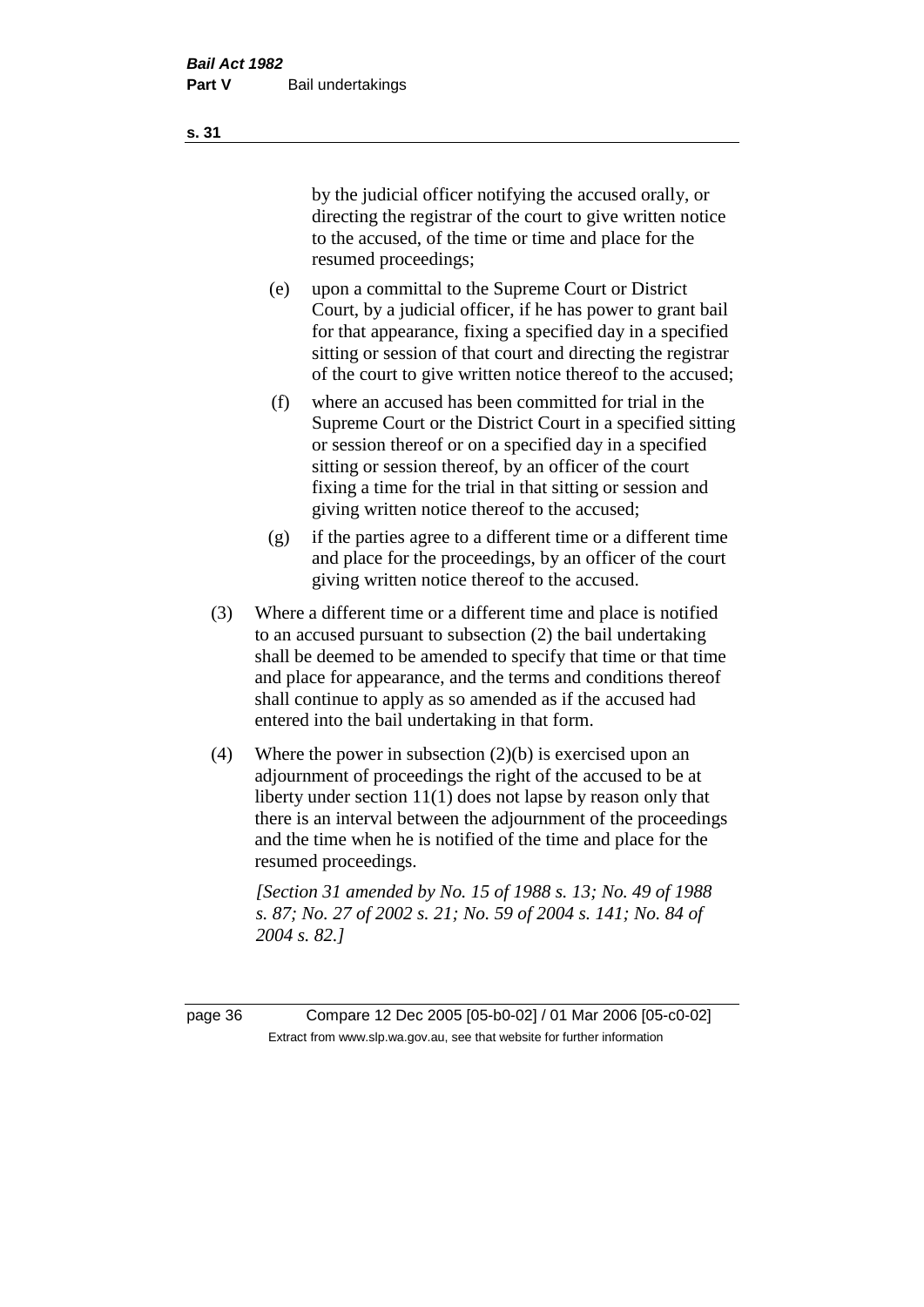# **32. Giving and proof of notices under section 31**

- (1) A written notice to an accused under section 31(2), shall be given to him personally or sent to him by registered post or telegram at his address appearing in his bail undertaking or notified under section 60.
- (2) Without limiting section 75(2) of the *Interpretation Act 1984*, **"registered post"** in subsection (1) includes any method of post whereby an acknowledgment of receipt is obtained from the person to whom a letter is addressed; and if a notice is sent to a person by that method, production of an acknowledgment purporting to be signed by that person shall be evidence of his receipt of the same.
- (3) If notice is sent by registered post (otherwise than as mentioned in subsection (2)) or by telegram it shall be presumed, unless the contrary is shown, to have been received and at the time when, in the ordinary course of events, the letter or telegram would have been delivered.
- (4) The judicial officer who under section  $31(2)(a)$  notifies an accused of the time and place for resumed proceedings shall endorse on the accused's bail undertaking a certificate showing details of such time and place and that he notified the accused thereof.
- (5) In any proceedings
	- (a) a document purporting to be a copy of a notice referred to in subsection (1) shall be evidence of the terms of the notice;
	- (b) an endorsement on a bail undertaking purporting to be a certificate referred to in subsection (4) shall be evidence of the matters appearing therein without proof of the signature of the judicial officer who made it.

*[Section 32 amended by No. 74 of 1984 s. 12; No. 84 of 2004 s. 82.]* 

Compare 12 Dec 2005 [05-b0-02] / 01 Mar 2006 [05-c0-02] page 37 Extract from www.slp.wa.gov.au, see that website for further information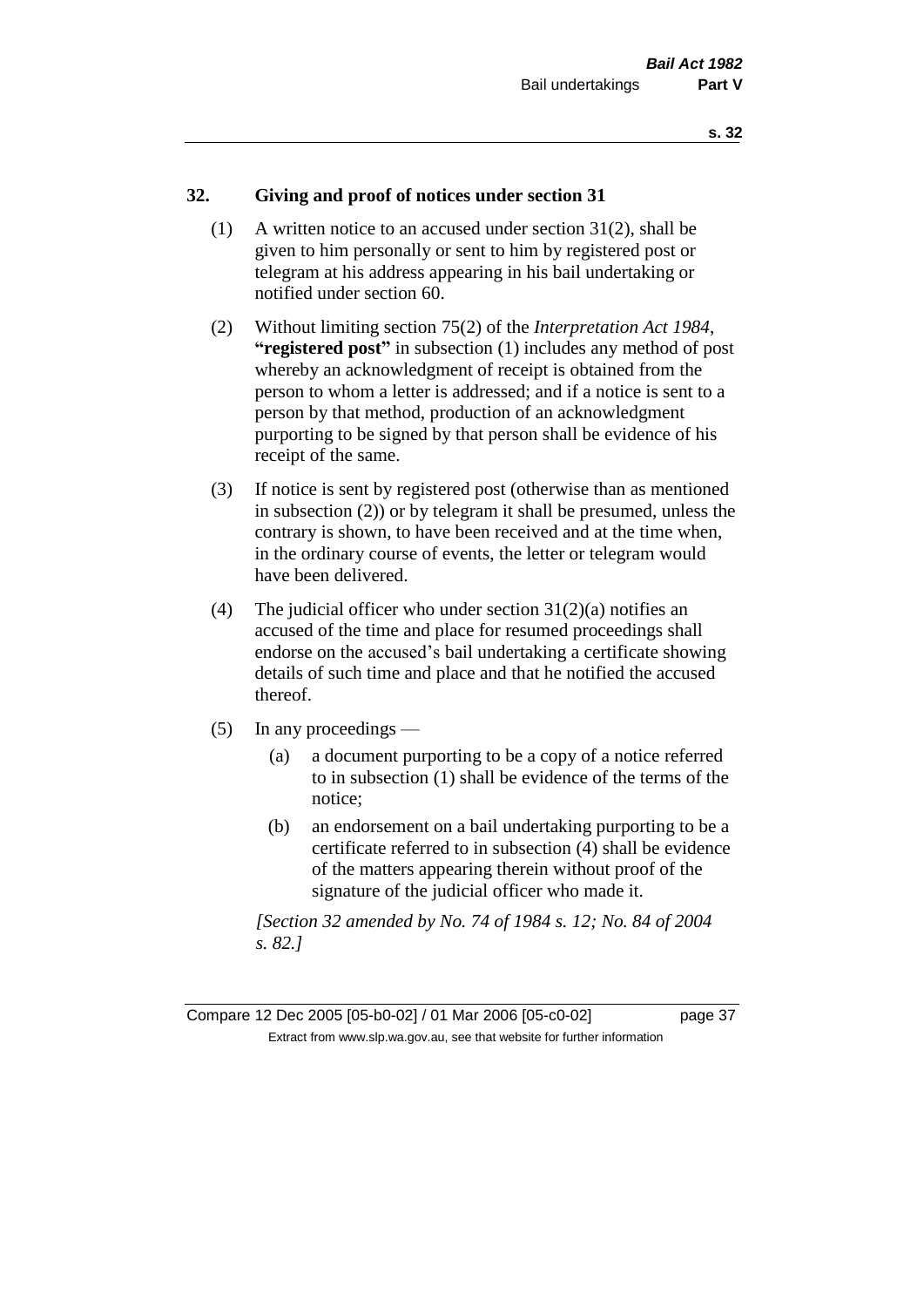# **33. Judicial officer may order accused to enter into bail undertaking**

- (1) Where bail is granted to an accused by a judicial officer, whether with or without any condition being attached thereto, and the accused fails or refuses to enter into a bail undertaking in terms of the grant, the judicial officer who granted bail may, subject to subsection (3), order that the accused enter into the bail undertaking within such time as he may specify.
- (2) If an accused does not comply with an order under subsection (1), the judicial officer may, subject to subsection (3), further order that a bail undertaking, in such form as the judicial officer may approve, shall be deemed to have been entered into by the accused on the date of such further order, and thereupon that undertaking shall be treated as if it had been duly entered into by the accused for the purposes of this Act.
- (3) A judicial officer shall not
	- (a) make an order under subsection (2) unless he has personally informed the accused of the terms and effect of the order made under subsection (1);
	- (b) exercise any of the powers conferred on him by this section unless he is satisfied that the accused has the capacity to enter into and comply with the undertaking.

*[Section 33 amended by No. 84 of 2004 s. 82.]* 

# **34. Cessation and suspension of bail undertaking**

A bail undertaking ceases to have effect —

- (a) upon the revocation of bail under section 55;
- (b) upon the death of the accused, but only if no order has been made under section 57;
- (c) subject to section 31, upon the appearance in court by the accused as required by his bail undertaking;

page 38 Compare 12 Dec 2005 [05-b0-02] / 01 Mar 2006 [05-c0-02] Extract from www.slp.wa.gov.au, see that website for further information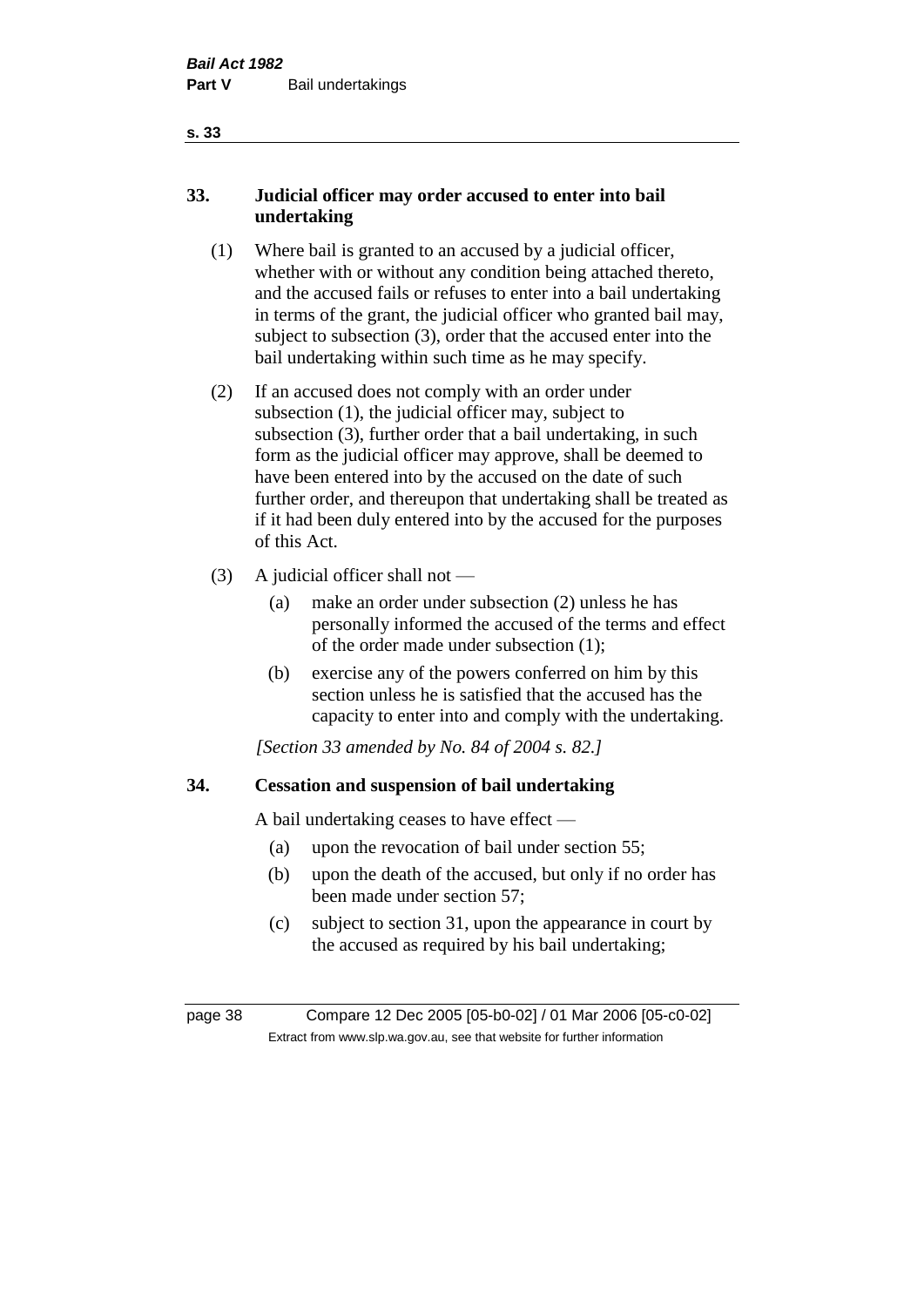- **s. 34**
- (d) upon the discharge of the accused according to law from any further proceedings for the offence, or all of the offences, to which the bail undertaking relates;
- (e) during any period before the time at which the accused is required to appear in court when he is in custody for any other offence or reason.

*[Section 34 amended by No. 84 of 2004 s. 82.]* 

Compare 12 Dec 2005 [05-b0-02] / 01 Mar 2006 [05-c0-02] page 39 Extract from www.slp.wa.gov.au, see that website for further information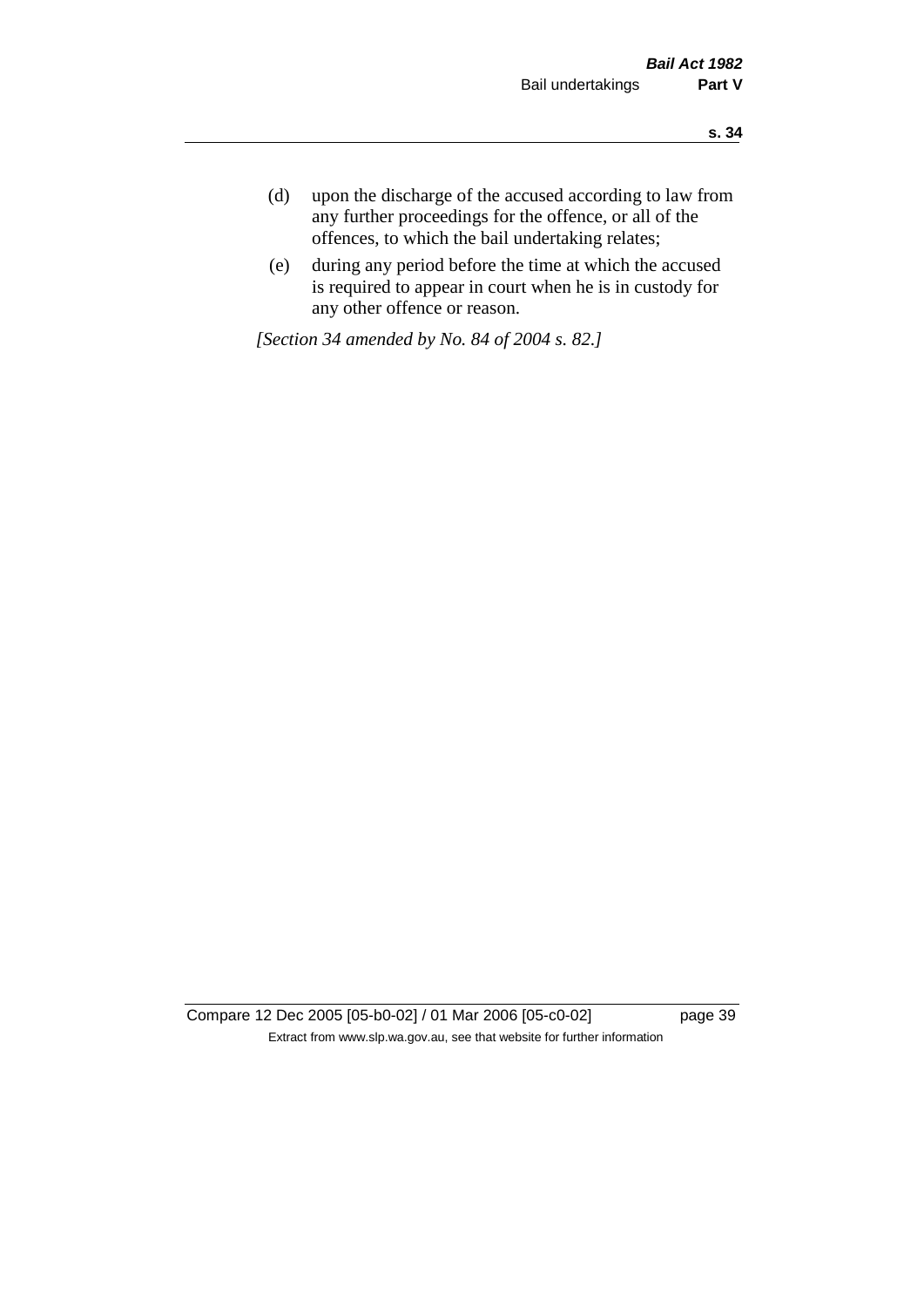# **Part VI — Sureties and surety undertakings**

# **35. Meaning of surety and surety undertaking**

- (1) A surety is a person who, as a condition of the grant of bail to an accused, enters into a surety undertaking, that is to say, undertakes in writing that he will, subject to this Act, forfeit a specified amount of money if the accused fails to comply with any requirement of his bail undertaking mentioned in section  $28(2)(a)$  and  $(b)(ii)$ .
- (2) A surety is required to be approved under section 40.
- (3) A forfeiture of money by a surety as mentioned in subsection (1) is enforceable as provided in section 49 but not otherwise.

*[Section 35 amended by No. 84 of 2004 s. 82.]* 

# **36. Authority to approve sureties**

- (1) The decision whether an applicant should be approved as a surety in any case shall be made, on notice to the prosecutor in the prescribed manner —
	- (a) where a judicial officer imposed the requirement for a surety in that case, by that judicial officer or by a judicial officer whose jurisdiction is co-extensive with that judicial officer's;
	- (b) where an authorised officer imposed the requirement for a surety in that case, by that or any other authorised officer; or
	- (c) where subsection (2) applies, by an officer of the court authorised under that subsection.
- (2) A judicial officer when granting bail to an accused subject to a requirement for a surety or sureties may authorise a justice, a registrar of any court or an associate of a Judge of the Supreme Court or of the District Court or of the Children's Court, by name or office, to decide whether any applicant should be approved as a surety in that case.

page 40 Compare 12 Dec 2005 [05-b0-02] / 01 Mar 2006 [05-c0-02] Extract from www.slp.wa.gov.au, see that website for further information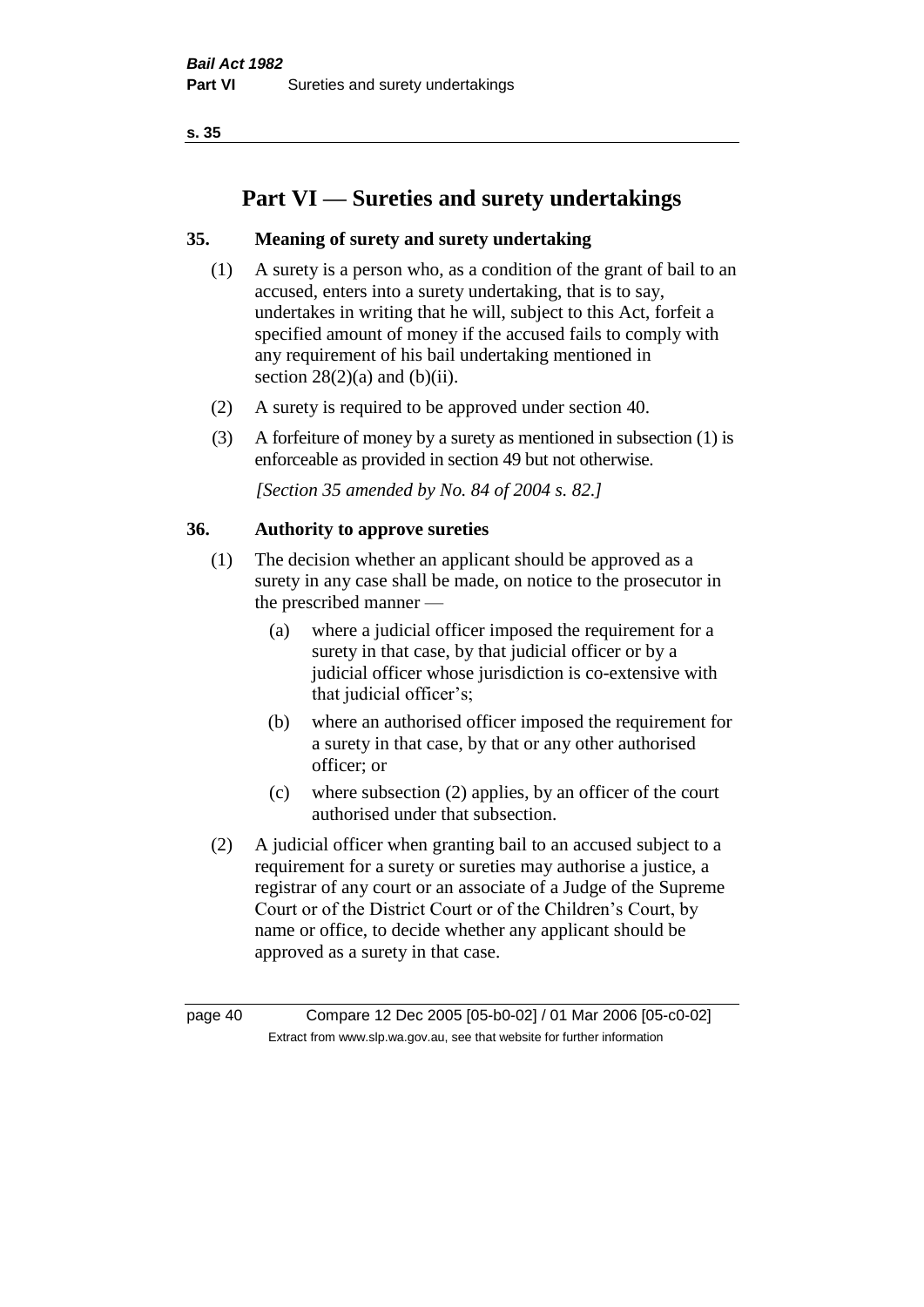*[Section 36 amended by No. 15 of 1988 s. 14; No. 49 of 1988 s. 88; No. 59 of 2004 s. 141; No. 84 of 2004 s. 82.]* 

# **37. Proposed surety to receive certain information and prescribed form for completion**

- (1) Whenever an officer referred to in section 36(1) is called upon to decide whether an applicant should be approved as a surety, he shall ensure that the applicant is, or has been, given —
	- (a) a duly completed notice in the prescribed form showing details of the terms and conditions on which bail has been granted to the accused in whose case the surety is required;
	- (b) such information in writing as to the effect of this Act in relation to the rights, obligations and liabilities of sureties as is prescribed for the purposes of this paragraph; and
	- (c) a prescribed form of declaration for completion designed to disclose to the officer all information relevant to the decision.
- (2) Before he makes his decision, the officer shall ensure that the applicant furnishes to him the declaration referred to in subsection (1)(c) duly completed.

*[Section 37 amended by No. 84 of 2004 s. 82.]* 

# **38. Persons disqualified from being sureties**

- (1) A person is not qualified to be approved as a surety if  $-$ 
	- (a) he is under 18 years of age; or
	- (b) subject to subsection (2), the value of his assets, after provision is made for his debts and liabilities, is less than the amount which he might become liable to forfeit under his proposed surety undertaking; or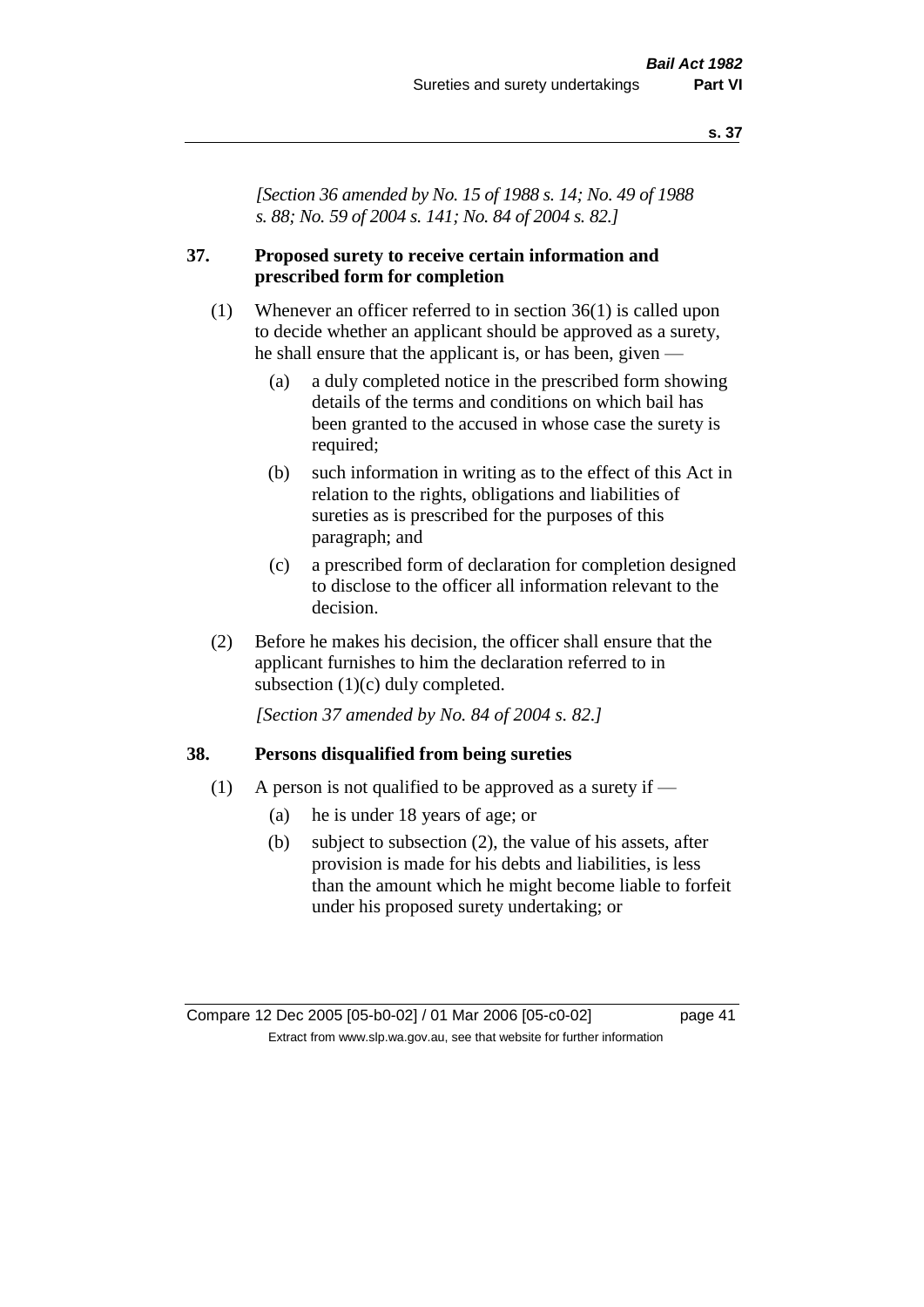(c) there are reasonable grounds for believing that he has been, or will be, indemnified by any person against any forfeiture referred to in paragraph (b).

(2) Subsection (1)(b) does not apply where the applicant for approval is required to give security sufficient to cover the amount which he might become liable to forfeit.

# **39. Matters relevant to approval of sureties**

In determining whether an applicant is suitable to be a surety an officer referred to in section 36(1) shall have regard to all matters which appear to him to be relevant including, as well as any others, the following —

- (a) the character and antecedents of the applicant;
- (b) his proximity to or connection with the accused, whether by kinship, place of residence or otherwise; and
- (c) his ability to pay, or give security for, the amount which he might become liable to forfeit under his proposed surety undertaking, without excessive hardship to himself or his dependants.

*[Section 39 amended by No. 84 of 2004 s. 82.]* 

# **40. Decision on application by proposed surety**

- (1) Upon receipt of the duly completed declaration referred to in section  $37(1)(c)$ , the officer shall, after making any enquiries which he thinks desirable, make a decision, as soon as is practicable, either to approve or not to approve of the applicant as a surety in that case.
- (2) If the officer does not approve of the applicant as a surety he shall record the reasons for his doing so and inform the applicant and the accused thereof, or cause them to be so informed.

page 42 Compare 12 Dec 2005 [05-b0-02] / 01 Mar 2006 [05-c0-02] Extract from www.slp.wa.gov.au, see that website for further information

**s. 39**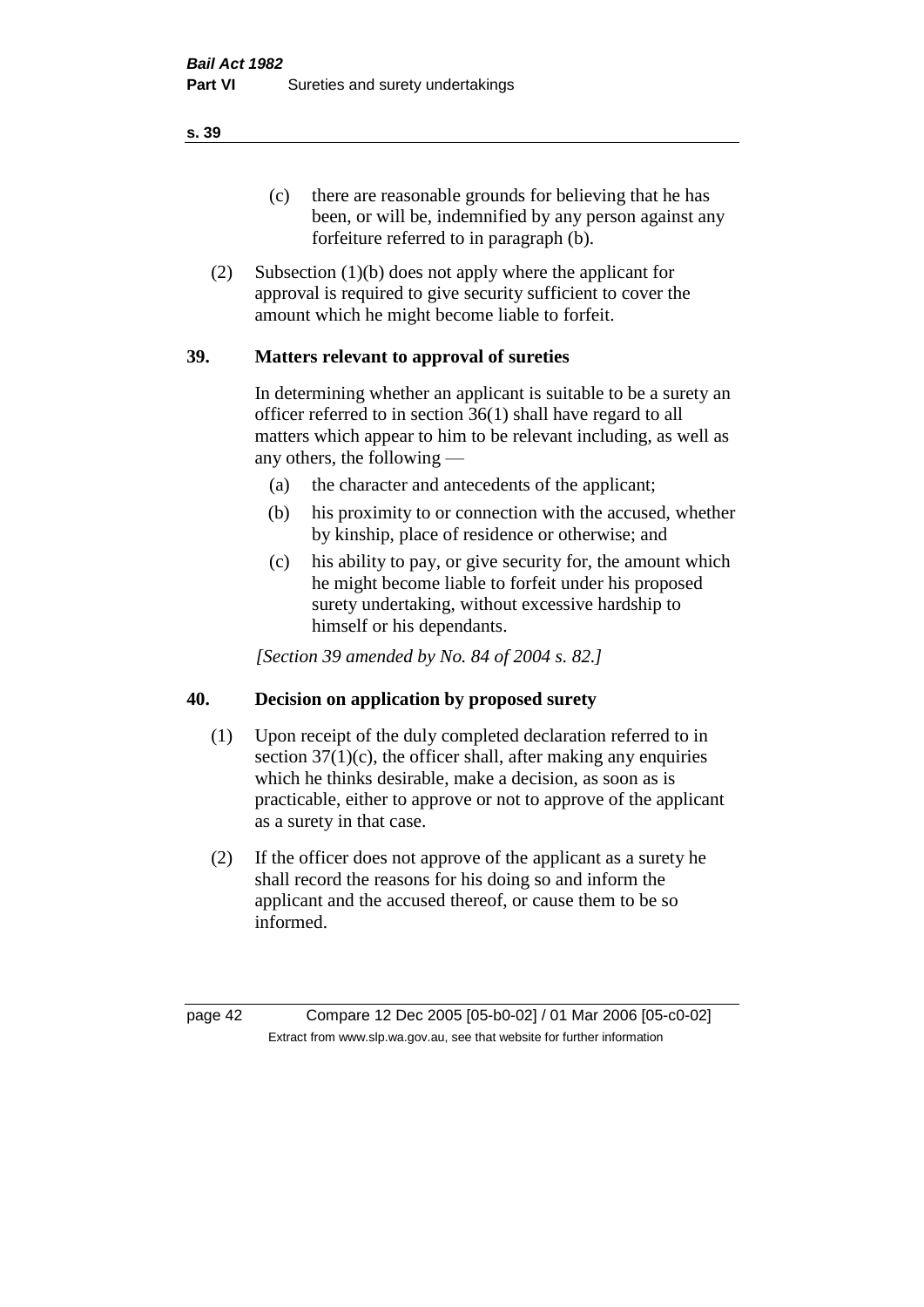*[Section 40 amended by No. 15 of 1988 s. 15; No. 84 of 2004 s. 82.]* 

# **41. Finality of decision to refuse approval**

- (1) A decision by an officer referred to in section 36(1) not to approve of the applicant as a surety is final unless the applicant becomes entitled to re-apply under subsection (2).
- (2) An applicant who is refused approval as a surety may re-apply for approval to the officer who made that decision, or if he is absent or unavailable to another officer acting in his position, on the ground that —
	- (a) new facts have been discovered, new circumstances have arisen or the circumstances have changed since he was refused approval; or
	- (b) he failed to adequately present his case for approval on his previous application,

and the provisions of this Act, except section 37, shall, with necessary modifications, apply to any such further application and the decision thereon.

# **42. Before whom surety undertaking may be entered into**

A surety undertaking need not be entered into before the officer who approved the surety but may be entered into before any person before whom the accused for whose appearance the surety is approved might enter into his bail undertaking under section 29.

*[Section 42 amended by No. 84 of 2004 s. 82.]* 

Compare 12 Dec 2005 [05-b0-02] / 01 Mar 2006 [05-c0-02] page 43 Extract from www.slp.wa.gov.au, see that website for further information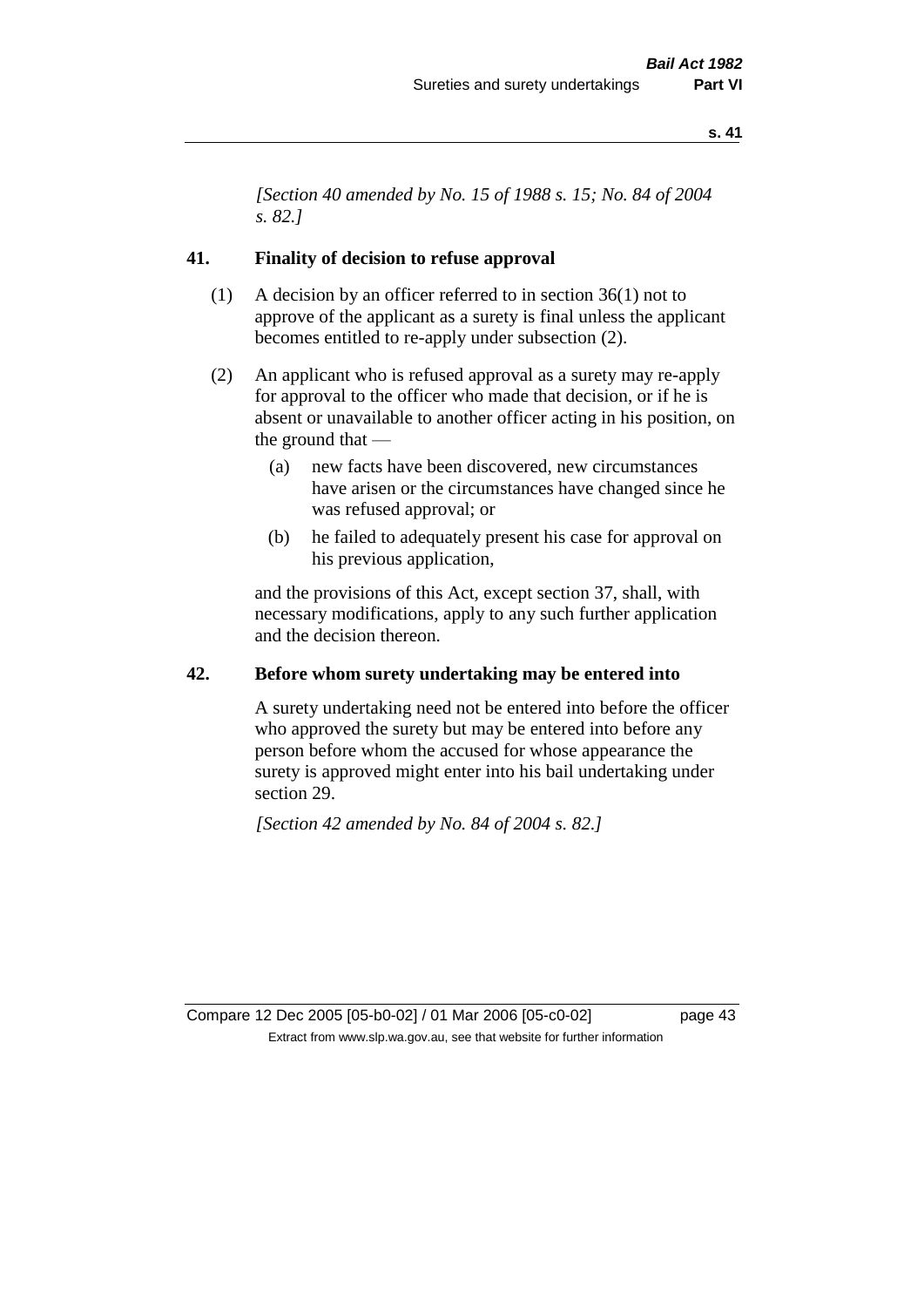# **43. Duties of persons before whom surety undertaking is entered into**

A person before whom a surety undertaking is to be entered into —

- $(a)$  shall
	- (i) read to the surety;
	- (ii) be informed by the surety that he has read; or
	- (iii) if necessary, have translated to the surety,

the documents described in section  $37(1)(a)$  and (b), and the surety undertaking, before the surety enters into the undertaking;

- (b) shall ensure that all conditions which are to be complied with by the surety have been complied with before the surety enters into his undertaking; and
- (c) shall give to the surety a copy of his surety undertaking as duly completed.

*[Section 43 amended by No. 74 of 1984 s. 13.]* 

# **44. Surety undertaking extends to adjourned hearing only by consent**

- (1) A surety undertaking does not extend to the failure by the accused to appear at a different time or a different time and place pursuant to section 31 unless —
	- (a) his surety undertaking contains a provision that it does so extend; and
	- (b) where applicable, pursuant to subsection (2), he has received notice as mentioned in that subsection.
- (2) A surety undertaking may, at the option of the surety, also contain a provision that, where a different time or a different time and place for the accused's appearance is substituted pursuant to section 31, the surety's liability shall only arise if he

page 44 Compare 12 Dec 2005 [05-b0-02] / 01 Mar 2006 [05-c0-02] Extract from www.slp.wa.gov.au, see that website for further information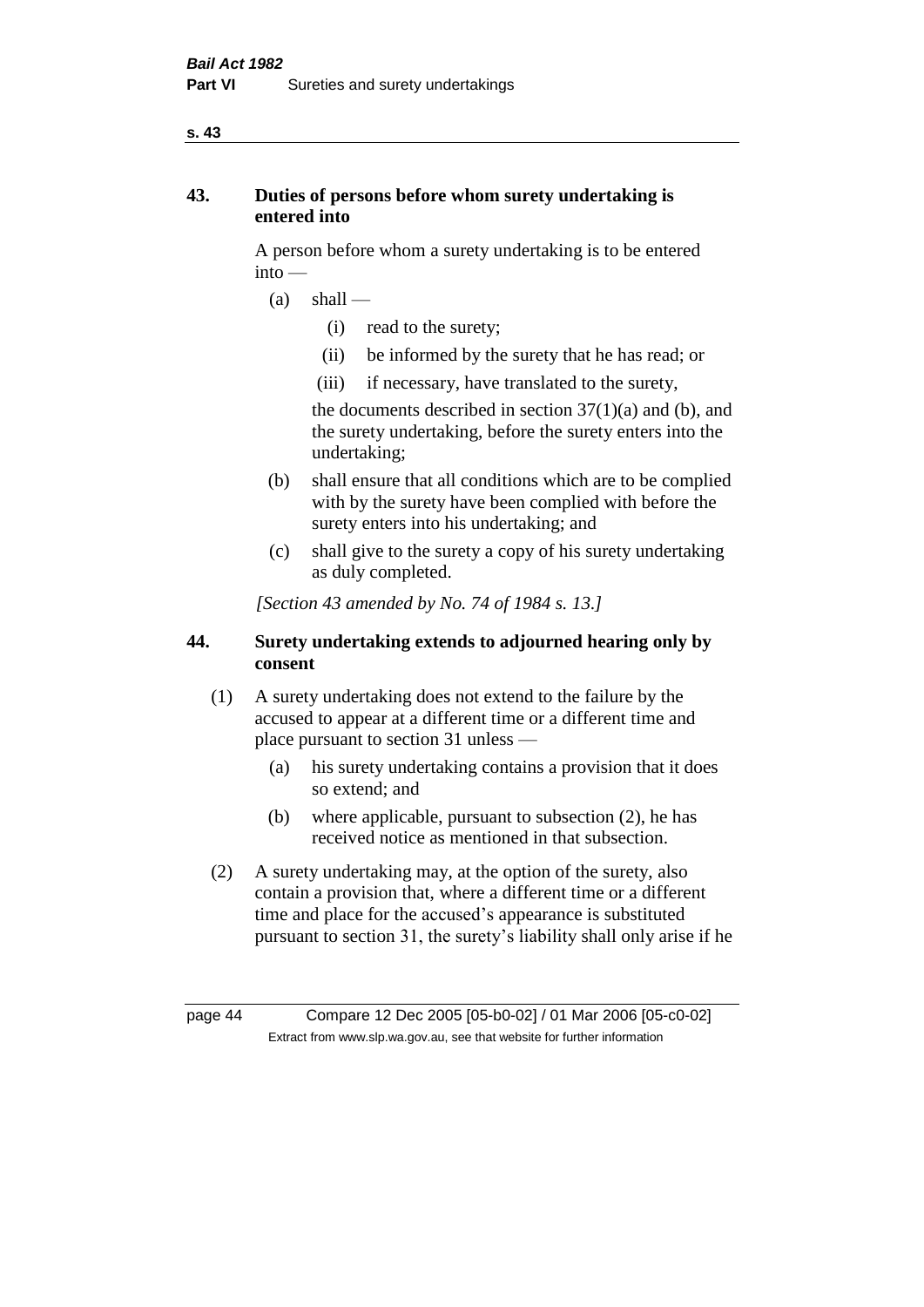is given notice, as soon as is practicable, of the different time or the different time and place.

*[Section 44 amended by No. 74 of 1984 s. 14; No. 84 of 2004 s. 82.]* 

# **45. Giving and proof of notices under section 44**

- (1) For the purposes of section 44(2) notice to a surety may be given —
	- (a) orally to the surety by the judicial officer when he fixes a time and place for the proceedings or the resumed proceedings;
	- (b) in the prescribed form to the surety personally; or
	- (c) by the registrar of the court sending the prescribed form by registered post or telegram to him at his address appearing in his undertaking or notified under section 60.
- (2) Section 32(2) and (3) shall apply to the service and proof of service of a notice under subsection  $(1)(c)$ .
- (3) A judicial officer who, under subsection  $(1)(a)$ , notifies a surety of the time and place for the proceedings or the resumed proceedings shall endorse on the surety's undertaking a certificate showing details of such time and place and that he notified the surety thereof.
- (4) In any proceedings
	- (a) a document purporting to be a copy of a notice referred to in section 44(2) shall be evidence of the terms of the notice;
	- (b) an endorsement on a surety undertaking purporting to be a certificate referred to in subsection (3) shall be evidence of the matters appearing therein without proof of the signature of the judicial officer who made it.

*[Section 45 amended by No. 74 of 1984 s. 15; No. 59 of 2004 s. 141.]* 

Compare 12 Dec 2005 [05-b0-02] / 01 Mar 2006 [05-c0-02] page 45 Extract from www.slp.wa.gov.au, see that website for further information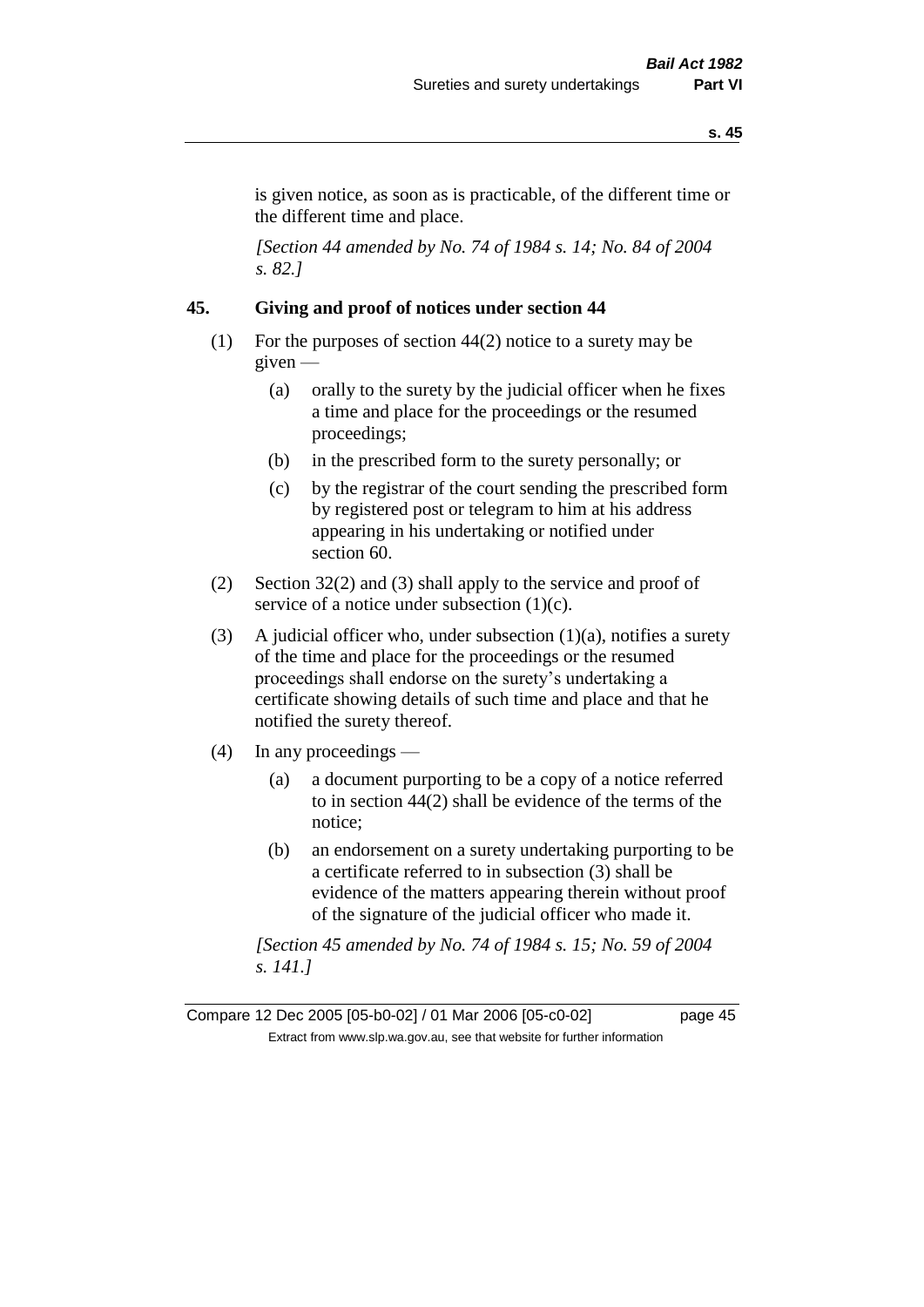# **46. Power of surety to apprehend accused**

- (1) A surety may arrest an accused for whose appearance in court he has entered into a surety undertaking if the surety has reasonable grounds to believe that —
	- (a) the accused
		- (i) is not likely to comply with the requirements of his bail undertaking mentioned in section  $28(2)(a)$  or (b):
		- (ii) is, or has been, in breach of any condition of his bail undertaking mentioned in section 28(2)(c); or
		- (iii) is, or has been, in breach of a home detention condition mentioned in section 28(2)(d);

and

- (b) it is not expedient to invoke the assistance of a police officer under section 54(1) because the delay occasioned by doing so would defeat the purpose of that section.
- (2) A surety who arrests an accused under subsection (1) shall, as soon as is practicable, deliver him into the custody of a police officer and thereafter he shall be dealt with under section 54(4) and section 55, and those provisions shall apply, as if he had been arrested by a police officer under section 54(2).

*[Section 46 amended by No. 74 of 1984 s. 16; No. 61 of 1990 s. 10; No. 84 of 2004 s. 82.]* 

# **47. Cessation and suspension of surety undertaking**

A surety undertaking ceases to have effect —

- (a) upon the revocation of bail under section  $55(1)$ ;
- (b) upon the release of an accused under section 55(2) if the surety does not consent to the continuance in force of his surety undertaking;

page 46 Compare 12 Dec 2005 [05-b0-02] / 01 Mar 2006 [05-c0-02] Extract from www.slp.wa.gov.au, see that website for further information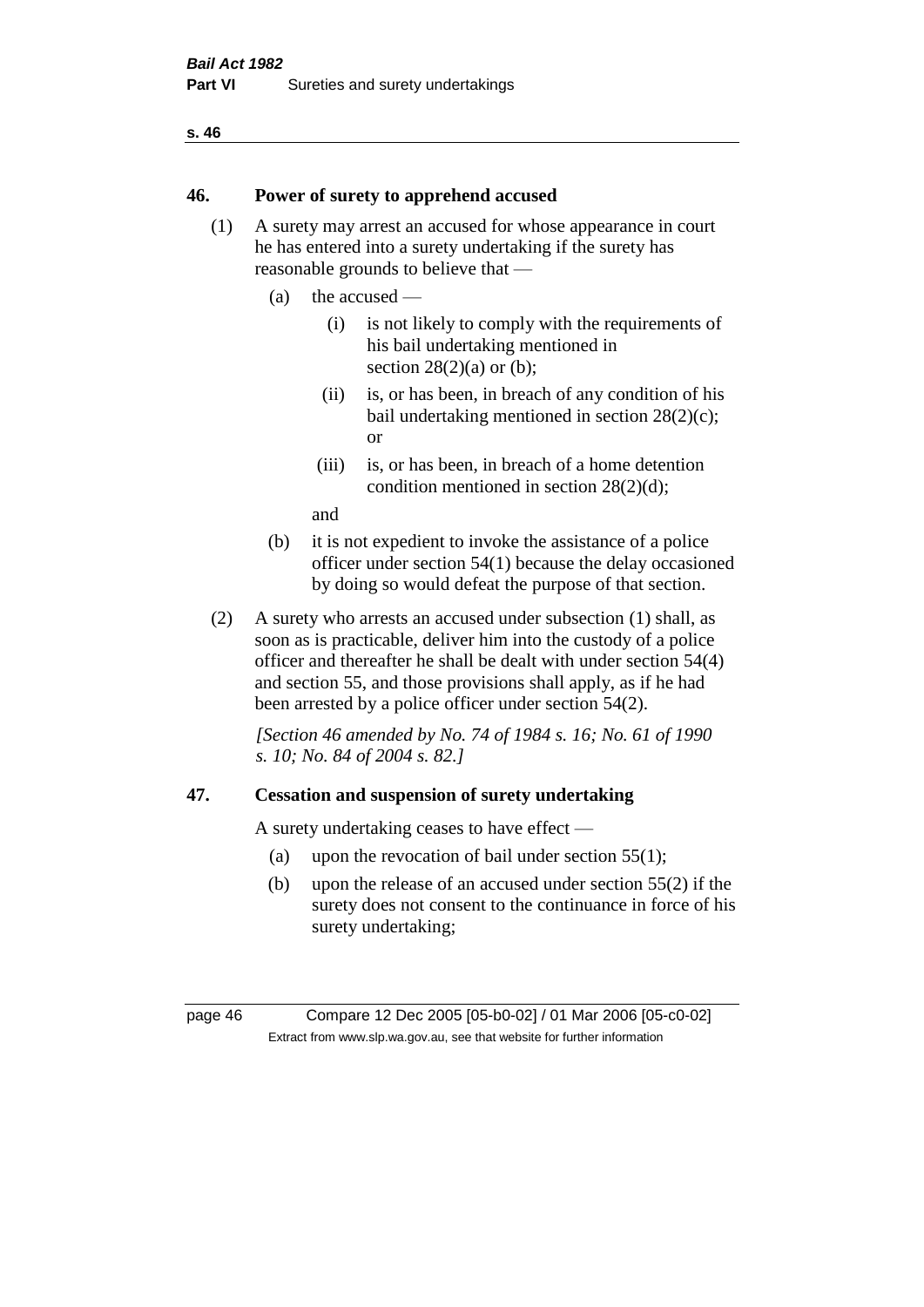- (c) upon its being cancelled under section 48(4) (and as from the time fixed therefor) by an appropriate judicial officer;
- (d) upon the death of the surety, but only if no order under section 49(1) has been made before then;
- (e) subject to sections 31 and 44, upon the appearance in court by the accused as required by his bail undertaking;
- (f) upon the discharge of the accused according to law from any further proceedings for the offence, or all of the offences, to which the surety undertaking relates; or
- (g) during any period before the time at which the accused is required to appear in court when he is in custody for any other offence or reason.

*[Section 47 amended by No. 84 of 2004 s. 82.]* 

# **48. Surety may apply for cancellation of his undertaking**

- (1) A surety may apply to an appropriate judicial officer for cancellation of his undertaking.
- (2) An application under subsection (1) may be made at any time before that specified, or deemed by section 31(3) to be specified, in the accused's bail undertaking for his appearance in court.
- (3) Upon an application being made under subsection (1) an appropriate judicial officer shall cause the accused to appear before him or another such officer and may issue a warrant or summons for that purpose.
- (4) Upon the appearance of the accused before the time mentioned in subsection (2) an appropriate judicial officer shall —
	- (a) cancel the surety undertaking; and
	- (b) exercise one of the powers set out in section  $55(1)(d)$ or (e).

Compare 12 Dec 2005 [05-b0-02] / 01 Mar 2006 [05-c0-02] page 47 Extract from www.slp.wa.gov.au, see that website for further information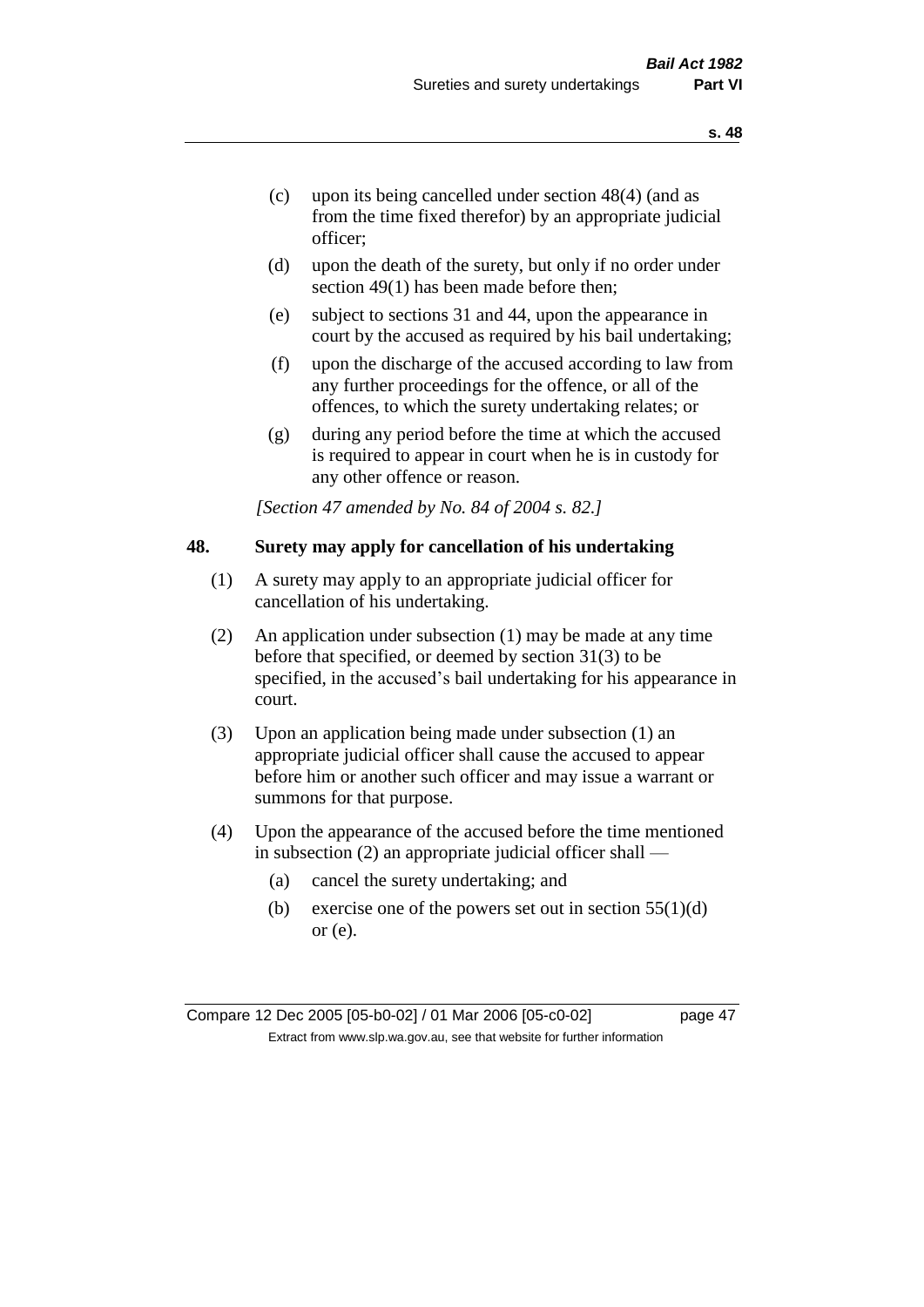- (5) An application under subsection (1) must be made, and proceedings on it are to be conducted —
	- (a) in a court of summary jurisdiction in accordance with regulations made under the *Criminal Procedure Act 2004*;
	- (b) in the Supreme Court or the District Court  $-\text{in}$ accordance with rules of court made under the *Criminal Procedure Act 2004*.

*[Section 48 amended by No. 59 of 2004 s. 141; No. 84 of 2004 s. 7 and 82.]* 

# **49. Forfeiture of money under surety's undertaking**

- (1) Where an accused has failed to comply with any requirement of his bail undertaking mentioned in section 28(2)(a) or (b)(ii) the following provisions of this section apply for the purpose of enforcing payment to the State of any sum thereupon payable by a surety in terms of his surety undertaking —
	- (a) the registrar of the court before which the accused failed to appear may apply to an appropriate judicial officer for an order that the sum be paid;
	- (b) that judicial officer shall summon the surety to appear before the court in which the judicial officer exercises jurisdiction to show cause why an order of forfeiture should not be made under this section;
	- (c) on the hearing of the application and upon proof of the surety's liability in terms of his undertaking, the judicial officer shall order forfeiture of the full amount specified in the undertaking unless the surety attends at the hearing and shows to the satisfaction of the judicial officer that there was reasonable cause for the failure of the accused to comply with the requirement to which the application relates;
	- (d) notwithstanding paragraph (c), the judicial officer may decline to make an order under that paragraph or may

page 48 Compare 12 Dec 2005 [05-b0-02] / 01 Mar 2006 [05-c0-02] Extract from www.slp.wa.gov.au, see that website for further information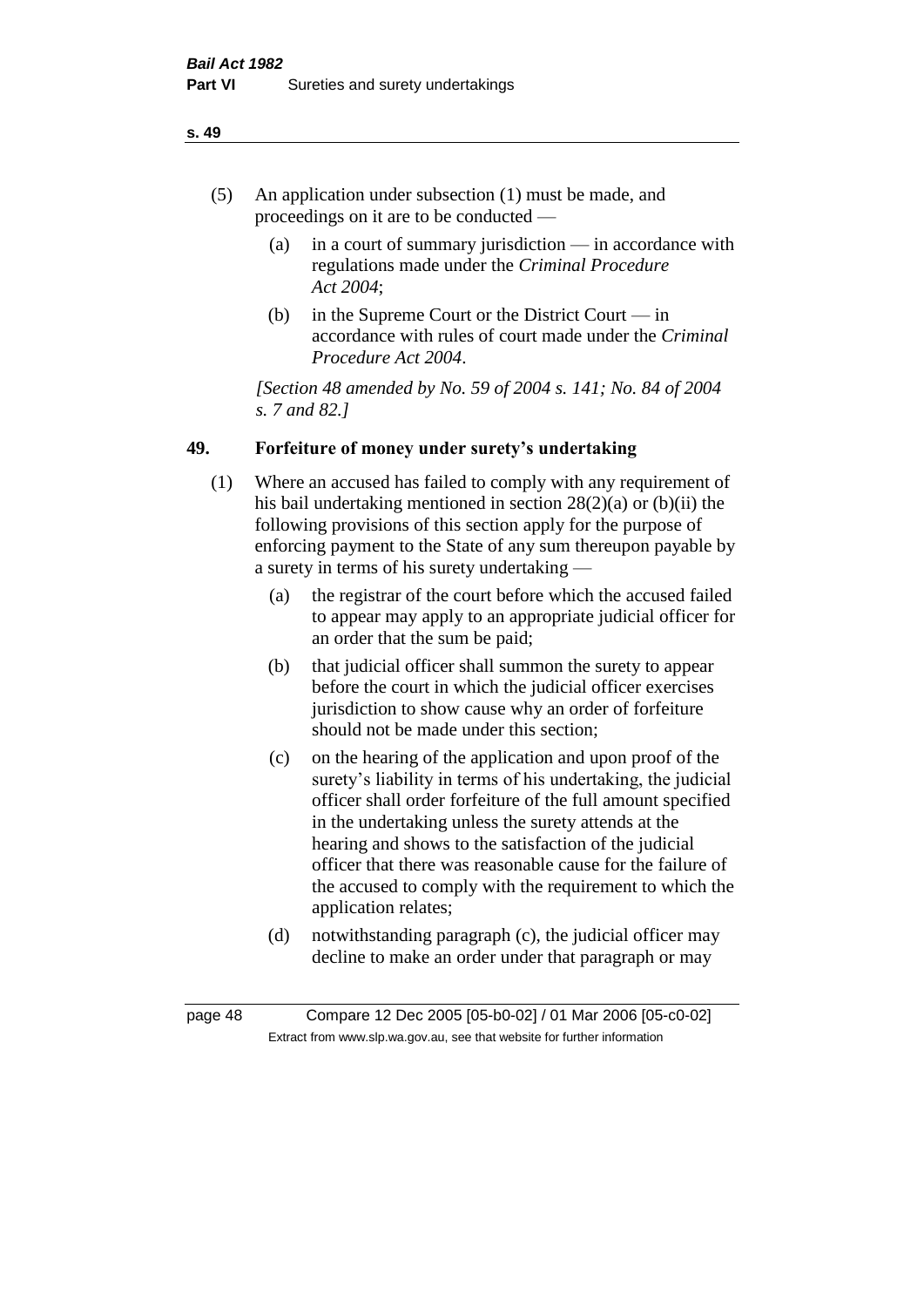order forfeiture in part only where the surety attends and shows to the satisfaction of the judicial officer —

- (i) that, by reason of a change of circumstances since the undertaking was entered into, an order for forfeiture, or for forfeiture in full (as the case may be), would cause excessive hardship to the surety or his dependants; and
- (ii) that such hardship would not be relieved by the exercise of one or more of the powers conferred by section 59;
- (e) an order may be made under this section whether or not the accused has been convicted of an offence against section 51(1) or (2) but if, after an order has been made, the surety satisfies the Governor that new facts have been discovered or new circumstances have arisen which show that there was reasonable cause for the failure of the accused as mentioned in paragraph (c), the Governor may exercise the power in section 139 of the *Sentencing Act 1995* as if the forfeiture were one to which that section applied.
- (2) An application under subsection (1) must be made, and proceedings on it are to be conducted —
	- (a) in a court of summary jurisdiction in accordance with regulations made under the *Criminal Procedure Act 2004*;
	- (b) in the Supreme Court or the District Court in accordance with rules of court made under the *Criminal Procedure Act 2004*.
- (3) Without prejudice to the recovery of such an amount as a civil debt due to the State, any amount to be paid under an order made under this section is to be paid, and its payment may be enforced under Part 5 of the *Fines, Penalties and Infringement Notices Enforcement Act 1994*, unless an order has been made under subsection (4).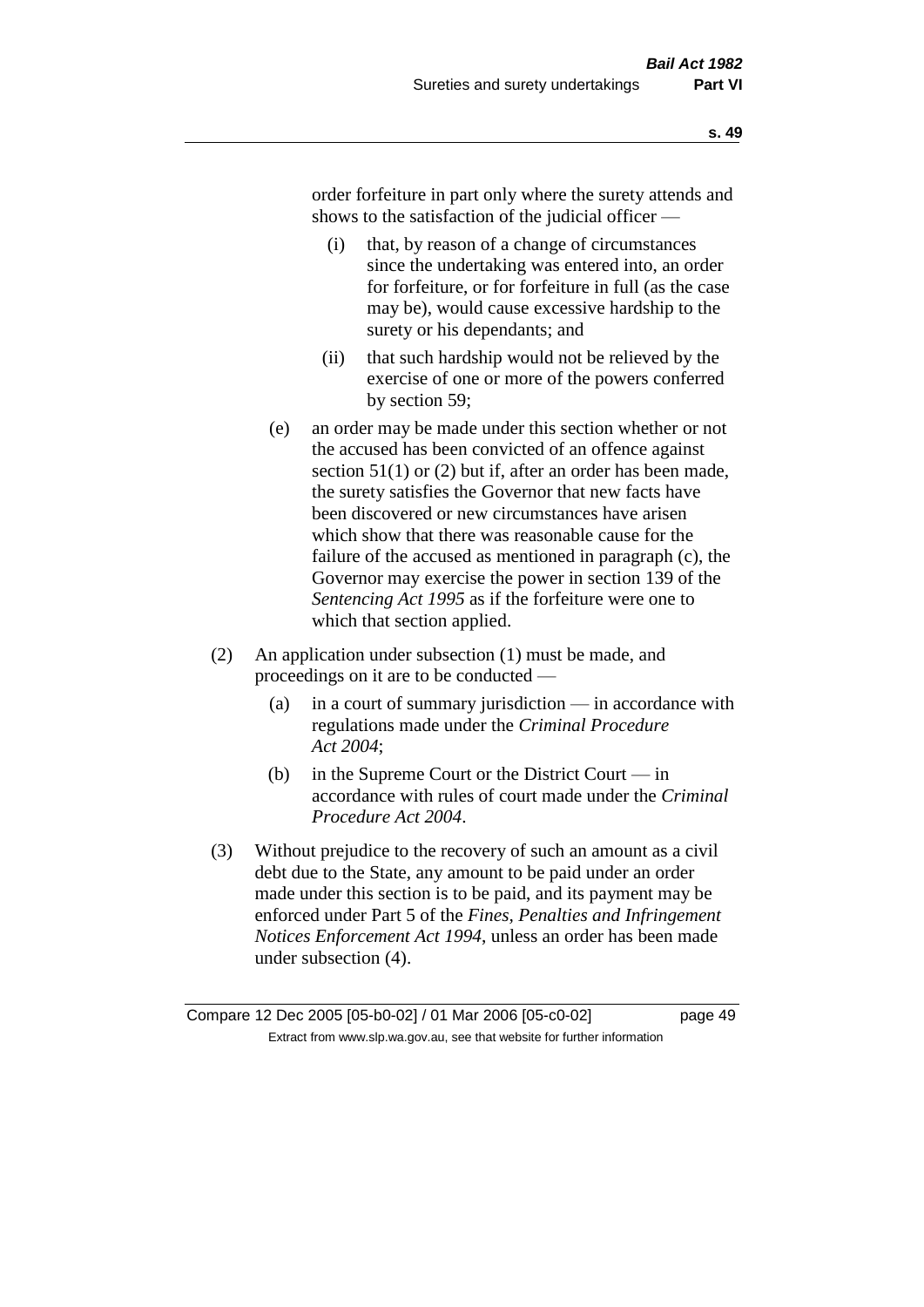(4) If under this section the Supreme Court or the District Court makes an order requiring the payment of money, the court may make an order under section 59 of the *Sentencing Act 1995* in respect of the amount payable and for that purpose that section, with any necessary changes, applies as if the amount were a fine imposed on the surety.

*[Section 49 amended by No. 74 of 1984 s. 17; No. 92 of 1994 s. 5; No. 78 of 1995 s. 8; No. 65 of 2003 s. 121(3); No. 74 of 2003 s. 29; No. 59 of 2004 s. 141; No. 84 of 2004 s. 8, 11 and 82.]* 

### **50. Offence to indemnify surety**

(1) If a person indemnifies, or agrees to indemnify, a surety or proposed surety against any liability which the surety or proposed surety may incur under this Act (including this section) he and the surety or proposed surety and any person with whom he agrees as aforesaid each commits an offence.

Penalty: \$1 000 or imprisonment for 12 months or both.

- (2) An offence is committed under subsection  $(1)$ 
	- (a) whether the agreement is made before or after the surety undertaking is entered into and whether or not a proposed surety actually becomes a surety; and
	- (b) whether the compensation is to be in money or in money's worth.
- (3) An offence is not committed under subsection (1) by a surety or proposed surety if he shows —
	- (a) that he had no knowledge of an agreement within the meaning of subsection (1) proposed to be entered into between 2 other persons; or
	- (b) that having such knowledge he took all steps reasonably available to him to prevent the agreement being entered into.

*[Section 50 amended by No. 74 of 1984 s. 18.]* 

page 50 Compare 12 Dec 2005 [05-b0-02] / 01 Mar 2006 [05-c0-02] Extract from www.slp.wa.gov.au, see that website for further information

**s. 50**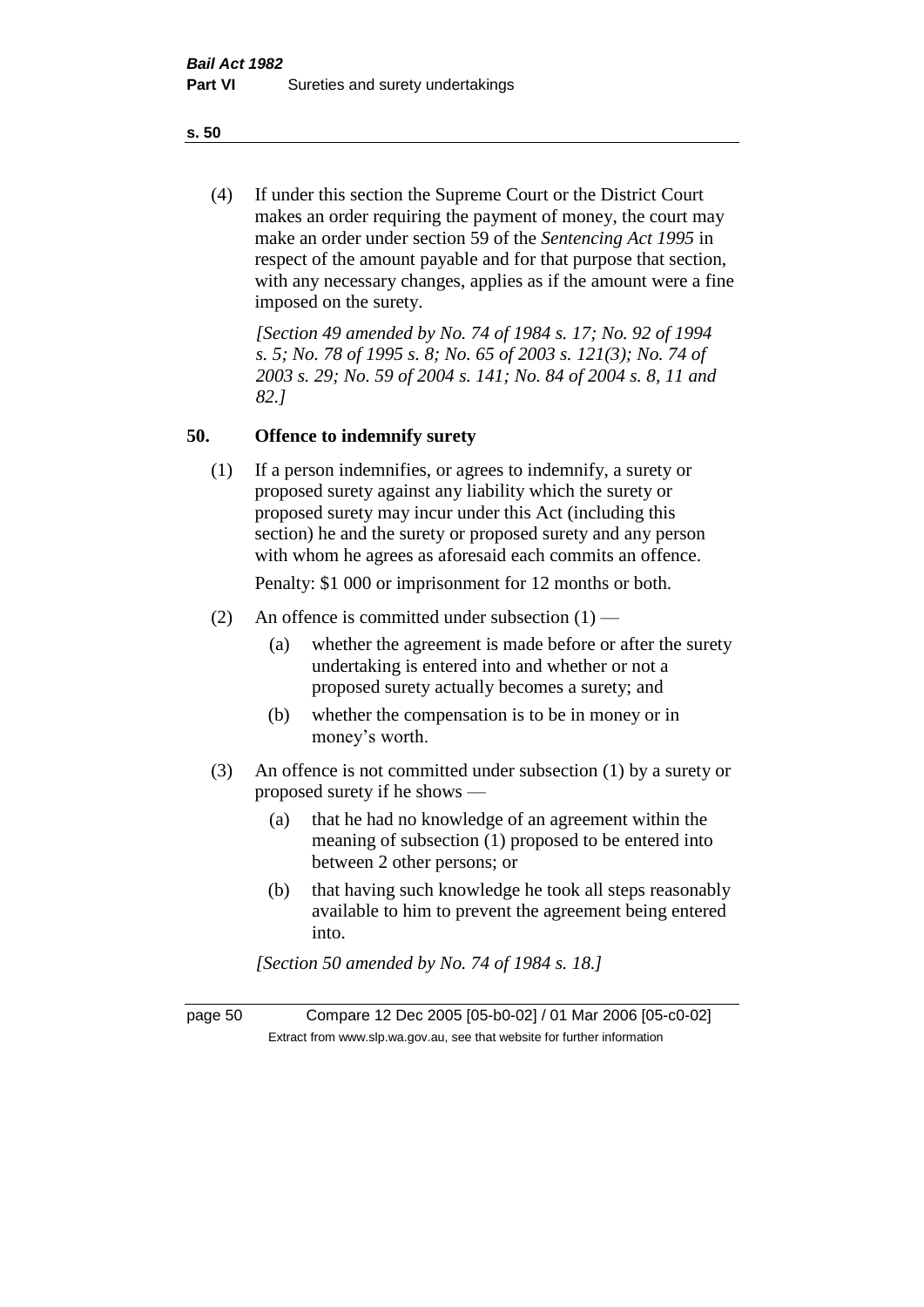**s. 50A**

# **Part VIA — Administration of home detention conditions**

*[Heading inserted by No. 61 of 1990 s. 11.]* 

### **50A. Powers of CEO (Justice)**

The CEO (Justice) has all of the powers conferred under this Act on a community corrections officer and may review, vary, or rescind a direction given by a community corrections officer.

*[Section 50A inserted by No. 61 of 1990 s. 11; amended by No. 31 of 1993 s. 9.]* 

*[50B. Repealed by No. 78 of 1995 s. 8.]* 

# **50C. Powers and duties of community corrections officers**

- (1) A community corrections officer may give such reasonable directions to an accused subject to a home detention condition as are necessary for the proper administration of the condition and any other condition imposed on the grant of bail to the accused including, without limiting the generality of the foregoing, directions as to —
	- (a) when the accused may leave the place where he is required by the home detention condition to remain;
	- (b) the period of any authorised absence from the place where he is required by the home detention condition to remain;
	- (c) when the accused shall return to the place where he is required by the home detention condition to remain;
	- (d) the method of travel to be used by the accused during any absence from the place where he is required by the home detention condition to remain; and
	- (e) the manner in which the accused shall report his whereabouts.

Compare 12 Dec 2005 [05-b0-02] / 01 Mar 2006 [05-c0-02] page 51 Extract from www.slp.wa.gov.au, see that website for further information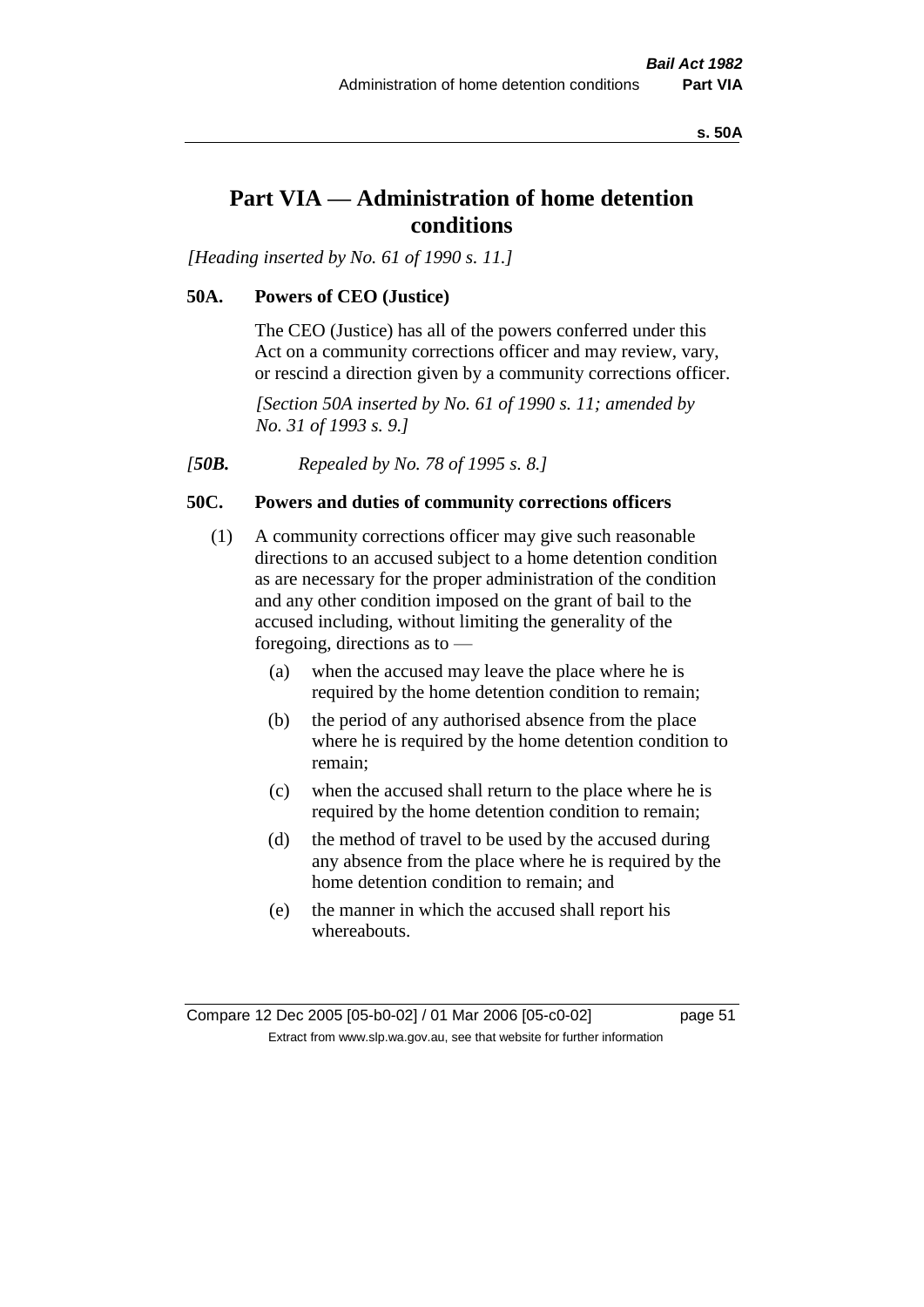**s. 50D**

| (2)     | For the purpose of ascertaining whether or not an accused is<br>complying with a home detention condition or any direction<br>given pursuant to subsection (1), a community corrections<br>officer may, at any time $-$ |                                                                                                                                                                       |  |  |
|---------|-------------------------------------------------------------------------------------------------------------------------------------------------------------------------------------------------------------------------|-----------------------------------------------------------------------------------------------------------------------------------------------------------------------|--|--|
|         | (a)                                                                                                                                                                                                                     | enter or telephone the place where the accused is<br>required by a home detention condition to remain;                                                                |  |  |
|         | (b)                                                                                                                                                                                                                     | enter or telephone the accused's place of employment or<br>any other place where the accused is permitted or<br>required to attend; or                                |  |  |
|         | (c)                                                                                                                                                                                                                     | question any person at any place referred to in<br>paragraph $(a)$ or $(b)$ .                                                                                         |  |  |
| (3)     | A person who $-$                                                                                                                                                                                                        |                                                                                                                                                                       |  |  |
|         | (a)                                                                                                                                                                                                                     | hinders a person exercising powers under subsection (2);<br><sub>or</sub>                                                                                             |  |  |
|         | (b)                                                                                                                                                                                                                     | fails to answer a question put pursuant to<br>subsection $(2)(c)$ or gives an answer that the person<br>knows is false or misleading in a material particular,        |  |  |
|         | commits an offence.                                                                                                                                                                                                     |                                                                                                                                                                       |  |  |
|         | Penalty: \$2 000 and imprisonment for 12 months.                                                                                                                                                                        |                                                                                                                                                                       |  |  |
| (4)     | A community corrections officer —                                                                                                                                                                                       |                                                                                                                                                                       |  |  |
|         | (a)                                                                                                                                                                                                                     | shall keep such records and make such returns and<br>reports in relation to accused persons subject to home<br>detention conditions as the CEO (Justice) directs; and |  |  |
|         | (b)                                                                                                                                                                                                                     | shall make any records relating to a defendant subject to<br>a home detention condition available on the request of<br>the CEO (Justice) to him.                      |  |  |
|         | [Section 50C inserted by No. 61 of 1990 s. 11; amended by<br>No. 31 of 1993 s. 9; No. 50 of 2003 s. 37(3); No. 84 of 2004<br>s. 82, 83(3).                                                                              |                                                                                                                                                                       |  |  |
|         |                                                                                                                                                                                                                         |                                                                                                                                                                       |  |  |
| page 52 |                                                                                                                                                                                                                         | Compare 12 Dec 2005 [05-b0-02] / 01 Mar 2006 [05-c0-02]                                                                                                               |  |  |
|         |                                                                                                                                                                                                                         | Extract from www.slp.wa.gov.au, see that website for further information                                                                                              |  |  |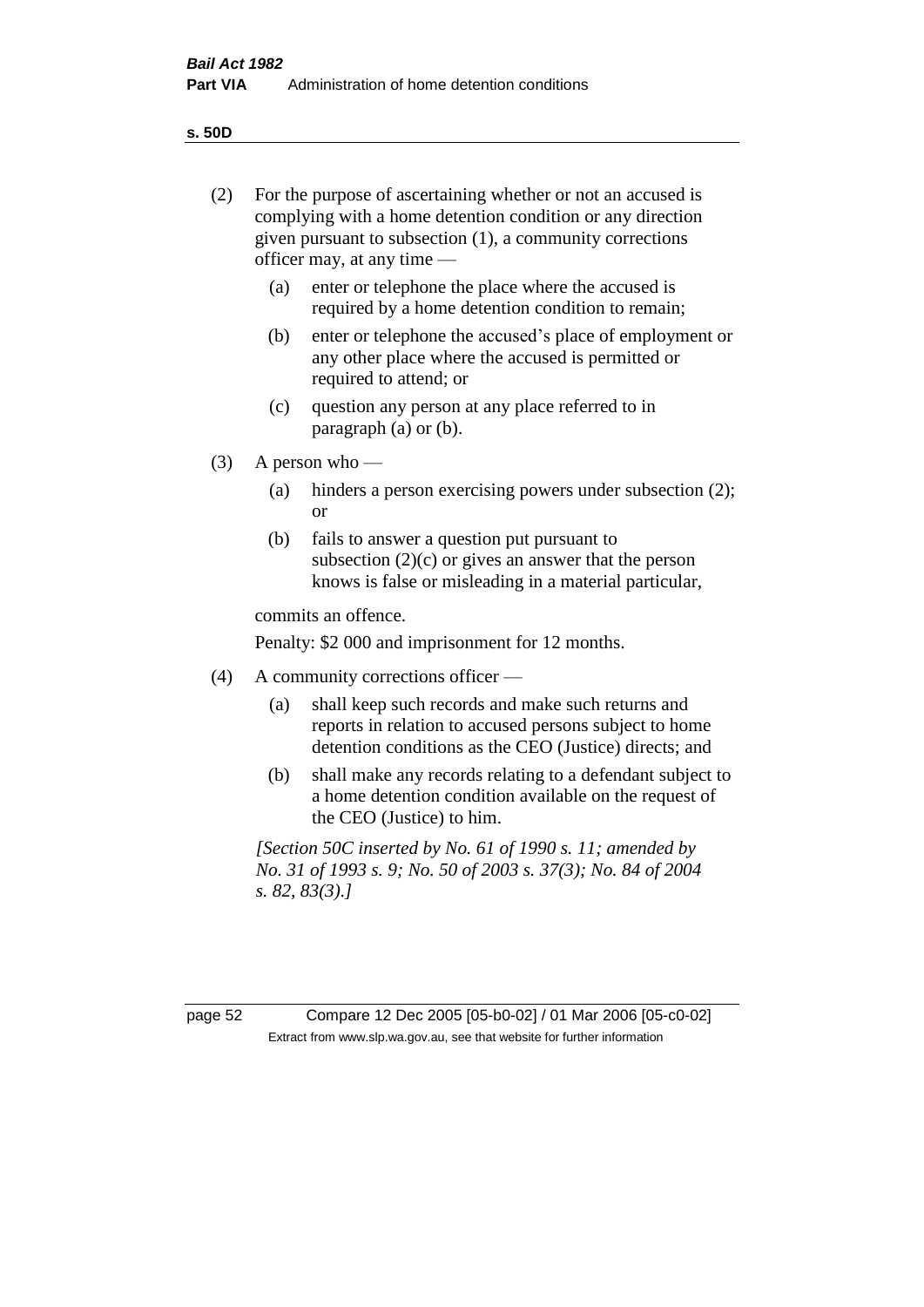# **50D. Powers of members of the Police Force**

- (1) For the purpose of ascertaining whether or not an accused is complying with a home detention condition, a member of the Police Force may —
	- (a) require the accused to produce a copy of his bail undertaking and any notice by the CEO (Justice) under section 50E(a) for inspection; and
	- (b) require the accused to explain why he is absent from the place where he is required by the home detention condition to remain.
- (2) An accused who fails to comply with subsection  $(1)(a)$  or who fails to explain when required to do so under subsection (1)(b) or who gives an explanation that the accused knows is false or misleading in a material particular, commits an offence.

Penalty: \$2 000.

*[Section 50D inserted by No. 61 of 1990 s. 11; amended by No. 31 of 1993 s. 9; No. 50 of 2003 s. 37(4) ; No. 84 of 2004 s. 82.]* 

# **50E. CEO (Justice) may substitute a different place of detention and apply conditions**

The CEO (Justice) may, at any time, by notice in writing given to an accused granted bail subject to a home detention condition —

- (a) substitute a different place for the place where an accused is required by a home detention condition to remain;
- (b) require the accused to comply with such of the conditions specified in the list provided to the accused under section 24A(4) as are specified in the notice.

*[Section 50E inserted by No. 61 of 1990 s. 11; amended by No. 31 of 1993 s. 9; No. 84 of 2004 s. 82.]* 

Compare 12 Dec 2005 [05-b0-02] / 01 Mar 2006 [05-c0-02] page 53 Extract from www.slp.wa.gov.au, see that website for further information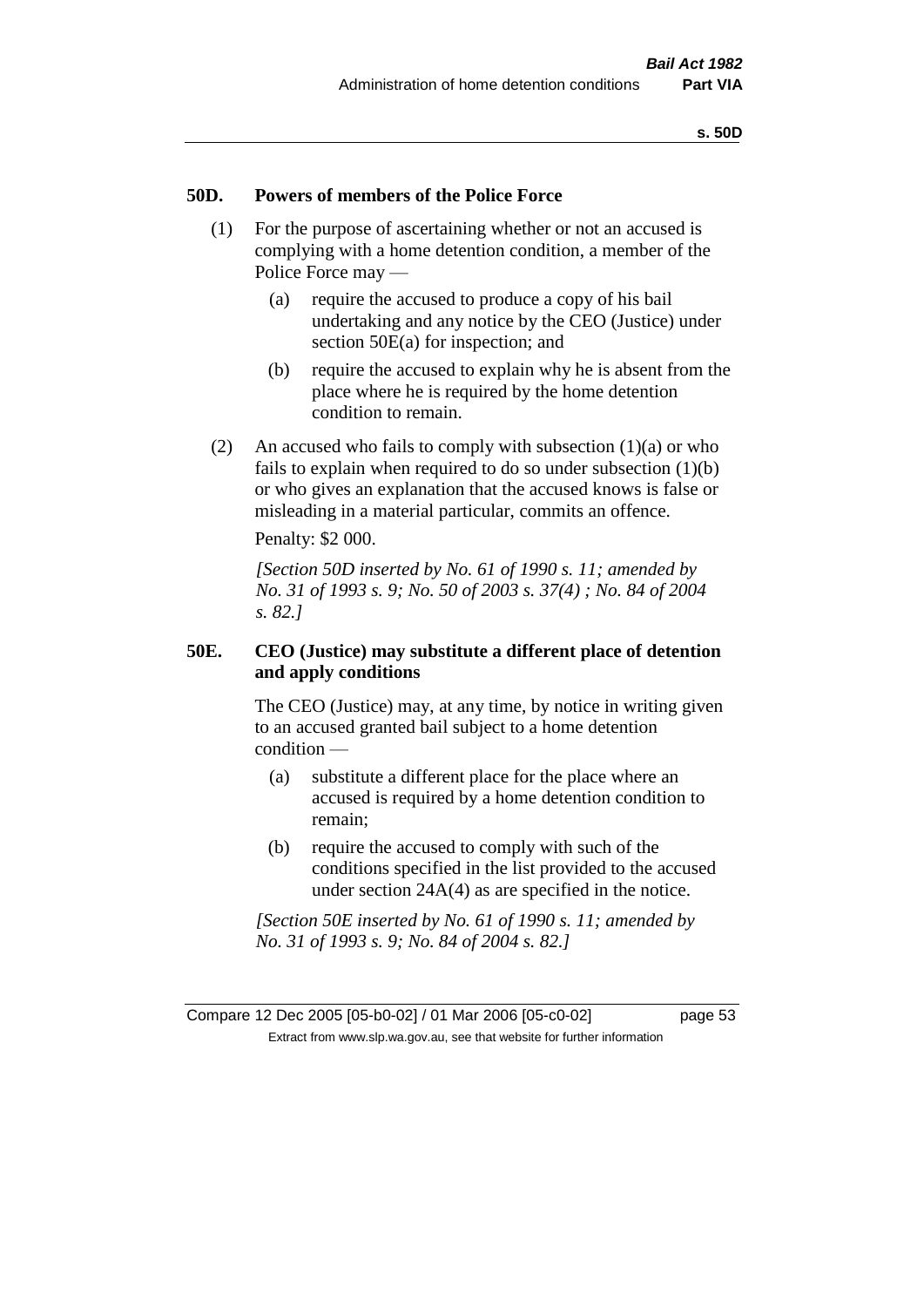| ۰.<br>×<br>-<br>۰.<br>× |  |
|-------------------------|--|
|-------------------------|--|

# **50F. CEO (Justice) may revoke bail**

- (1) Where a home detention condition has been imposed as a condition on a grant of bail to an accused the CEO (Justice) may, in his absolute discretion, by instrument signed by him and if practicable, given to the accused, revoke the bail.
- (2) Without limiting the generality of subsection (1), the power to revoke bail may be exercised where the accused —
	- (a) is not likely to comply with any requirement of his bail undertaking mentioned in section 28(2)(a) or (b); or
	- (b) is, or has been, or is likely to be in breach of any condition of his bail undertaking mentioned in section  $28(2)(c)$ .
- (3) Subject to subsection (4), where the CEO (Justice) revokes bail he shall include a statement of his reasons for the cancellation in the instrument cancelling the bail.
- (4) Where the CEO (Justice) is of the opinion that it would be in the interest of the accused or any other person, or the public, to withhold from the accused any or all of the reasons referred to in subsection (3), the CEO (Justice) may so withhold the reason or reasons.
- (5) Where the CEO (Justice) revokes bail, he may, whenever necessary, issue a warrant directed to all members of the Police Force to have the accused arrested and brought before an appropriate judicial officer.

*[Section 50F inserted by No. 61 of 1990 s. 11; amended by No. 31 of 1993 s. 9; No. 84 of 2004 s. 82.]* 

#### **50G. Procedure on arrest after revocation of bail**

(1) An accused arrested pursuant to a warrant issued under section 50F shall be taken as soon as is practicable before an appropriate judicial officer unless he is arrested less than

page 54 Compare 12 Dec 2005 [05-b0-02] / 01 Mar 2006 [05-c0-02] Extract from www.slp.wa.gov.au, see that website for further information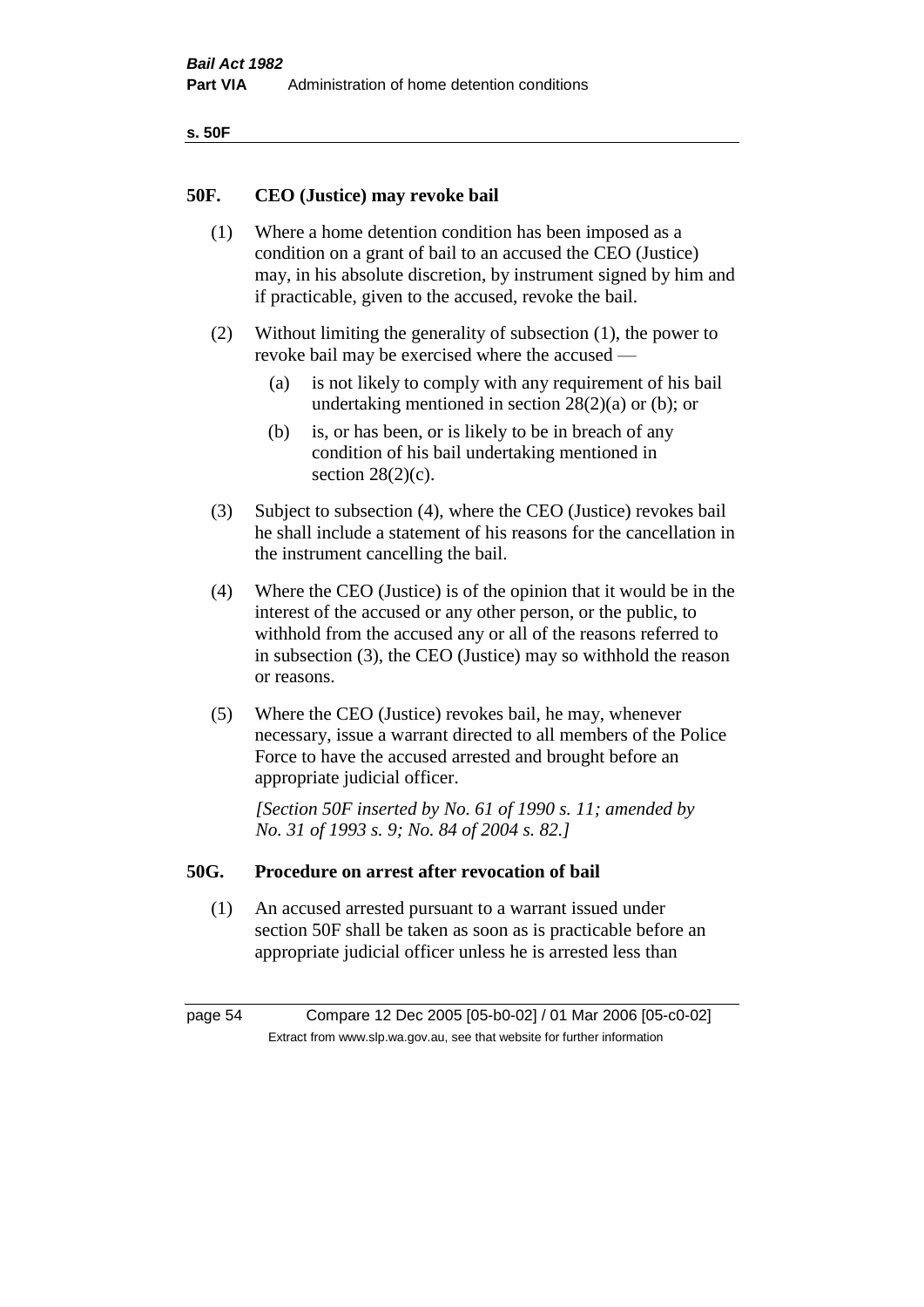24 hours before the time at which he is due to appear in accordance with his bail undertaking, in which case he shall be held in custody and brought before an appropriate judicial officer at that time.

- (2) The judicial officer before whom an accused appears under this section may —
	- (a) remand the accused in custody to appear at the time and place specified, or deemed by section 31(3) to be specified, in his bail undertaking; or
	- (b) grant fresh bail to the accused in accordance with this Act, other than clause 2 of Part B of Schedule 1.

*[Section 50G inserted by No. 61 of 1990 s. 11; amended by No. 45 of 1993 s. 12; No. 84 of 2004 s. 82.]* 

# **50H. Exclusion of the rules of natural justice**

The rules known as the rules of natural justice (including any duty of procedural fairness) do not apply to or in relation to the doing or omission of any act, matter or thing under this Part by the CEO (Justice).

*[Section 50H inserted by No. 61 of 1990 s. 11; amended by No. 31 of 1993 s. 9.]* 

# **50J. Delegation by CEO (Justice)**

The CEO (Justice) may, either generally or as otherwise provided by the instrument of delegation, by writing signed by him, delegate to any person any power or duty under this Part, other than this power of delegation.

*[Section 50J inserted by No. 61 of 1990 s. 11; amended by No. 31 of 1993 s. 9.]* 

# **50K. Retrieval of monitoring equipment**

If under rules made under section 50L any device or equipment has been installed at the place where an accused is required by a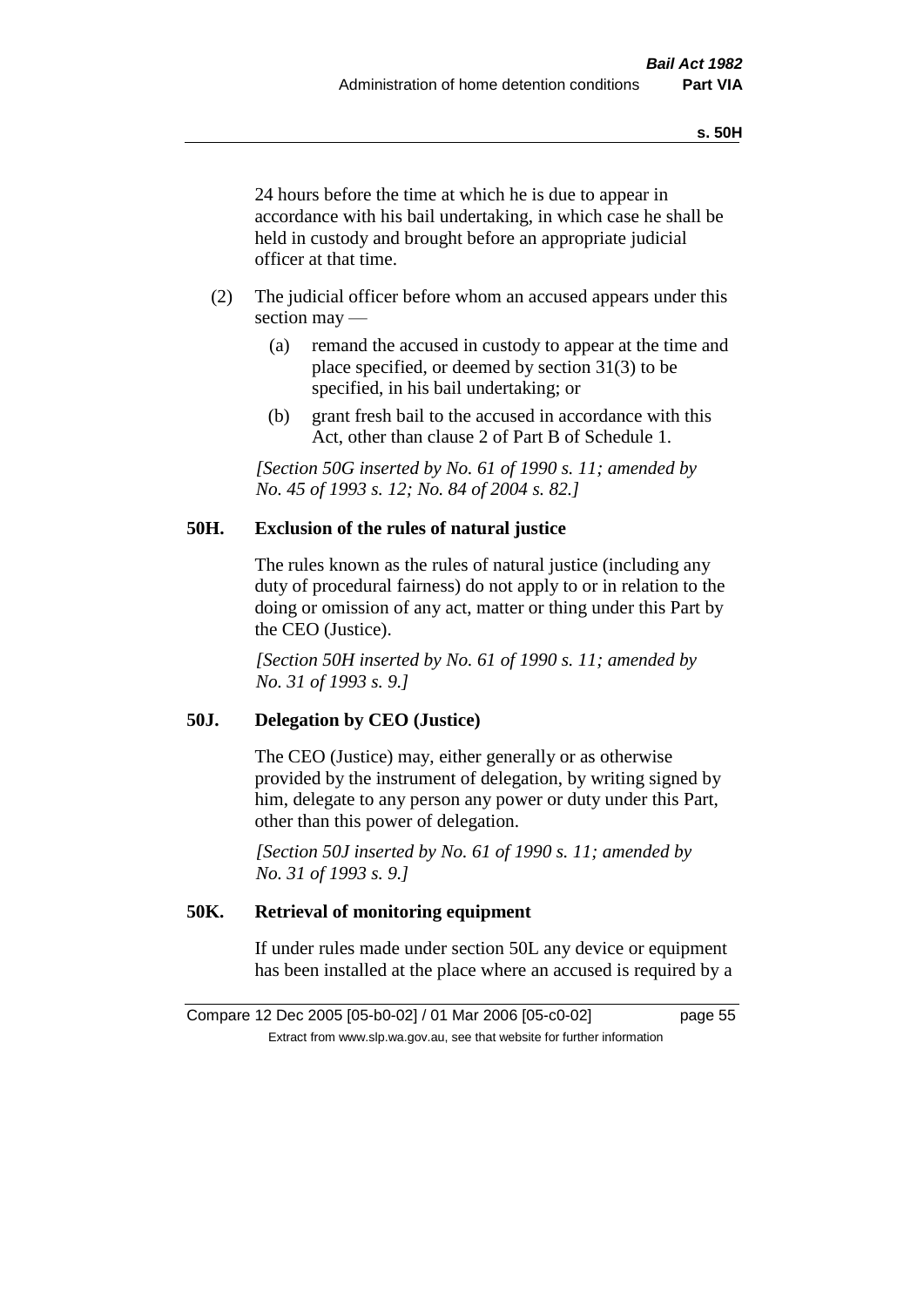#### **s. 50L**

home detention condition to remain, section 118 of the *Sentence Administration Act 2003* applies.

*[Section 50K inserted by No. 78 of 1995 s. 8; amended by No. 50 of 2003 s. 29(3); No. 84 of 2004 s. 82.]* 

# **50L. Rules**

- (1) The CEO (Justice) may, with the approval of the Minister, make rules for the purposes of this Part which may provide for the manner of ensuring that accused persons are complying with home detention conditions and for conditions to be applied to accused persons granted bail subject to home detention conditions including conditions —
	- (a) requiring a defendant to wear any device;
	- (b) requiring a defendant to permit the CEO (Justice) to install any device or equipment at the place where the defendant is required by a home detention condition to remain.
- (2) Rules made under this section may confer a discretionary authority on any person or class of persons.
- (3) Sections 41 and 42 of the *Interpretation Act 1984* do not apply to rules made under this section.

*[Section 50L inserted by No. 61 of 1990 s. 11; amended by No. 31 of 1993 s. 9; No. 84 of 2004 s. 82 and 83(3).]* 

page 56 Compare 12 Dec 2005 [05-b0-02] / 01 Mar 2006 [05-c0-02] Extract from www.slp.wa.gov.au, see that website for further information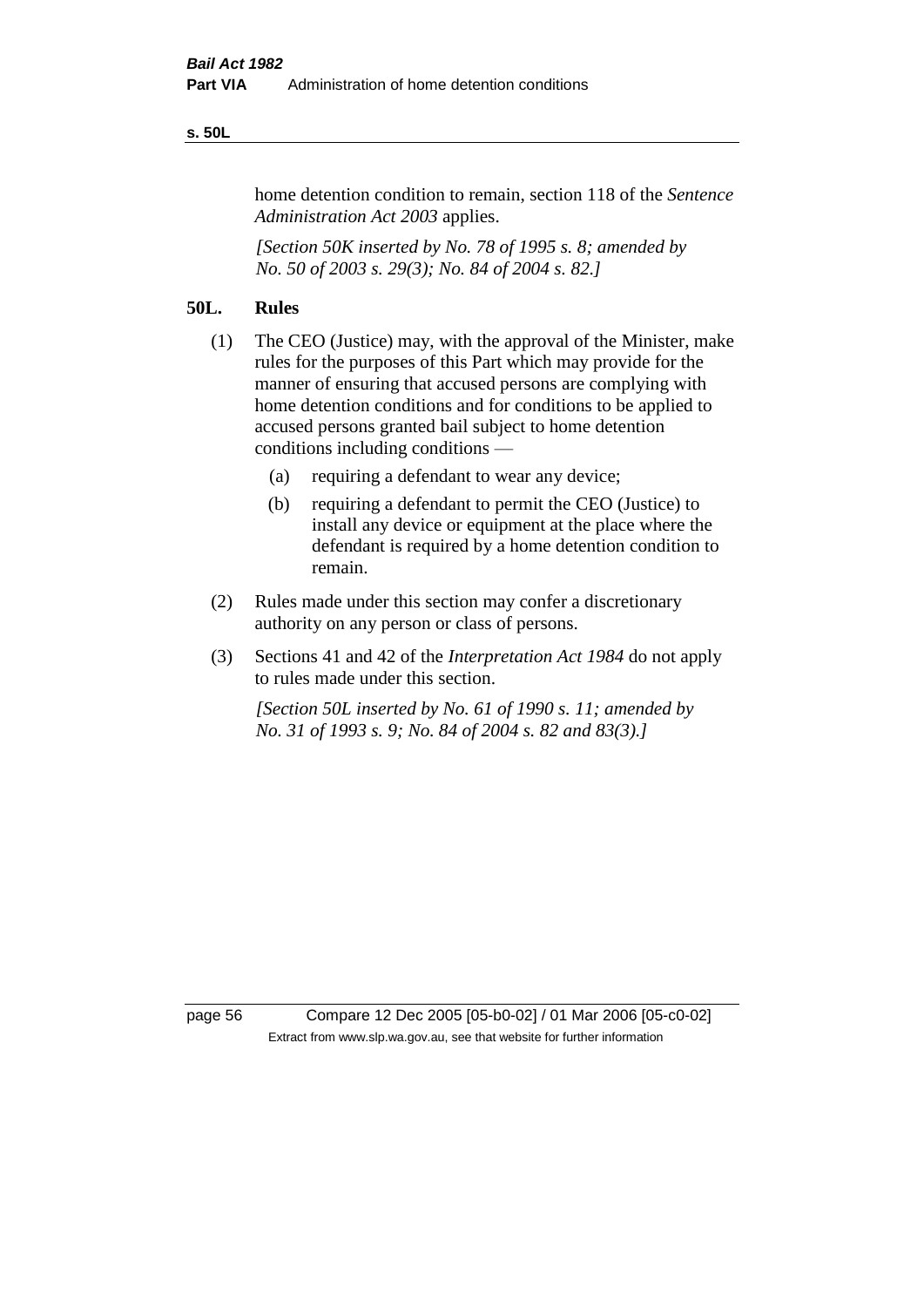# **Part VII — Enforcement of bail undertakings**

# **51. Offence to fail to comply with bail undertaking**

- (1) An accused who, without reasonable cause, fails to comply with the requirement of his bail undertaking mentioned in section 28(2)(a) commits an offence.
- (2) An accused who fails to comply with the requirement of his bail undertaking mentioned in section  $28(2)(b)(ii)$  commits an offence.
- $(2a)$  An accused
	- (a) whose bail undertaking includes any condition imposed for a purpose mentioned in clause  $2(2)(c)$  or (d) of Part D of Schedule 1; and
	- (b) who fails to comply with the condition,

commits an offence.

- (3) An accused shall not be convicted in his absence of an offence against this section.
- (4) An accused who is charged with an offence against subsection (1) or (2) may be convicted of the other of those offences if that other offence is proved by the evidence.
- (5) A prosecution for an offence against subsection (1), (2) or (2a) may be brought at any time.
- (6) A person who is convicted of an offence against subsection (1), (2) or (2a) is liable to a fine not exceeding \$10 000 or imprisonment for a term not exceeding 3 years, or both.
- (7) A court which convicts an accused of an offence against this section may, in addition to any penalty which it may impose, order that the accused pay such sum as it may fix in or towards defraying the costs and expenses of and consequent upon his apprehension following the failure to comply with his bail undertaking for which he was convicted.

Compare 12 Dec 2005 [05-b0-02] / 01 Mar 2006 [05-c0-02] page 57 Extract from www.slp.wa.gov.au, see that website for further information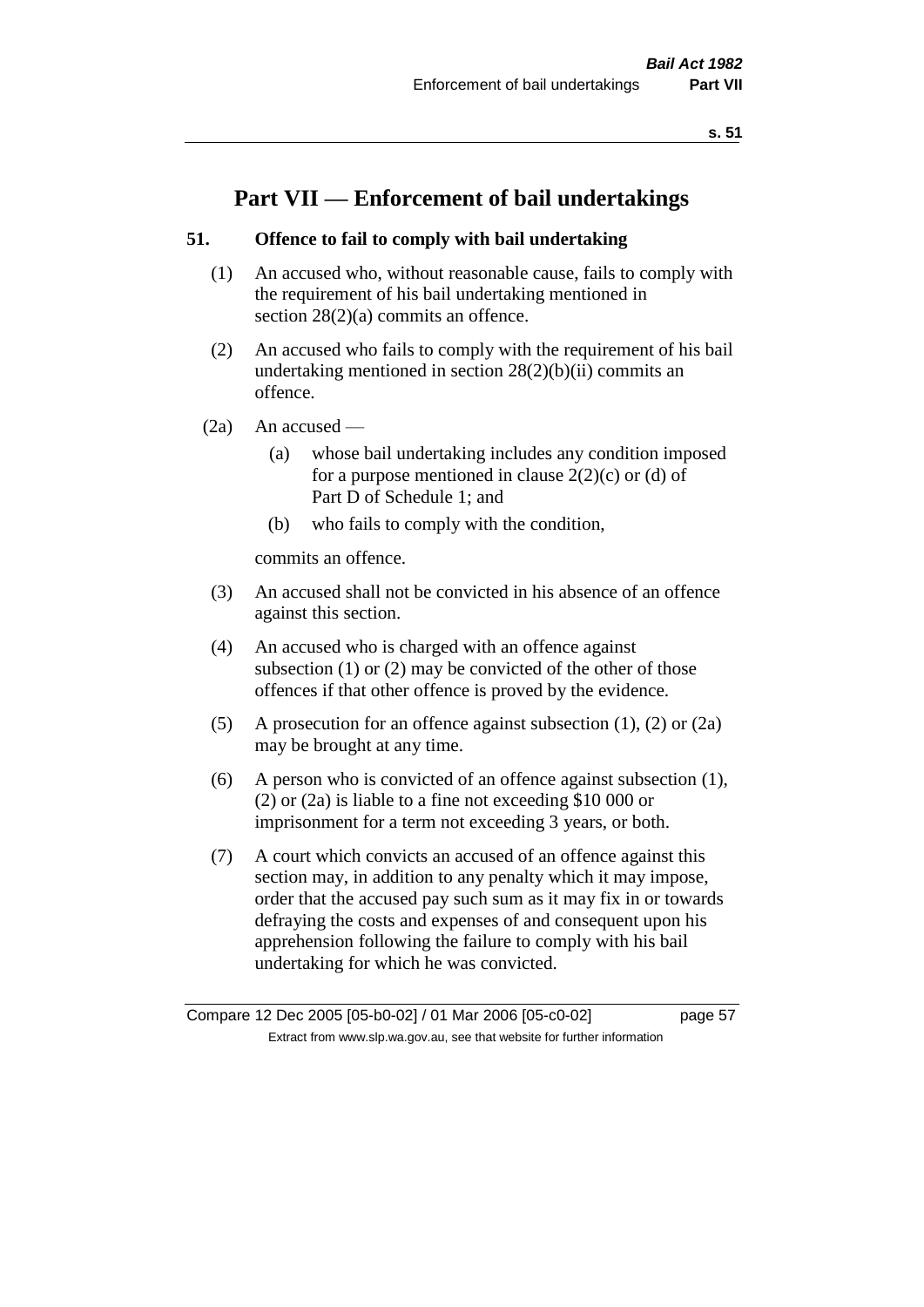- (8) An order made under subsection (7)
	- (a) shall specify to whom and in what manner the sum shall be paid; and
	- (b) may be enforced as though the sum were a penalty imposed under this section.

*[Section 51 amended by No. 54 of 1998 s. 9; No. 59 of 2004 s. 141; No. 84 of 2004 s. 11 and 82.]*

# **52. Provisions as to summary proceedings before superior courts for an offence under section 51**

- (1) This section applies, notwithstanding any other Act, for the purpose of prosecuting an offence against section 51(1), (2) or (2a) where the court before which the accused is bound to appear at the time when he fails to comply with his bail undertaking is the Supreme Court or the District Court.
- (2) Where this section applies, the accused shall be dealt with summarily for the offence and shall be so dealt with —
	- (a) by a judge of the Supreme Court in any case where the accused was bound to appear before the General Division of the Supreme Court;
	- (ab) by a judge of appeal in any case where the accused was bound to appear before the Court of Appeal;
	- (b) by a Judge of the District Court in any case where the accused was bound to appear before that Court.
- (3) A prosecution for an offence which is to be dealt with under this section shall be commenced by the authorised officer (as defined in section 80 of the *Criminal Procedure Act 2004*) who was conducting the proceedings in which the accused failed to comply with his bail undertaking —
	- (a) where subsection  $(2)(a)$  or (ab) applies, in the Supreme Court; and
	- (b) where subsection (2)(b) applies, in the District Court.

page 58 Compare 12 Dec 2005 [05-b0-02] / 01 Mar 2006 [05-c0-02] Extract from www.slp.wa.gov.au, see that website for further information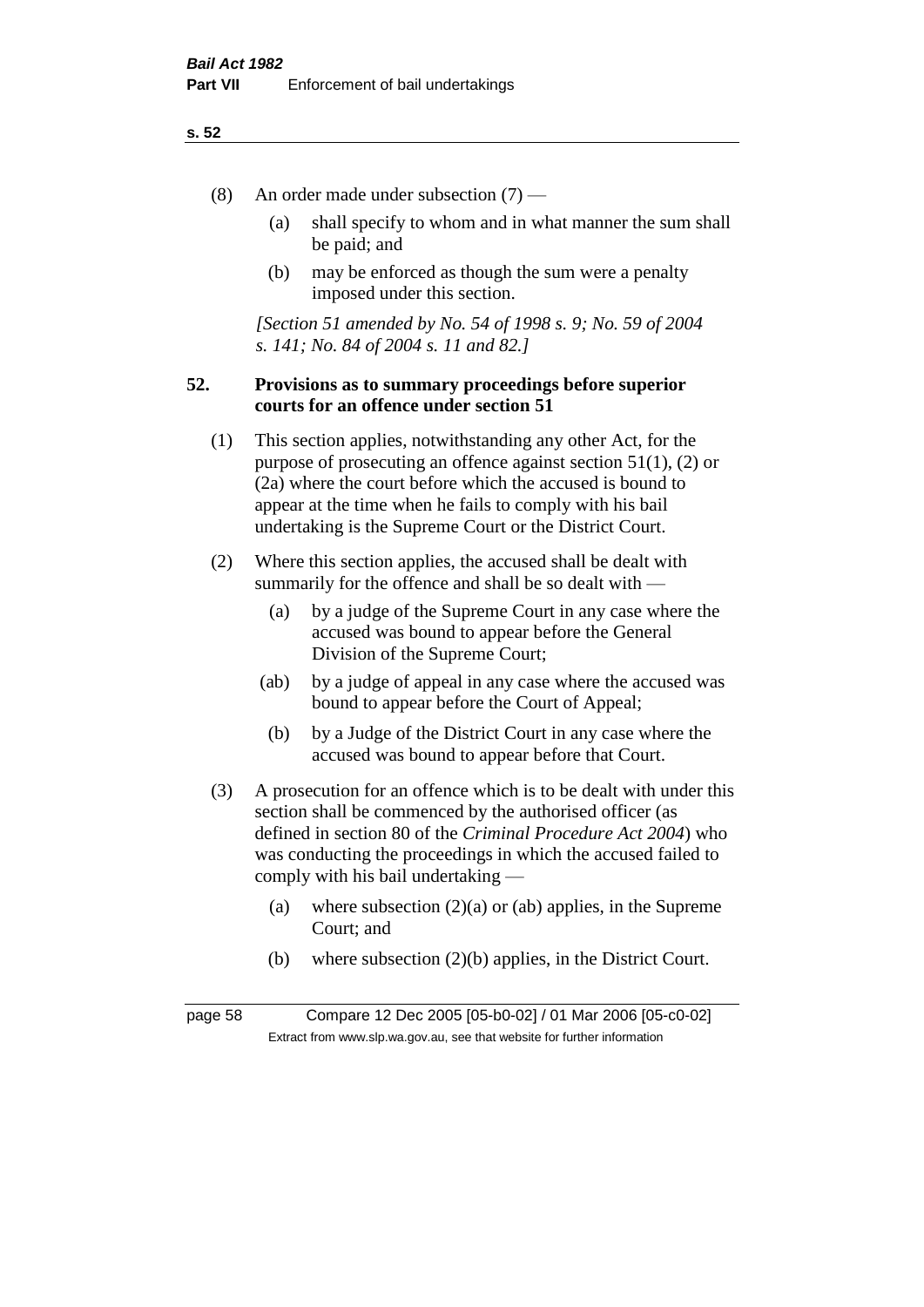- (4) Subject to section 51(3) and (5), a prosecution for an offence which is to be dealt with under this section is to be commenced and conducted under the *Criminal Procedure Act 2004* as if it were a prosecution of a simple offence in a court of summary jurisdiction.
- (5) If under section 51(6) or (7) the Supreme Court or the District Court imposes a pecuniary penalty the court may make an order under section 59 of the *Sentencing Act 1995* in respect of the amount payable.

*[Section 52 amended by No. 92 of 1994 s. 6; No. 78 of 1995 s. 8; No. 54 of 1998 s. 10; No. 45 of 2004 s. 28(2) and (4); No. 59 of 2004 s. 141; No. 84 of 2004 s. 11 and 82.]* 

### **53. Appeals against decisions made under s. 52**

- (1) A person who is dissatisfied with a decision (as defined in section 6 of the *Criminal Appeals Act 2004*) made under section 52 may, with the leave of the Court of Appeal, appeal against it.
- (2) For the purposes of subsection (1), Part 2 of the *Criminal Appeals Act 2004*, with any necessary changes, applies as if —
	- (a) the decision referred to in subsection (1) were a decision of a court of summary jurisdiction;
	- (b) a reference in that Part to a court of summary jurisdiction were a reference to the court that made the decision referred to in subsection (1); and
	- (c) a reference in that Part to commencing an appeal were a reference to applying for leave to appeal.
- (3) Despite section 13(1) of the *Criminal Appeals Act 2004*, the appeal is to be dealt with by the Court of Appeal.

*[Section 53 inserted by No. 45 of 2004 s. 28(3); amended by No. 84 of 2004 s. 11 and 82.]*

Compare 12 Dec 2005 [05-b0-02] / 01 Mar 2006 [05-c0-02] page 59 Extract from www.slp.wa.gov.au, see that website for further information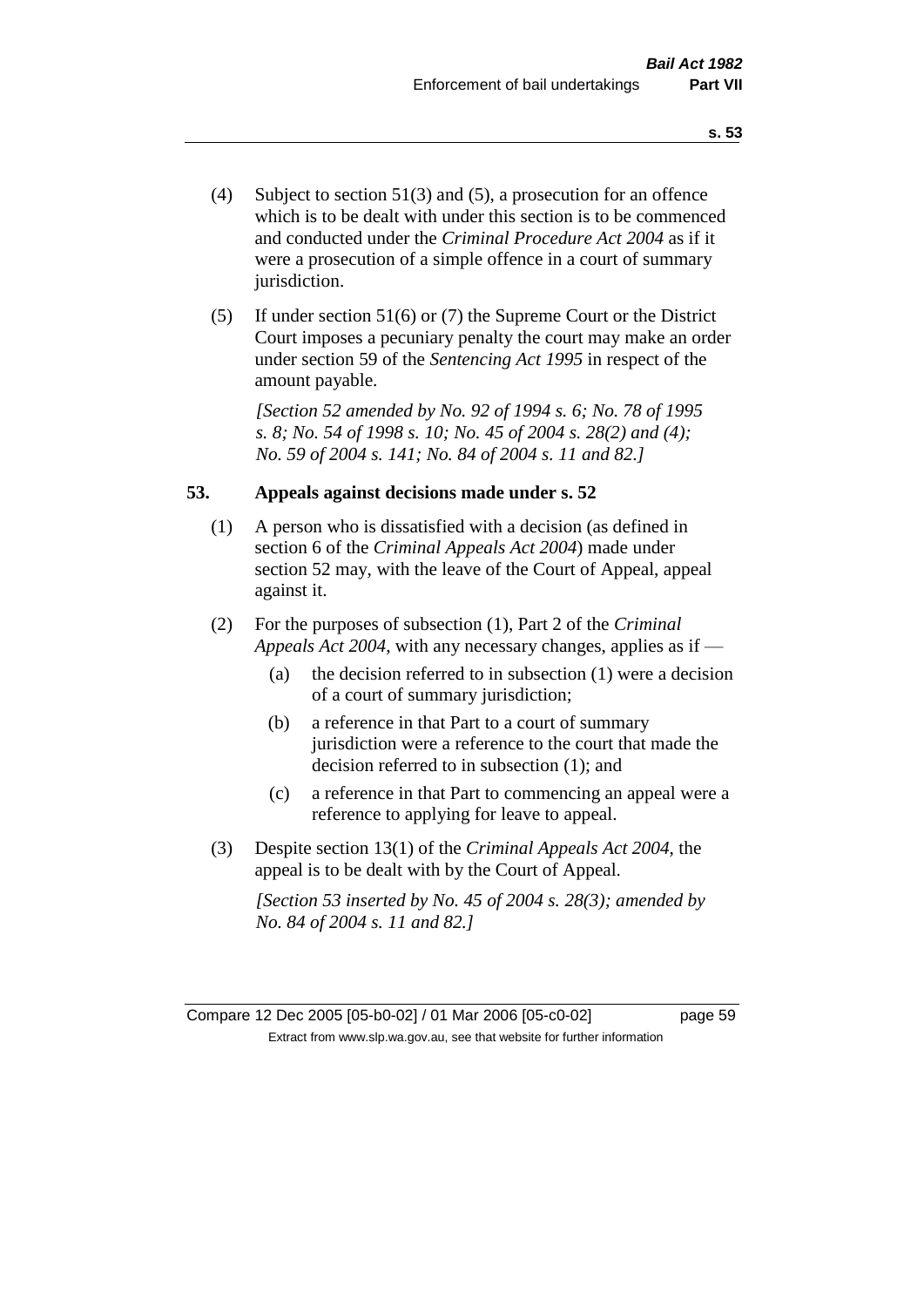# **54. Accused on bail may be taken before a judicial officer for variation or revocation of bail**

- (1) A police officer may cause an accused who has been released on bail to appear before an appropriate judicial officer to show cause why his bail should not be varied or revoked if the police officer —
	- (a) has reasonable grounds to believe, or is notified in writing by a surety for the accused that the surety has reasonable grounds to believe, that the accused —
		- (i) is not likely to comply with any requirement of his bail undertaking mentioned in section  $28(2)(a)$  or (b);
		- (ii) is, or has been, or is likely to be in breach of any condition of his bail undertaking mentioned in section  $28(2)(c)$ ; or
		- (iii) is, or has been, in breach of a home detention condition mentioned in section 28(2)(d);
	- (b) has reasonable grounds to believe that
		- (i) any surety for the accused's appearance is no longer suitable under section 39 to be a surety, or is dead;
		- (ii) for any reason any security required under Part D of Schedule 1 is no longer sufficient; or
		- (iii) in a case where the accused has been granted bail for the purposes of an appeal, the accused has discontinued the appeal or has not prosecuted it with all due diligence.
- (2) For the purpose of causing an accused to appear before an appropriate judicial officer as provided in subsection (1) a police officer may —
	- (a) arrest the accused without warrant and bring him before an appropriate judicial officer; or

page 60 Compare 12 Dec 2005 [05-b0-02] / 01 Mar 2006 [05-c0-02] Extract from www.slp.wa.gov.au, see that website for further information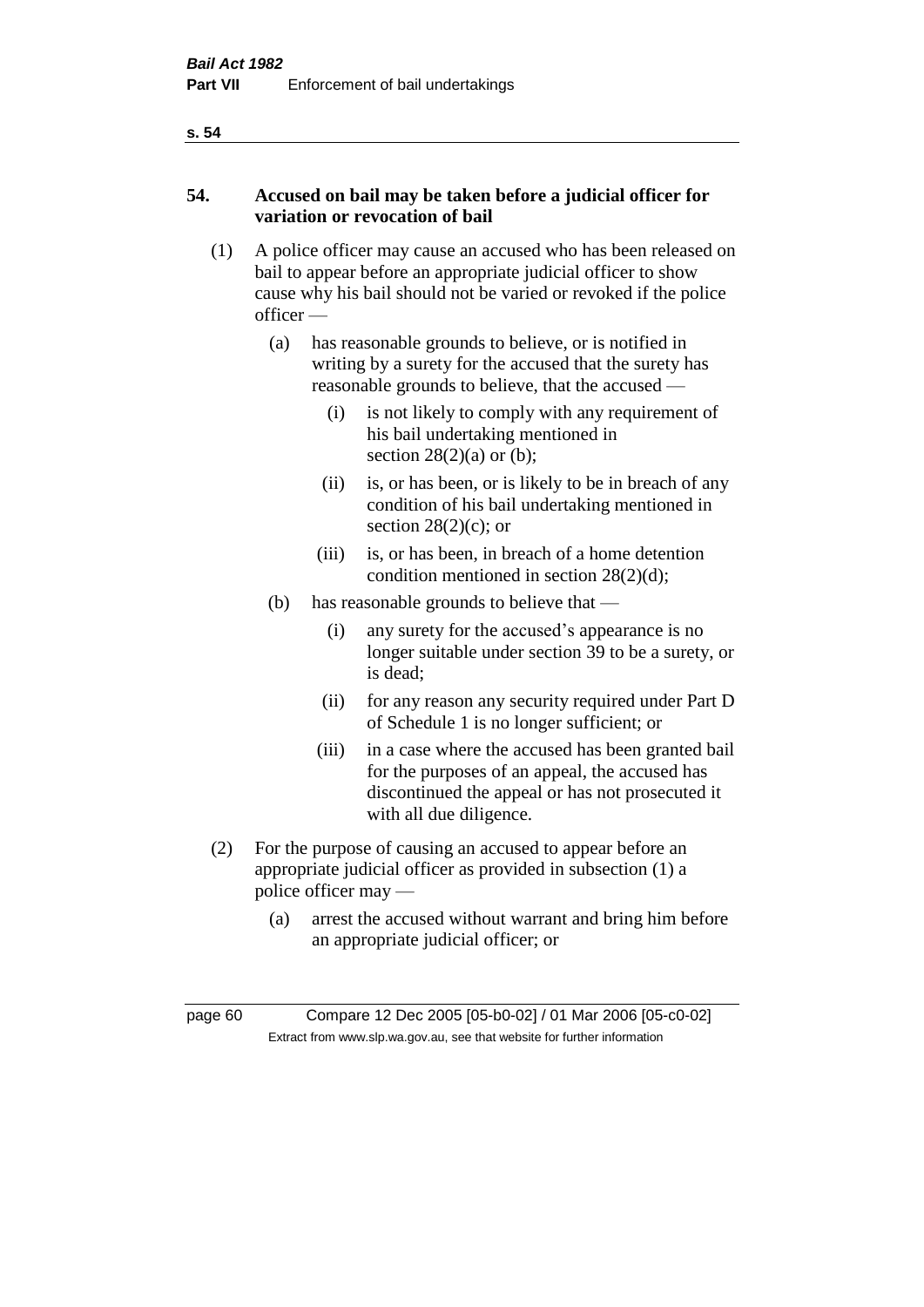- (b) apply to an appropriate judicial officer for a summons or warrant on any ground specified in subsection (1).
- (3) An application under subsection (2)(b) must be made, and proceedings on it are to be conducted —
	- (a) in a court of summary jurisdiction in accordance with regulations made under the *Criminal Procedure Act 2004*;
	- (b) in the Supreme Court or the District Court  $-\text{in}$ accordance with rules of court made under the *Criminal Procedure Act 2004*.
- (4) An accused arrested under this section shall be taken as soon as is practicable before an appropriate judicial officer unless he is arrested less than 24 hours before the time at which he is due to appear in accordance with his bail undertaking, in which case he shall be held in custody and brought before an appropriate judicial officer at that time.
- *[(5) repealed]*

*[Section 54 amended by No. 33 of 1989 s. 18; No. 61 of 1990 s. 12; No. 45 of 1993 s. 12; No. 59 of 2004 s. 141; No. 84 of 2004 s. 9, 11 and 82.]* 

#### **55. Powers of judicial officer to revoke or vary bail**

- (1) If the judicial officer before whom an accused appears under section 54 is satisfied that —
	- (a) the accused is not likely to comply with any requirement of his bail undertaking mentioned in section 28(2)(a) or (b);
	- (b) he is, or has been, or is likely to be, in breach of any condition of his bail undertaking mentioned in section  $28(2)(c)$ ;
	- (ba) he is, or has been, in breach of a home detention condition mentioned in section 28(2)(d); or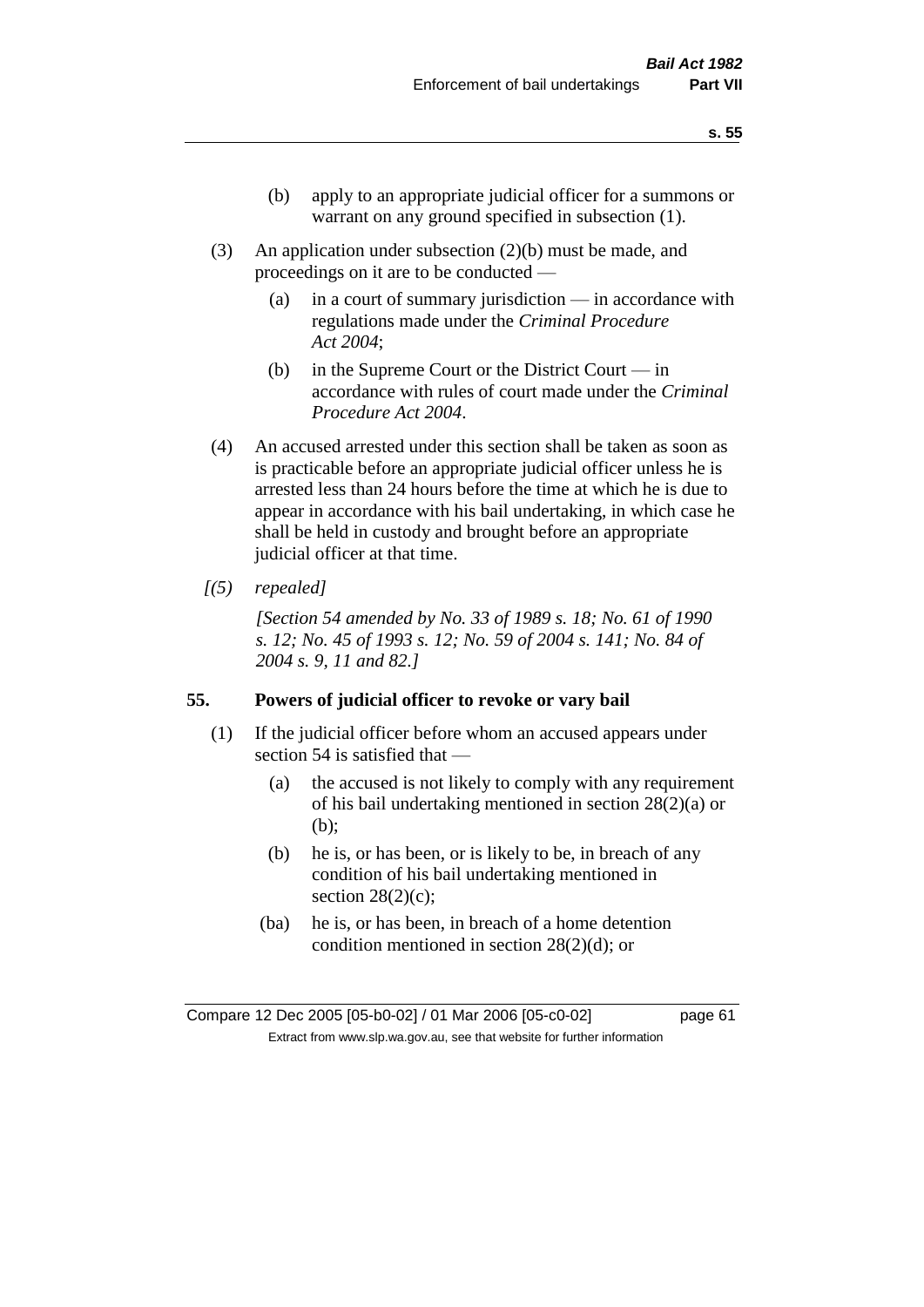(c) any of the grounds set out in section  $54(1)(b)$  has been established,

#### he may —

- (d) revoke the bail and remand the accused in custody to appear at the time and place specified, or deemed by section 31(3) to be specified, in his bail undertaking; or
- (e) revoke the bail and grant fresh bail to the accused in accordance with this Act, other than clause 2 of Part B of Schedule 1.
- (2) If the judicial officer before whom the accused so appears is not satisfied as to any of the matters mentioned in subsection (1)(a), (b), or (c) he shall release the accused on his existing bail undertaking and, with the consent in writing of the surety, on any existing surety undertaking.

*[Section 55 amended by No. 61 of 1990 s. 13; No. 45 of 1993 s. 12; No. 84 of 2004 s. 82.]* 

# **56. Warrant for arrest of absconding accused**

Where at any time after that specified in his bail undertaking for his appearance an accused has failed to comply with the requirements of his bail undertaking mentioned in section  $28(2)(a)$  or (b), the court before which he was required to appear may issue a warrant to arrest the accused and bring him before that court or a court of like jurisdiction.

*[Section 56 amended by No. 15 of 1988 s. 16; No. 84 of 2004 s. 82.]* 

# **57. Forfeiture of money under bail undertaking**

(1) Where an accused is convicted of an offence against section  $51(1)$ , (2) or (2a), the court by which he is convicted shall, whether or not an application is made therefor by the prosecutor, order that the full amount agreed to be forfeited, in the accused's bail undertaking, be forfeited to the State.

page 62 Compare 12 Dec 2005 [05-b0-02] / 01 Mar 2006 [05-c0-02] Extract from www.slp.wa.gov.au, see that website for further information

**s. 56**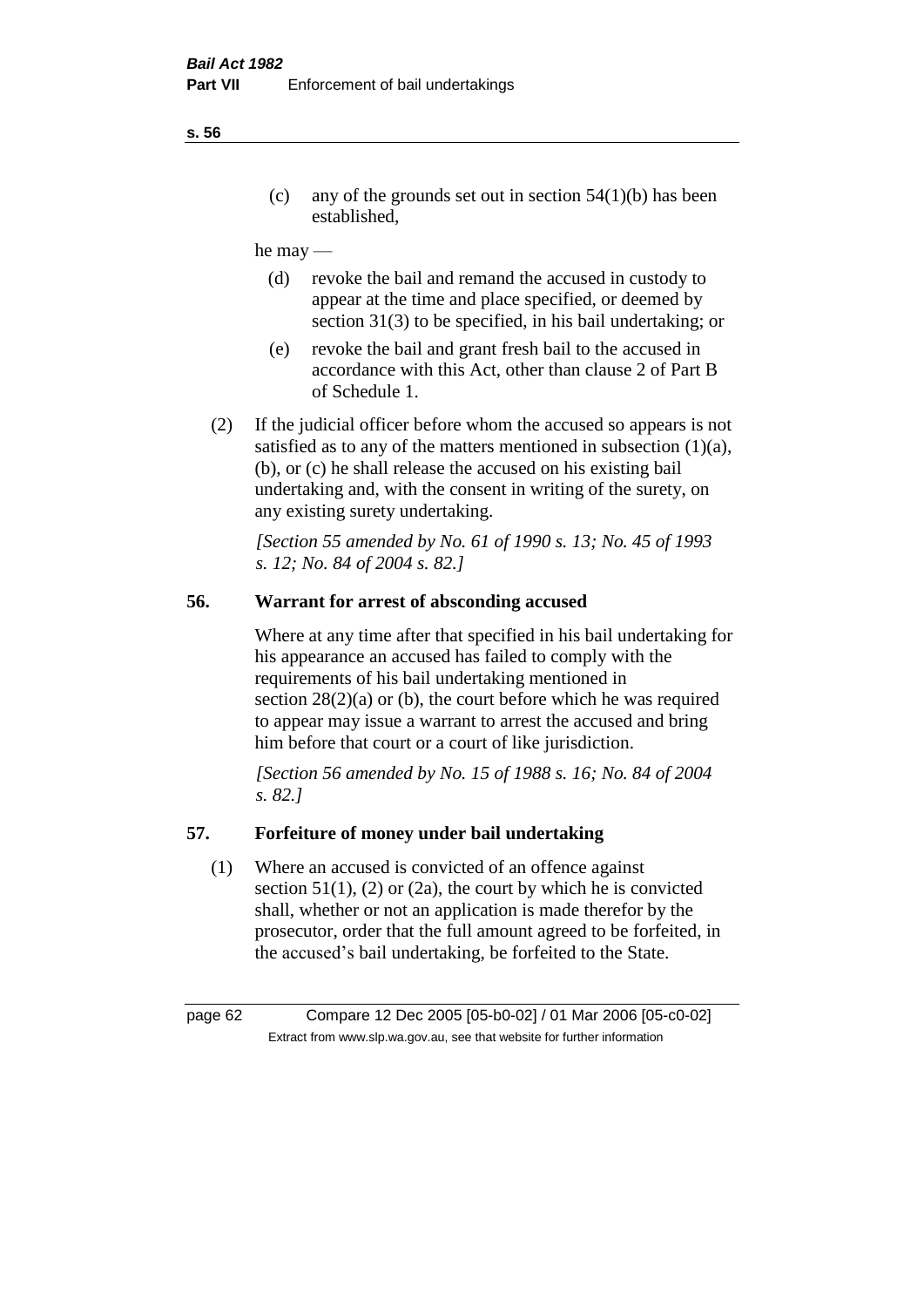- (2) Notwithstanding subsection (1), the court may decline to make an order thereunder or may order forfeiture in part only where the accused shows to the satisfaction of the judicial officer —
	- (a) that, by reason of a change of circumstances since the bail undertaking was entered into, an order for forfeiture, or for forfeiture in full (as the case may be), would cause excessive hardship to the accused or his dependants; and
	- (b) that such hardship would not be relieved by the exercise of one of the powers conferred by section 59.
- (3) Without prejudice to the recovery of such an amount as a civil debt due to the State, any amount to be paid under an order made under this section is to be paid, and its payment may be enforced under Part 5 of the *Fines, Penalties and Infringement Notices Enforcement Act 1994*, unless an order has been made under subsection (4).
- (4) If under this section the Supreme Court or the District Court makes an order requiring the payment of money, the court may make an order under section 59 of the *Sentencing Act 1995* in respect of the amount payable and for that purpose that section, with any necessary changes, applies as if the amount were a fine imposed on the accused.

*[Section 57 amended by No. 74 of 1984 s. 19; No. 92 of 1994 s. 7; No. 78 of 1995 s. 8; No. 54 of 1998 s. 11; No. 65 of 2003 s. 121(3) ; No. 84 of 2004 s. 82.]* 

# **58. Automatic forfeiture on expiration of one year after absconding**

- (1) If after the expiration of one year from the day on which the accused is required to appear in court in accordance with the requirement of his bail undertaking mentioned in section  $28(2)(a)$  he has not —
	- (a) been arrested under section 56; or
	- (b) appeared in court in accordance with the requirement of his bail undertaking mentioned in section 28(2)(b)(ii); or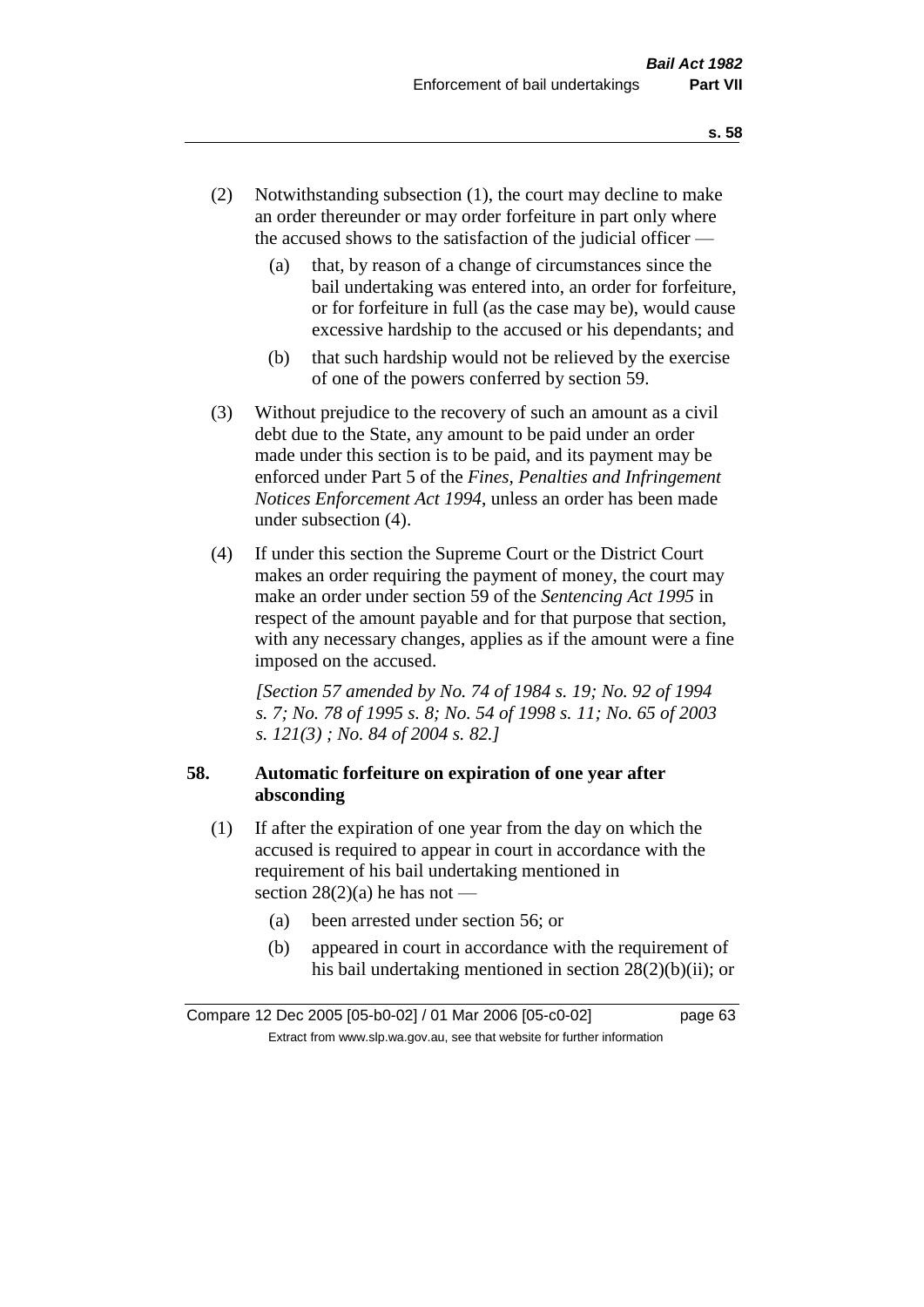(c) otherwise surrendered himself or been taken into custody to be dealt with on the charge or charges for which the bail undertaking was entered into,

the full amount specified in the bail undertaking shall, on the expiration of the said period, be forfeited to the State by virtue of this section without any order of the court or other formality.

(2) Upon the occurrence of a forfeiture under subsection (1) any security given by the accused may be resorted to by the State as if an order of forfeiture had been made under section 57(1).

*[Section 58 amended by No. 65 of 2003 s. 121(3); No. 84 of 2004 s. 82.]*

page 64 Compare 12 Dec 2005 [05-b0-02] / 01 Mar 2006 [05-c0-02] Extract from www.slp.wa.gov.au, see that website for further information

**s. 58**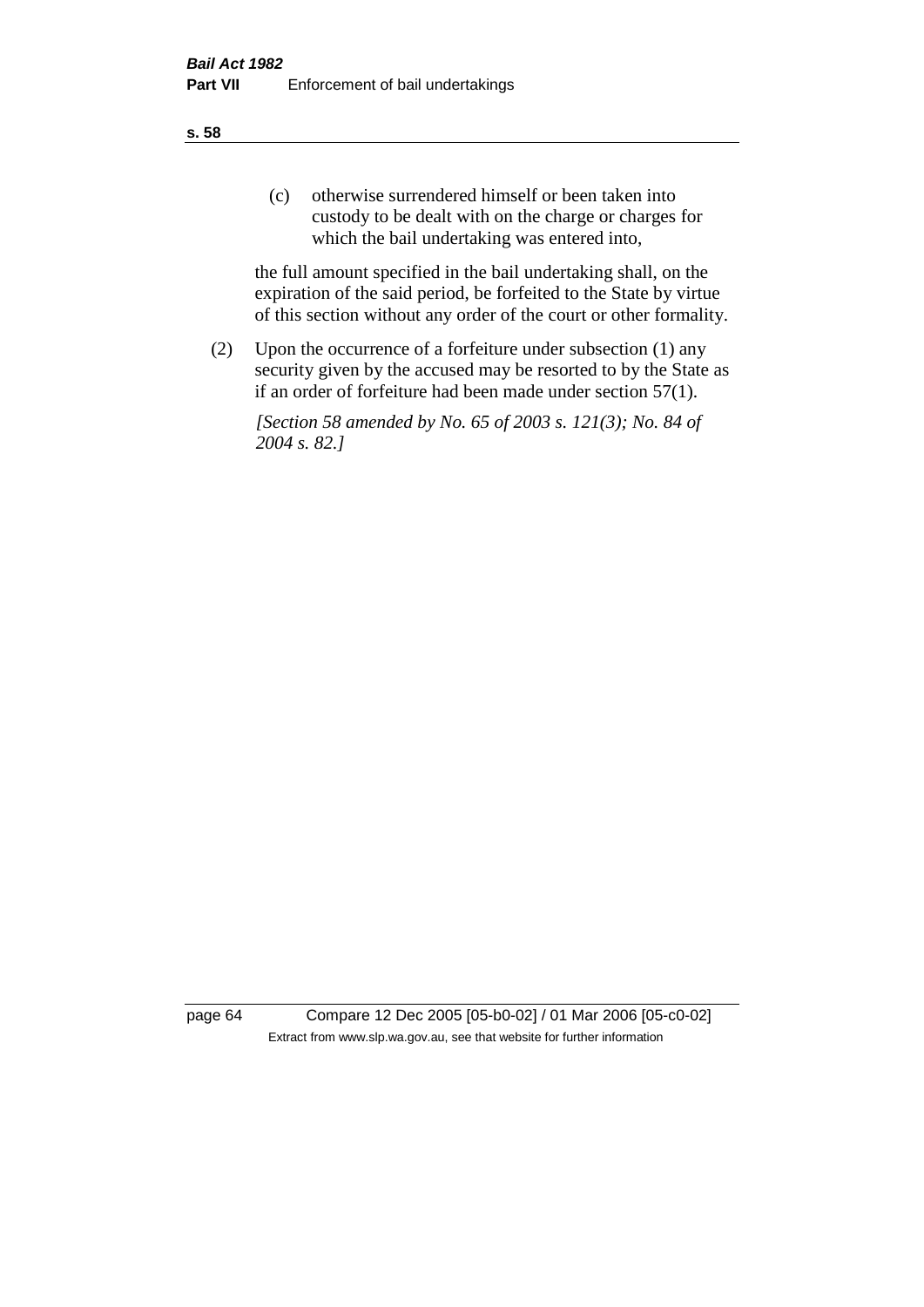# **Part VIII — Miscellaneous**

# **59. Further power of judicial officer in relation to enforcement of undertakings**

A court or an appropriate judicial officer who makes an order for forfeiture under section 49 or 57 may, when doing so, or at any time thereafter, further order —

- (a) that payment of any sum be made by specified instalments or be postponed to a specified date;
- (b) that any security given be applied in or towards payment of the sum forfeited; or
- (c) that the accused or the surety, as the case may be, do all such things and execute all such documents as may be necessary, or as may be specified in the order, for the purpose of vesting any security in the State or enabling the State to realize the same or to resort thereto to recover the sum forfeited,

and the court or an appropriate judicial officer may at any time vary or revoke an order made under paragraph (a), (b), or (c).

*[Section 59 amended by No. 65 of 2003 s. 121(3); No. 84 of 2004 s. 82.]*

#### **60. Accused and surety to notify any change of address**

Where —

- (a) an accused who has been released on bail; or
- (b) a surety,

changes his place of residence, employment, or business from that appearing on his bail undertaking or surety undertaking he shall forthwith, in writing, notify details of the change to the registrar of the court before which, at the time when the change occurs, the accused is required to appear, and if without reasonable cause he fails to do so he commits an offence.

Penalty: \$1 000.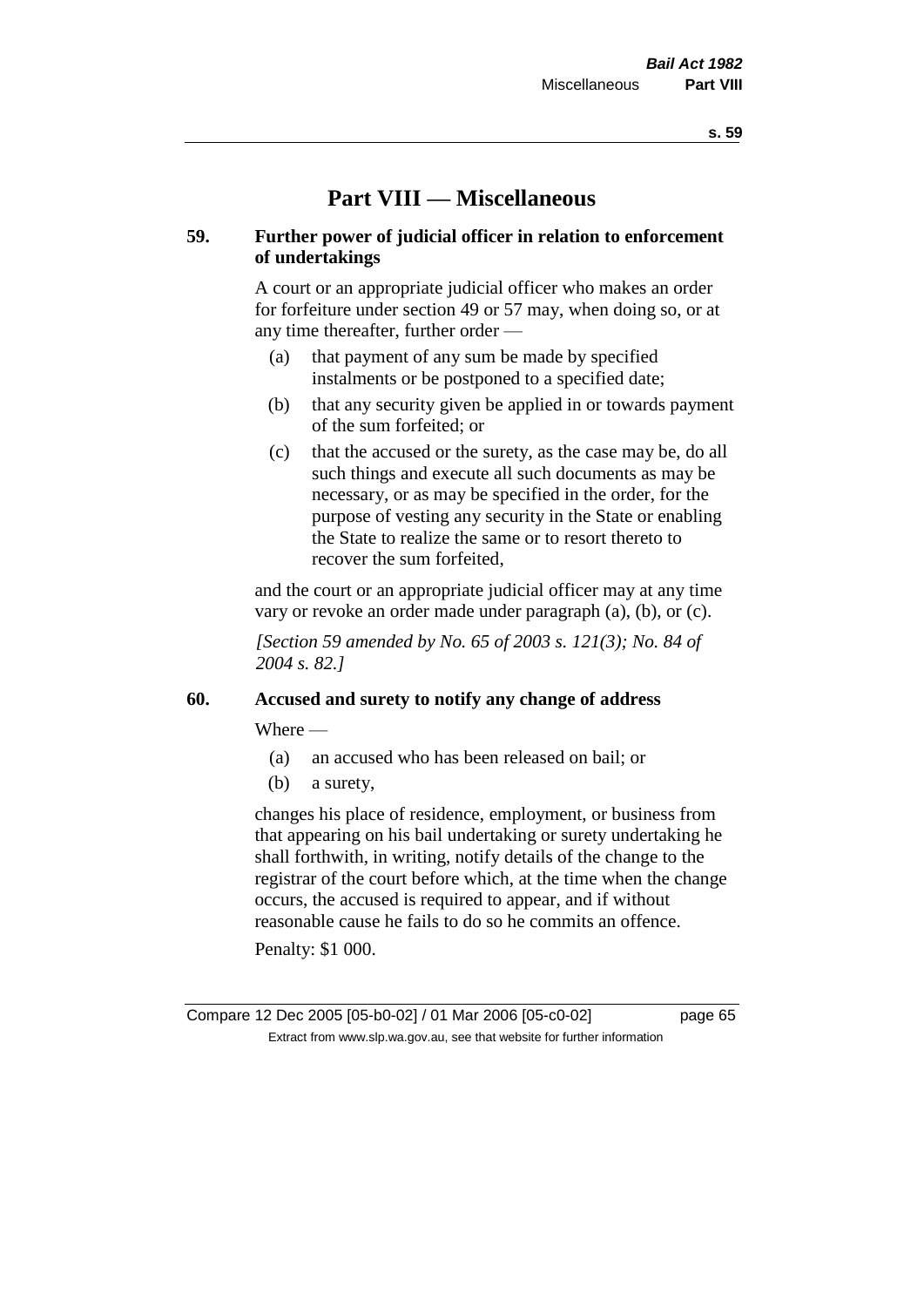*[Section 60 amended by No. 50 of 2003 s. 37(5); No. 59 of 2004 s. 141; No. 84 of 2004 s. 82.]*

# **61. Offence of failing to bring arrested person before court or person able to grant bail**

- (1) A person to whom this section applies commits an offence if, having arrested another for an offence, he wilfully and without reasonable excuse fails to take that other person, or cause him to be taken, as soon as is practicable —
	- (a) before an authorised officer or judicial officer empowered by this Act to grant bail for that offence; or
	- (b) before a court.

Penalty: \$1 000 or imprisonment for 12 months or both.

- (2) This section applies to a person who
	- (a) is not empowered by this Act to grant bail for the offence or by reason of section 16; or
	- (b) being so empowered, elects to act under section 6(2a).

*[Section 61 amended by No. 15 of 1988 s. 17.]* 

# **62. Offence to give false information for bail purposes**

A person who for the purpose of obtaining —

- (a) a grant of bail for himself or a variation of the terms and conditions thereof; or
- (b) approval of himself as a surety,

makes any statement which he knows is false in a material particular, or recklessly makes any statement which is false in a material particular, commits an offence.

Penalty: \$1 000 or imprisonment for 12 months or both.

# **63. Protection of persons carrying out this Act**

A person shall not be liable in civil proceedings on account of anything done, or omitted to be done, by him in good faith in

page 66 Compare 12 Dec 2005 [05-b0-02] / 01 Mar 2006 [05-c0-02] Extract from www.slp.wa.gov.au, see that website for further information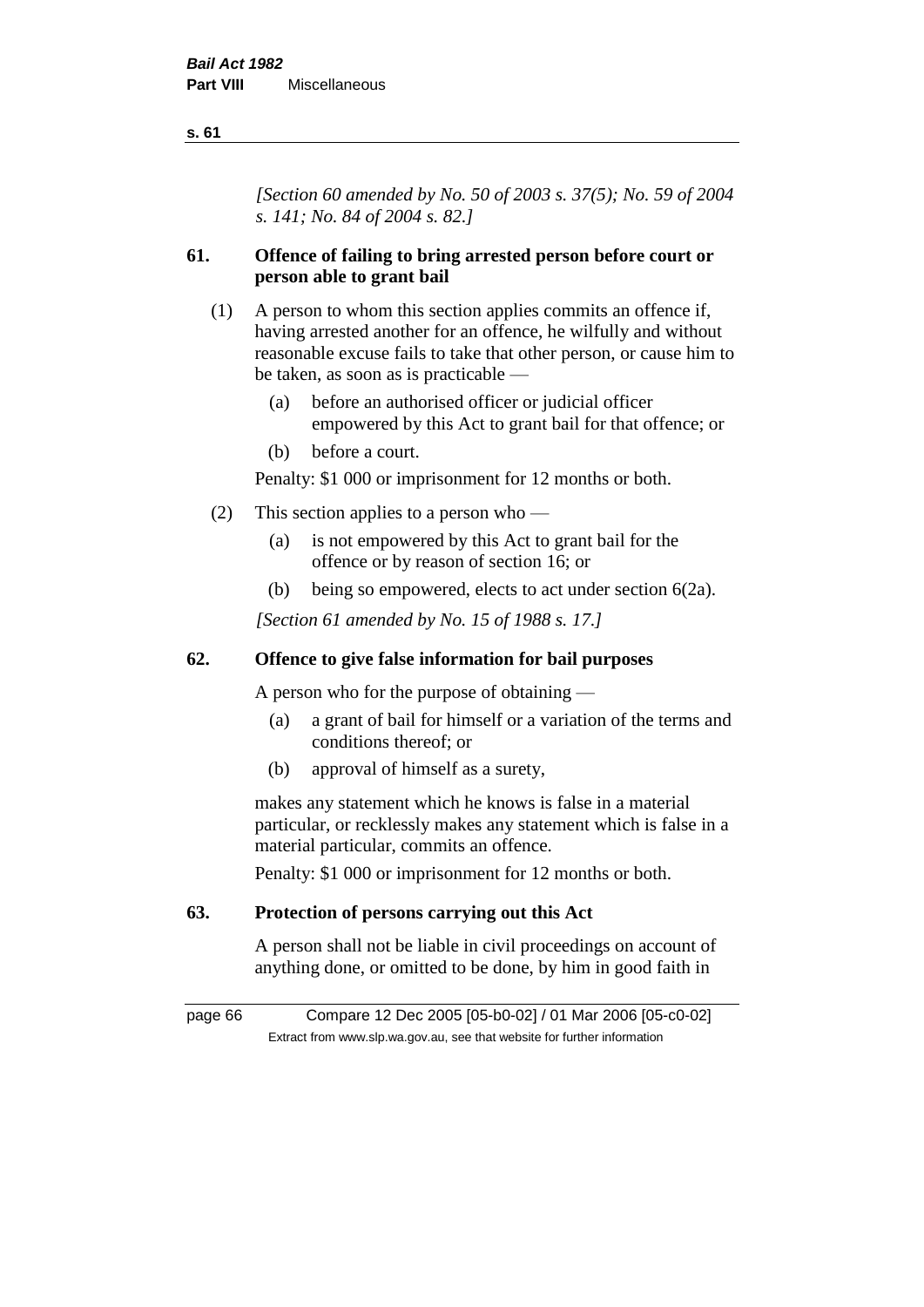the course of carrying out any provision of this Act, or purporting to be so done or omitted; but the liability (if any) of any other person (including the State or the Commonwealth) as his employer is not affected by this section and shall be determined as if it had not been passed.

*[Section 63 amended by No. 65 of 2003 s. 121(4).]*

# **64. Evidence of non-appearance, etc., by an accused**

Where it is required for the purposes of this Act to prove —

- (a) that an accused did not appear before a particular court, at a particular place, on a particular day, at a particular time or during a particular period; or
- (b) the day, time or period when or during which an accused did appear before a particular court at a particular place,

a certificate as to any such matter, purporting to be signed by a judicial officer or registrar of the court before which the accused was required to appear, shall be evidence of the matter so certified.

*[Section 64 amended by No. 59 of 2004 s. 141; No. 84 of 2004 s. 82.]* 

# **65. Bail undertakings by minors**

A bail undertaking entered into by a person who is under the age of 18 years shall bind him as if he were of full age.

# **66. Abolition of other powers to grant bail**

- (1) Any power or duty that, at the commencement of this Act, exists apart from statute to grant bail to an accused awaiting an appearance in court for an offence, is abolished.
- (2) Subsection (1) has effect notwithstanding anything in section 16 of the *Supreme Court Act 1935*.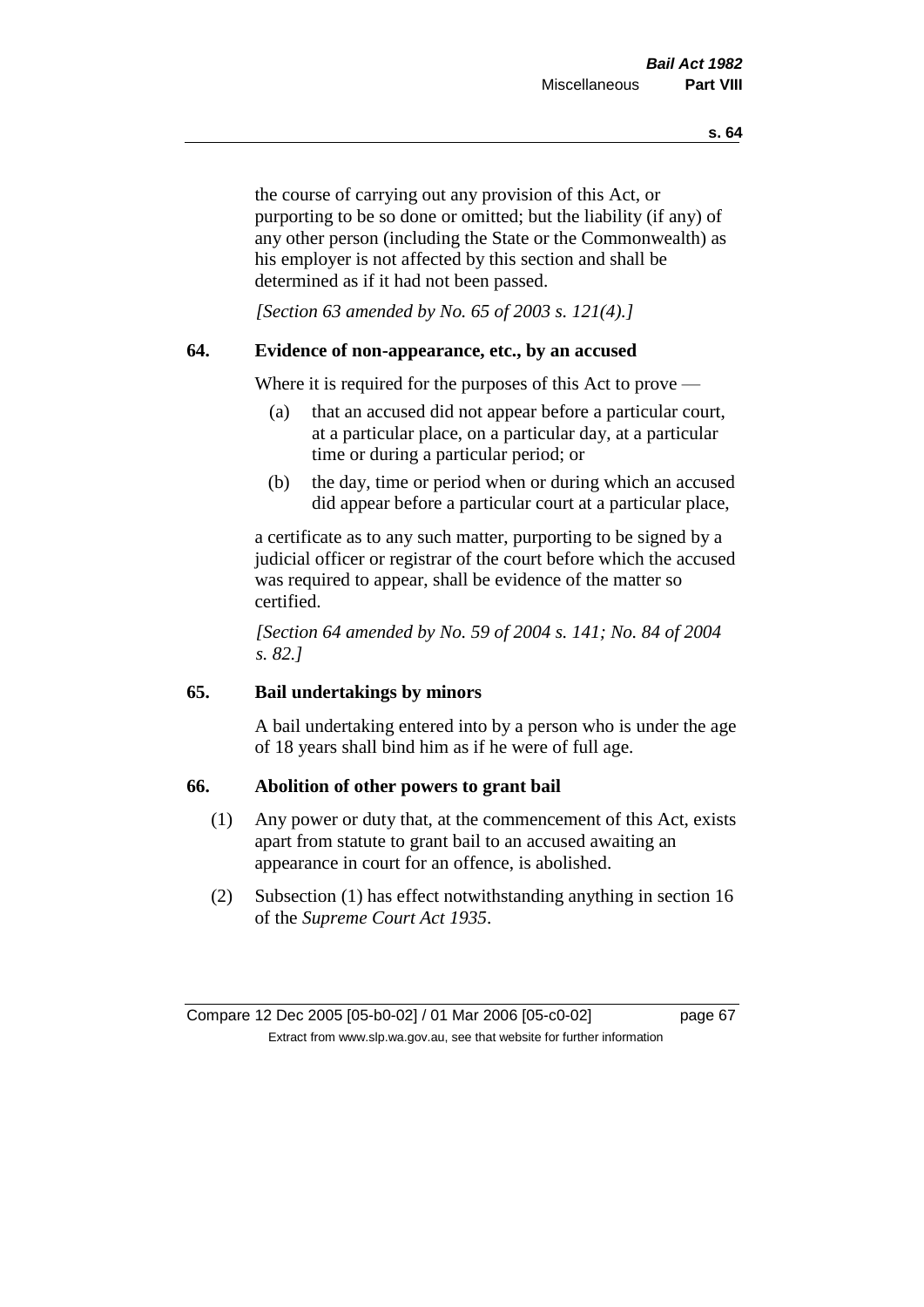#### **s. 66A**

(3) In subsection (1) **"statute"** means an Act of the Parliament of Western Australia, other than the *Supreme Court Act 1935*.

*[Section 66 amended by No. 84 of 2004 s. 82.]*

# **66A. Delegation by registrar**

- (1) The registrar of a court may, either generally or as otherwise provided by the instrument of delegation, by instrument signed by him, delegate to an officer of that court any function conferred on him by or under this Act other than —
	- (a) this power of delegation; or
	- (b) any function that a judicial officer has required him to perform personally.
- (2) The superintendent of a detention centre may, either generally or as otherwise provided by the instrument of delegation, by instrument signed by him, delegate to an officer of the department of which the CEO (Justice) is the chief executive officer any function conferred on him by or under this Act, other than this power of delegation.

*[Section 66A inserted by No. 15 of 1988 s. 18; amended by No. 49 of 1988 s. 89; No. 31 of 1993 s. 8; No. 59 of 2004 s. 141.]* 

# **67. Regulations**

- (1) The Governor may make regulations, not inconsistent with this Act, prescribing such things as are required or permitted by this Act to be prescribed or as it is necessary or expedient to prescribe for the purposes thereof.
- (2) Without limiting the generality of subsection (1) regulations  $may -$ 
	- (a) make provision for or with respect to the making of applications —
		- (i) for or in relation to bail;

page 68 Compare 12 Dec 2005 [05-b0-02] / 01 Mar 2006 [05-c0-02] Extract from www.slp.wa.gov.au, see that website for further information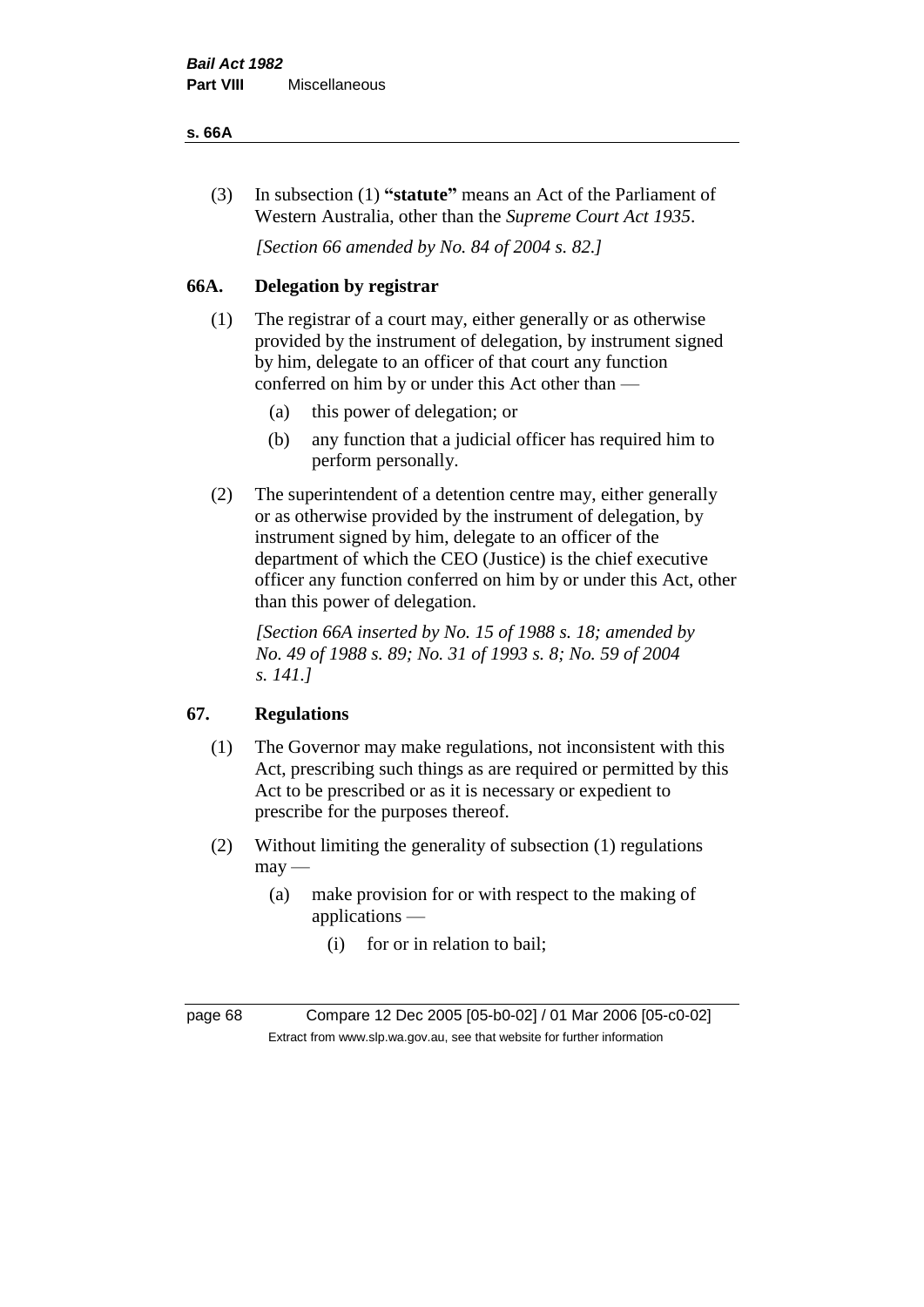- (ii) for the approval of sureties;
- (iii) for the approval of security to be given by accused persons and sureties;
- (iv) for the cancellation of a surety undertaking,

and for the manner in which such applications are to be made and the procedure to be followed on such applications;

- (b) for the purposes of clause 5 of Part A of Schedule 1, prescribe the officer or officers who may grant bail for any prescribed appearance or class of appearance in court by a defendant who is in custody;
- (c) make provision for, or with respect to the management, control, supervision and good order of premises established for the accommodation of persons to whom bail has been granted.
- (3) Regulations made under this section may provide that a contravention or failure to comply with a regulation constitutes an offence and may provide for penalties not exceeding a fine of \$500 for offences against the regulations.

*[Section 67 amended by No. 45 of 1993 s. 12; No. 84 of 2004 s. 83(3).]* 

*[68. Omitted under the Reprints Act 1984 s. 7(4)(g).]*

Compare 12 Dec 2005 [05-b0-02] / 01 Mar 2006 [05-c0-02] page 69 Extract from www.slp.wa.gov.au, see that website for further information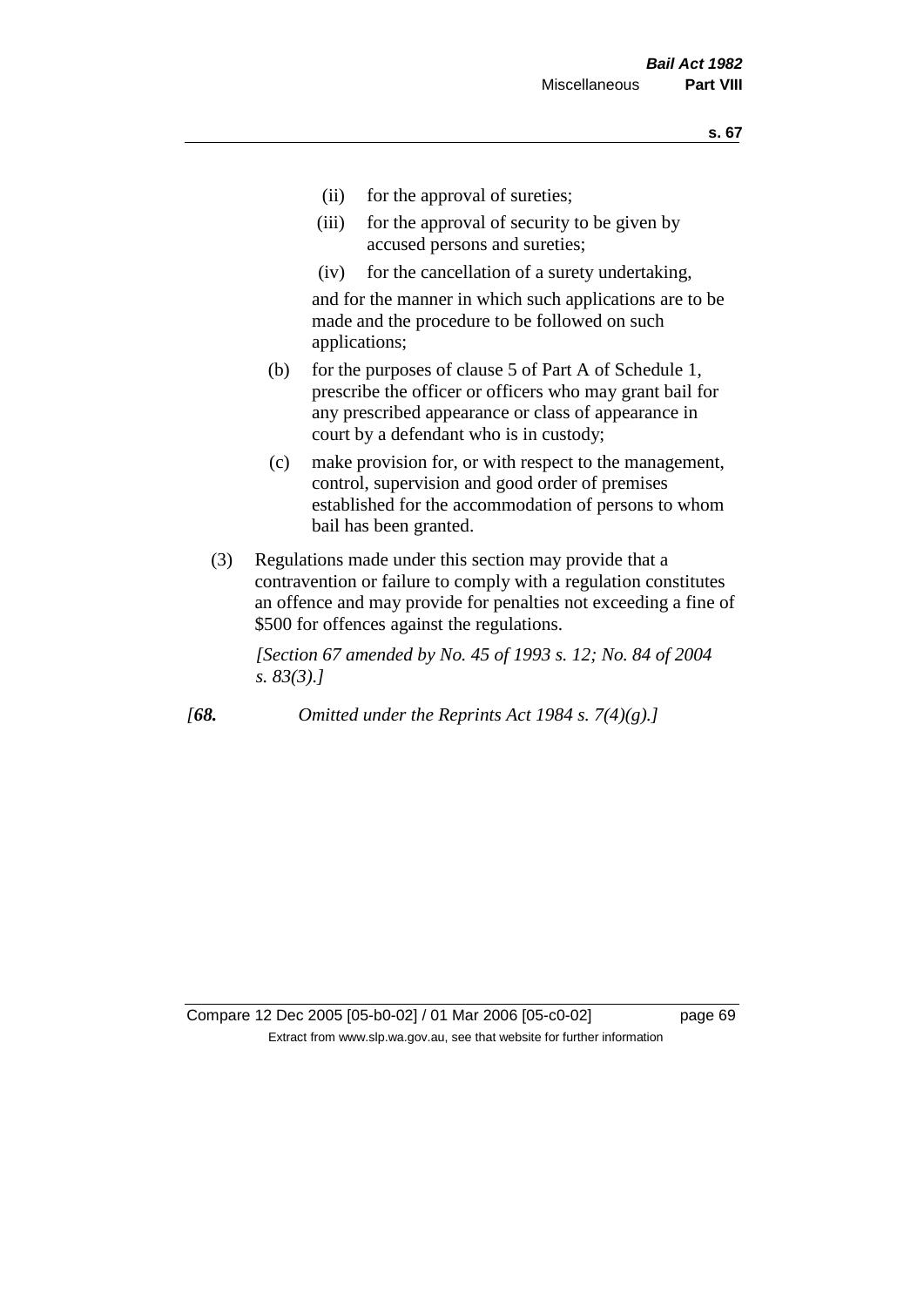#### **Schedule 1**

# **Schedule 1**

*[Heading amended by No. 45 of 1993 s. 10(1).]*

[Sections 13 and 17]

# **Part A — Jurisdiction to grant bail**

| <b>First Column</b>           | <b>Second Column</b> |
|-------------------------------|----------------------|
| Appearances in court referred | By whom bail may be  |
| to in section 13              | granted              |

#### **1. Initial appearance**

| (1) | The initial appearance in a<br>court of summary<br>jurisdiction or the Children's<br>Court by an accused in, or in<br>connection with,<br>proceedings for an offence. | In any case $-$<br>a justice; or<br>(a)<br>an authorised police<br>(b)<br>officer; and<br>in addition, in the case of a child,<br>an authorised community<br>services officer. |
|-----|-----------------------------------------------------------------------------------------------------------------------------------------------------------------------|--------------------------------------------------------------------------------------------------------------------------------------------------------------------------------|
| (2) | The initial appearance in the<br>District Court or the<br>Supreme Court, not being<br>the initial appearance to<br>which clause 3 applies.                            | A judge of the District Court or a<br>judge of the Supreme Court, as<br>the case requires.                                                                                     |

*[Clause 1 amended by No. 15 of 1988 s. 19; No. 49 of 1988 s. 90(a)(i); No. 59 of 2004 s. 141; No. 84 of 2004 s. 10(1) and 82.]*

page 70 Compare 12 Dec 2005 [05-b0-02] / 01 Mar 2006 [05-c0-02] Extract from www.slp.wa.gov.au, see that website for further information

**<sup>2.</sup> Appearance after adjournment** Appearance in any court or before a judicial officer by an accused after any adjournment of proceedings for an offence, not being a committal under clause 3. The judicial officer who orders the adjournment. *[Clause 2 amended by No. 84 of 2004 s. 82.]*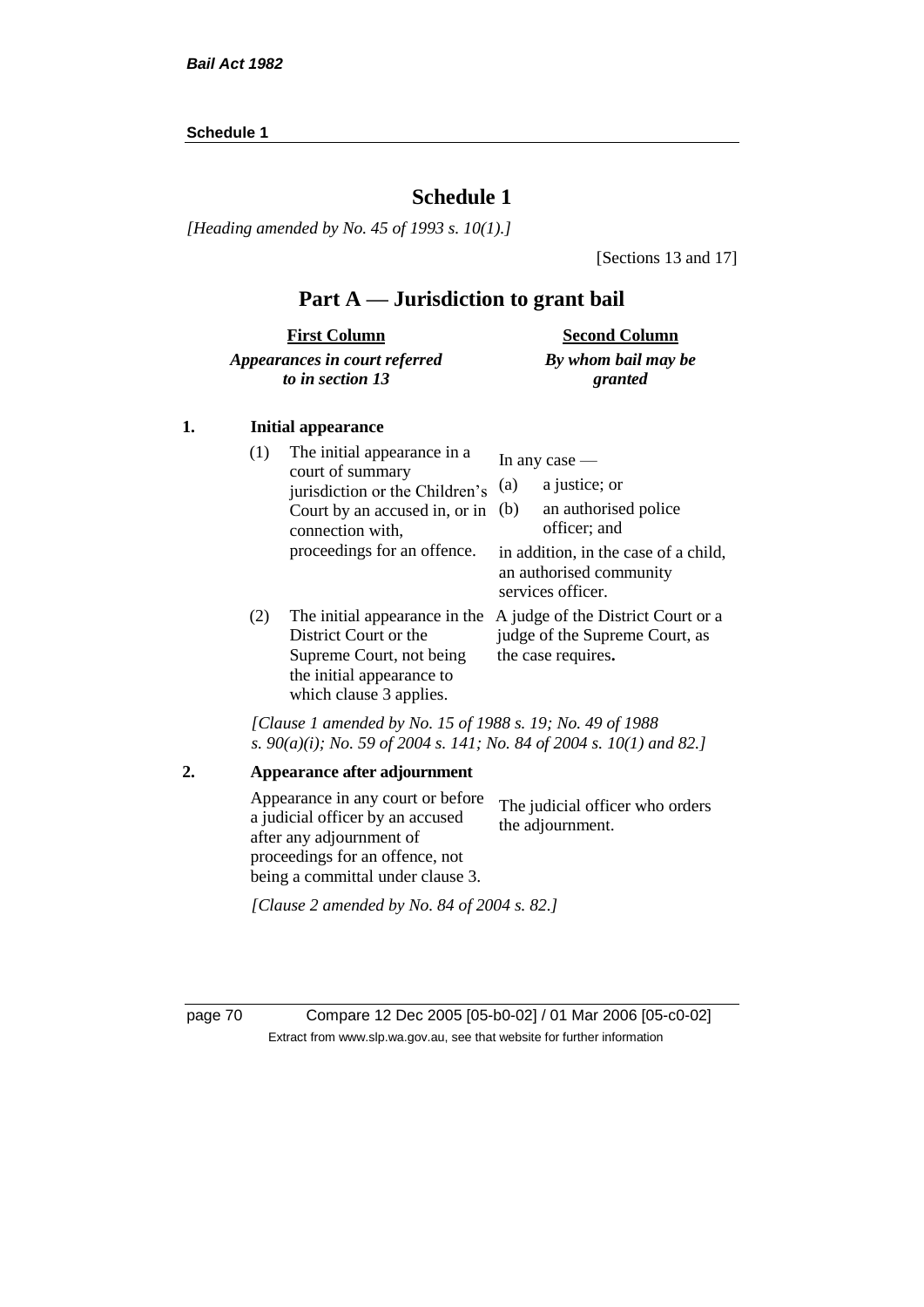| <b>First Column</b>           |
|-------------------------------|
| Appearances in court referred |
| to in section 13              |

**Second Column** *By whom bail may be granted*

# **3. Appearance on committal to Supreme Court or District Court**

The initial appearance by an accused in the Supreme Court or District Court after he has been committed thereto under any Act to be tried or sentenced or otherwise dealt with. The judicial officer who orders the committal.

*[Clause 3 amended by No. 84 of 2004 s. 82.]*

# **4. Appearance in connection with appeal etc.**

| (1) | Appearance in connection<br>with an application or appeal<br>made under the <i>Criminal</i><br><i>Appeals Act 2004</i> or with                          | If the appeal is being determined<br>by a single judge of the Supreme<br>Court, a single judge of the<br>Supreme Court; |  |  |
|-----|---------------------------------------------------------------------------------------------------------------------------------------------------------|-------------------------------------------------------------------------------------------------------------------------|--|--|
|     | any order made in<br>determining the application<br>or appeal.                                                                                          | If the appeal is being determined<br>by the Court of Appeal, the Court<br>of Appeal or a single judge of<br>appeal.     |  |  |
| (2) | Appearance in connection<br>with a rehearing of<br>proceedings ordered under<br>section 28 of the Children's<br>Court of Western Australia<br>Act 1988. | The Children's Court.                                                                                                   |  |  |
| (3) | Appearance in connection<br>with the reconsideration of<br>an order under section 40 of<br>the Children's Court of<br>Western Australia Act 1988.       | The Children's Court constituted<br>by the President.                                                                   |  |  |
|     | [Clause 4 inserted by No. 84 of 2004 s. 10(2).]                                                                                                         |                                                                                                                         |  |  |

Compare 12 Dec 2005 [05-b0-02] / 01 Mar 2006 [05-c0-02] page 71 Extract from www.slp.wa.gov.au, see that website for further information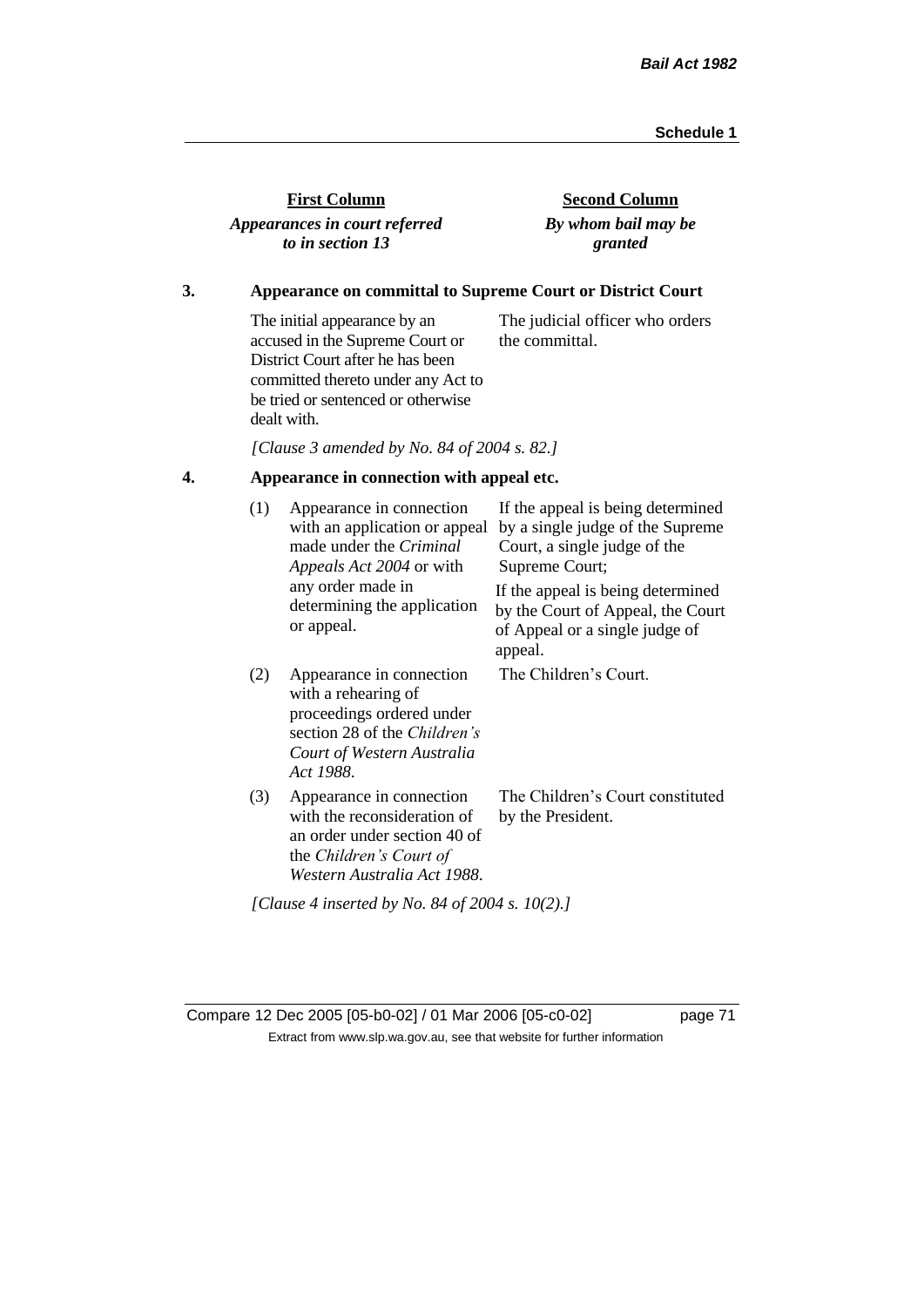| <b>First Column</b>           | <b>Second Column</b> |
|-------------------------------|----------------------|
| Appearances in court referred | By whom bail may be  |
| to in section 13              | granted              |

#### **5. Appearance prescribed by regulation**

Appearance in a court for any other purpose or following any prescribed by such regulations. other occurrence prescribed by regulations under this Act. The judicial or other officer

#### **6. Appearances not otherwise provided for**

Any appearance in a court not otherwise provided for in this Part or by regulations under this Act. The judicial officer who, or court which, orders the appearance.

#### **7. Interpretation in this Part**

In this Part, unless the contrary intention appears —

**"proceedings for an offence"** in clause 2 (but not in clause 1) includes any of the following proceedings relating to that offence —

- (a) appeal proceedings;
- (b) proceedings on a writ of *habeas corpus*; and
- (c) proceedings on the re-appearance of an offender under section 50 of the *Sentencing Act 1995*.

*[Clause 7 inserted by No. 84 of 2004 s. 10(3).]*

# **Part B — Cessation of power to grant bail**

# **1. Upon decision by Judge, power of other officers ceases**

After a Judge of the Supreme Court has granted or refused bail for an appearance by an accused the power to grant bail for that appearance ceases to be vested in any judicial officer whose jurisdiction is inferior to that of such Judge or in any authorised officer.

*[Clause 1 amended by No. 84 of 2004 s. 82.]*

page 72 Compare 12 Dec 2005 [05-b0-02] / 01 Mar 2006 [05-c0-02] Extract from www.slp.wa.gov.au, see that website for further information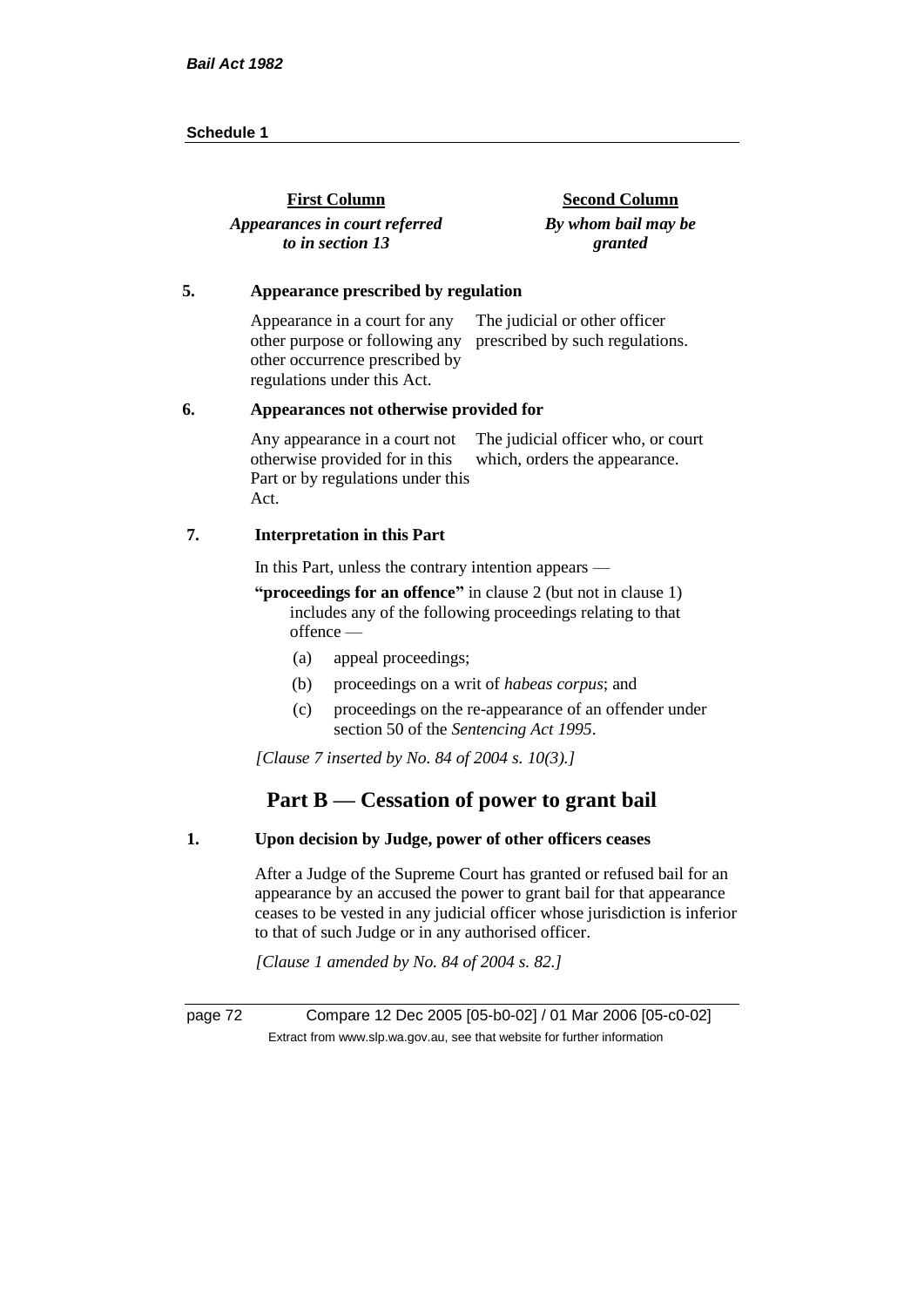# **2. Upon decision by judicial officer, his power and that of his peers ceases**

Except where clause 4 applies, the power to grant bail for an appearance by an accused ceases to be vested in any judicial officer (including a Judge of the Supreme Court) after he, or another judicial officer whose jurisdiction is co-extensive with his, has granted or refused bail for that appearance.

*[Clause 2 amended by No. 84 of 2004 s. 82.]*

# **3. Upon refusal by justice power of authorised officer or justice ceases**

After a justice has refused bail for an initial appearance by an accused, the power to grant bail for that appearance ceases to be vested in an authorised officer or another justice, but an authorised officer or a justice may grant bail for an initial appearance notwithstanding that one or more other authorised officers have previously refused bail for that appearance.

*[Clause 3 amended by No. 34 of 1988 s. 90(b); No. 59 of 2004 s. 141; No. 84 of 2004 s. 82.]*

# **4. Judicial officer's powers where accused proves new facts or changed circumstances**

Notwithstanding clause 2, where an accused has been refused bail for an appearance or has been granted bail therefor on terms or conditions with which he is unable or unwilling to comply, the judicial officer who granted or refused bail or another judicial officer whose jurisdiction is co-extensive with his has power to grant bail for that appearance or to vary the terms or conditions of bail previously granted therefor if the accused makes application and satisfies him  $that -$ 

- (a) new facts have been discovered, new circumstances have arisen or the circumstances have changed since bail was previously granted or refused for that appearance;
- (b) he failed to adequately present his case for bail on the previous occasion when it was considered; or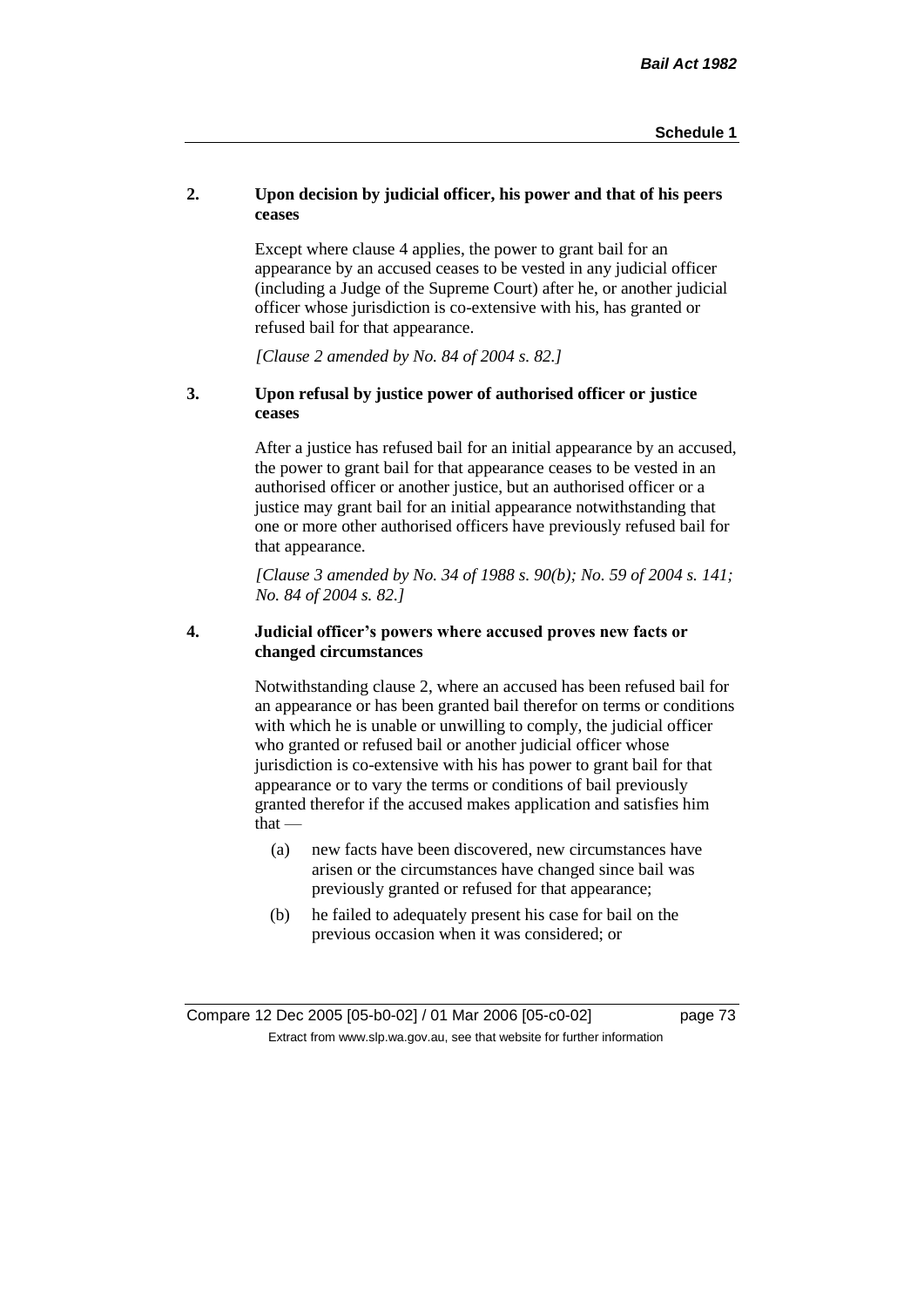(c) where bail was granted subject to a home detention condition, he has, since the previous occasion when his case for bail was considered, complied with the home detention condition for a period of one month or more.

*[Clause 4 amended by No. 61 of 1990 s. 14; No. 84 of 2004 s. 82.]*

# **Part C — Manner in which jurisdiction to be exercised**

Principles governing grant or refusal of bail

## **1. Bail before conviction to be at discretion of bail authority, except for a child**

Subject to clause 3A, the grant or refusal of bail to an accused, other than a child, who is in custody awaiting an appearance in court before conviction for an offence shall be at the discretion of the judicial officer or authorised officer in whom jurisdiction is vested, and that discretion shall be exercised having regard to the following questions as well as to any others which he considers relevant —

- (a) whether, if the accused is not kept in custody, he may
	- (i) fail to appear in court in accordance with his bail undertaking;
	- (ii) commit an offence;
	- (iii) endanger the safety, welfare, or property of any person; or
	- (iv) interfere with witnesses or otherwise obstruct the course of justice, whether in relation to himself or any other person;
- (b) whether the accused needs to be held in custody for his own protection;
- (c) whether the prosecutor has put forward grounds for opposing the grant of bail;
- (d) whether, as regards the period when the accused is on trial, there are grounds for believing that, if he is not kept in custody, the proper conduct of the trial may be prejudiced;

page 74 Compare 12 Dec 2005 [05-b0-02] / 01 Mar 2006 [05-c0-02] Extract from www.slp.wa.gov.au, see that website for further information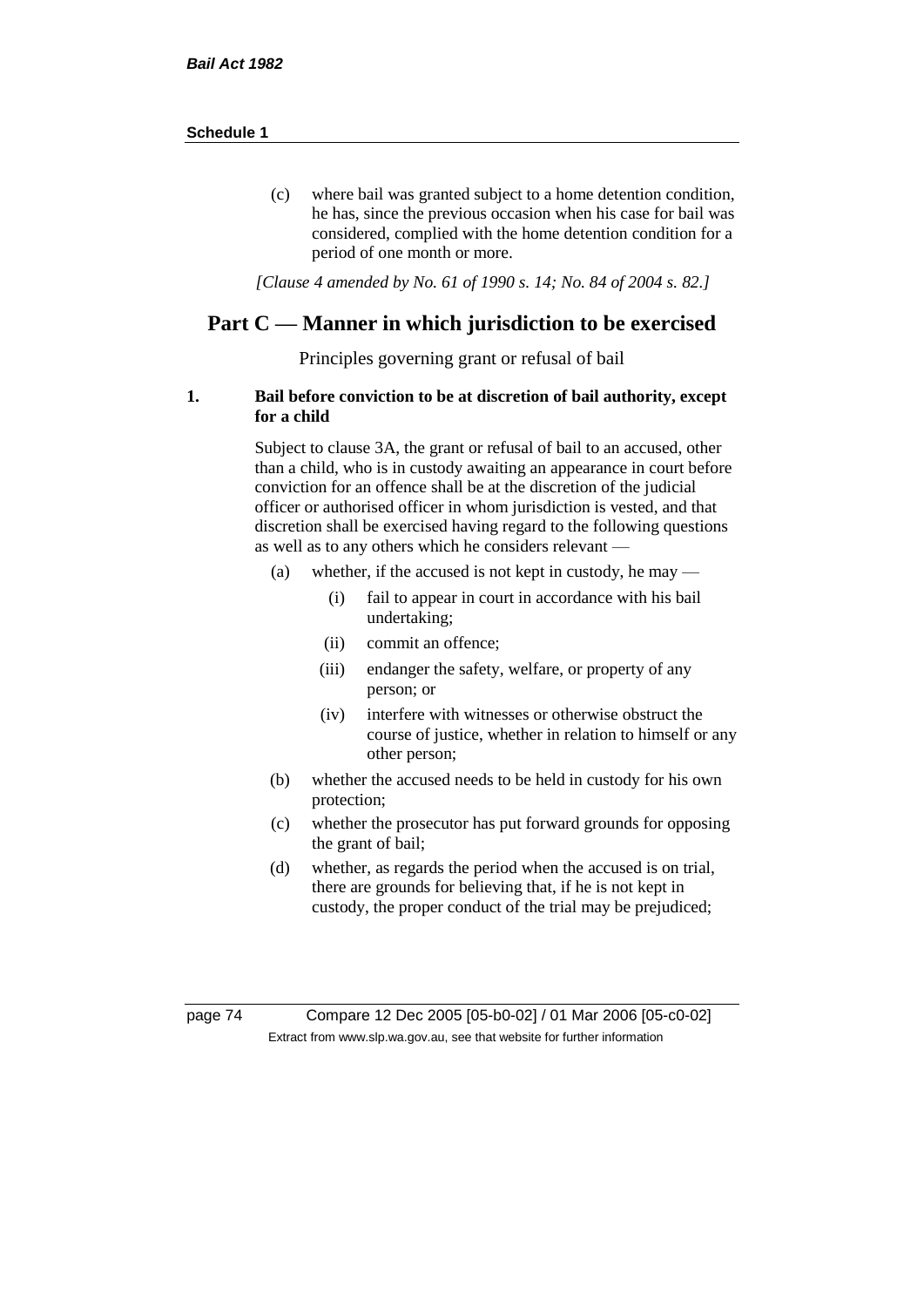- (e) whether there is any condition which could reasonably be imposed under Part D which would —
	- (i) sufficiently remove the possibility referred to in paragraphs (a) and (d);
	- (ii) obviate the need referred to in paragraph (b); or
	- (iii) remove the grounds for opposition referred to in paragraph (c);
- (f) where the accused is charged with an offence that is alleged to have been committed in respect of a child, whether a condition should be imposed under Part D requiring the accused to reside at a place other than the place where the child resides;
- (g) whether the alleged circumstances of the offence or offences amount to wrongdoing of such a serious nature as to make a grant of bail inappropriate.

*[Clause 1 amended by No. 14 of 1992 s. 11; No. 45 of 1993 s. 10(2)(a); No. 54 of 1998 s. 8(a) and (b); No. 84 of 2004 s. 82.]*

# **2. Child to have qualified right to bail**

 $(1)$  In this clause —

**"responsible person"** means a parent, relative, employer or other person who, in the opinion of the judicial officer or authorised officer, is in a position to both influence the conduct of the child and provide the child with support and direction.

- (2) Subject to subclause (3), a child accused who is in custody awaiting an appearance in court before conviction for an offence has a right to be granted bail unless —
	- (a) in the opinion of the judicial officer or authorised officer in whom jurisdiction is vested —
		- (i) one or more of the questions set out in clause  $1(a)$ , (b), (d) and (g) must be answered in the affirmative; and
		- (ii) there is no condition which he could reasonably impose under Part D which would satisfy the relevant provision of clause 1(e);
		- or

Compare 12 Dec 2005 [05-b0-02] / 01 Mar 2006 [05-c0-02] page 75 Extract from www.slp.wa.gov.au, see that website for further information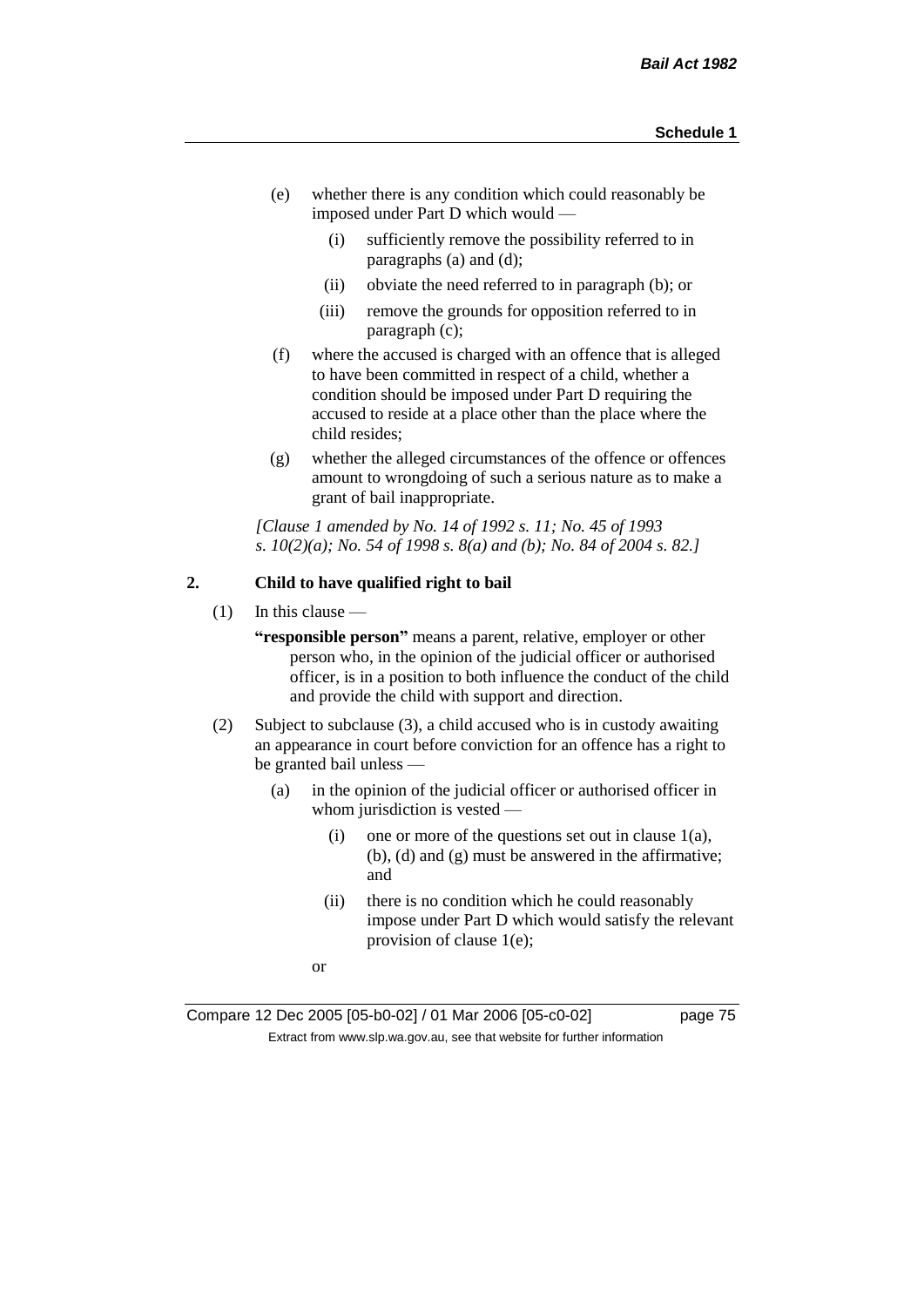(b) there is no responsible person willing to enter into an undertaking of the kind described in subclause (3)(c),

and if the child is refused bail he shall be dealt with in accordance with section 19(2) of the *Young Offenders Act 1994*.

- (3) The right of a child accused under subclause (2) is subject to
	- (a) clause 3A; and

(b) section 28(2) of the *Child Welfare Act 1947*; and

#### *[(b) deleted]*

 $\epsilon$ 

- (c) there being imposed as a condition on the grant of bail a requirement that before the release of the child on bail a responsible person undertakes in writing in the prescribed form to ensure that the child complies with any requirement of his bail undertaking mentioned in section 28(2)(a), (b), (c) and (d).
- (4) Subclauses (2)(b) and (3)(c) do not apply to a child accused if it appears to the judicial officer or authorised officer that the accused —
	- (a) is over the age of 17 years; and
	- (b) has sufficient maturity to live independently without the guidance or control of a parent or guardian.
- (5) For the purposes of this clause, the provisions of sections 46, 47, 48, 54, 55(2), 60 and  $67(2)(a)(iv)$  apply with all necessary changes as  $if -$ 
	- (a) references in those provisions to a surety and a surety undertaking were references to a responsible person and to an undertaking referred to in subclause (3)(c) respectively; and
	- (b) section  $54(1)(b)(i)$  read as follows
		- (i) a person who has entered into an undertaking referred to in clause 2(3)(c) of Part C of Schedule 1 should no longer be regarded as a responsible person for the purposes of that clause, or is dead;

".

page 76 Compare 12 Dec 2005 [05-b0-02] / 01 Mar 2006 [05-c0-02] Extract from www.slp.wa.gov.au, see that website for further information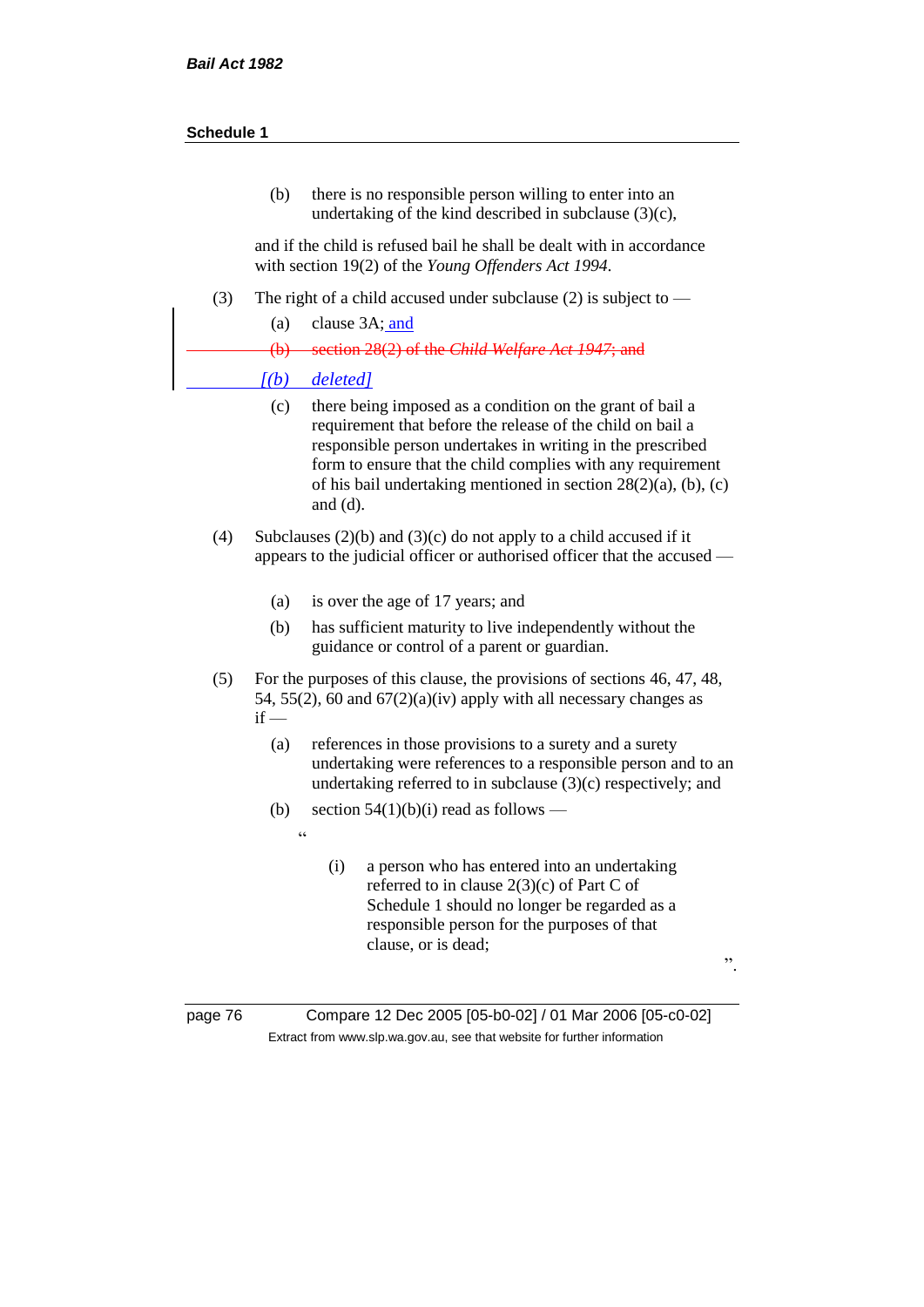(6) Where a child accused is released on bail his right to be at liberty is subject to the exercise of the powers in section 17A.

*[Clause 2 inserted by No. 45 of 1993 s. 10(2)(b); amended by No. 57 of 1997 s. 21(3)(a); No. 54 of 1998 s. 8(c); No. 34 of 2004 s. 251; No. 84 of 2004 s. 82.]*

# **3. Matters relevant to consideration of clause 1(a)**

In considering whether an accused may do any of the things mentioned in clause 1(a), the judicial officer or authorised officer shall have regard to the following matters, as well as to any others which he considers relevant —

- (a) the nature and seriousness of the offence or offences (including any other offence or offences for which he is awaiting trial) and the probable method of dealing with the accused for it or them, if he is convicted;
- (b) the character, previous convictions, antecedents, associations, home environment, background, place of residence, and financial position of the accused;
- (c) the history of any previous grants of bail to him; and
- (d) the strength of the evidence against him.

*[Clause 3 amended by No. 84 of 2004 s. 82.]*

## **3A. Bail where serious offence committed while accused on bail for another serious offence**

- (1) Notwithstanding clause 1 or 2 or any other provision of this Act, where —
	- (a) an accused is in custody awaiting an appearance in court before conviction for a serious offence; and
	- (b) the serious offence is alleged to have been committed while the accused was —
		- (i) on bail for; or
		- (ii) at liberty under an early release order made in respect of,

another serious offence,

Compare 12 Dec 2005 [05-b0-02] / 01 Mar 2006 [05-c0-02] page 77 Extract from www.slp.wa.gov.au, see that website for further information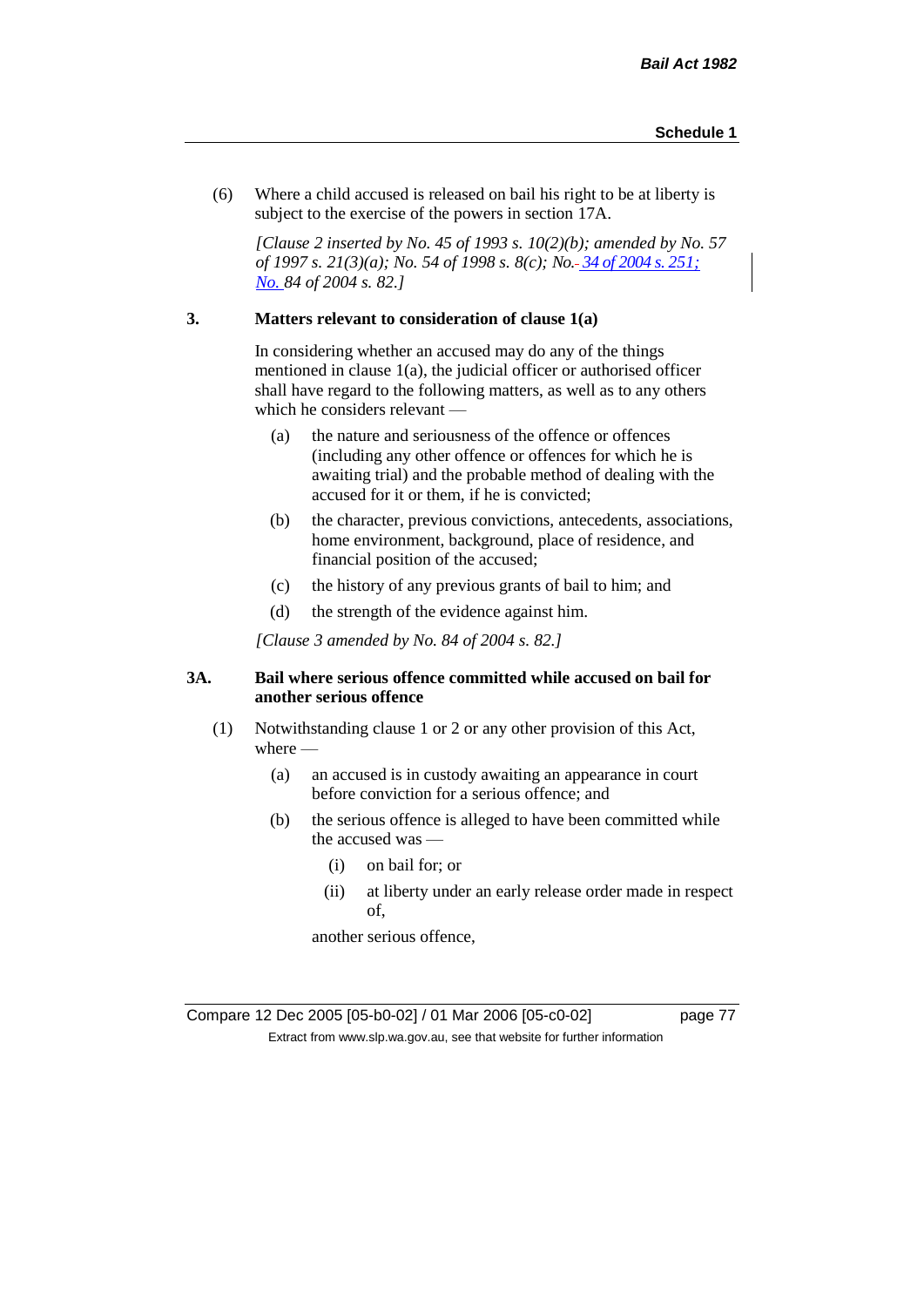the judicial officer or (if section 16A does not apply) the authorised officer in whom jurisdiction is vested shall refuse to grant bail for the serious offence referred to in paragraph (a) unless the judicial officer or authorised officer —

- (c) is satisfied that there are exceptional reasons why the accused should not be kept in custody and, if clause 3B applies, is so satisfied only after complying with that clause; and
- (d) is also satisfied that bail may properly be granted having regard to the provisions of clauses 1 and 3 or, in the case of a child accused, clauses 2 and 3.
- (2) Notwithstanding section 7(1), where an accused is refused bail under subclause (1) for an appearance for a serious offence his case for bail need not be considered again under that subsection for an appearance for that offence unless he satisfies the judicial officer who may order his detention that —
	- (a) new facts have been discovered, new circumstances have arisen or the circumstances have changed since bail was refused; or
	- (b) he failed to adequately present his case for bail on the occasion of that refusal.
- (3) Where a child accused is refused bail under subclause (1) he shall be dealt with in accordance with section 19(2) of the *Young Offenders Act 1994*.

*[Clause 3A inserted by No. 45 of 1993 s. 10(2)(c); amended by No. 57 of 1997 s. 21(3)(b); No. 54 of 1998 s. 7 and 13(1); No.84 of 2004 s. 82.]*

# **3B. Determination of exceptional reasons under clause 3A(1)**

- (1) This clause applies where it appears to the judicial officer or (if section 16A does not apply) the authorised officer that all or any of the acts alleged to constitute a serious offence referred to in clause 3A(1)(b) would, if proved in the appropriate proceedings, amount to a breach by the accused of a protective condition or order.
- (2) The judicial officer or authorised officer shall, before making a decision that there are exceptional reasons for the purposes of

page 78 Compare 12 Dec 2005 [05-b0-02] / 01 Mar 2006 [05-c0-02] Extract from www.slp.wa.gov.au, see that website for further information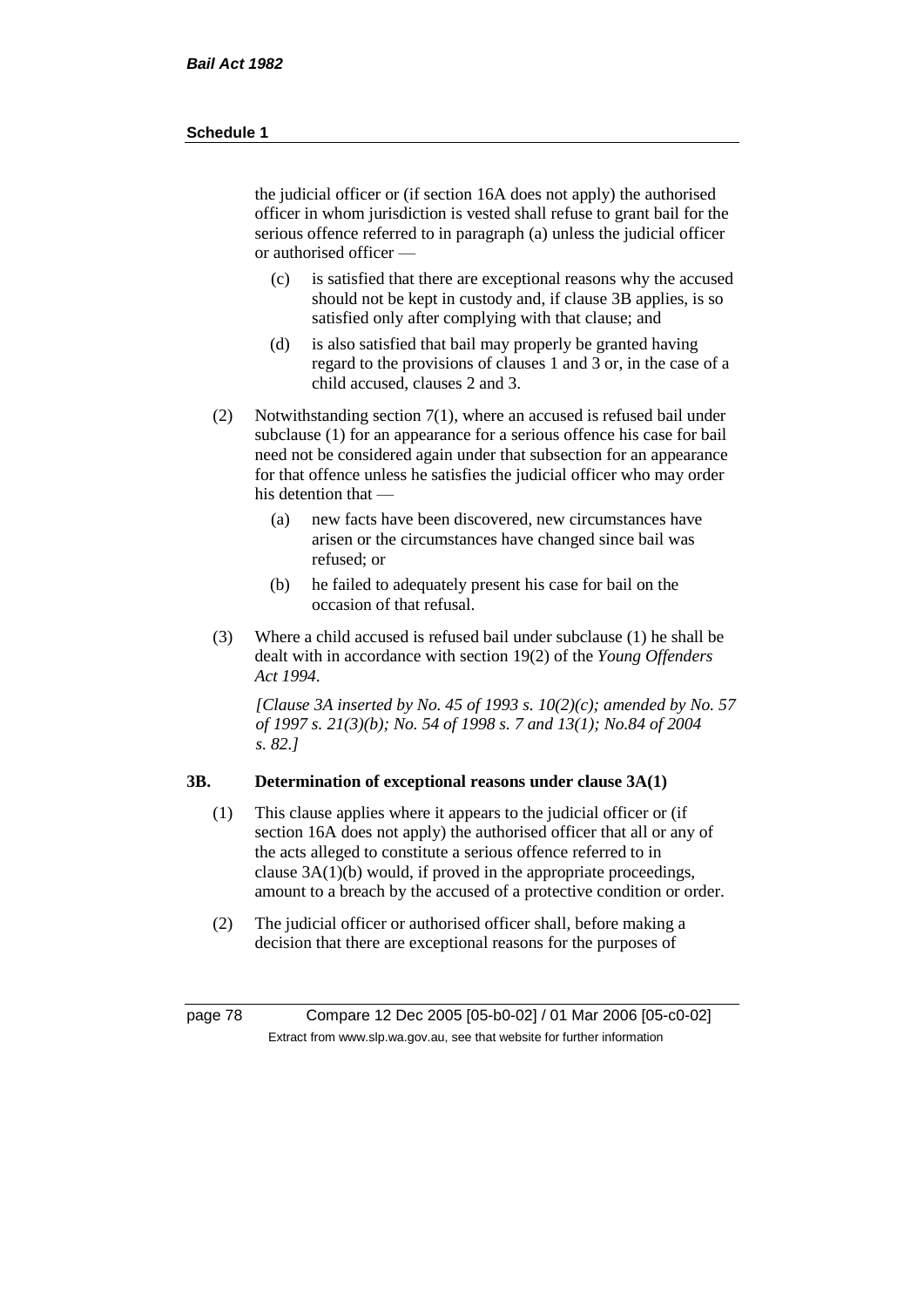clause 3A(1)(c), make enquiry, or cause enquiry to be made, whether there has already been —

- (a) any breach by the accused of the protective condition or order that has been proved in proceedings;
- (b) any alleged breach by the accused of the protective condition or order that has not been so proved, including an allegation that has not been the subject of a prosecution or any other communication to any relevant official; or
- (c) any alleged breach by the accused of any other protective condition or order that has been the subject of a prosecution.
- (3) On becoming aware of any such alleged breach, the judicial officer or authorised officer shall give each person for whose protection a protective condition or order referred to in subclause (2) was imposed or made (a **"relevant person"**) a reasonable opportunity to give evidence by affidavit on matters relating to that protective condition or order.
- (4) The judicial officer or authorised officer shall in making any decision for the purposes of clause  $3A(1)(c)$  —
	- (a) give due weight to  $-$ 
		- (i) any evidence given under subclause (3);
		- (ii) any adverse effect that a grant of bail to the accused would have on a relevant person; and
		- (iii) any difficulty that a relevant person might have in proving any future breach of a protective condition or order;
	- (b) consider whether it would be appropriate to refuse bail and make a hospital order under section 5 of the *Criminal Law (Mentally Impaired Accused) Act 1996*;
	- (c) in the case of a condition imposed for a purpose mentioned in clause 2(2)(c) or (d) of Part D, treat any alleged breach of the condition as a serious matter even if the conduct alleged to amount to the breach in itself appears to be trivial; and

Compare 12 Dec 2005 [05-b0-02] / 01 Mar 2006 [05-c0-02] page 79 Extract from www.slp.wa.gov.au, see that website for further information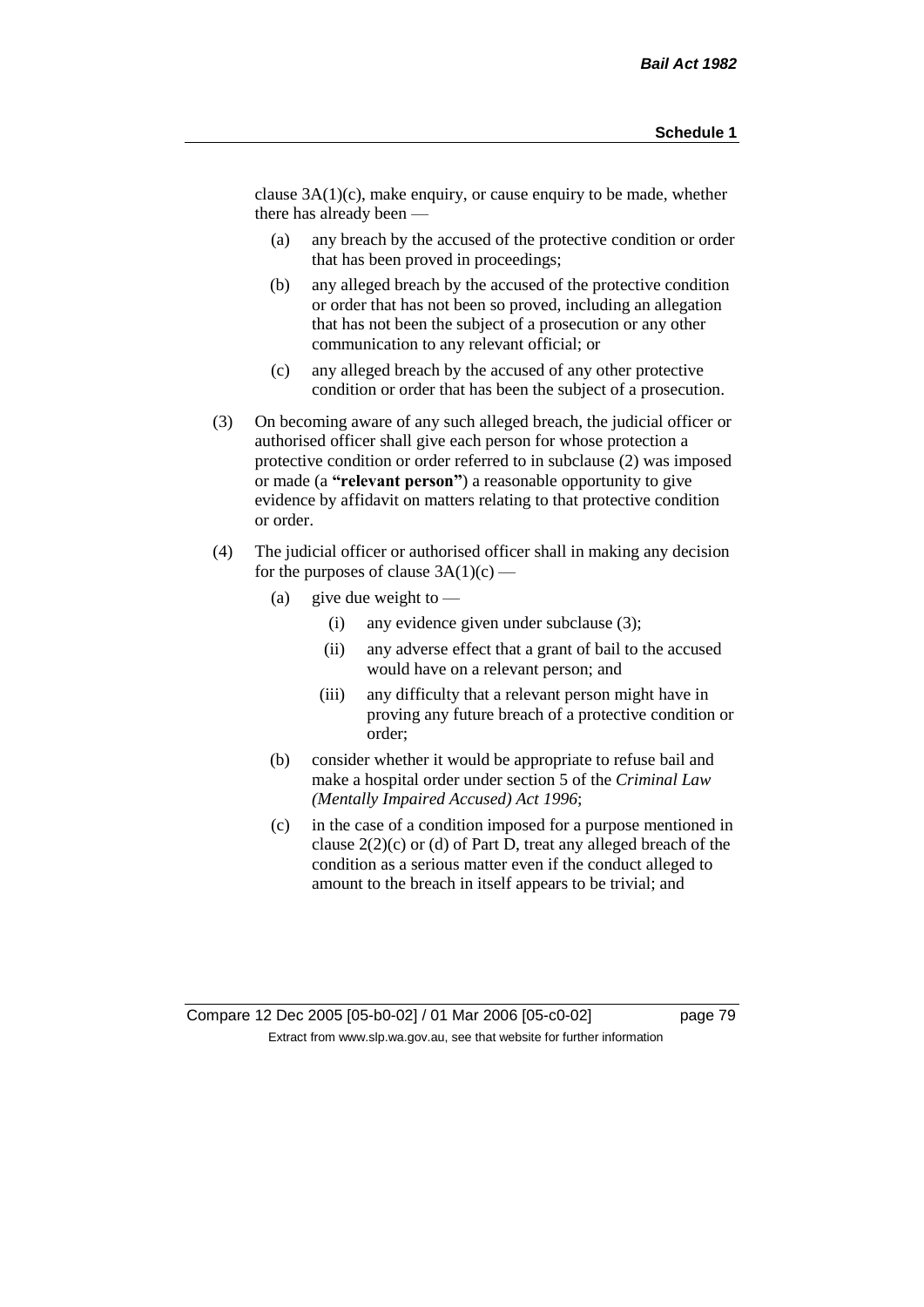- (d) consider whether any alleged breach of a protective condition or order that has occurred shows that the purpose of the condition or order has not been achieved and that the accused should be kept in custody.
- (5) The provisions of this clause do not limit the matters that the judicial officer or authorised officer may take into account for the purposes of clause  $3A(1)(c)$ .
- $(6)$  In this clause —

#### **"protective condition or order"** means —

- (a) a condition imposed for a purpose mentioned in clause  $2(2)(c)$  or (d) of Part D;
- (b) a violence restraining order or a police order under the *Restraining Orders Act 1997*; or
- (c) a Part VII order under the *Justices Act 1902*
	- (i) that under section 86 of the *Restraining Orders Act 1997* is taken to be a misconduct restraining order under that Act; and
	- (ii) that shows on the face of the order that the causing or threatening of personal injury by the accused was a ground for the making of the order.

*[Clause 3B inserted by No. 54 of 1998 s. 13(2); amended by No. 38 of 2004 s. 60; No. 59 of 2004 s. 141; No. 84 of 2004 s. 11 and 82.]*

# **4. When bail to be granted after conviction**

In deciding whether or not to grant bail to an accused who is in custody waiting to be sentenced or otherwise dealt with for an offence of which he has been convicted or awaiting the disposal of appeal proceedings, the judicial officer shall, subject to clauses 5 and 6, consider whether -

- (a) in the case of an accused waiting to be sentenced, there is a strong likelihood that he will impose a non-custodial sentence; or
- (b) in either case, there are exceptional reasons why the accused should not be kept in custody,

page 80 Compare 12 Dec 2005 [05-b0-02] / 01 Mar 2006 [05-c0-02] Extract from www.slp.wa.gov.au, see that website for further information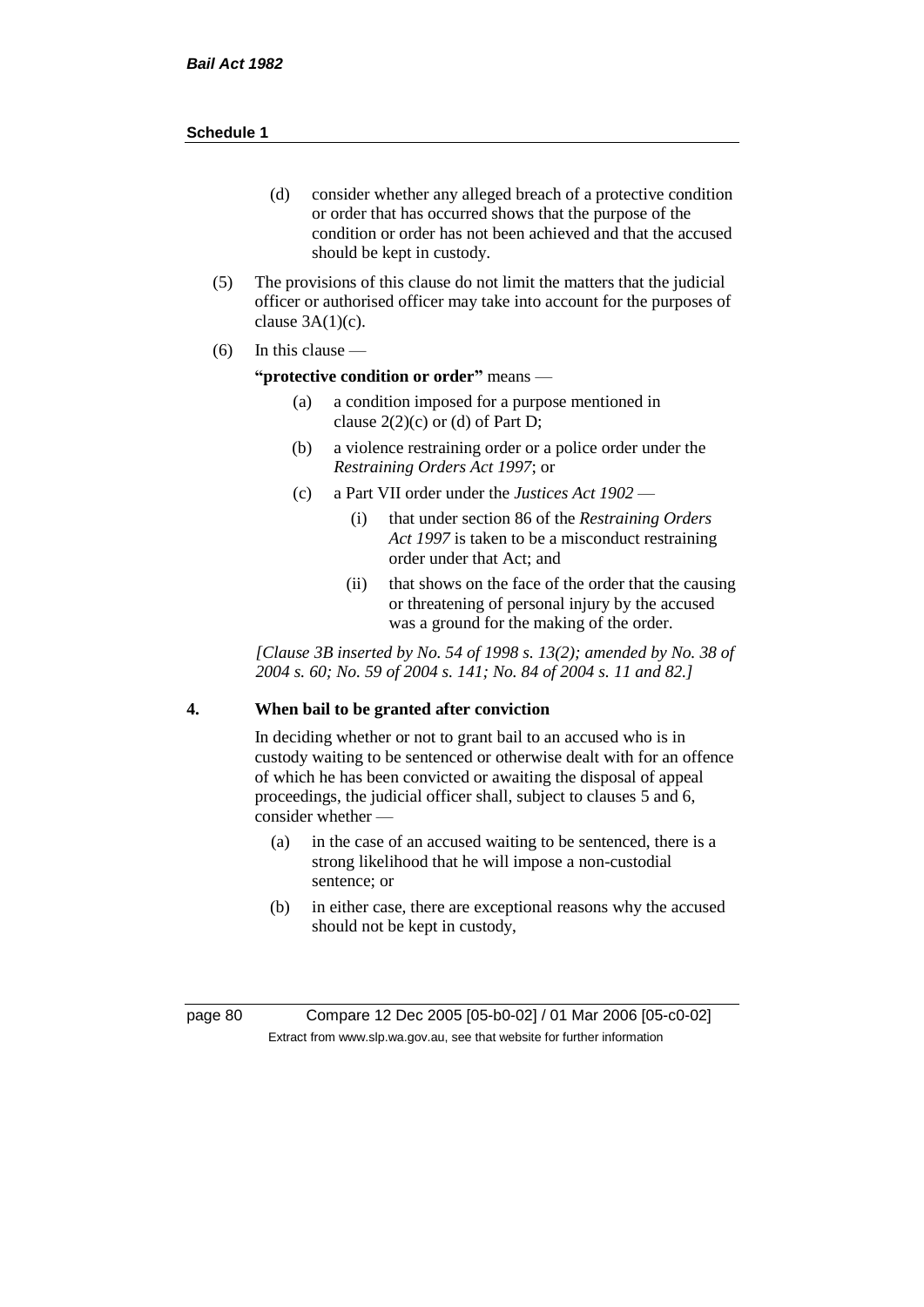and shall only grant bail to him if he is satisfied that —

- (c) in the case of an accused waiting to be sentenced, at least one of those reasons exists and, in the case of an appellant, the reason mentioned in paragraph (b) exists; and
- (d) he may properly do so having regard to the provisions of clauses 1 and 3 or, in the case of a child, clauses 2 and 3.

*[Clause 4 amended by No. 84 of 2004 s. 82.]*

#### **5. Exception for bail for an appeal under the** *Criminal Procedure (Summary) Act 1902*

Clause 4 does not apply to the bail of a person who is awaiting the disposal of appeal proceedings under Part 2 of the *Criminal Appeals Act 2004*; such a person shall be deemed for the purposes of this Part to be awaiting an appearance in court before conviction for an offence.

*[Clause 5 inserted by No. 33 of 1989 s. 18; amended by No. 59 of 2004 s. 141; No. 84 of 2004 s. 11 and 82.]*

# **6. Bail of people on community orders, etc.**

For the purpose of determining whether clause 4 applies, a person in custody —

- (a) under section 50, 79, 128, 129 or 132 of the *Sentencing Act 1995* in connection with a possible breach of a conditional release order, a sentence of suspended imprisonment or a community order imposed under that Act; or
- (b) under section 43 of the *Young Offenders Act 1994* in respect of an alleged breach of a youth community based order, an intensive youth supervision order or a conditional release order made under that Act,

is to be taken as not having been convicted of the offence for which the sentence was imposed.

*[Clause 6 inserted by No. 78 of 1995 s. 8.]*

Compare 12 Dec 2005 [05-b0-02] / 01 Mar 2006 [05-c0-02] page 81 Extract from www.slp.wa.gov.au, see that website for further information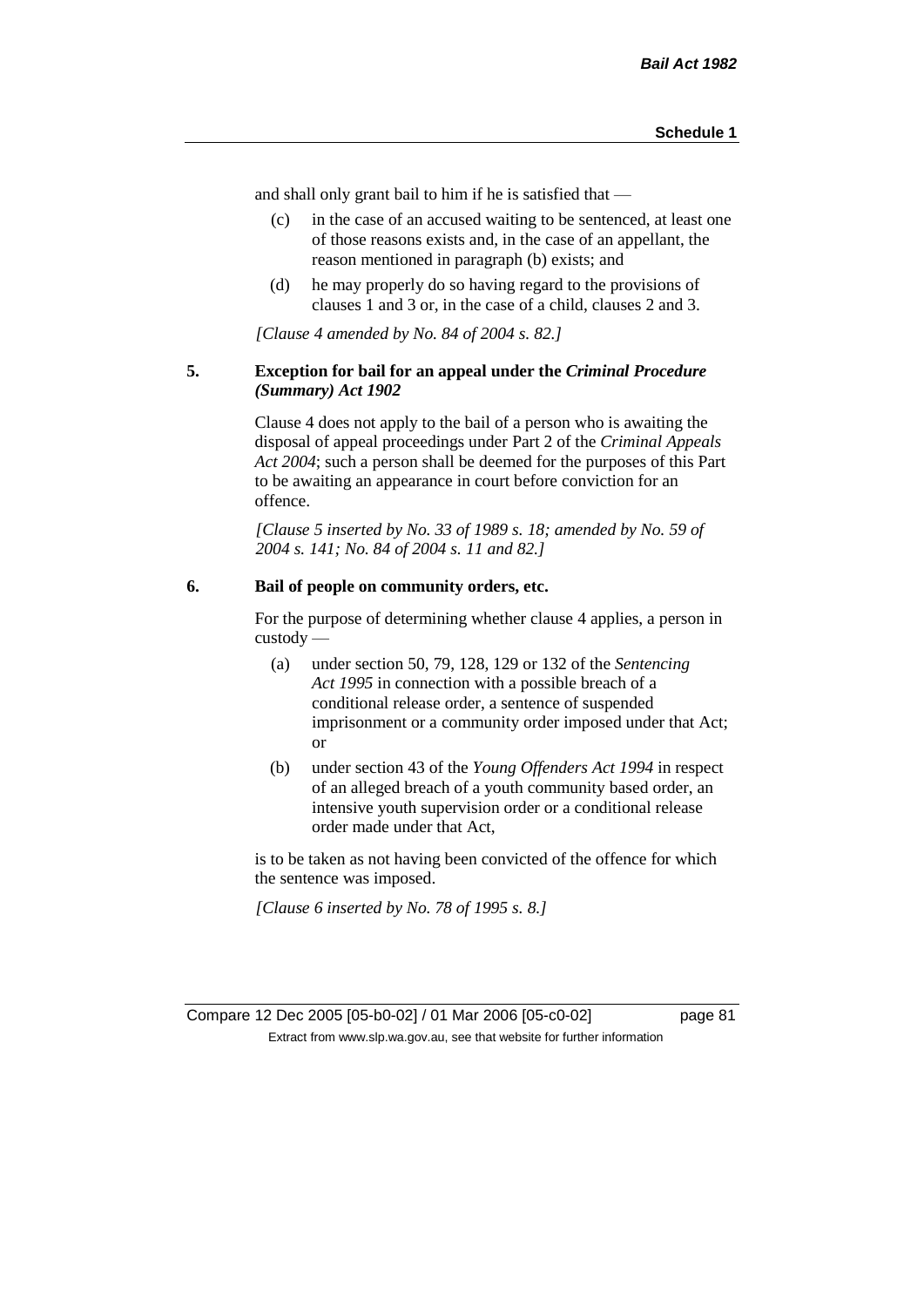Limitation on period of bail

# **7. Bail for initial appearance to be for not more than 7 days**

In fixing the terms of bail of an accused for his initial appearance in court for an offence, a justice or an authorised officer shall require him to make the appearance within the period of 7 days commencing on and including the day on which the accused was arrested for the offence.

*[Clause 7 amended by No. 84 of 2004 s. 82.]*

# **8. Bail on adjournment in petty sessions to be for not more than 30 days except by consent**

In fixing the terms of bail of an accused for an appearance in court after an adjournment of proceedings for an offence, a judicial officer sitting as a court of summary jurisdiction shall require him to make the appearance within the period of 30 days commencing on and including the day on which the proceedings are adjourned, unless the accused consents to appear on a later day.

*[Clause 8 amended by No. 49 of 1988 s. 90(c); No. 59 of 2004 s. 141; No. 84 of 2004 s. 82.]*

# **9. Provision as to calculation of time**

The periods specified in clauses 7 and 8 shall be calculated to include any Sunday or public holiday.

# **Part D — Conditions which may be imposed on a grant of bail**

# **1. Conditions as to forfeiture and giving security may be imposed on the accused and sureties**

- (1) A judicial officer or authorised officer, on a grant of bail, may impose conditions under this clause if he considers that it is desirable to do so to ensure the performance of the accused's bail undertaking.
- (2) If a judicial officer or authorised officer considers that it is desirable as mentioned in subclause (1), he may in addition to releasing the

page 82 Compare 12 Dec 2005 [05-b0-02] / 01 Mar 2006 [05-c0-02] Extract from www.slp.wa.gov.au, see that website for further information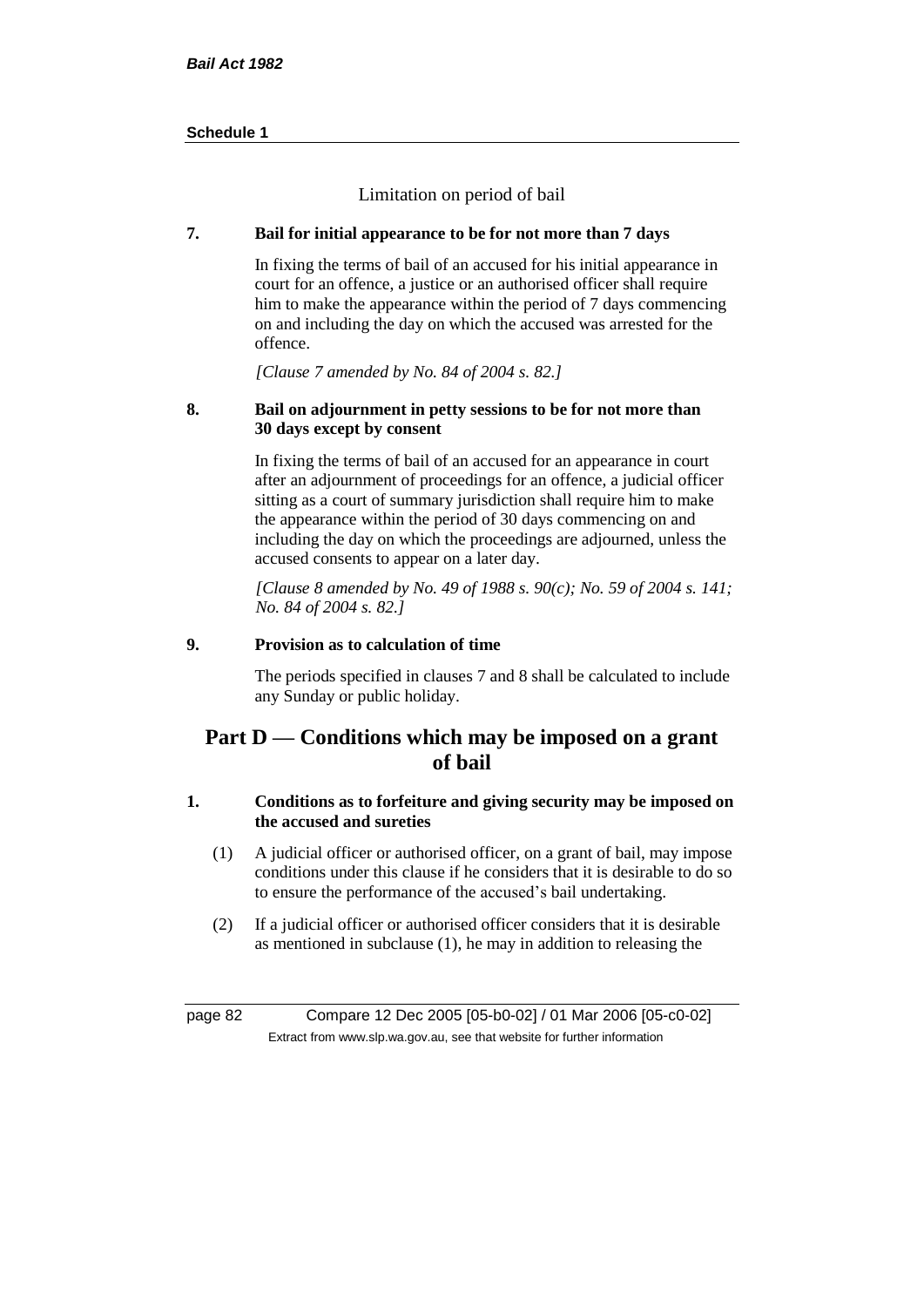accused on his bail undertaking impose any one or more of the following conditions —

- (a) that the accused in his bail undertaking agree to forfeit a specified amount of money if he fails to comply with any requirement of his bail undertaking mentioned in section  $28(2)(a)$  or  $(b)(ii)$ ;
- (b) that a surety or a specified number of sureties enter into a surety undertaking or surety undertakings whereby he or they agree to forfeit a specified amount or specified amounts of money if the accused fails to comply with any requirement of his bail undertaking mentioned in section  $28(2)(a)$  or (b)(ii);
- (c) that any of them the accused and the surety or sureties give security of a specified value, including the deposit of a specified amount of cash, for the performance of their respective obligations;
- (d) that any of them the accused and the surety or sureties deposit with a specified officer any specified passbook or document relating to the title to, or ownership of, any account or other asset offered as security for the performance of their respective obligations; or
- (e) that any of them the accused and the surety or sureties, at his or their own expense or otherwise, enter into such mortgage, charge, assignment or other transaction, or take such other step, as may be required, including completion of the necessary documents, to render any security effective and enforceable by the State.
- (3) The nature and sufficiency of any security, and the documentation therefor, required under subclause (2) shall be determined by the judicial officer or authorised officer who imposed the condition or, if no determination is so made —
	- (a) by the person before whom the bail undertaking is entered into, where the security is to be given by the accused; and
	- (b) where the security is to be given by a surety, by any person authorised under section 36 to approve the surety or before whom the surety undertaking is entered into.
- (4) When a bail undertaking ceases to have effect as provided in section 34(a) to (d), or upon an accused being acquitted of a charge

Compare 12 Dec 2005 [05-b0-02] / 01 Mar 2006 [05-c0-02] page 83 Extract from www.slp.wa.gov.au, see that website for further information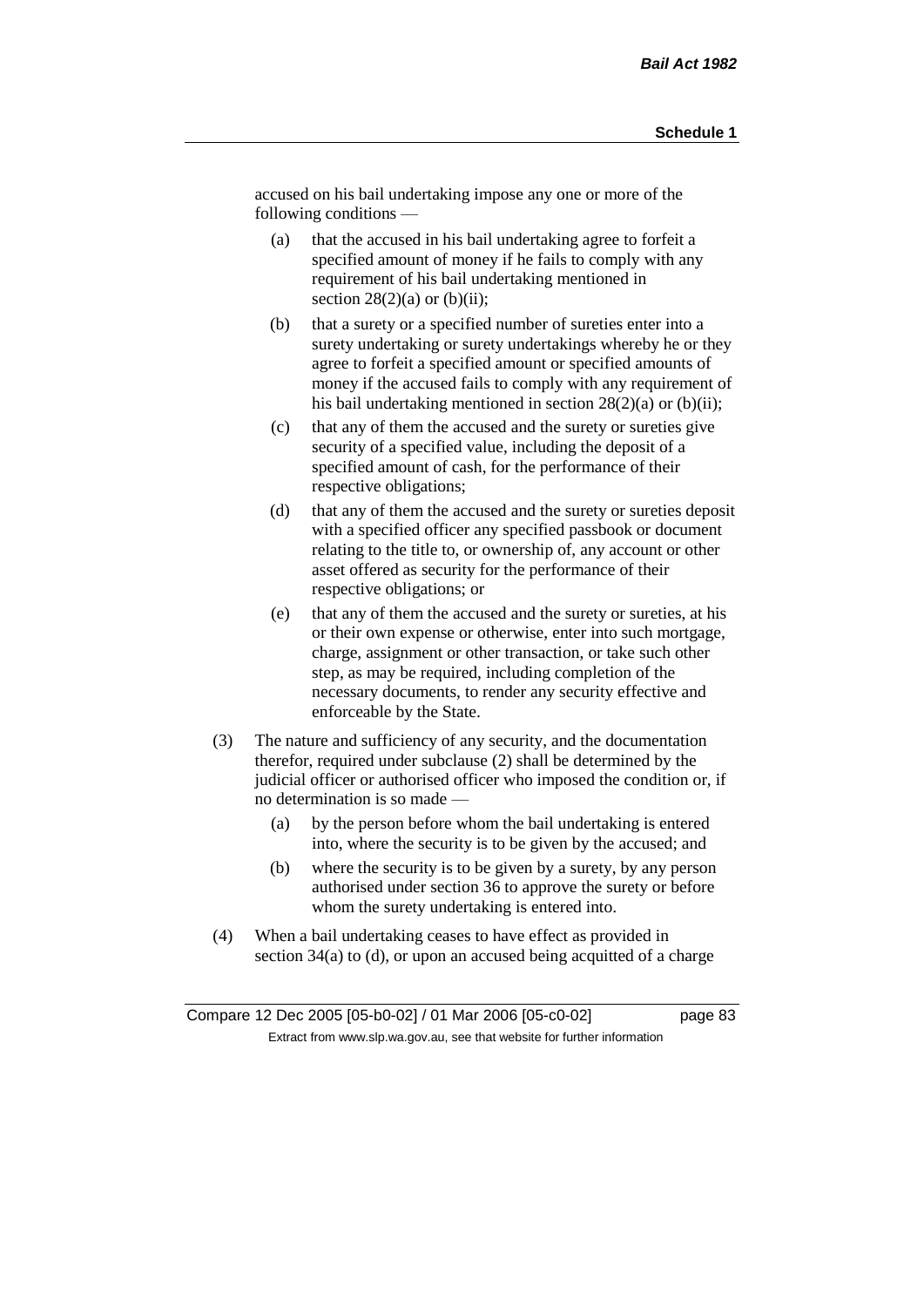under section  $51(1)$  or (2) or discharged from further proceedings therefor, each of them the accused, or where section 34(b) applies his personal representative, and any surety is entitled to have returned to him any security given under subclause (2).

(5) When a surety undertaking ceases to have effect as provided in section 47(a) to (f), a surety is entitled to have returned to him any security given under subclause (2).

*[Clause 1 amended by No. 65 of 2003 s. 121(3); No. 84 of 2004 s. 82.]*

# **2. Other conditions which may be imposed**

- (1) A judicial officer or authorised officer, on a grant of bail, may impose conditions —
	- (a) to be complied with before the accused is released on bail or while the accused is on bail;
	- (b) as to the accused's conduct while on bail; or
	- (c) as to where the accused shall reside while on bail,

if he considers that it is desirable for any purpose mentioned in subclause (2), (2b), (3) or (4).

- (1a) Without limiting subclause (1), a judicial officer or authorised officer shall, on a grant of bail to a child accused, consider whether it is desirable for any purpose mentioned in subclause (2) to impose a condition as to —
	- (a) any period in each day during which the child is to remain at a particular place;
	- (b) any person with whom the child is not to associate or communicate;
	- (c) any place that the child is not to frequent;
	- (d) the attendance by the child at a school or other educational institution; or
	- (e) any other matter,

and the judicial officer or authorised officer may impose any such condition.

page 84 Compare 12 Dec 2005 [05-b0-02] / 01 Mar 2006 [05-c0-02] Extract from www.slp.wa.gov.au, see that website for further information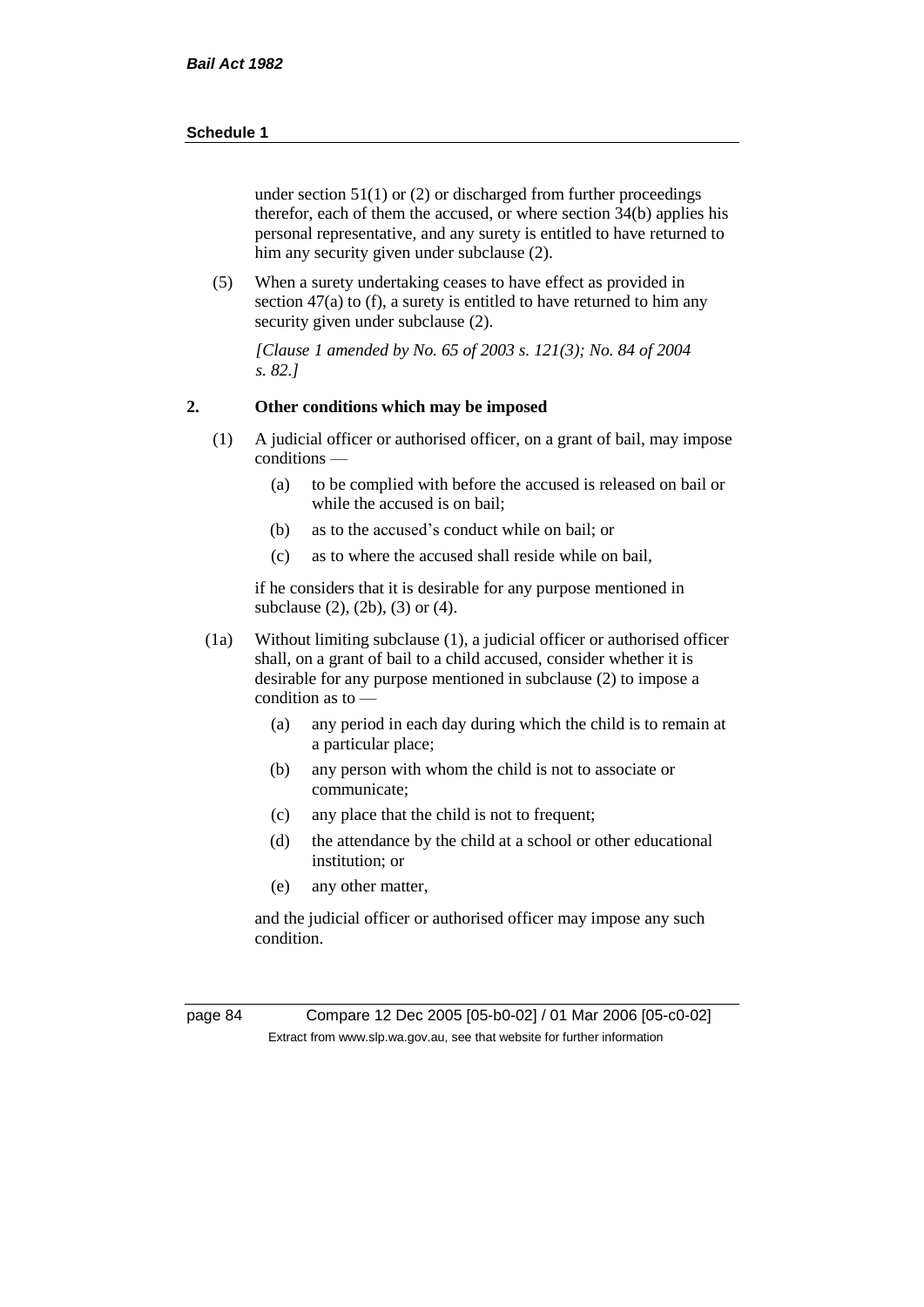- (2) Any condition may be imposed under subclause (1) or (1a) to ensure that an accused —
	- (a) appears in court in accordance with his bail undertaking;
	- (b) does not while on bail commit an offence;
	- (c) does not endanger the safety, welfare or property of any person;
	- (d) does not interfere with witnesses or otherwise obstruct the course of justice, whether in relation to himself or any other person; or
	- (e) as regards the period when the accused is on trial, does not prejudice the proper conduct of the trial.
- (2a) Before imposing a condition on a grant of bail for a purpose mentioned in subclause (2)(c) or (d) a judicial officer or authorised officer is to consider whether that purpose would be better served, or could be better assisted, by a restraining order made under the *Restraining Orders Act 1997* and whether, in the case of a judicial officer, to exercise the power in section 63 of that Act or, in the case of an authorised officer, to make a telephone application under that Act.
- (2b) Where a judicial officer is of the opinion that the accused should while on bail -
	- (a) be counselled for a behavioural problem; or
	- (b) attend a course or programme that may assist with such a problem,

the judicial officer may under subclause (1) impose a condition for that purpose that requires the accused to —

- (c) attend a prescribed person to be counselled; or
- (d) attend a prescribed course or programme,

that is specified by the judicial officer in the condition.

(3) Where a judicial officer who grants bail to an accused is of the opinion that the accused's physical condition ought to be examined the officer may, under subclause (1), impose any condition which the officer considers desirable for the purpose of ensuring that the accused is examined by a medical practitioner.

Compare 12 Dec 2005 [05-b0-02] / 01 Mar 2006 [05-c0-02] page 85 Extract from www.slp.wa.gov.au, see that website for further information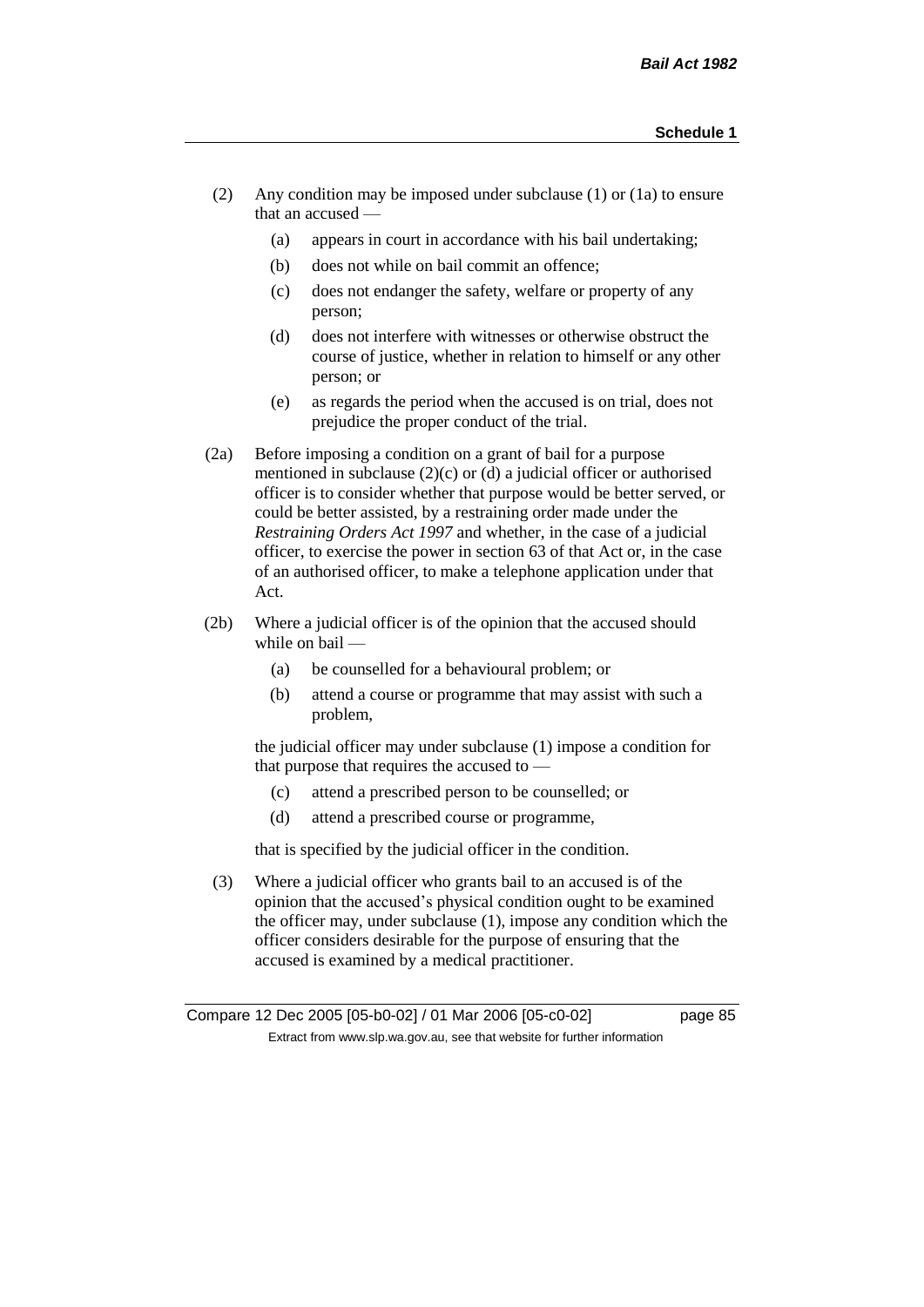- (3a) Where a judicial officer who grants bail to an accused is of the opinion that the accused's mental condition ought to be examined the officer may, under subclause (1), impose any condition which the officer considers desirable for the purpose of ensuring that the accused's mental condition is examined including a condition —
	- (a) that the accused be examined by a medical practitioner or an authorised mental health practitioner (as defined in the *Mental Health Act 1996*) for the purpose of deciding whether to make a referral under section 29 of that Act;
	- (b) that the accused be admitted to an authorised hospital (as defined in the *Mental Health Act 1996*);
	- (c) that the accused be examined by a psychiatrist.
- (4) Where a judicial officer is of the opinion that an accused is suffering from alcohol or drug abuse and is in need of care or treatment either on that account, or to enable him to be prepared for his trial, the judicial officer may, under subclause (1), impose any condition which he considers desirable for the purpose of ensuring that the accused receives such care or treatment, including that he lives in, or from time to time attends at, a specified institution or place in order to receive such care or treatment.
- (5) Where a judicial officer imposes a condition for a purpose mentioned in subclause (2b), (3), (3a) or (4), the judicial officer shall cause to be sent to the person who is to counsel or examine the accused, or the place at which the accused is to attend, a statement of the reasons for imposing the condition.
- (6) Where a condition is imposed under this clause that an accused shall reside in premises established for the accommodation of persons to whom bail has been granted, that condition shall be deemed to include a further condition that the accused shall comply with such rules as are for the time being laid down for the maintenance of the good order of those premises, whether such rules are made under section 67 or by the authority responsible for the good order of the premises.
- (7) In this clause —

**"medical practitioner"** means a medical practitioner within the meaning of the *Medical Act 1894*; and

page 86 Compare 12 Dec 2005 [05-b0-02] / 01 Mar 2006 [05-c0-02] Extract from www.slp.wa.gov.au, see that website for further information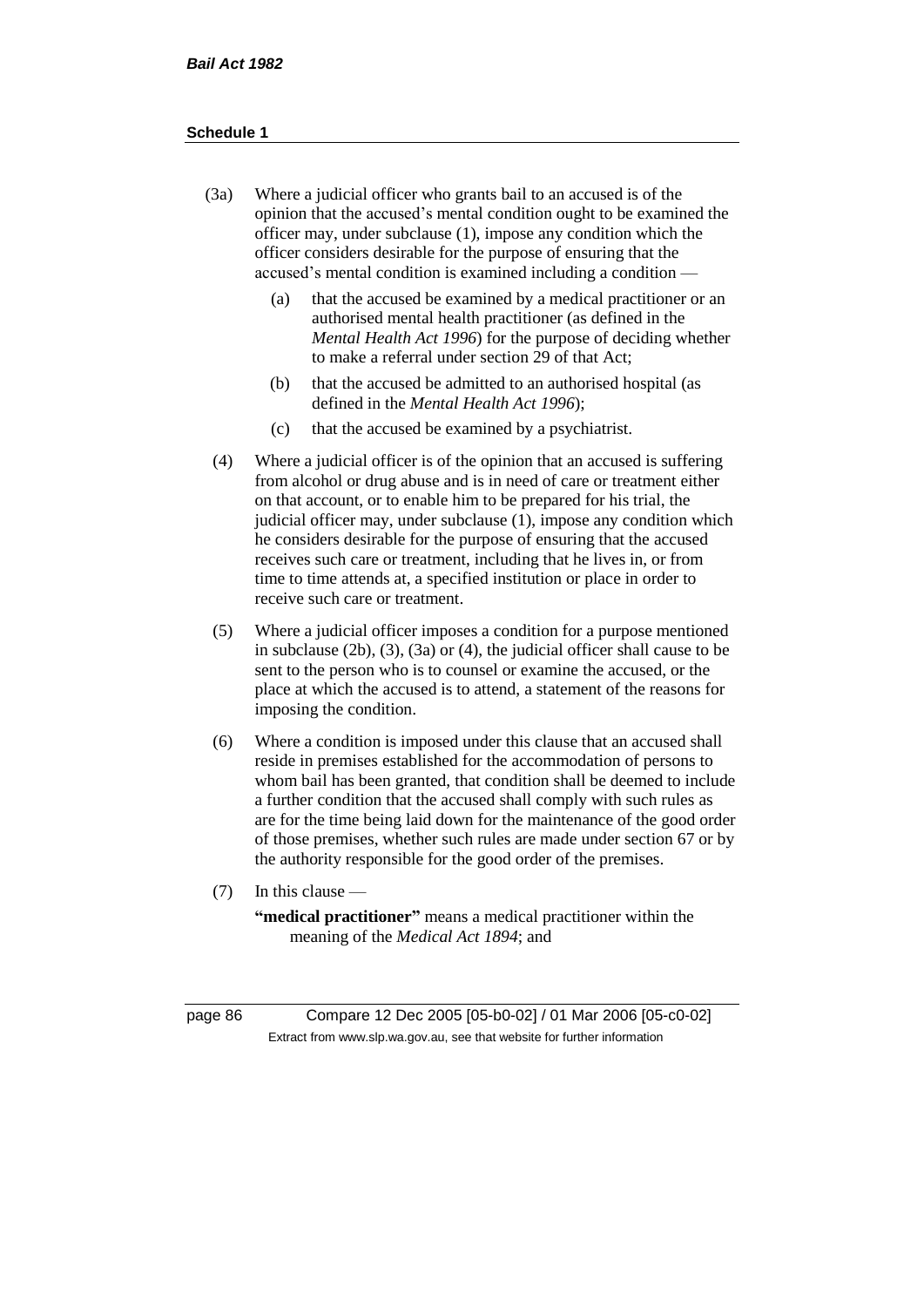**"psychiatrist"** has the same meaning as it has in the *Mental Health Act 1996*.

*[Clause 2 amended by No. 45 of 1993 s. 10(3); No. 69 of 1996 s. 3; No. 54 of 1998 s. 12; No. 84 of 2004 s. 82.]*

## **3. Home detention condition may be imposed**

- (1) A judicial officer may, subject to this clause, impose a home detention condition as a condition on a grant of bail.
- (2) A home detention condition shall not be imposed unless the accused is over the age of 17 years and the judicial officer is satisfied —
	- (a) after considering a report from a community corrections officer about the accused and his circumstances, that the accused is suitable to be subject to a home detention condition;
	- (b) that the place where it is proposed the accused will remain while subject to the home detention condition is a suitable place; and
	- (c) that unless a home detention condition is imposed, the accused will not be released on bail.
- (3) A home detention condition is a condition that while the accused is on bail the accused shall —
	- (a) remain at and not leave the place specified in the bail record form and in the bail undertaking (or in a notice under section 50E) until the time specified, or deemed by section 31(3) to be specified, in the bail undertaking except —
		- (i) to work in gainful employment approved by a community corrections officer;
		- (ii) with the approval of a community corrections officer, to seek gainful employment;
		- (iii) to obtain urgent medical or dental treatment for the accused;
		- (iv) for the purpose of averting or minimizing a serious risk of death or injury to the accused or to another person;

Compare 12 Dec 2005 [05-b0-02] / 01 Mar 2006 [05-c0-02] page 87 Extract from www.slp.wa.gov.au, see that website for further information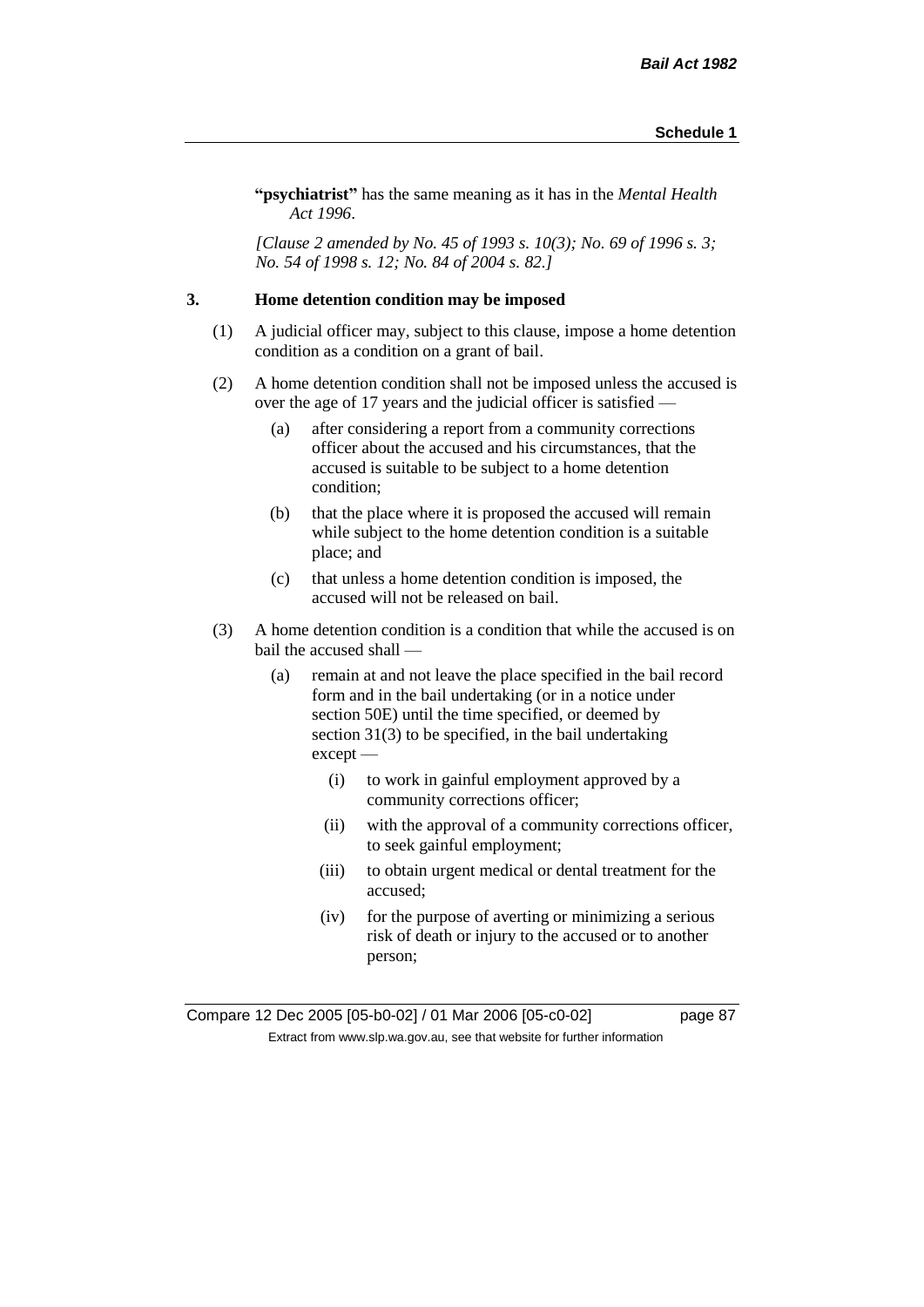| (v) | to obey an order issued under a written law (such as a |
|-----|--------------------------------------------------------|
|     | summons) requiring the accused's presence              |
|     | elsewhere:                                             |

- (vi) for a purpose approved of by a community corrections officer; or
- (vii) on the direction of a community corrections officer;
- (b) not leave the State;
- (c) comply with every reasonable direction of a community corrections officer;
- (d) comply with such of the conditions specified in the list provided under section 24A(4) as may be specified in a notice given under section 50E(b); and
- (e) when requested to do so, produce a copy of his bail undertaking and any notice by the CEO (Justice) under section 50E for inspection by a community corrections officer or a member of the Police Force.

*[Clause 3 inserted by No. 61 of 1990 s. 15; amended by No. 31 of 1993 s. 9; No. 84 of 2004 s. 82.]*

page 88 Compare 12 Dec 2005 [05-b0-02] / 01 Mar 2006 [05-c0-02] Extract from www.slp.wa.gov.au, see that website for further information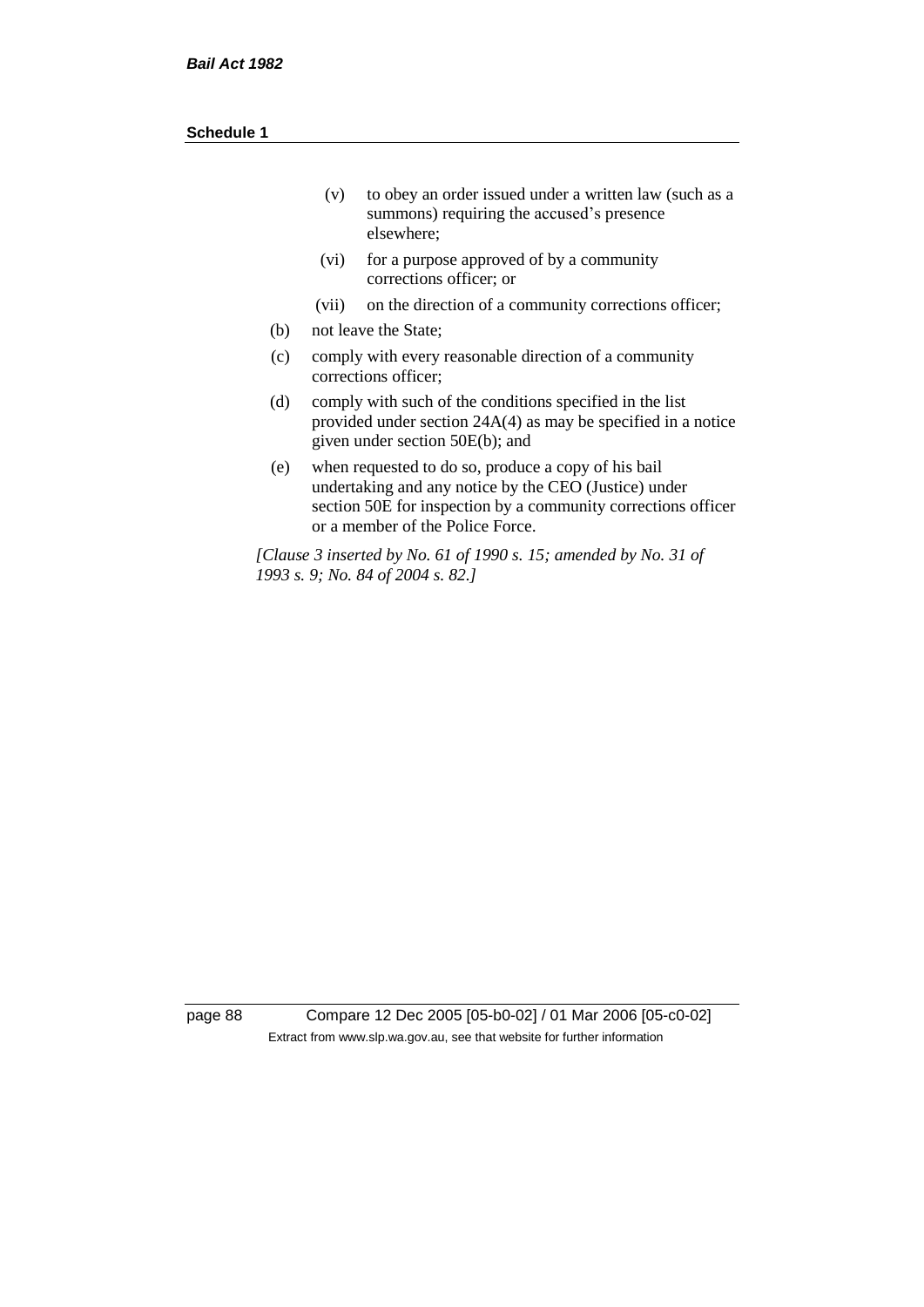# **Schedule 2**

*[Heading inserted by No. 45 of 1993 s. 11.]*

[Section 3(1)]

# **Serious offences**

|    | <b>Enactment</b>             | <b>Description of offence</b>                                                    |
|----|------------------------------|----------------------------------------------------------------------------------|
| 1. | <b>The Criminal Code</b>     |                                                                                  |
|    | s. 278 (as read with s. 282) | Wilful murder                                                                    |
|    | s. 279 (as read with s. 282) | Murder                                                                           |
|    | s. 280 (as read with s. 287) | Manslaughter                                                                     |
|    | s. 292                       | Disabling in order to commit<br>indictable offence                               |
|    | s. 294                       | Acts intended to cause grievous<br>bodily harm or to resist or prevent<br>arrest |
|    | s. 297                       | Grievous bodily harm                                                             |
|    | s. 301                       | Wounding and similar acts                                                        |
|    | s. $304(2)$                  | Acts or omissions, with intent to<br>harm, causing bodily harm or<br>danger      |
|    | s. 317                       | Assault occasioning bodily harm                                                  |
|    | s. $317A(a)$                 | Assault with intent to commit or<br>facilitate a crime                           |
|    | s. $317A(b)$                 | Assault with intent to do grievous<br>bodily harm                                |
|    | s. 318                       | Serious assaults                                                                 |
|    | s. 323                       | Indecent assault                                                                 |
|    | s. 324                       | Aggravated indecent assault                                                      |
|    | s. 325                       | Sexual penetration without consent                                               |
|    |                              |                                                                                  |

Compare 12 Dec 2005 [05-b0-02] / 01 Mar 2006 [05-c0-02] page 89 Extract from www.slp.wa.gov.au, see that website for further information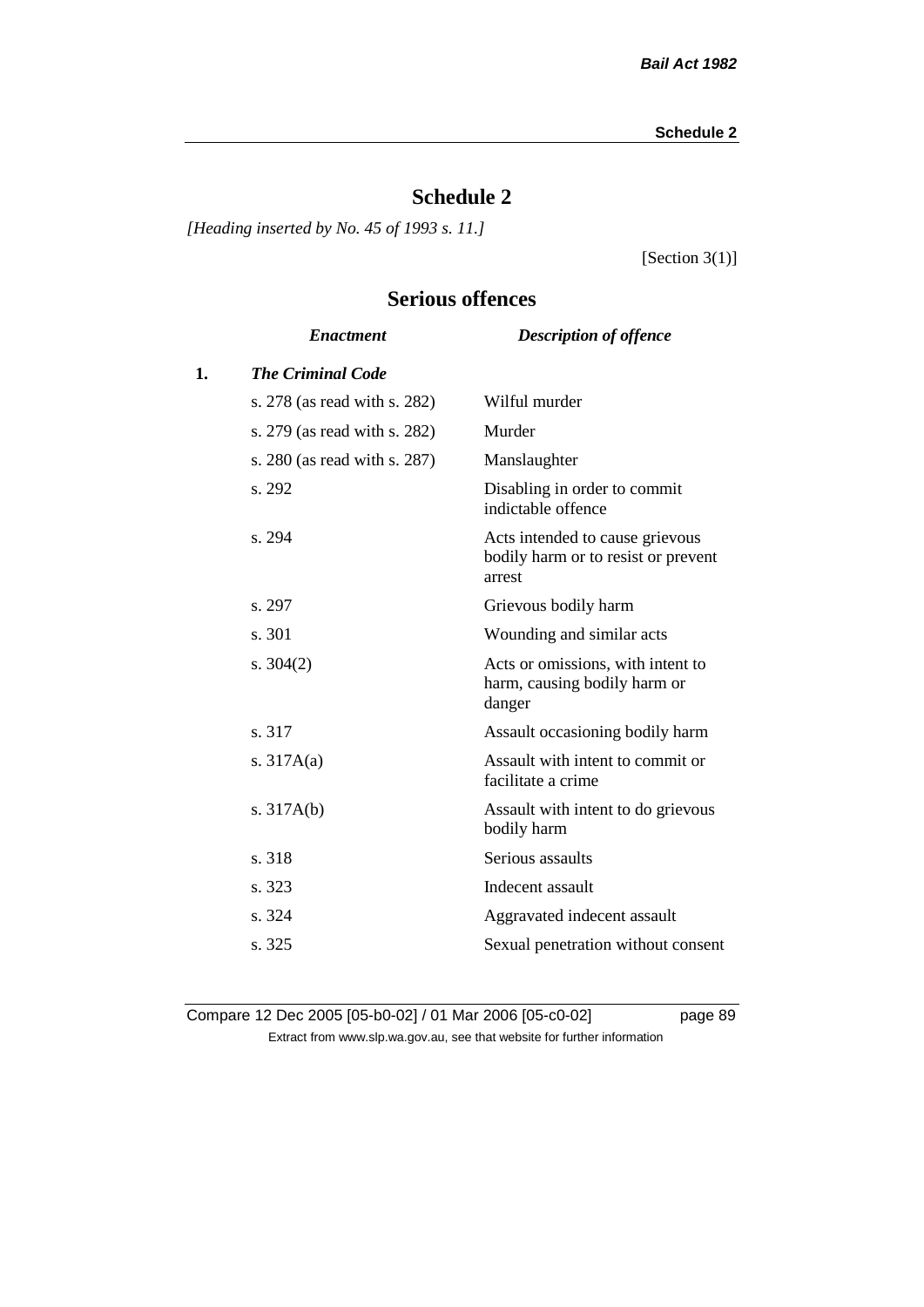|     | <b>Enactment</b>                | <b>Description of offence</b>                                                                                                                      |
|-----|---------------------------------|----------------------------------------------------------------------------------------------------------------------------------------------------|
|     | s. 326                          | Aggravated sexual penetration<br>without consent                                                                                                   |
|     | s.331B                          | Sexual servitude                                                                                                                                   |
|     | s. 331C                         | Conducting business involving<br>sexual servitude                                                                                                  |
|     | s. 331D                         | Deceptive recruiting for<br>commercial sexual services                                                                                             |
|     | s. 332                          | Kidnapping                                                                                                                                         |
|     | s. 333                          | Deprivation of liberty                                                                                                                             |
|     | s. 338E                         | Stalking                                                                                                                                           |
|     | s. 378                          | Stealing a motor vehicle                                                                                                                           |
|     | s. 392                          | Robbery                                                                                                                                            |
|     | s. 393                          | Assault with intent to rob                                                                                                                         |
|     | s. 401                          | <b>Burglary</b>                                                                                                                                    |
|     | s. 444                          | Criminal damage, if the property is<br>destroyed or damaged by fire                                                                                |
| 2.  | <b>Bush Fires Act 1954</b>      |                                                                                                                                                    |
|     | s. 32                           | Wilfully lighting a fire or causing a<br>fire to be lit under such<br>circumstances as to be likely to<br>injure or damage a person or<br>property |
| 2a. | <b>Misuse of Drugs Act 1981</b> |                                                                                                                                                    |
|     | s. $6(1)$                       | Offences concerned with<br>prohibited drugs generally                                                                                              |
|     | s. $7(1)$                       | Offences concerned with<br>prohibited plants generally                                                                                             |
|     | s. $33(1)(a)$                   | Attempting to commit an offence<br>under section $6(1)$ or $7(1)$                                                                                  |
|     |                                 |                                                                                                                                                    |

# page 90 Compare 12 Dec 2005 [05-b0-02] / 01 Mar 2006 [05-c0-02] Extract from www.slp.wa.gov.au, see that website for further information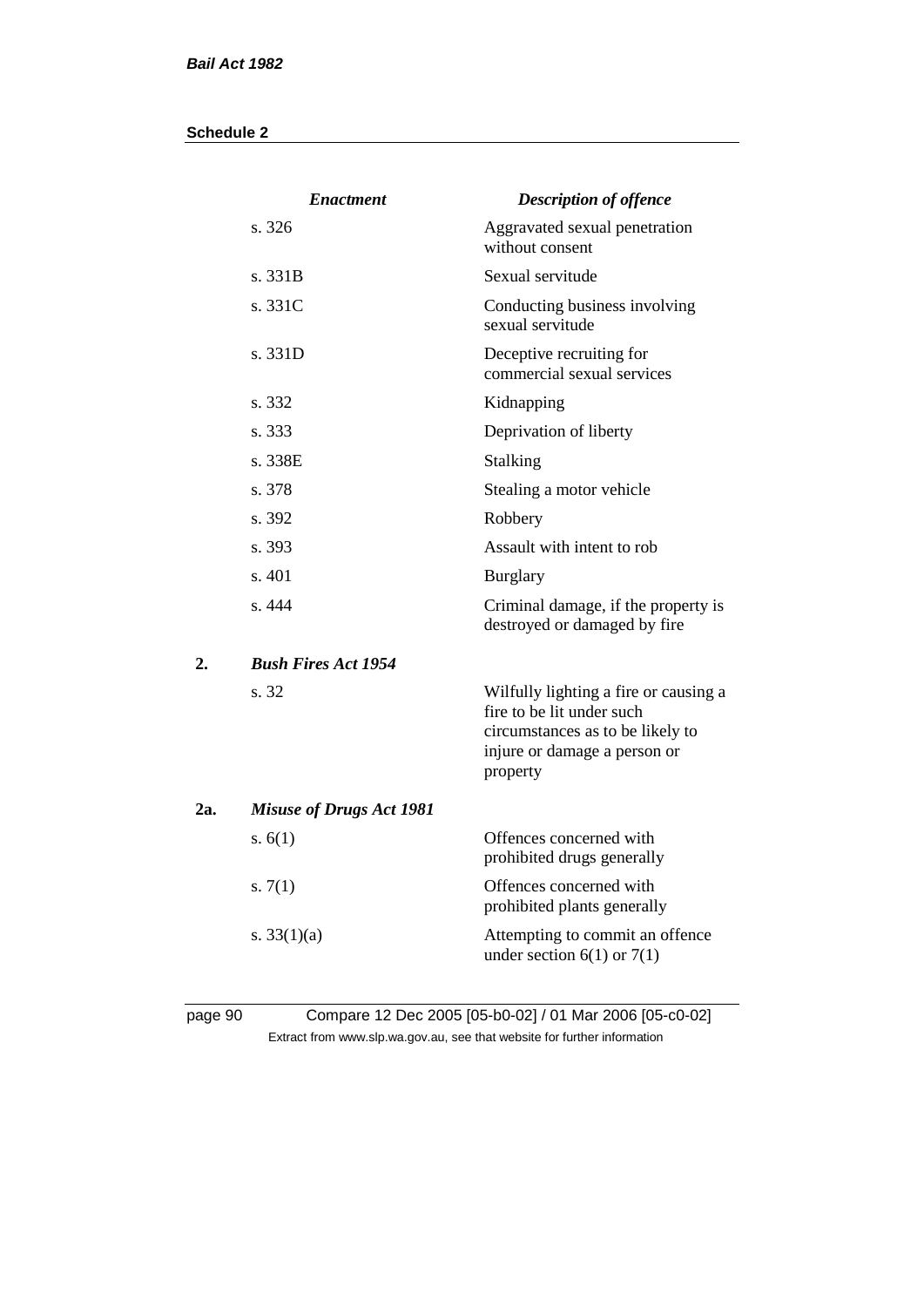page 91

|     | <b>Enactment</b>                   |                                                               | <b>Description of offence</b>                                                                                                                                  |  |  |
|-----|------------------------------------|---------------------------------------------------------------|----------------------------------------------------------------------------------------------------------------------------------------------------------------|--|--|
|     | s. $33(2)(a)$                      |                                                               | Conspiracy to commit an offence<br>under s. $6(1)$ or $7(1)$                                                                                                   |  |  |
| 2b. | <b>Restraining Orders Act 1997</b> |                                                               |                                                                                                                                                                |  |  |
|     | s. $61(1)$                         | order                                                         | Breach of a violence restraining                                                                                                                               |  |  |
|     | s. $61(2a)$                        |                                                               | Breach of a police order                                                                                                                                       |  |  |
|     | s. $86(2)$                         | Breach of a Part VII order under<br>the Justices Act $1902$ — |                                                                                                                                                                |  |  |
|     |                                    | (a)                                                           | that under section 86 of the<br>Restraining Orders Act 1997<br>is taken to be a misconduct<br>restraining order under that<br>Act; and                         |  |  |
|     |                                    | (b)                                                           | that shows on the face of the<br>order that the causing or<br>threatening of personal<br>injury by the accused was a<br>ground for the making of the<br>order. |  |  |
| 3.  | <b>Road Traffic Act 1974</b>       |                                                               |                                                                                                                                                                |  |  |
|     | s. 59                              |                                                               | Dangerous driving causing death,<br>injury, etc.                                                                                                               |  |  |
|     | s. 59A                             | harm                                                          | Dangerous driving causing bodily                                                                                                                               |  |  |

*[Schedule 2 inserted by No. 45 of 1993 s. 11; amended by No. 82 of 1994 s. 13; No. 38 of 1998 s. 4(2); No. 54 of 1998 s. 15; No. 23 of 2001 s. 10(1); No. 4 of 2004 s. 24 and 26; No. 38 of 2004 s. 61; No. 62 of 2004 s. 9(1); No. 84 of 2004 s. 82.]* 

| Compare 12 Dec 2005 [05-b0-02] / 01 Mar 2006 [05-c0-02]                  |
|--------------------------------------------------------------------------|
| Extract from www.slp.wa.gov.au, see that website for further information |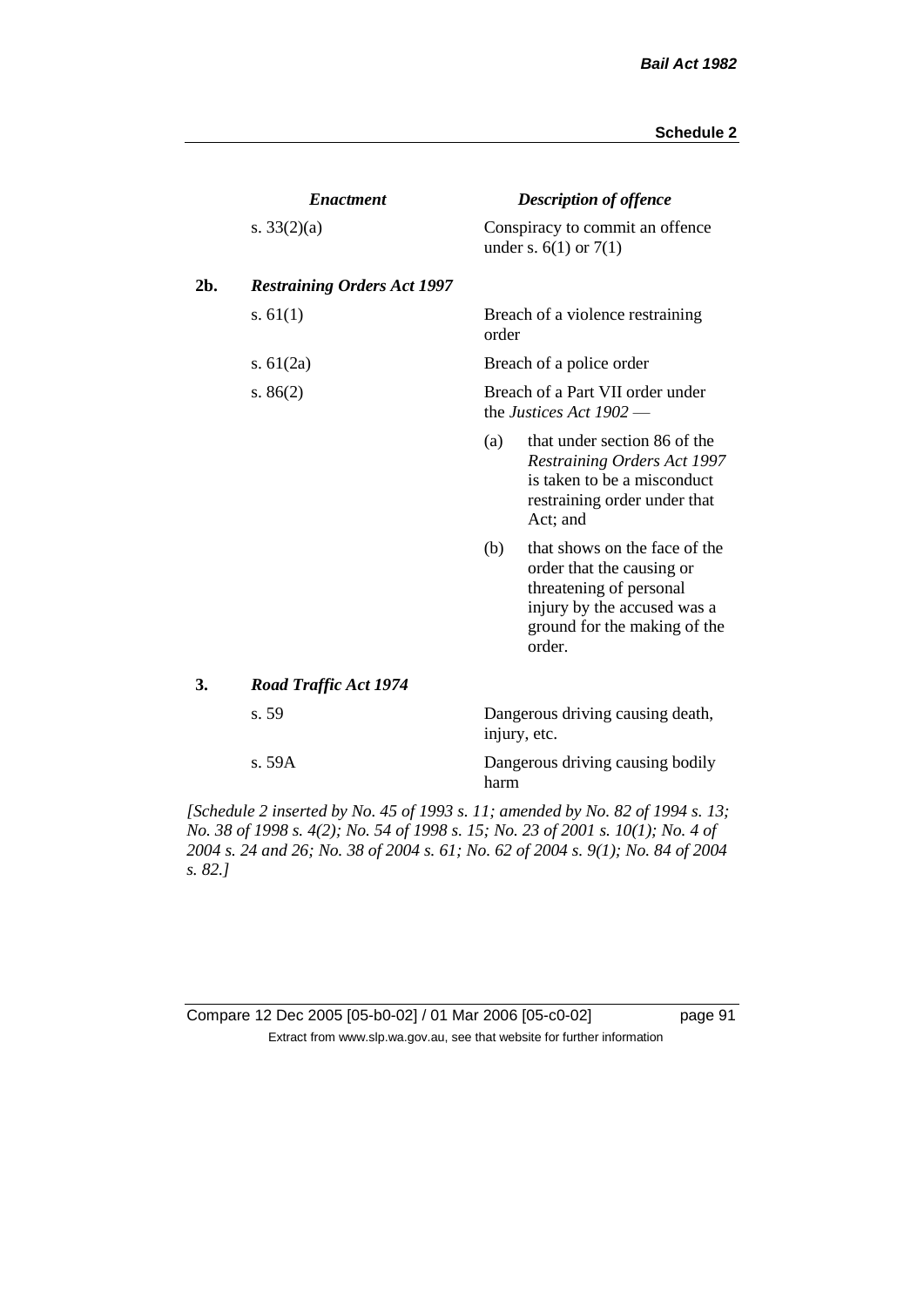# **Notes**

<sup>1</sup> This is a compilation of the *Bail Act 1982* and includes the amendments made by the other written laws referred to in the following table <sup>1a</sup>. The table also contains information about any reprint.

# **Compilation table**

| <b>Number</b><br>and year | Assent     | <b>Commencement</b>                                                        |
|---------------------------|------------|----------------------------------------------------------------------------|
| 86 of 1982                |            | 18 Nov 1982 6 Feb 1989 (see s. 2 and<br><i>Gazette</i> 27 Jan 1989 p. 263) |
| 52 of 1984                | 5 Sep 1984 | 3 Oct 1984                                                                 |
| 74 of 1984                |            | 29 Nov 1984 6 Feb 1989 (see s. 2 and<br><i>Gazette</i> 27 Jan 1989 p. 263) |
| 15 of 1988                | 6 Sep 1988 | 6 Feb 1989 (see s. 2 and<br><i>Gazette</i> 27 Jan 1989 p. 263)             |
|                           |            |                                                                            |

**Reprint of the** *Bail Act 1982* **under the Reprints Act 1984 and s. 21 of the Bail Amendment Act 1988** <sup>3</sup> (includes amendments listed above)

| Criminal Law<br>Amendment Act 1988<br>Pt.4                                        | 70 of 1988 | 15 Dec 1988 | 6 Feb 1989 (see s. 2(2)(b) and<br><i>Gazette</i> 27 Jan 1989 p. 263) |
|-----------------------------------------------------------------------------------|------------|-------------|----------------------------------------------------------------------|
| <b>Acts Amendment</b><br>(Children's Court)<br>Act 1988 Pt. 13                    | 49 of 1988 | 22 Dec 1988 | 1 Dec 1989 (see s. 2 and<br><i>Gazette</i> 24 Nov 1989 p. 4327)      |
| Justices Amendment<br>Act 1989 s. 18                                              | 33 of 1989 | 22 Dec 1989 | 1 Jun 1991 (see s. 2 and<br><i>Gazette</i> 17 May 1991 p. 2455)      |
| <b>Community Corrections</b><br><b>Legislation Amendment</b><br>Act 1990 Pt. 2    | 61 of 1990 | 17 Dec 1990 | 3 Apr 1991 (see s. 2 and<br><i>Gazette</i> 22 Mar 1991 p. 1209)      |
| Child Welfare<br>Amendment Act (No. 2)<br>1990 s. 15                              | 83 of 1990 | 22 Dec 1990 | 1 Aug 1991 (see s. 2 and<br><i>Gazette</i> 1 Aug 1991 p. 3983)       |
| Children's Court of<br>Western Australia<br>Amendment Act<br>$(No. 2)$ 1991 s. 21 | 15 of 1991 | 21 Jun 1991 | 9 Aug 1991 (see s. 2(2) and<br><i>Gazette</i> 9 Aug 1991 p. 4101)    |

**Reprint of the** *Bail Act 1982* **as at 17 Oct 1991** (includes amendments listed above)

page 92 Compare 12 Dec 2005 [05-b0-02] / 01 Mar 2006 [05-c0-02] Extract from www.slp.wa.gov.au, see that website for further information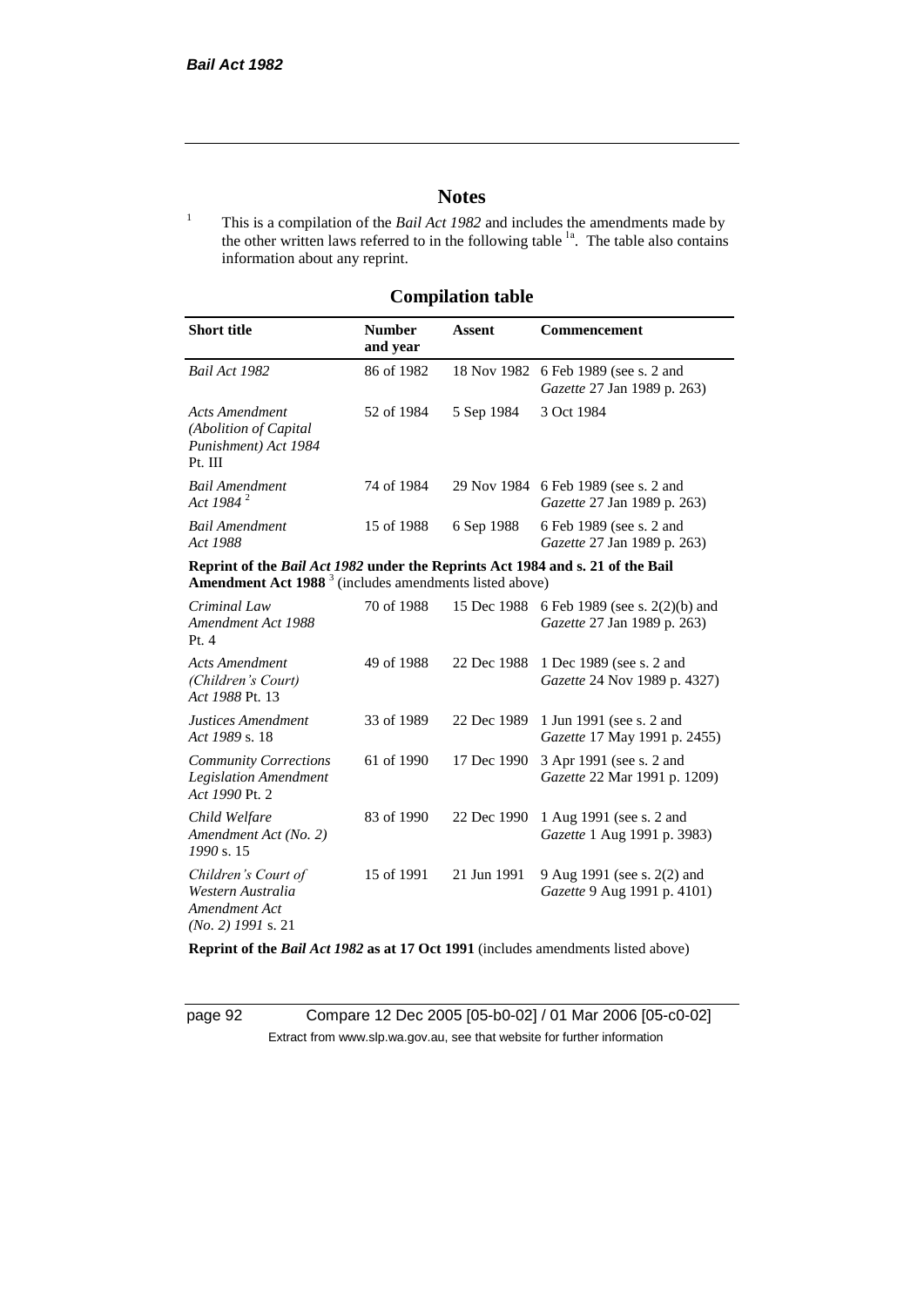| <b>Short title</b>                                                                                                                                                                                                                                                                    | <b>Number</b><br>and year | <b>Assent</b> | <b>Commencement</b>                                                                                                                                                     |  |
|---------------------------------------------------------------------------------------------------------------------------------------------------------------------------------------------------------------------------------------------------------------------------------------|---------------------------|---------------|-------------------------------------------------------------------------------------------------------------------------------------------------------------------------|--|
| <b>Acts Amendment (Sexual</b><br>Offences) Act 1992 Pt. 3                                                                                                                                                                                                                             | 14 of 1992                | 17 Jun 1992   | 1 Aug 1992 (see s. 2 and<br>Gazette 28 Jul 1992 p. 3671)                                                                                                                |  |
| <b>Acts Amendment</b><br>(Ministry of Justice)<br>Act 1993 Pt. $3^4$                                                                                                                                                                                                                  | 31 of 1993                | 15 Dec 1993   | 1 Jul 1993 (see s. 2)                                                                                                                                                   |  |
| Criminal Procedure<br>Amendment Act 1993<br>Pt. $2^5$                                                                                                                                                                                                                                 | 45 of 1993                | 20 Dec 1993   | Act other than s. 7-9 and<br>$10(2)(b)$ : 17 Jan 1994 (see<br>s. $2(1)$ ;<br>s. 7-9 and 10(2)(b): 4 Mar 1994<br>(see s. $2(2)$ and <i>Gazette</i><br>4 Mar 1994 p. 915) |  |
| Criminal Law<br>Amendment Act 1994<br>s. $13(1)$ and $(2)$                                                                                                                                                                                                                            | 82 of 1994                | 23 Dec 1994   | 20 Jan 1995 (see s. 2(2))                                                                                                                                               |  |
| Acts Amendment (Fines,<br>Penalties and<br><b>Infringement Notices</b> )<br>Act 1994 Pt. 3                                                                                                                                                                                            | 92 of 1994                | 23 Dec 1994   | 1 Jan 1995 (see s. 2(1) and<br>Gazette 30 Dec 1994 p. 7211)                                                                                                             |  |
| Sentencing<br>(Consequential<br>Provisions) Act 1995<br>Pt. 5                                                                                                                                                                                                                         | 78 of 1995                | 16 Jan 1996   | 4 Nov 1996 (see s. 2 and<br>Gazette 25 Oct 1996 p. 5632)                                                                                                                |  |
| Coroners Act 1996 s. 61                                                                                                                                                                                                                                                               | 2 of 1996                 |               | 24 May 1996 7 Apr 1997 (see s. 2 and<br>Gazette 18 Mar 1997 p. 1529)                                                                                                    |  |
| <b>Mental Health</b><br>(Consequential<br>Provisions) Act 1996<br>Pt. 2                                                                                                                                                                                                               | 69 of 1996                |               | 13 Nov 1996 13 Nov 1997 (see s. 2)                                                                                                                                      |  |
| <b>Reprint of the Bail Act 1982 as at 13 Mar 1997</b> (includes amendments listed above<br>except those in the Coroners Act 1996 and the Mental Health (Consequential Provisions)<br>Act 1996) (corrections to reprint in <i>Gazette</i> 25 Jul 1997 p. 3909 and 14 Nov 1997 p. 6426) |                           |               |                                                                                                                                                                         |  |

| Statutes (Repeals and<br>Minor Amendments)<br><i>Act 1997 s. 21</i> |            |                         | 57 of 1997 15 Dec 1997 15 Dec 1997 (see s. 2(1)) |
|---------------------------------------------------------------------|------------|-------------------------|--------------------------------------------------|
| Criminal Law<br>Amendment Act (No. 1)<br>$1998$ s. 4(2)             | 38 of 1998 | 25 Sep 1998 23 Oct 1998 |                                                  |

Compare 12 Dec 2005 [05-b0-02] / 01 Mar 2006 [05-c0-02] page 93 Extract from www.slp.wa.gov.au, see that website for further information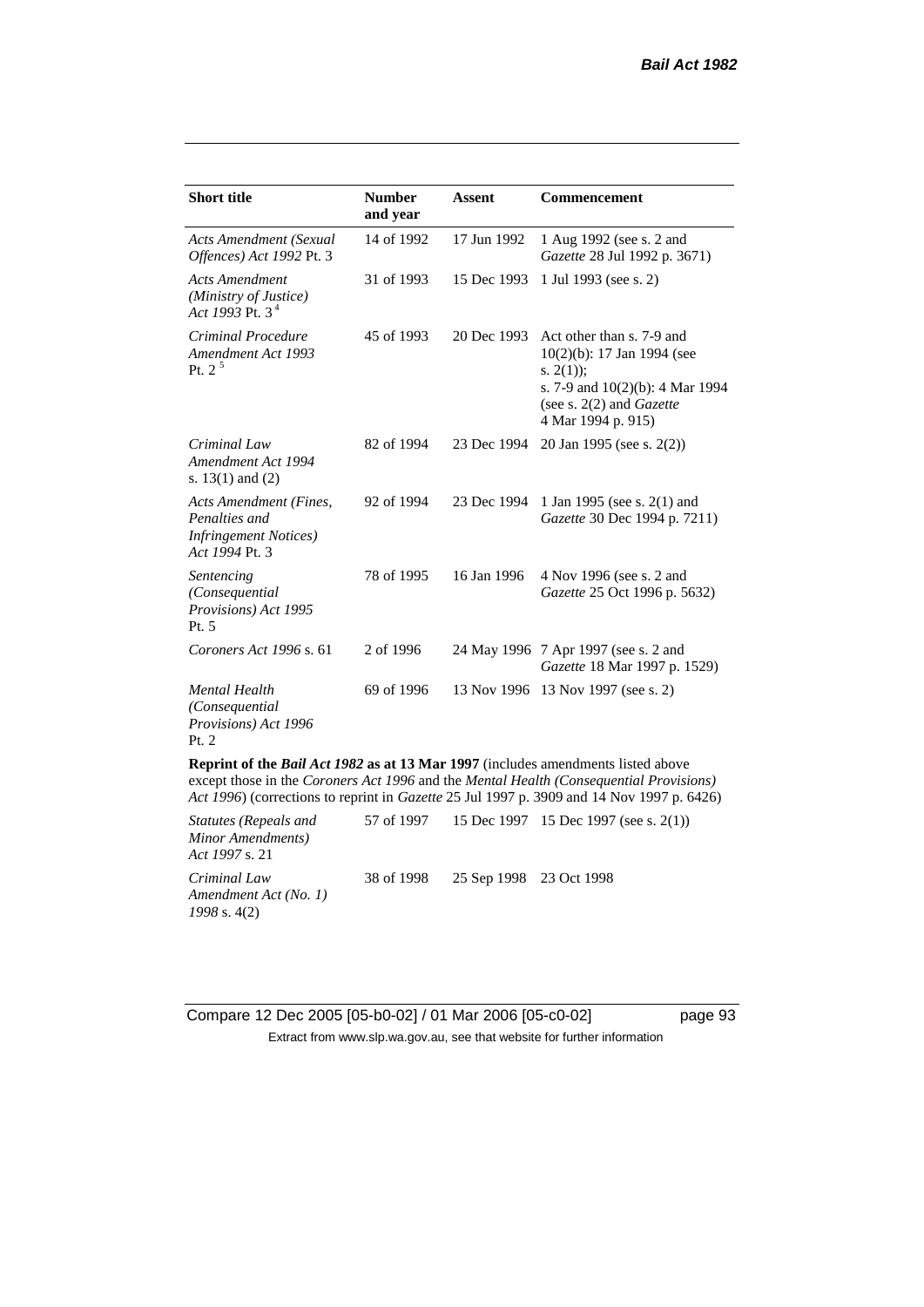| <b>Short title</b>                                                                                | <b>Number</b><br>and year | Assent                  | Commencement                                                                                                                                                                                                                                                                                                       |
|---------------------------------------------------------------------------------------------------|---------------------------|-------------------------|--------------------------------------------------------------------------------------------------------------------------------------------------------------------------------------------------------------------------------------------------------------------------------------------------------------------|
| Bail Amendment<br>Act 1998 <sup>6</sup>                                                           | 54 of 1998                | 11 Jan 1999             | Pt. 4 and 7: 15 May 1999<br>(see s. 2 and Gazette<br>11 May 1999 p. 1905);<br>Pt. 2, 3 and 5 (other than s. 12):<br>8 Mar 2000 (see s. 2 and<br>Gazette 7 Mar 2000 p. 1039);<br>s. 12: 1 Sep 2000 (see s. 2 and<br>Gazette 29 Aug 2000 p. 4985);<br>Pt. 6: 4 Dec 2000 (see s. 2 and<br>Gazette 4 Dec 2000 p. 6799) |
| Reprint of the Bail Act 1982 as at 27 Aug 1999 (includes amendments listed above)                 |                           |                         |                                                                                                                                                                                                                                                                                                                    |
| Court Security and<br><b>Custodial Services</b><br>(Consequential<br>Provisions) Act 1999<br>Pt.3 | 47 of 1999                | 8 Dec 1999              | 18 Dec 1999 (see s. 2 and<br>Gazette 17 Dec 1999 p. 6175-6)                                                                                                                                                                                                                                                        |
| Criminal Law Amendment<br>Act 2001 s. 10(1)                                                       | 23 of 2001                | 26 Nov 2001 24 Dec 2001 |                                                                                                                                                                                                                                                                                                                    |
| Criminal Investigation<br>(Identifying People)<br>Act 2002 s. 96                                  | 6 of 2002                 | 4 Jun 2002              | 20 Nov 2002 (see s. 2 and<br>Gazette 19 Nov 2002 p. 5505)                                                                                                                                                                                                                                                          |
| Criminal Law (Procedure)<br>Amendment Act 2002 Pt. 4<br>Div. 1                                    | 27 of 2002                | 25 Sep 2002             | 27 Sep 2002 (see s. 2 and<br>Gazette 27 Sep 2002 p. 4875)                                                                                                                                                                                                                                                          |
| Sentencing Legislation<br>Amendment and Repeal<br>Act 2003 s. 29(3) and 37                        | 50 of 2003                | 9 Jul 2003              | s. 29(3): 31 Aug 2003 (see s. 2<br>and Gazette 29 Aug 2003<br>p. 3833);<br>s. 37: 15 May 2004 (see s. 2 and<br>Gazette 14 May 2004 p. 1445)                                                                                                                                                                        |
| Acts Amendment and<br>Repeal (Courts and Legal<br>Practice) Act 2003 s. 88,<br>97, 121            | 65 of 2003                | 4 Dec 2003              | 1 Jan 2004 (see s. 2 and Gazette<br>30 Dec 2003 p. 5722)                                                                                                                                                                                                                                                           |
| Statutes (Repeals and<br>Minor Amendments)<br>Act 2003 s. 29                                      | 74 of 2003                | 15 Dec 2003             | 15 Dec 2003 (see s. 2)                                                                                                                                                                                                                                                                                             |
| Criminal Code Amendment<br>Act 2004 s. 24, 26 and 58                                              | 4 of 2004                 | 23 Apr 2004             | 21 May 2004 (see s. 2)                                                                                                                                                                                                                                                                                             |

page 94 Compare 12 Dec 2005 [05-b0-02] / 01 Mar 2006 [05-c0-02] Extract from www.slp.wa.gov.au, see that website for further information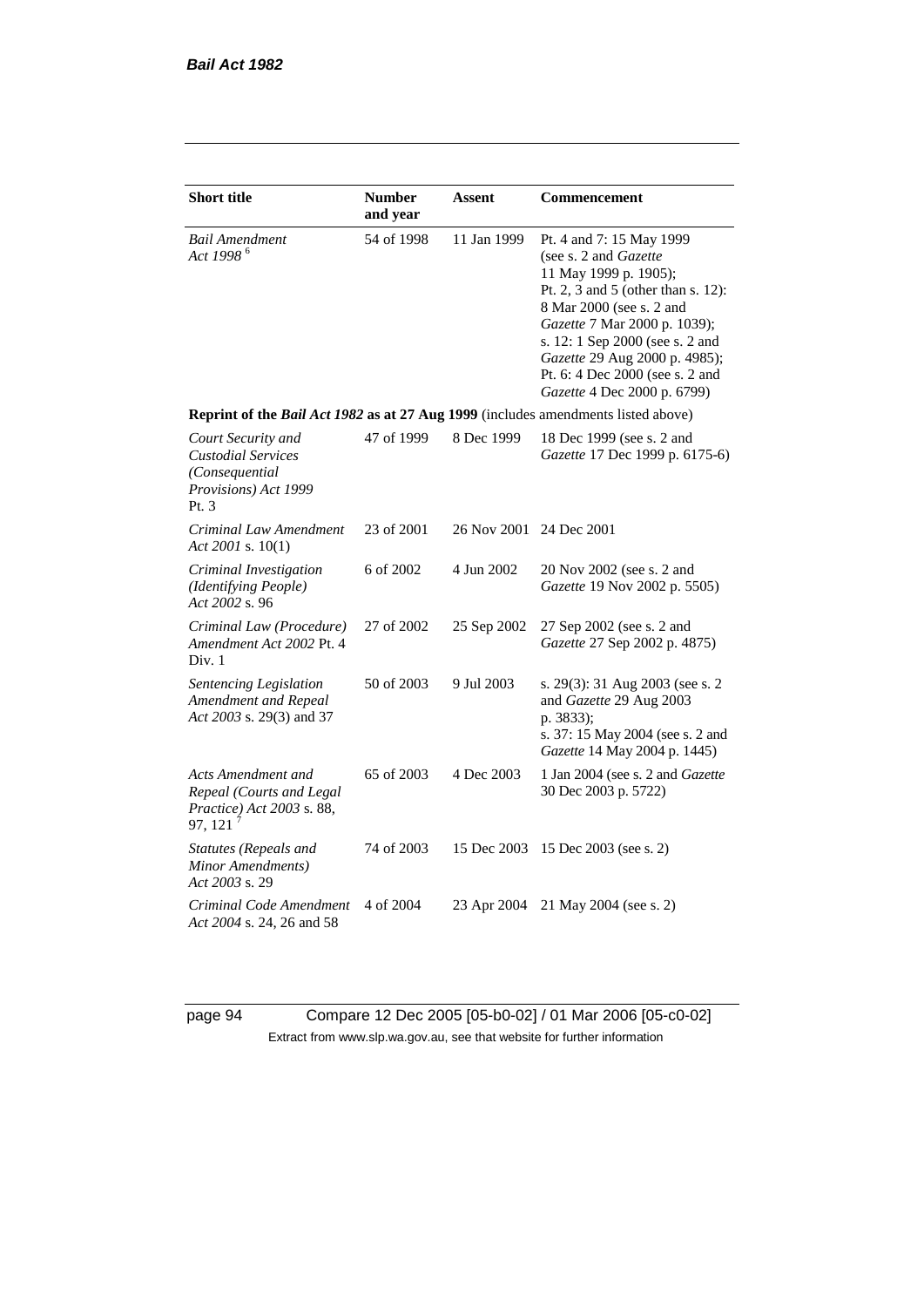| <b>Short title</b>                                                                                           | <b>Number</b><br>and year | Assent      | <b>Commencement</b>                                                                                                                                                                                                                                     |
|--------------------------------------------------------------------------------------------------------------|---------------------------|-------------|---------------------------------------------------------------------------------------------------------------------------------------------------------------------------------------------------------------------------------------------------------|
| <b>Acts Amendment (Family</b><br>and Domestic Violence)<br>Act 2004 Pt. 3                                    | 38 of 2004                | 9 Nov 2004  | 1 Dec 2004 (see s. 2 and<br>Gazette 26 Nov 2004 p. 5309)                                                                                                                                                                                                |
| <b>Children and Community</b><br><i>Services Act 2004 s. 251</i>                                             | 34 of 2004                | 20 Oct 2004 | 1 Mar 2006 (see s. 2 and<br><i><u>Gazette 14 Feb 2006 p. 695)</u></i>                                                                                                                                                                                   |
| Acts Amendment (Court of<br>Appeal) Act 2004 s. 28                                                           | 45 of 2004                | 9 Nov 2004  | s. $28(1)$ , (2) and (4) (other than<br>the amendment to s. $7A(1)$ :<br>1 Feb 2005 (see. s. 2 and<br>Gazette 14 Jan 2005 p. 163)<br>s. $28(3)$ and $(4)$ (the<br>amendment to s. $7A(1)$ : 2 May<br>2005 (see. s. 2 and Gazette<br>14 Jan 2005 p. 163) |
| Courts Legislation<br>Amendment and Repeal<br>Act 2004 s. 141                                                | 59 of 2004                | 23 Nov 2004 | 1 May 2005 (see s. 2 and<br>Gazette 31 Dec 2004 p. 7128)                                                                                                                                                                                                |
| Misuse of Drugs<br>Amendment Act 2004<br>s. $9(1)$                                                           | 62 of 2004                | 24 Nov 2004 | 1 Jan 2005 (see s. 2 and <i>Gazette</i><br>10 Dec 2004 p. 5965)                                                                                                                                                                                         |
| Criminal Procedure and<br>Appeals (Consequential and<br>Other Provisions) Act 2004<br>Pt. 3 and s. 82 and 83 | 84 of 2004                | 16 Dec 2004 | 2 May 2005 (see s. 2 and<br>Gazette 31 Dec 2004 p. 7129<br>(correction in Gazette 7 Jan<br>2005 p. 53))                                                                                                                                                 |

**Reprint 5: The** *Bail Act 1982* **as at 1 Apr 2005** (includes amendments listed above except those in the *Acts Amendment (Court of Appeal) Act 2004* s. 28(3) and (4) (the amendment to s. 7A(1)), the *Children and Community Services Act 2004*, the *Courts Legislation Amendment and Repeal Act 2004* and the *Criminal Procedure and Appeals (Consequential and Other Provisions) Act 2004*)

 $1a$  On the date as at which this compilation was prepared, provisions referred to in the following table had not come into operation and were therefore not included in this compilation. For the text of the provisions see the endnotes referred to in the table.

|             | TTO ADIOID that have not come mto operation |        |                     |  |
|-------------|---------------------------------------------|--------|---------------------|--|
| Short title | <b>Number</b><br>and year                   | Assent | <b>Commencement</b> |  |

| Provisions that have not come into operation |  |  |
|----------------------------------------------|--|--|
|----------------------------------------------|--|--|

| <i>Sentencing Legislation</i><br>Amendment Act 2004 s. 13 <sup>8</sup> | 27 of 2004 | 14 Oct 2004 To be proclaimed (see s. 2) |
|------------------------------------------------------------------------|------------|-----------------------------------------|
|                                                                        |            |                                         |

Compare 12 Dec 2005 [05-b0-02] / 01 Mar 2006 [05-c0-02] page 95

Extract from www.slp.wa.gov.au, see that website for further information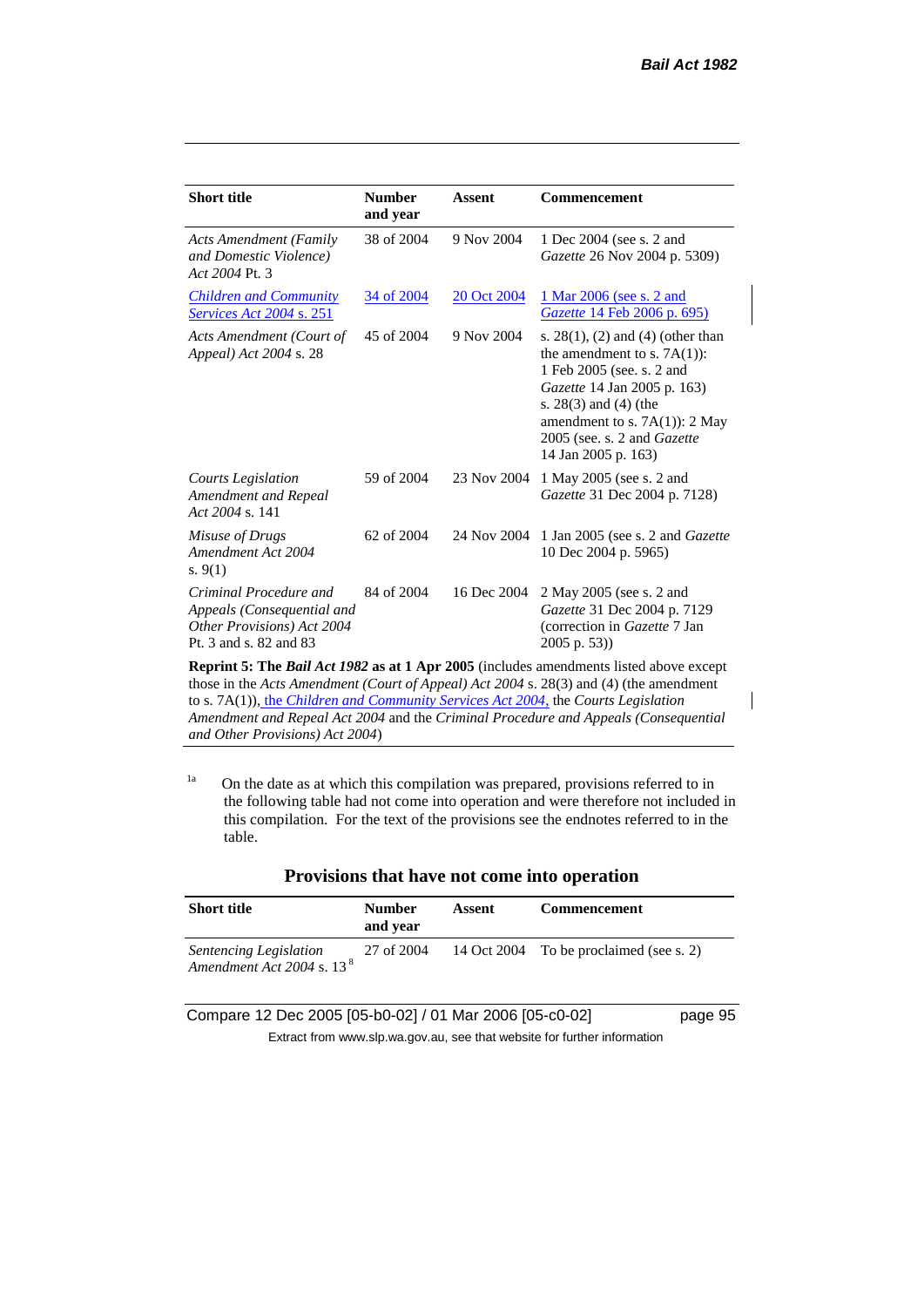| <b>Short title</b>                                                                                                            | <b>Number</b><br>and year | Assent                  | <b>Commencement</b>                     |
|-------------------------------------------------------------------------------------------------------------------------------|---------------------------|-------------------------|-----------------------------------------|
| $Childron$ and $Communit$<br>$S_{\text{amilaga}}$ A at $2004 \times 251$                                                      |                           | $\Omega_{\alpha t}$ and | To be proclaimed (see s. 2)             |
| Planning and Development 38 of 2005<br>(Consequential and<br><b>Transitional Provisions</b> )<br>Act 2005 s. 15 <sup>11</sup> |                           |                         | 12 Dec 2005 To be proclaimed (see s. 2) |

- <sup>2</sup> The *Bail Amendment Act 1984* s. 10 and 11 were repealed by the *Bail Amendment Act 1988* s. 20.
- <sup>3</sup> The *Bail Act 1982* was not in operation at the time when the reprint was compiled, but the reprinting was authorised by s. 21 of the *Bail Amendment Act 1988*.
- <sup>4</sup> The *Acts Amendment (Ministry of Justice) Act 1993* Pt. 19 is a transitional provision that is of no further effect.
- <sup>5</sup> The *Criminal Procedure Amendment Act 1993* s. 13 reads as follows:

 $\epsilon$ 

 $\epsilon$ 

#### **13. Transitional**

- (1) The amendments to the principal Act effected by a provision of this Part apply in relation to -
	- (a) a child arrested for any offence; and
	- (b) a person, other than a child, arrested for a serious offence,

on or after the day on which that provision comes into operation.

(2) In subsection (1) **"child"** and **"serious offence"** have the same meanings as in the principal Act.

".

".

- <sup>6</sup> The *Bail Amendment Act 1998* s. 6(2) reads as follows:
	- (2) Section 16A inserted by subsection (1) applies to persons arrested for an offence referred to in subsection  $(2)(a)$  or  $(3)$  of that section on or after the day on which this section comes into operation.
- <sup>7</sup> The *Acts Amendment and Repeal (Courts and Legal Practice) Act 2003* s. 97 reads as follows:

page 96 Compare 12 Dec 2005 [05-b0-02] / 01 Mar 2006 [05-c0-02] Extract from www.slp.wa.gov.au, see that website for further information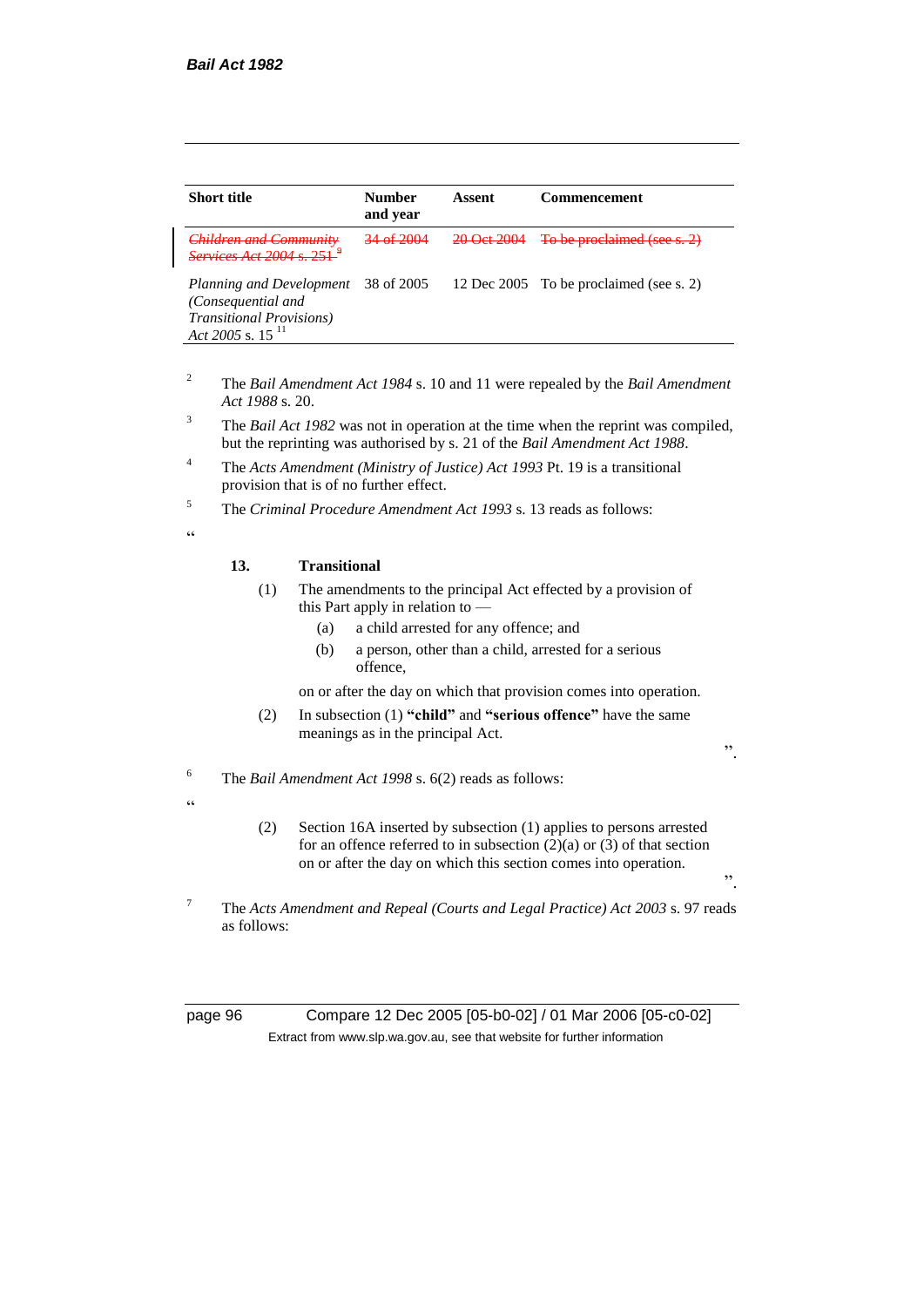| $\epsilon$      |      |                                                                                                                                                                                                                                               |    |  |  |
|-----------------|------|-----------------------------------------------------------------------------------------------------------------------------------------------------------------------------------------------------------------------------------------------|----|--|--|
|                 | 97.  | <b>References to Crown Solicitor</b>                                                                                                                                                                                                          |    |  |  |
|                 |      | If in a written law or other document or instrument there is a<br>reference to the Crown Solicitor that reference may, where the<br>context so requires, be read as if it had been amended to be a<br>reference to the State Solicitor.<br>,, |    |  |  |
| 8<br>$\epsilon$ |      | On the date as at which this compilation was prepared, the Sentencing Legislation<br>Amendment Act 2004 s. 13 had not come into operation. It reads as follows:                                                                               |    |  |  |
|                 | 13.  | Bail Act 1982 amended                                                                                                                                                                                                                         |    |  |  |
|                 | (1)  | The amendments in this section are to the <i>Bail Act 1982</i> .                                                                                                                                                                              |    |  |  |
|                 | (2)  | Section $3(4)(a)$ is amended as follows:                                                                                                                                                                                                      |    |  |  |
|                 |      | by inserting after "79" —<br>(a)                                                                                                                                                                                                              |    |  |  |
|                 |      | $, 84E$ ":                                                                                                                                                                                                                                    |    |  |  |
|                 |      | by inserting after "imprisonment" -<br>(b)                                                                                                                                                                                                    |    |  |  |
|                 |      | or conditional suspended imprisonment                                                                                                                                                                                                         |    |  |  |
|                 | (3)  | Schedule 1 Part C clause 6(a) is amended as follows:<br>by inserting after " $79"$ —                                                                                                                                                          |    |  |  |
|                 |      | (a)<br>$.84E$ ":                                                                                                                                                                                                                              |    |  |  |
|                 |      | by inserting after "imprisonment" —<br>(b)                                                                                                                                                                                                    |    |  |  |
|                 |      | or conditional suspended imprisonment                                                                                                                                                                                                         |    |  |  |
|                 |      |                                                                                                                                                                                                                                               | ,, |  |  |
|                 |      | On the date as at which this compilation was prepared, the Children and<br>Community Services Act 2004 s. 251, which gives effect to Sch. 2, had not come<br>into operation. It reads as follows:                                             |    |  |  |
| $\leq$          |      |                                                                                                                                                                                                                                               |    |  |  |
|                 | 251— | <b>Other Acts amended</b>                                                                                                                                                                                                                     |    |  |  |
|                 |      | Other Acts are amended as set out in Schedule 2.                                                                                                                                                                                              |    |  |  |
| $\mathsf{cc}$   |      | Schedule 2 cl. 3 reads as follows:                                                                                                                                                                                                            |    |  |  |
|                 |      | <b>Schedule 2 • Amendments to other Acts</b><br><del>ls. 2511</del>                                                                                                                                                                           |    |  |  |
|                 |      |                                                                                                                                                                                                                                               |    |  |  |

Compare 12 Dec 2005 [05-b0-02] / 01 Mar 2006 [05-c0-02] page 97 Extract from www.slp.wa.gov.au, see that website for further information